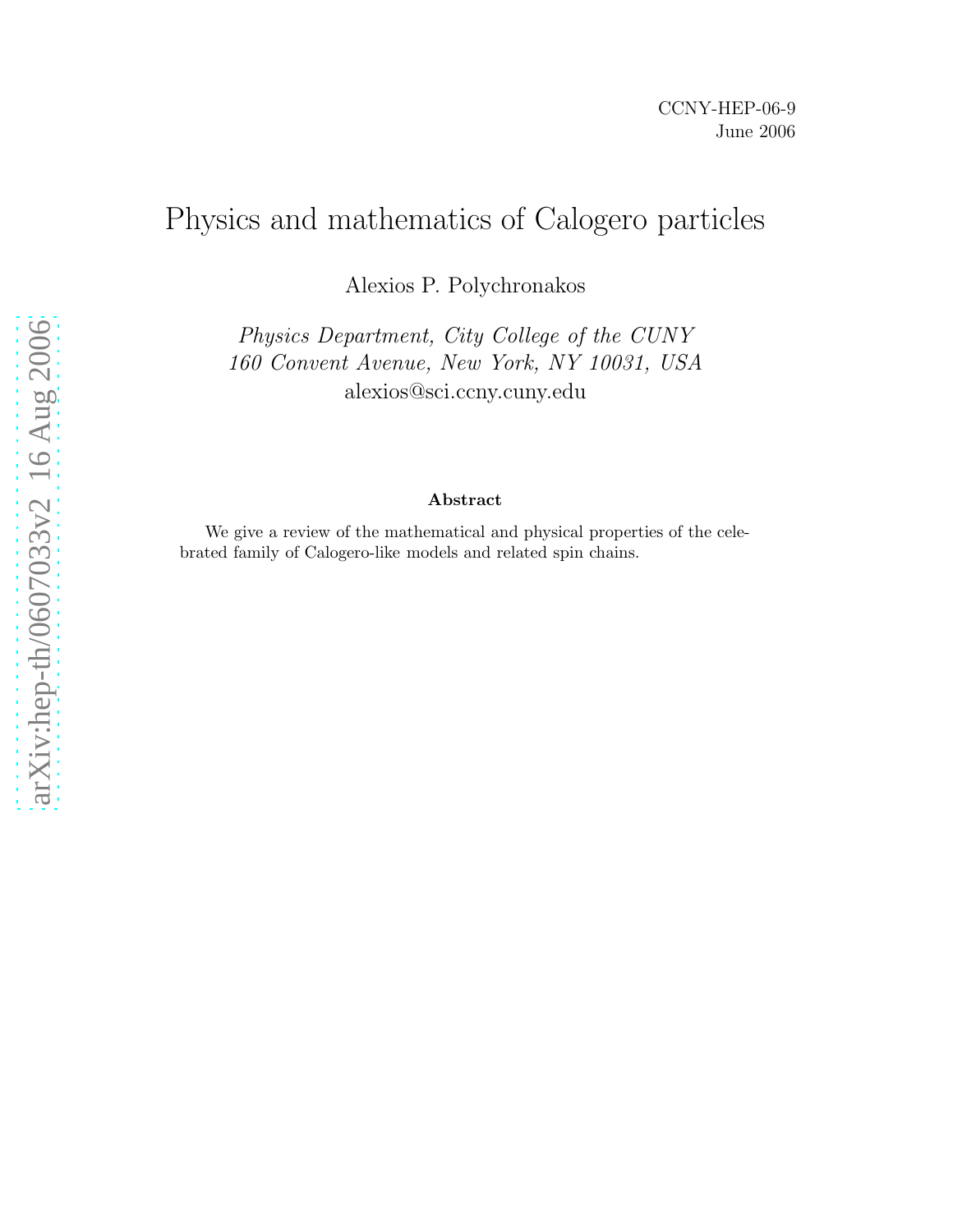# Contents

| 1                | Introduction                                                                                                                                                                                                                                                                                    | 3                                                                 |
|------------------|-------------------------------------------------------------------------------------------------------------------------------------------------------------------------------------------------------------------------------------------------------------------------------------------------|-------------------------------------------------------------------|
| $\boldsymbol{2}$ | Basic features of the Calogero model<br>Introducing the model $\dots \dots \dots \dots \dots \dots \dots \dots \dots \dots$<br>2.1<br>2.2<br>2.3<br>Properties of the quantum system: fractional statistics<br>2.4<br>Large-N properties of the Calogero model and duality $\dots \dots$<br>2.5 | 3<br>3<br>$\overline{4}$<br>$\overline{5}$<br>$\overline{7}$<br>9 |
| 3                | Particle symmetries and the Calogero model<br>Reducing to gauge invariant observables<br>3.1<br>Augmenting the symmetry: Matrix Model<br>3.2                                                                                                                                                    | 10<br>11<br>13                                                    |
| $\overline{4}$   | The hermitian matrix model<br>4.1<br>The hermitian matrix model: quantum<br>4.2<br>The hermitian matrix model: reduction and spectrum $\ldots \ldots \ldots$<br>4.3                                                                                                                             | 14<br>14<br>17<br>20                                              |
| $\bf{5}$         | The unitary matrix model<br>5.1<br>5.2<br>5.3<br>Concluding remarks about the matrix model approach $\dots \dots$<br>5.4                                                                                                                                                                        | 25<br>25<br>27<br>31<br>36                                        |
| 6                | Operator approaches<br>6.1<br>Systems with internal degrees of freedom $\ldots \ldots \ldots \ldots \ldots$<br>6.2<br>6.3<br>6.4                                                                                                                                                                | 37<br>37<br>42<br>43<br>45                                        |
| 7                | Folding the Calogero model: new systems by reduction<br>7.1<br>7.2<br>7.3<br>7.4<br>Noncommutative elliptic spin-Calogero model<br>7.5                                                                                                                                                          | 47<br>47<br>51<br>53<br>57<br>59                                  |
| 8                | Epilogue                                                                                                                                                                                                                                                                                        | 63                                                                |

2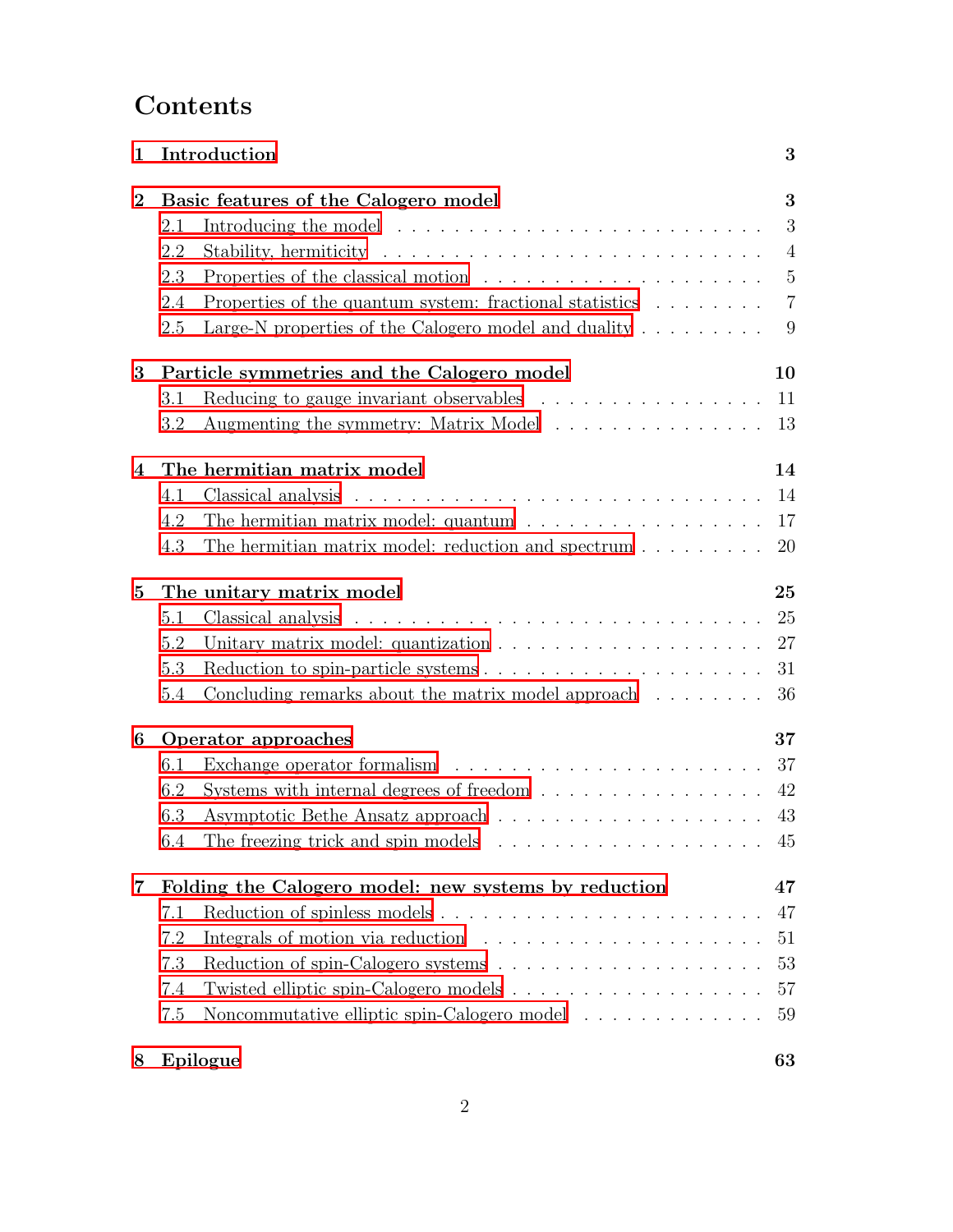## <span id="page-2-0"></span>1 Introduction

The system of one dimensional particles with inverse-square pairwise interactions has assumed a "Jack-in-the-box" role in mathematical and theoretical physics over the last three decades: it pops up in various seemingly disparate situations, it is a recurring and unifying theme in high energy and condensed matter physics and constitutes the prime example of an integrable and solvable many-body system. Its range of applicability spans fluid mechanics, spin chains, gauge theory and string theory. This model has been labelled in the literature with various subsets and permutations of the last names of Francesco Calogero, Bill Sutherland and Jurg Moser. We shall simply call it the Calogero model, for brevity and in recognition of its original inventor.

The Calogero model (and its many generalizations) has reached maturity, in the sense that its various aspects (classical, quantum, differential equation, operator, statistical, symmetry etc.) have been exhaustively analyzed and no new groundbreaking results seem to appear recently (I could be wrong!). It is unlikely, however, that it will be relegated to the shelves of mathematical physics for perpetuity. It has already enjoyed several revivals in its 35-odd year history and there are still open issues awaiting resolution. Chances are it has a few more surprises up its sleeve, their unveiling requiring, and offering back, new intuition.

The purpose of this brief review is to expose the interesting physical and mathematical properties of the system and whet the appetite of readers for further study and research on the topic. It is not meant to be exhaustive, or rigorous, or allencompassing: there are excellent extensive review articles that can serve this purpose. The hope is that the small size, physical slant and stress on newer developments will make this narrative an accessible and motivational first piece.

## <span id="page-2-1"></span>2 Basic features of the Calogero model

#### <span id="page-2-2"></span>2.1 Introducing the model

The prototype of the model is the system of identical particles scattering on the line with inverse-square interaction potentials, as first introduced by Calogero [\[1\]](#page-62-1). Its hamiltonian (in an obvious notation) is

$$
H = \sum_{i=1}^{N} \frac{1}{2} p_i^2 + \sum_{i < j} \frac{g}{(x_i - x_j)^2} \tag{1}
$$

The particle masses  $m$  have been scaled to unity.

The motivation for such a model comes from various perspectives. This is the only scale-free two-body potential that one can have: quantum mechanically, the potential scales like the kinetic term and therefore the coupling  $q$  becomes dimensionless (in  $\hbar = 1$  units). The inverse-square potential would arise as a centrifugal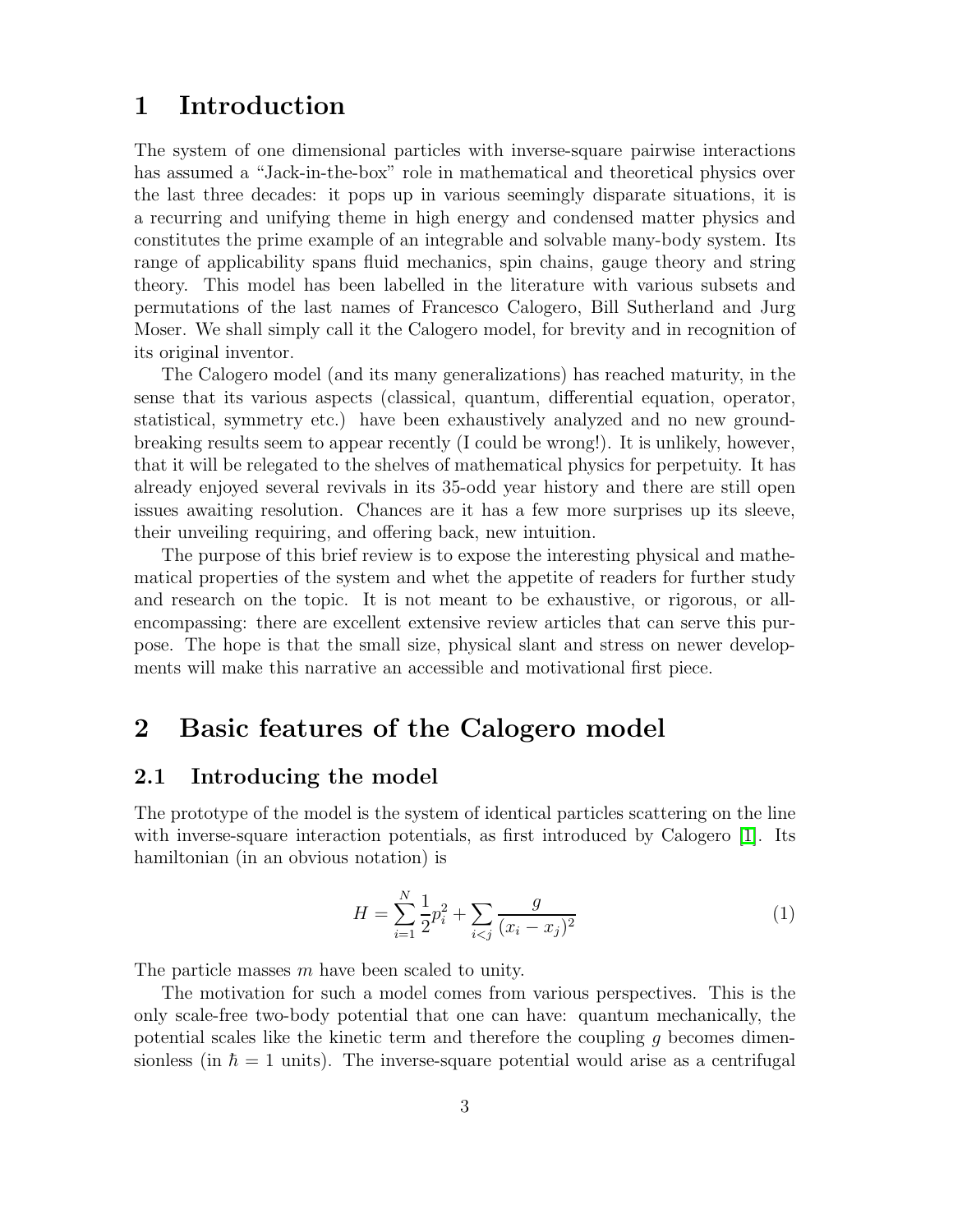term in higher dimensions and is 'borderline' from the sense of stability: anything stronger than that at short distances and the particles would 'fall' into each other. Finally, from the long-distance point of view, the inverse square potential is borderline for statistical mechanics phase transitions: a stronger potential leads to phase transitions, while a weaker one does not. The Calogero model 'straddles the line' in many respects.

To make the system bound, one has to introduce a kind of external 'box'. One way of doing this is to include an external harmonic oscillator potential that confines the system. This is nice, since it does not spoil the basic features of the system and leads to an integrable model, the harmonic Calogero model. Extracting thermodynamics from this system, however, is a bit tricky since the box is not homogeneous and the process requires careful scaling. Alternatively, one could put the system in a finite periodic box (whose length can be scaled to  $2\pi$ ). The particles now interact through all the infinitely many periodic images of themselves and the two-body potential becomes

$$
V(x) = \sum_{n = -\infty}^{\infty} \frac{g}{(x + 2\pi n)^2} = \frac{g}{(2\sin\frac{x}{2})^2}
$$
 (2)

This is the Sutherland model [\[2\]](#page-62-2). There are other versions of this class of models that we will not analyze. The original papers on the subject still consist essential reading [\[1\]](#page-62-1)-[\[11\]](#page-63-0). The classic report [\[5\]](#page-63-1) analyzes these systems in detail; the paper [\[12\]](#page-63-2) describes relativistic analogs of these systems (known as the Ruijsenaars-Schneider model) that are not touched in the present review; the lectures [\[13\]](#page-63-3) cover many issues related to fractional statistics; and [\[14\]](#page-63-4) provides further mathematical results.

#### <span id="page-3-0"></span>2.2 Stability, hermiticity

Classically the coupling constant  $g$  should be positive to ensure particles are not 'sucked' into each other. Quantum mechanically the uncertainty principle works in our favor and the minimum allowed value for g is  $g = -\frac{1}{4}$  $\frac{1}{4}$  (we put henceforth  $\hbar = 1$ ). This result can be derived by regularizing the singularity of the potential at  $x_i - x_j = 0$  and taking the limit, as done, e.g., in Landau and Lifshitz's classic quantum mechanics book.

The hermiticity properties of the system for negative coupling constants has received a lot of attention and there are ways to make sense of values even less than  $g = -\frac{1}{4}$  $\frac{1}{4}$ . It is not our purpose to analyze these here, since it seems that the applications that arise naturally are the ones respecting the above condition.

For later convenience, it is useful to parametrize  $q$  in the fashion

$$
g = \ell(\ell - 1) \tag{3}
$$

in which case the minimum value is naturally obtained for  $\ell = \frac{1}{2}$  $\frac{1}{2}$ . Note, however, that there are generically two values of  $\ell$  that give the same g, namely  $\ell$  and  $\ell' = 1 - \ell$ . For  $-\frac{1}{4} < g < 0$ , in particular, they are both positive. It is possible to argue that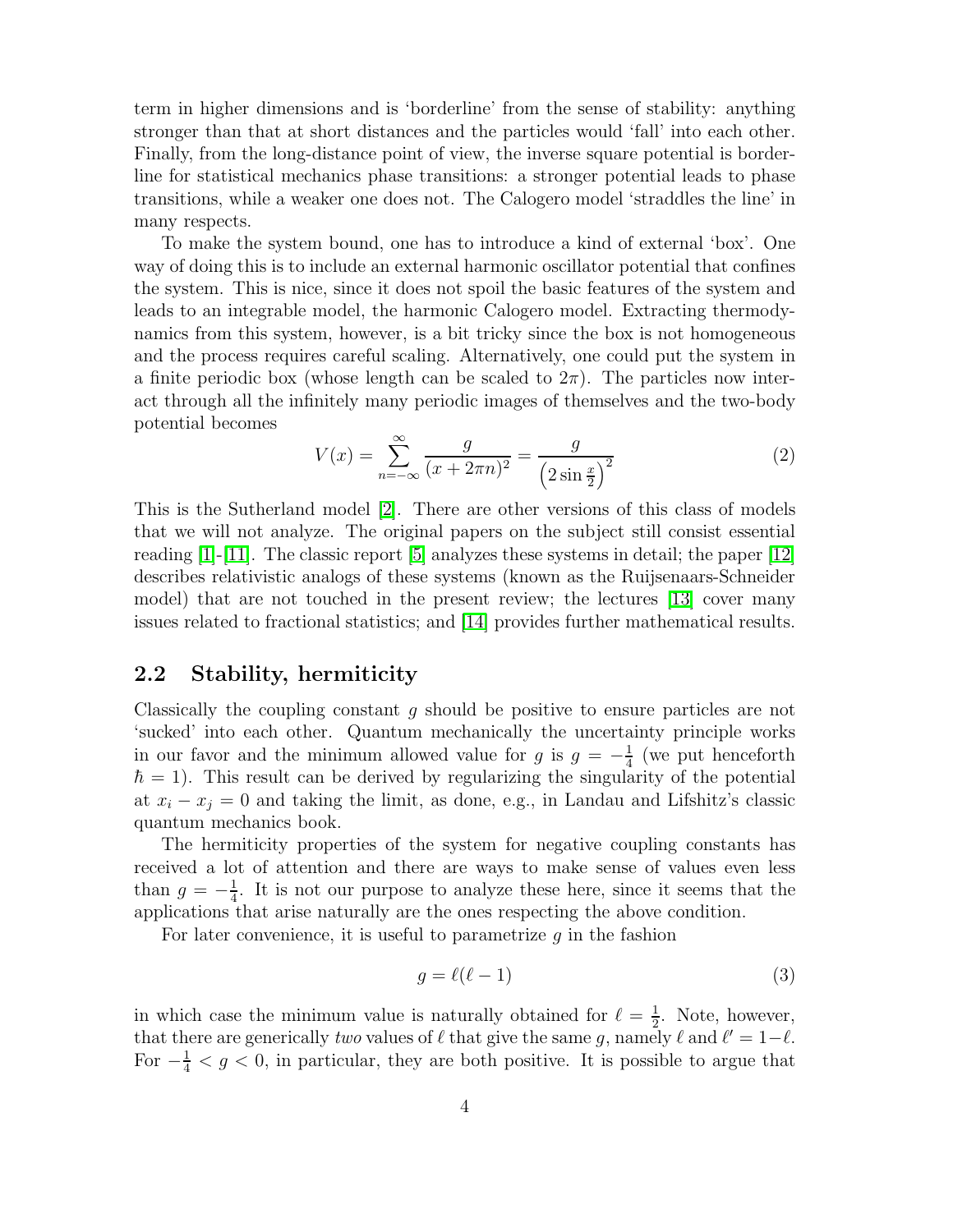only the value  $\ell \geq \frac{1}{2}$  $\frac{1}{2}$  is relevant, although there are good reasons to retain both of them for the case of negative  $g$ . The possible use of that will become clear in the sequel. Note, further, that the above expression for  $q$ , when we reintroduce  $\hbar$ , becomes  $g = \ell(\ell - \hbar)$ . In the classical limit we have  $g = \ell^2$ , which can also be thought as the limit  $\ell \gg 1$ .

#### <span id="page-4-0"></span>2.3 Properties of the classical motion

The above system is classically integrable, which means that there are N integrals of motion in convolution, that is, N functions on phase space with vanishing Poisson brackets:

$$
\{I_n, I_m\} = 0 \;, \quad n, m = 1 \dots N \tag{4}
$$

For the scattering system (no external potential)  $I_1$  is the total momentum,  $I_2$  is the total energy amd the higher  $I_n$  are higher polynomials in the momenta also involving the two-body potentials.

The integrals of motion derive from the so-called Lax matrix of the model. Consider the  $N \times N$  hermitian matrices

$$
L_{jk} = p_j \delta_{jk} + (1 - \delta_{jk}) \frac{i\ell}{x_{jk}}, \quad A_{jk} = \ell \delta_{jk} \sum_{s=1}^{N} \frac{1}{x_{js}^2} + \ell(\delta_{jk} - 1) \frac{1}{x_{jk}^2}
$$
(5)

with  $\ell^2 = g$  and  $x_{jk} = x_j - x_k$ . Then, upon use of the equations of motion of the Calogero model, the evolution of the elements of the matrix  $L$  is

$$
\dot{L} = i[L, A] \tag{6}
$$

A pair of matrices satisfying this equation is called a Lax pair, with L the Lax matrix. What the above equation means is that the evolution of  $L$  is simply a unitary conjugation  $L \to U L U^{-1}$  generated by the (time-dependent) matrix A. So all the eigenvalues of  $L$  are conserved and the traces

$$
I_n = \text{tr} L^n \ , \quad n = 1, \dots N \tag{7}
$$

are constants of motion. Obviously  $I_1 = \sum_i p_i$ , while explicit calculation and the use of the identity

$$
\sum_{i,j,k \text{ distinct}} \frac{1}{x_{ij} x_{ik}} = 0 \tag{8}
$$

(easily proved by multiplying numerator and denominator by  $x_{jk}$  and cyclically redefining the dummy indices  $i, j, k$ ) shows that  $I_2 = 2H$ .  $I_3$  and beyond generate new, nontrivial conserved quantities.

It can further be shown that the above interals are in involution, that is, they have vanishing Poisson brackets. For the scattering system it is quite easy to give a physical proof: at  $t \to \infty$  the particles fly far away from each other and L becomes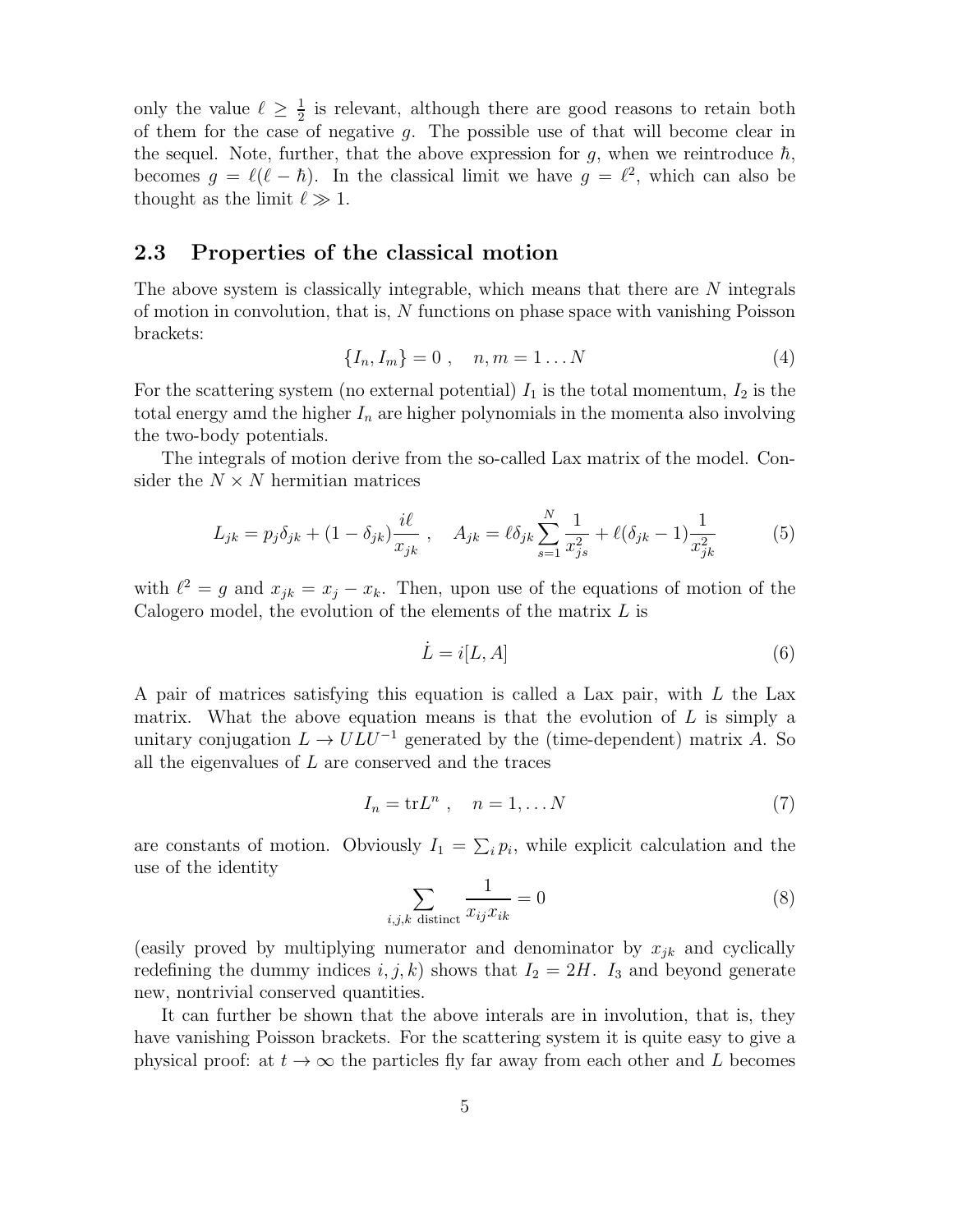$diag(p_i)$ , the off-diagonal elements asymptotically vanishing. The integrals of motion become simply

$$
I_n = \sum_i k_i^n \tag{9}
$$

with  $k_i$  the asymptotic momenta. Obviously these are in involution. Since the Poisson brackets of conserved quantities are also conserved, they must vanish at all times.

The key interesting property of the above model, which sets it apart from other merely integrable models, is that, both classically and quantum mechanically, it mimics as closely as possible a system of free particles. We shall give here an overview of these properties, without insisting on proofs, and will come back to their derivation in subsequent sections.

Let us first look at its classical behavior. The motion is a scattering event. Asymptotically, at times  $t = \pm \infty$ , the particles are far away, the potentials drop off to zero and motion is free. When they come together, of course, they interact and steer away from their straight paths. Interestingly, however, when they are done interacting, they resume their previous free paths as if nothing happened. Not only are their asymptotic momenta the same as before scattering, but also the asymptotic positions (scattering parameters) are the same. There is no time delay of the particles at the scattering region. The only effect is an overall reshuffling of the particles. Thus, if one cannot tell particles from each other, and if one only looks at scattering properties, the system looks free!

Similar behavior is exhibited by the harmonic Calogero and the Sutherland model. The motion of the harmonic model is periodic, with period determined by the harmonic oscillator potential. The particles seem to revolve around ghostly paths of would-be non-interacting particles in the external potential, their interaction creating deviations but never completely upsetting the system. For the Sutherland model the particles seem bound to a set of free particle paths corresponding to a given set of momenta, deviating from them as they come near each other and resuming them as they separate. The momenta of the free paths (called 'pseudomomenta') are related to the integrals of motion of the system.

Is there a concise manifestation of the coupling constant  $q$  in the classical motion of the particle, except its details? It turns out that there is a particularly neat result involving  $q$ : the classical action of two particles scattering off each other is the same as the action of free particles with the same asymptotic momenta, but diminished by

$$
\Delta S = \pi \sqrt{g} = \pi \ell \tag{10}
$$

Semiclassically, the action corresponds to the phase of the wavefunction for the scattering process. This suggests that the scattering phase shift differs by a nondynamical constant from the corresponding free particle result. As we shall see, this is fully born out in quantum mechanics.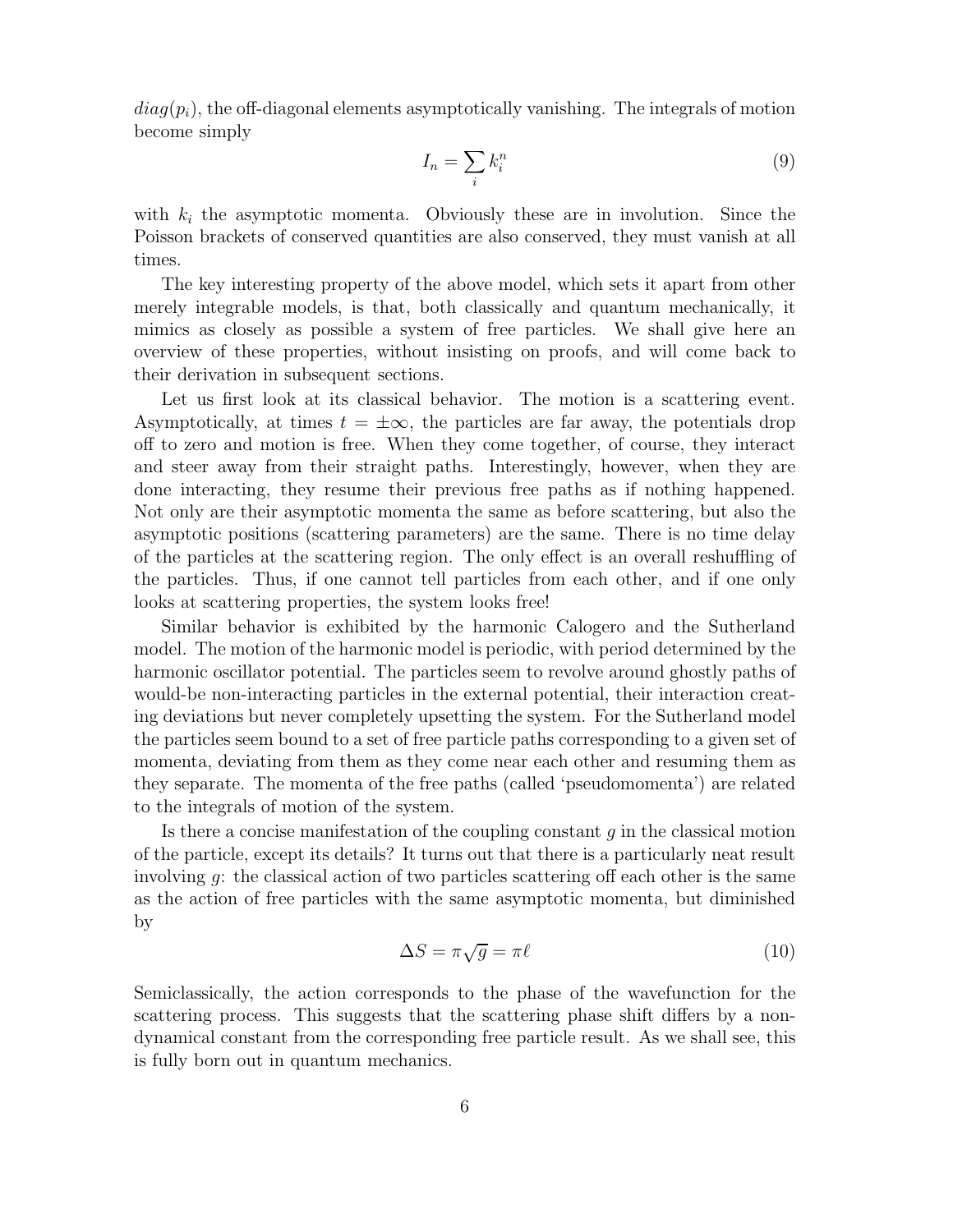#### <span id="page-6-0"></span>2.4 Properties of the quantum system: fractional statistics

The above behavior carries over to quantum mechanics. The asymptotic scattering momenta are the same before and after scattering. The classical fact that there is no time delay translates into the quantum fact that the scattering phase shift is independent of the momenta (remember that the time delay is the momentum derivative of the phase shift). Thus, it can only be a function of the coupling constant and the total number of particles. It is, actually, a very suggestive function:

$$
\theta_{sc} = \frac{N(N-1)}{2} \ell \pi \tag{11}
$$

So the phase is simply  $\ell\pi$  times the total number of two-body exchanges that would occur in the scattering of free particles. This squares with the previous classical result: the classical limit corresponds to  $\ell \gg 1$ , so  $\sqrt{g} \simeq \ell$  and we get  $\Delta S = \theta_{sc}$ .

We can interpret the above property as the fact that Calogero particles are essentially free but obey generalized statistics, as defined by their scattering phase shift [\[7\]](#page-63-5). Clearly the case  $\ell = 0$  would correspond to free bosons and  $\ell = 1$  to free fermions (for these two values the potential vanishes and the system is, indeed, free). For any other value we can say that the system has fractional statistics of order  $\ell$ . Note that, in contrast to anyons,  $\ell$  is not a phase: it can be fractional but also bigger than one ("superfermions"?).

A word on the permutation properties of this system is in order. The inversesquare potential is quantum mechanically impenetrable, and thus the 'ordinary' statistics of the particles (symmetry of the wavefunction) is irrelevant: if the particle coordinates are in one of the N! ordering sectors they will stay there for ever. The wavefunction could be extended to the other sectors in a symmetric, antisymmetric or any other way, but this is irrelevant for physics. No interference between the sectors will ever take place. All states have a trivial N! degeneracy. (That is to say all states in all irreps of  $S_N$  have the same physical properties.) Permutation statistics are therefore irrelevant and we can safely talk about the effective statistics as produced by their coupling constant  $\ell$ .

Let us also review the properties of the confined systems. In the presence of an external harmonic potential of the form

$$
V = \sum_{i} \frac{1}{2} \omega^2 x_i^2 \tag{12}
$$

the energy spectrum of a system of uncoupled particles would be

<span id="page-6-1"></span>
$$
E = \frac{N}{2}\omega + \sum_{i} n_i \omega \tag{13}
$$

The  $n_i$  are nonnegative integers satisfying

$$
n_1 \leq \ldots \leq n_N \quad \text{for bosons} \tag{14}
$$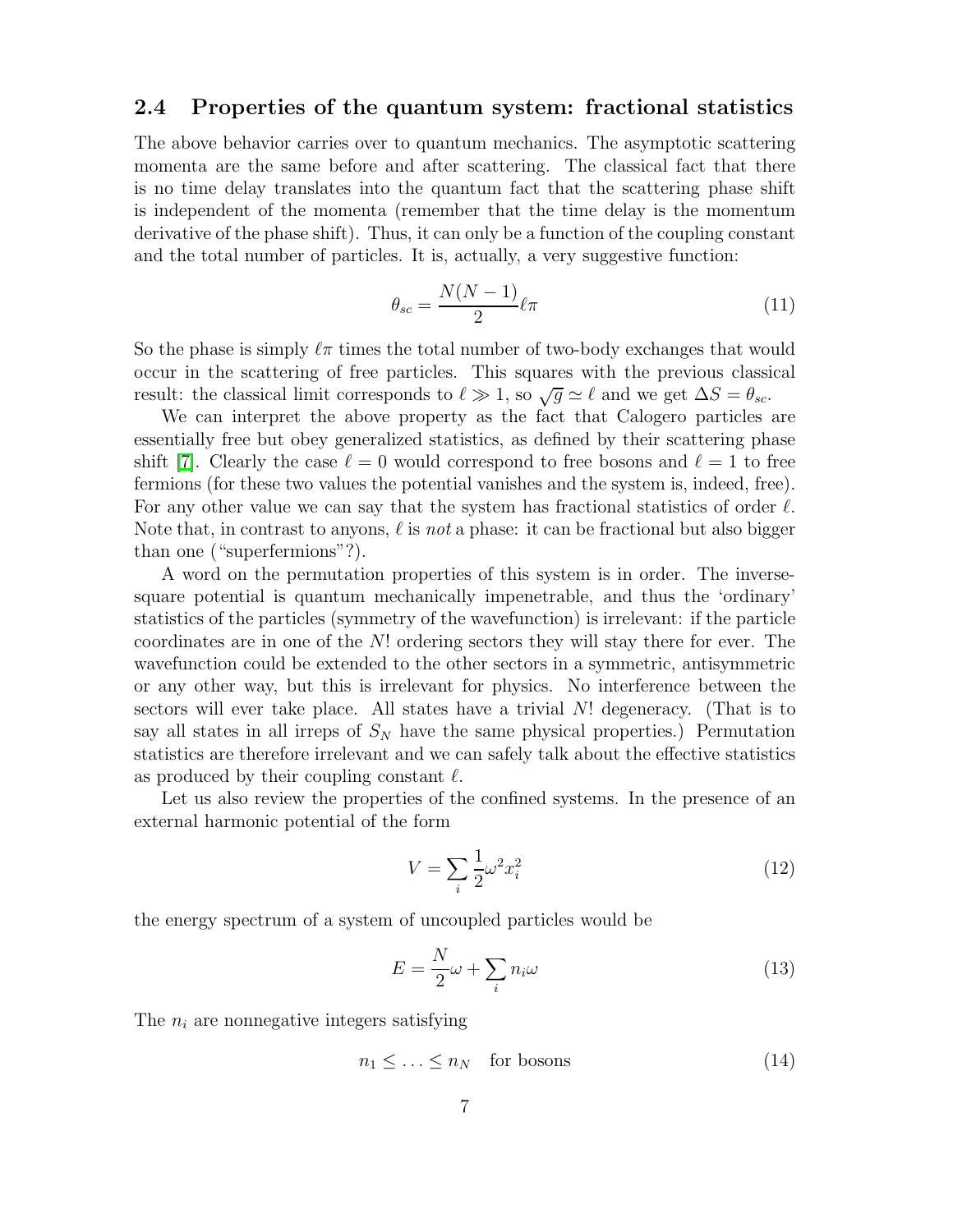$$
n_1 < \ldots < n_N \quad \text{for fermions} \tag{15}
$$

The actual spectrum of this model is

$$
E = \frac{N}{2}\omega + \ell \frac{N(N-1)}{2}\omega + \sum_{i} n_i \omega \tag{16}
$$

with  $n_i$  being 'excitation numbers' obeying bosonic selection rules:  $n_i \leq n_{i+1}$ . Defining the 'pseudo-excitation numbers'

$$
\bar{n}_i = n_i + (i - 1)\ell \tag{17}
$$

we can check that the expression of the spectrum in terms of the  $\bar{n}_i$  is identical to the free one [\(13\)](#page-6-1) but with the quantum numbers now obeying the selection rule

<span id="page-7-0"></span>
$$
\bar{n}_i \le \bar{n}_{i+1} - \ell \tag{18}
$$

This is a sort of exclusion principle that requires the particle quantum numbers to be at least a distance  $\ell$  apart (as contrasted to 1 for fermions and 0 for bosons). Again, a generalized statistics interpretation is manifest [\[17\]](#page-63-6).

Let us clarify that the above numbers  $\bar{n}_i$  are no more integers. They do, however, increase in integer increments. The rule is that the ground state is determined by the minimal allowed nonnegative values for  $\bar{n}_i$  obeying [\(18\)](#page-7-0) while the excited states are obtained by all integer increments of these values that still obey [\(18\)](#page-7-0).

The periodic (Sutherland) model has similar properties. Its spectrum is

$$
E = \sum_{i} \frac{1}{2} k_i^2 + \ell \sum_{i < j} (k_j - k_i) + \ell^2 \frac{N(N^2 - 1)}{24} \tag{19}
$$

with the 'momenta'  $k_i$  being integers satisfying bosonic rules:  $k_i \leq k_{i+1}$ . This looks rather different than the corresponding free expression (for  $\ell = 0$ ). Defining, however, again 'pseudomomenta'

$$
p_i = k_i + \ell \left( i - \frac{N+1}{2} \right) \tag{20}
$$

we can check that the expression for the spectrum becomes

$$
E = \sum_{i} \frac{1}{2} p_i^2 \tag{21}
$$

that is, the free expression. The pseudomomenta satisfy

<span id="page-7-1"></span>
$$
p_i \le p_{i+1} - \ell \tag{22}
$$

that is, the same selection rule as the  $\bar{n}_i$  before. Again, we observe a generalization of the fermionic and bosonic selection rules corresponding to statistics  $\ell$ . The ground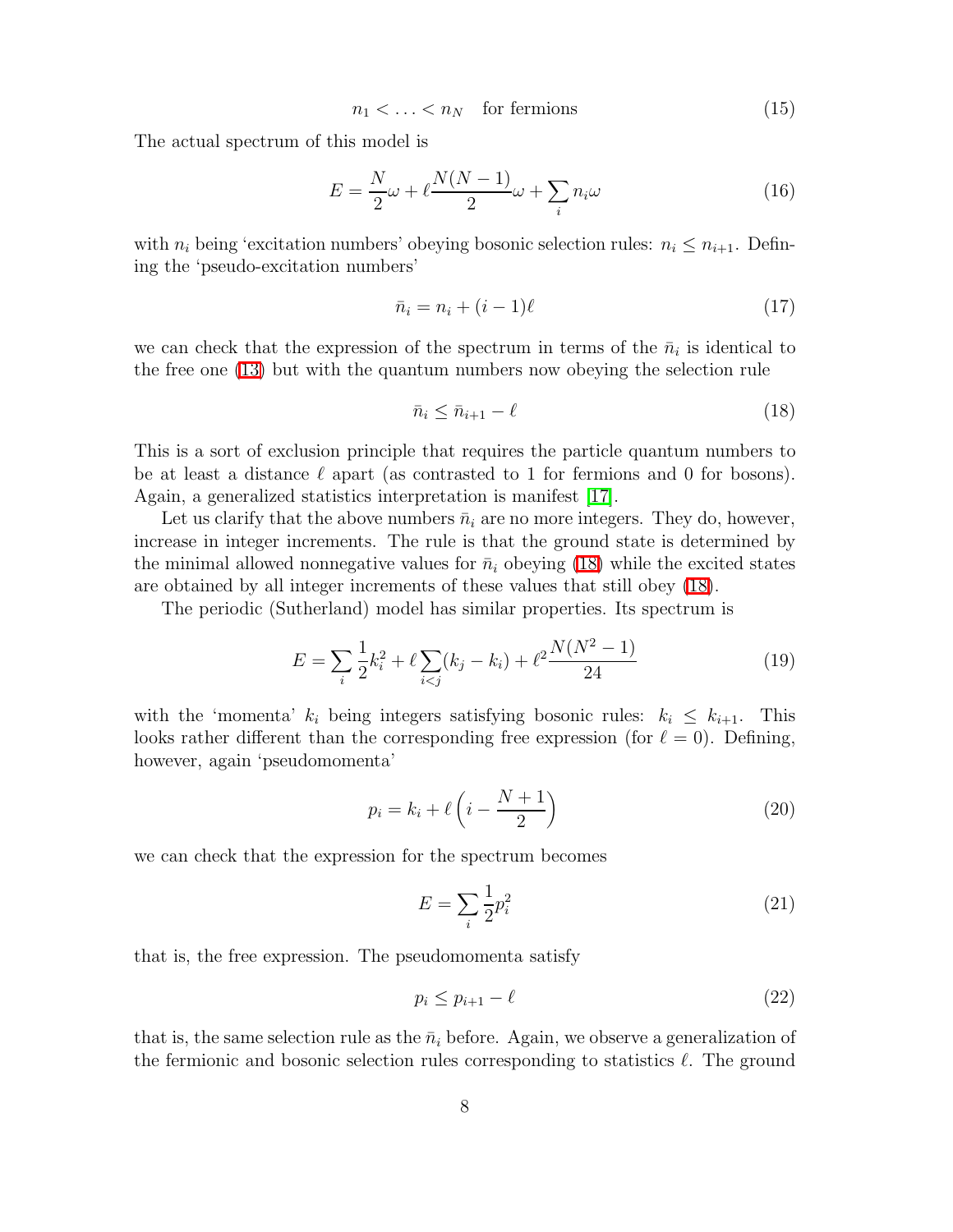state is the minimal (nearest to zero) numbers satisfying [\(22\)](#page-7-1) while excitations correspond to integer increments (or decrements) of the  $p_i$  still satisfying [\(22\)](#page-7-1).

Let us note that the above rule for  $\ell = 1$  reproduces the fermionic spectrum of particles with periodic boundary conditions for odd N and anti-periodic ones for even  $N$ : in the odd (even)  $N$  case the momenta are quantized to (half-) integers. This has a natural interpretation: when we take a particle around the circle it goes over  $N-1$  other particles. If we require the phase shift of the wavefunction in this process to agree with the minus signs picked up from the  $N-1$  fermion exchanges we recover the previous rule. We stress that, for free particles, this is not a consistency requirement but rather an aesthetic rule. At any rate, this is what the Sutherland model chooses to do!

In conclusion we see that the Calogero model can be though of as a system of particles obeying generalized statistics. This manifests in terms of the scattering phases and, most significantly for statistical mechanics, through a peculiar 'level repulsion' of their quantum numbers generalizing the Fermi exclusion principle.

#### <span id="page-8-0"></span>2.5 Large-N properties of the Calogero model and duality

Let us examine, now, the properties of the Calogero model as the number of particles grows large. At zero temperature, a non-interacting fermion system would form a Fermi sea. The corresponding 'Fermi surface' in one dimension degenerates to points. For the system in an external harmonic potential there is just one point corresponding to the highest excitation  $n_F = N - 1$ . For the free periodic system we would have two Fermi momenta at  $\pm p_F = \pm \frac{N-1}{2}$  $\frac{-1}{2}$ . Excitations over this ground state are, then, conveniently classified in terms of particles (a filled Fermi sea with an isolated particle above or below) and holes (a filled sea with one unoccupied state inside it).

Interestingly, the Calogero model presents a similar picture. The qualitative features of both the Calogero and the periodic Sutherland model are similar, so we pick the latter as most closely representing a gas of free particles in a box. From [\(22\)](#page-7-1) above we see that the ground state also forms a 'pseudo-Fermi sea' (or should we call it a 'Luttinger sea'?) with Fermi levels rescaled by a factor  $\ell: p_F = \ell \frac{N-1}{2}$  $\frac{-1}{2}$ . Its minimal excitations are analogous to the ones of a Fermi sea, but not quite:

• A particle would be an isolated occupied pseudomomentum above or below a completely filled sea of pseudomomenta. Particles

–are excited in units of 1 (the increments of their pseudomomentum).

–take up a space  $\ell$  in pseudomomentum (since they cannot be 'packed' closer than  $\ell$  units apart).

• A hole would be an isolated empty space inside an otherwise occupied sea. Interestingly, the minimal such excitation is not obtained by removing one particle from the sea, but rather by incrementing all pseudomomenta of the sea above the place where we want to create the hole by one unit. Holes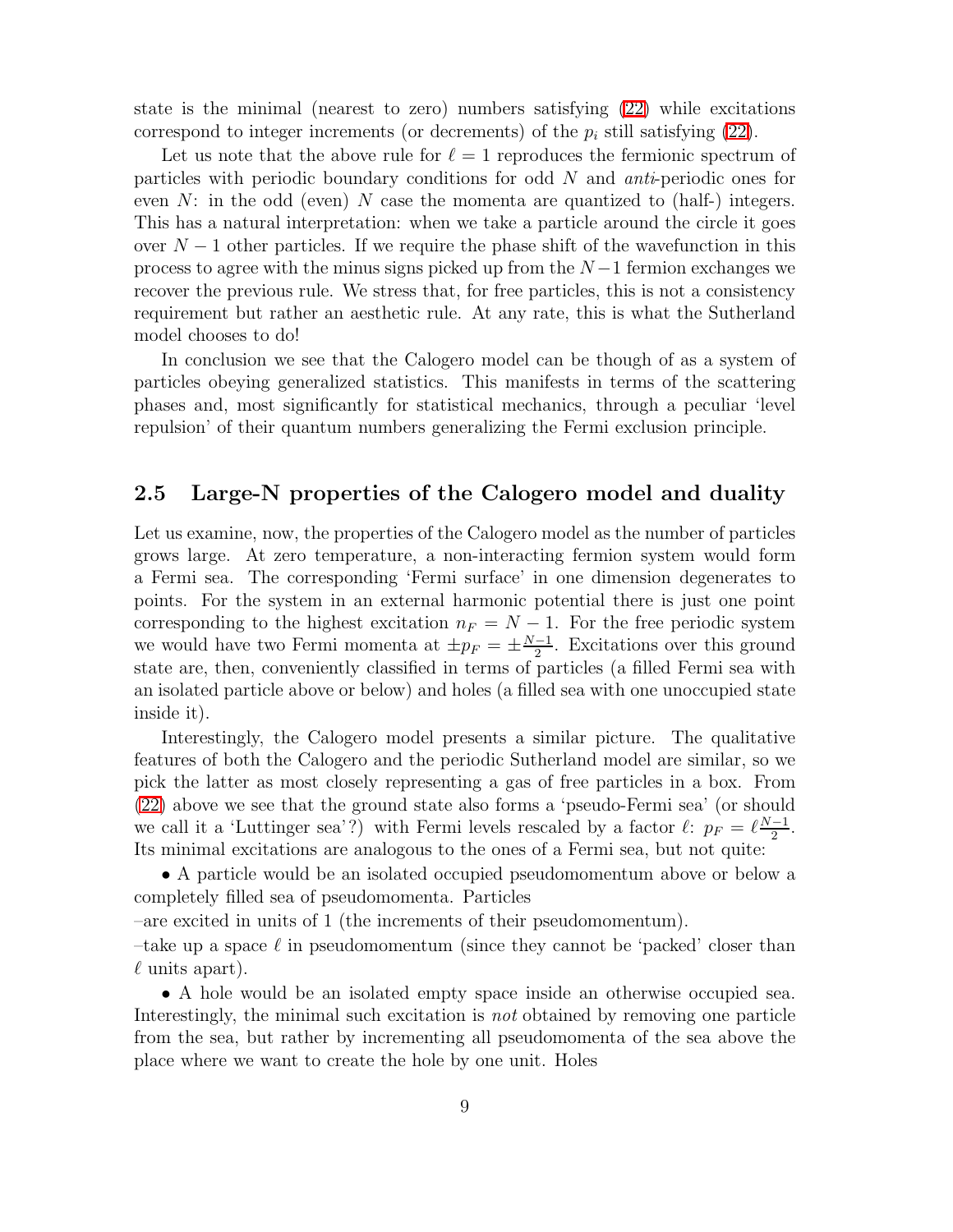–are excited in units of  $\ell$ . Indeed, since the distance of pseudomomenta in the sea is  $\ell$ , the possible positions of the hole are at distances  $\ell$  apart.

–take up a unit space in pseudomomentum. Indeed, incrementing all pseudomomenta above a given place in the sea by two units creates two holes in that place, and so on; by locally reshuffling pseudomomenta we can then separate these holes.

Note that holes are not antiparticles. Removing a particle for the sea creates a gap of  $\ell$  spaces and, from above,  $\ell$  holes. The correspondence is

$$
1\ \text{particle} \sim -\ell\ \text{holes} \tag{23}
$$

We already observe a sort of duality between the two types of excitations. This can be summarized as

$$
particle \leftrightarrow hole , \quad \ell \leftrightarrow \frac{1}{\ell} , \quad p \leftrightarrow \ell p \tag{24}
$$

Under the above, the spectrum of excitations of the model remains invariant. This is the simplest manifestation of a coupling-constant duality that goes over to the correlation functions and Green's functions of the model [\[18,](#page-63-7) [19,](#page-63-8) [20,](#page-63-9) [21\]](#page-63-10). Obviously, this duality is spoiled by nonperturbative effects, since holes are confined within the sea while there is no 'ceiling' for particle excitations.

### <span id="page-9-0"></span>3 Particle symmetries and the Calogero model

So far we have talked about the Calogero model and its properties considering it a 'given' system, with only circumstantial motivation. It is now time to 'derive' the model, in the sense of obtaining it by starting from a set of principles.

The angle we will take is the one of the description of a set of indistinguishable particles and their symmetries. Field theorists are used to the idea of viewing particles as field quanta, or as representations of the Poincaré group. The manybody (first quantized) point of view, however, affords a perspective revealing the Calogero model as the natural generalization of free indistinguishable particles.

The main idea is that *identical* particles admit the permutation group as a dynamical symmetry commuting with the hamiltonian, while indistinguishable particles elevate the permutation group to a (discrete) gauge symmetry. In plain words, configurations in which particles are permuted correspong to the same physical state and constitute 'gauge' copies of the system.

There are two distinct ways to deal with a gauge system:

- Reduce the system to a set of gauge invariant observables
- Realize the gauge symmetry as a symmetry of the Hilbert space and impose gauge constraints on the states

We shall explain below how each of these will lead to (versions of) the Calogero model.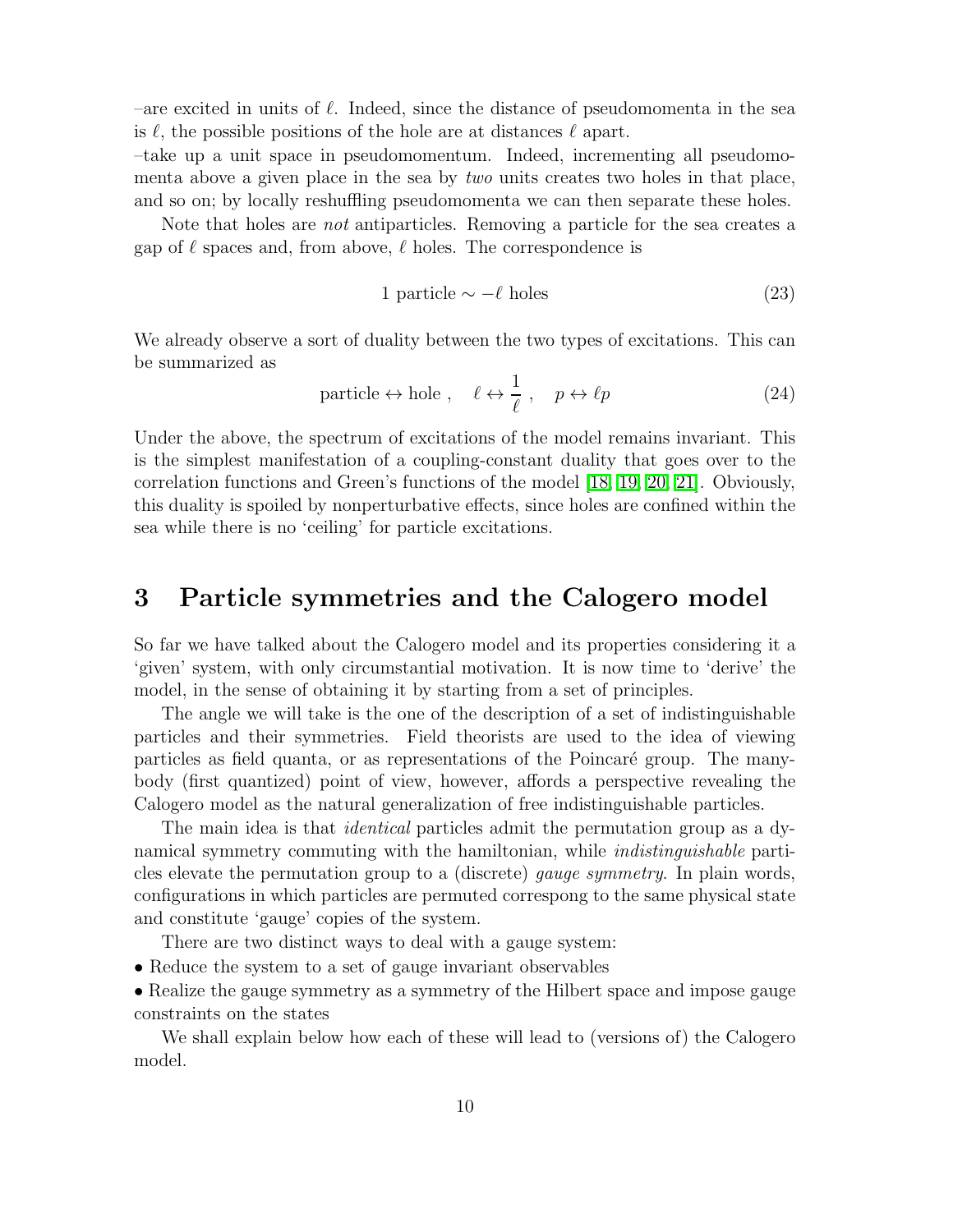#### <span id="page-10-0"></span>3.1 Reducing to gauge invariant observables

In the sense exposed above, phase space particle coordinates  $x_i, p_i$  are not physical observables since they insist on assigning a label to each particle; they are not permutation invariant. A set of invariants can be constructed in terms of symmetric functions of the above coordinates. Such a set is

$$
I_{n,m} = \sum_{i=1}^{N} :x_i^n p_i^m:
$$
 (25)

with  $n, m \geq 0$  and :  $\cdot$ : denoting a specific ordering. E.g., the symmetric (Weyl) ordering between  $x_i$  and  $p_i$  can be adopted, which also ensures the hermiticity of  $I_{m,n}$ .

The above invariants are, in general, overcomplete. Even if we were to truncate the range of n, m to N, there would still be of the order of  $N^2$  observables, while the number of independent basic operators is  $2N$ . Classically, this reduncancy manifests in the existence of algebraic identities between various  $I_{m,n}$ .

Quantum mechanically, overcompleteness translates into the presence of Casimirs in the algebra of  $I_{m,n}$ . Indeed, the  $I_{m,n}$  satisfy (a particular parametrization of) the so-called  $W_N$  algebra. In the  $N \to \infty$  limit their commutation relations can be conveniently repackaged into the 'sine algebra' [\[15\]](#page-63-11), by defining

$$
I(k,q) = \sum_{m,n=0}^{\infty} \frac{k^m q^n}{m! n!} I_{m,n}
$$
 (26)

with k, q continuous 'Fourier' variables. Then, assuming Weyl ordering for the  $I_{m,n}$ , the  $I(k, q)$  satisfy

$$
[I(k,q), I(k',q')] = 2i \sin \frac{kq' - k'q}{2} I(k+k', q+q')
$$
 (27)

from which the commutators of  $I_{m,n}$  can be obtained by Taylor expanding  $I(k, q)$ and matching coefficients of  $k^m q^n$ . To lowest order in  $\hbar$  we obtain

$$
[I_{m,n}, I_{m'n'}] = i(mn' - nm')I_{m+m'-1,n+n'-1} + O(\hbar^2)
$$
\n(28)

which is the 'classical'  $W_{\infty}$  algebra. (We have put  $\hbar = 1$ , but lowest order in  $\hbar$ corresponds to lowest order in  $m, n$ .

For finite N the algebra becomes nonlinear due to the presence of identities. Alternatively, we can keep the full tower of  $I_{m,n}$  and effectively impose the identities as relations for the Casimirs of the algebra. Indeed, it is known that the above algebra admits a host of representations, corresponding to the underlying particles being bosons, fermions, parabosons or parafermions and various other possibilities.

To see how the Calogero system emerges as one of these possibilities, concentrate, for the moment, to the special case of two particles [\[16\]](#page-63-12). Their center of mass coordinate and momentum

$$
X = \frac{x_1 + x_2}{2}, \quad P = p_1 + p_2 \tag{29}
$$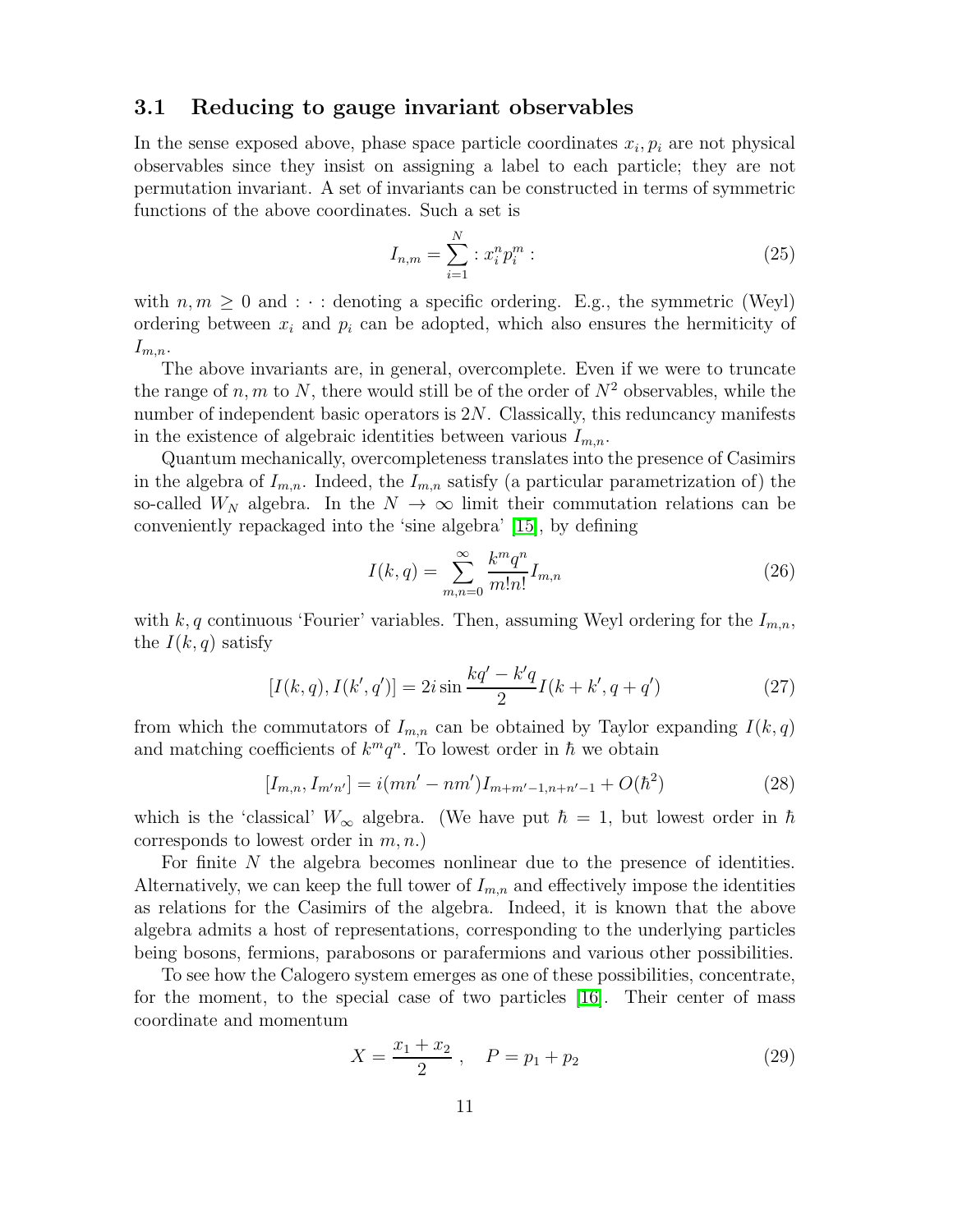are certainly gauge invariant observables; they correspond to  $I_{1,0}$  and  $I_{0,1}$ . The relative coordinate and momentum, however,

$$
x = x_1 - x_2 , \quad p = \frac{p_1 - p_2}{2}
$$
 (30)

<span id="page-11-0"></span>are not, since they are odd under permutation. We can form quadratic invariants as

$$
A = x^2 \ , \quad B = \frac{xp + px}{2} \ , \quad C = p^2 \tag{31}
$$

They correspond to

$$
A = 2I_{2,0} - I_{1,0}^2 \ , \quad B = I_{1,1} - \frac{1}{4}(I_{1,0}I_{0,1} + I_{0,1}I_{1,0}) \ , \quad C = \frac{1}{2}I_{0,2} - \frac{1}{4}I_{0,1}^2 \tag{32}
$$

The relative variables  $A, B, C$  commute with the center of mass variables and close to the  $SL(2, R)$  algebra

$$
[A, B] = i2A , [B, C] = i2B , [A, C] = i4B
$$
 (33)

Classically, the above variables satisfy the constraint  $AC = B^2$ . Quantum mechanically, this translates to the Casimir

$$
G = \frac{AC + CA}{2} - B^2 \tag{34}
$$

Physical Hilbert spaces correspond to irreducible representations of the algebra of  $A, B, C$ , along with  $X, P$ .

The representation with vanishing Casimir corresponds to the original system of two bosons or two fermions, in which  $A, B, C$  can be realized as in [\(31\)](#page-11-0). This is not, however, the only one. A nonzero value for  $G$ , corresponding to a quantum correction to the classical value, would also be a legitimate realization of the indistinguishable particle dynamics. Interestingly, unitarity mandates that  $G \geq -\frac{1}{2}$ , so we may parametrize

$$
G = \ell(\ell - 1) \tag{35}
$$

in direct analogy to the Calogero case. We observe that the representation with the above value of G can be realized as

$$
A = x^2 \ , \quad B = \frac{xp + px}{2} \ , \quad C = p^2 + \frac{\ell(\ell - 1)}{x^2} \tag{36}
$$

Effectively, the relative kinetic energy of the particles has acquired an inverse-square potential part. The free particle hamiltonian for this system would become

$$
H = \frac{P^2}{2} = \frac{1}{2}p_1^2 + \frac{1}{2}p_2^2 + \frac{\ell(\ell-1)}{(x_1 - x_2)^2}
$$
(37)

This is the Calogero model! The Calogero coupling plays the role of the Casimir. The point is that the hamiltonian and other observables of the Calogero model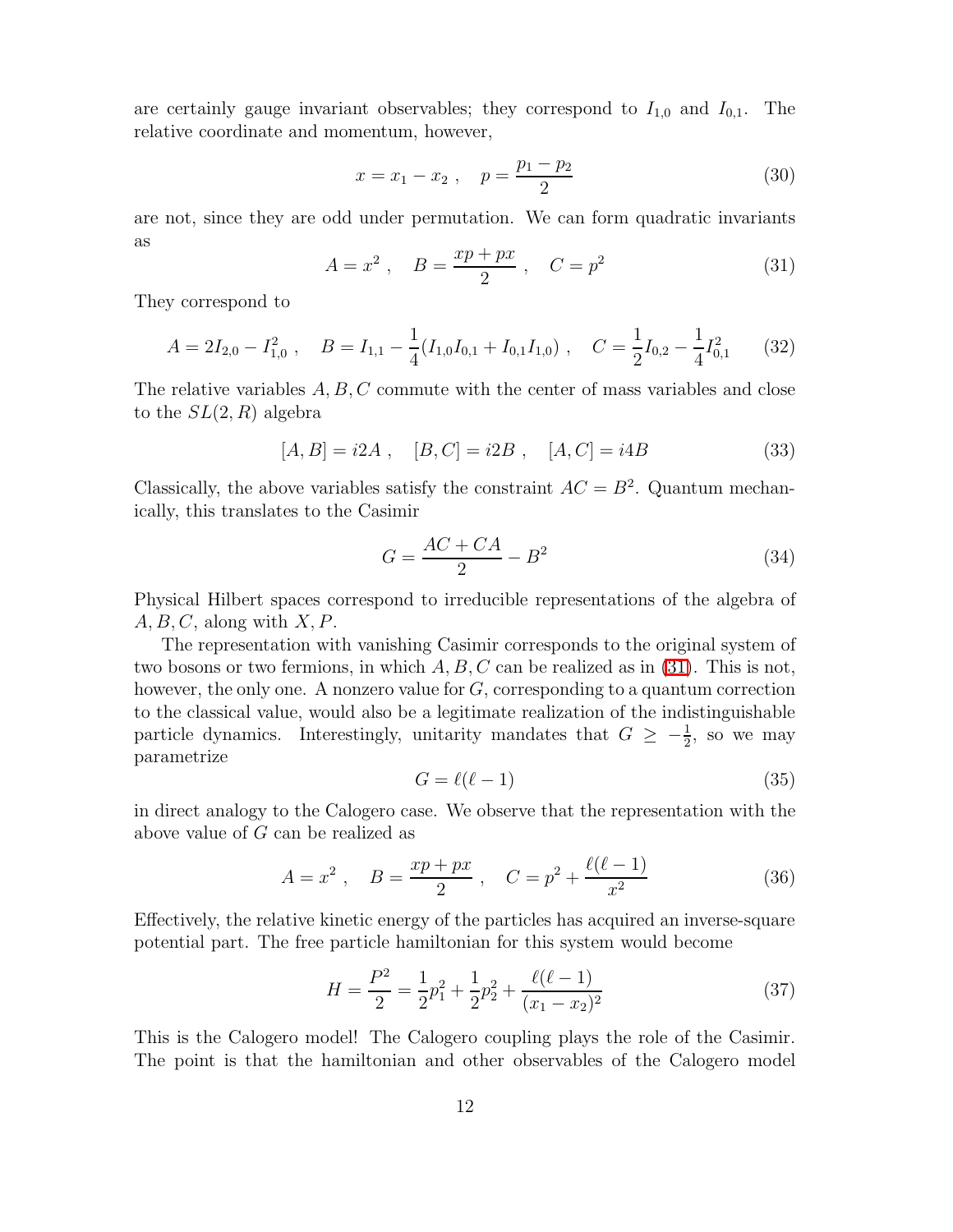and the corresponding 'free' system (free of inverse-square interactions) in terms of physical variables  $X, P; A, B, C$  are identical.

For more than one particles the approach can be extended and we again recover the Calogero model as one particular realization of the indistinguishabe particle system.

The Hilbert space of the above realization, in terms of  $x_i, p_i$ , still provides a defining N!-dimensional realization of the permutation algebra. For generic values of the Calogero coupling, however, this is inconsequential: the inverse-square potential is impenetrable (both classically and quantum mechanically) and thus the N! sectors do not mix and are physically equivalent. There is no need to decompose the defining representation into irreducible components. The 'normal' statistics of the particles (wavefunction symmetry properties) have become immaterial, being totally supplanted by the Calogero dynamics. Only for  $G = 0$ , that is,  $\ell = 0$  or 1, the Calogero interaction vanishes and ordinary statistics come back into play. By analytic continuation of the wavefunction properties, we can map bosons to the  $\ell = 0$  case and fermions to the  $\ell = 1$  case.

#### <span id="page-12-0"></span>3.2 Augmenting the symmetry: Matrix Model

The opposite way to realizing a gauge system is to keep the original redundant formulation and impose gauge invariance as an operator relation on the states (Gauss' law). In terms of the single-particle phase space variables  $x = i$ ,  $p = i$  the gauge symmetry is the permutation (symmetric) group  $S = N$ . This leads to the well-known and analyzed cases of fermions, bosons and their parastatistics generalizations.

A different approach is to start with an augmented system, in which both the dynamical variables and the gauge symmetry have been expanded, giving at the end the same gauge invariant degrees of freedom [\[22\]](#page-63-13). Specifically, we could formulate the particles in terms of the eigenvalues of an  $N \times N$  matrix. There is no a priori ordering of these eigenvalues, so this certainly encodes identical particles. It is clear that the permutation symmetry of the problem has been promoted to the continuous symmetry of unitary conjugations of this matrix, which leaves the eigenvalues intact.

This unitary conjugation symmetry is now the gauge group. States need not necessarily be singlets under this symmetry, however, just as in the previous section the Casimir G needed not vanish. We can simply select the Hilbert space to transform under an irreducible representation of the gauge group and identify states transforming to each other under the action of the group as a unique physical state, in direct analogy to the considerations that lead to parastatistics.

This is the celebrated matrix model formulation, to be fully analyzed in the subsequent sections. It has found various applications in physics, the most directly related to identical particles, perhaps, being the noncommutative Chern-Simons description of the finite quantum Hall droplet [\[23\]](#page-63-14)-[\[27\]](#page-64-0).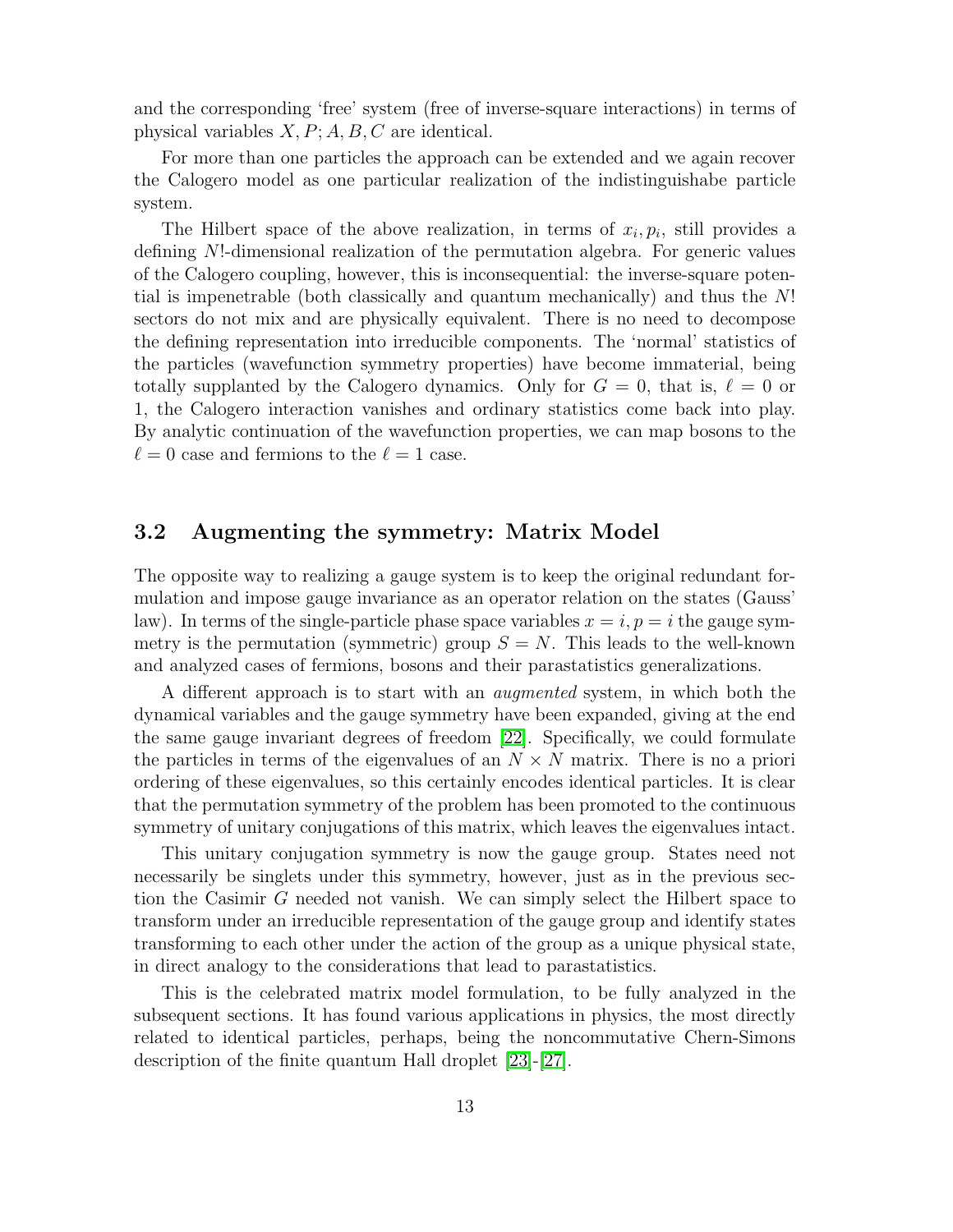## <span id="page-13-1"></span><span id="page-13-0"></span>4 The hermitian matrix model

#### 4.1 Classical analysis

Let us first examine a matrix model that parallels as closely as possible particle mechanics on the infinite line. The kinematical variable is a hermitian  $N \times N$ matrix M and the lagrangian reads

$$
\mathcal{L} = \text{tr}\left\{\frac{1}{2}\dot{M}^2 - V(M)\right\} \tag{38}
$$

 $V(x)$  is a scalar potential evaluated for the matrix variable M.

Clearly the above has a time-translation invariance which leads to the conserved energy

$$
H = \text{tr}\left\{\frac{1}{2}\dot{M}^2 + V(M)\right\} \tag{39}
$$

Moreover, the action is invariant under time-independent unitary conjugations of the matrix M:

$$
M \to U M U^{-1} \tag{40}
$$

This nonabelian  $SU(N)$  symmetry leads to the conserved hermitian traceless matrix

$$
J = i[M, \dot{M}] \tag{41}
$$

where [ , ] denotes ordinary matrix commutator. These are the 'gauge charges' that, when fixed, will determine the particular realization ('statistics') of the indistinguishable particle system. But let us further analyze the implications of fixing these charges classically.

We are interested in the dynamics of the eigenvalue of  $M$ , so we parametrize it as

$$
M = U\Lambda U^{-1} \tag{42}
$$

where  $U(t)$  is the unitary 'angular' part of the matrix and  $\Lambda(t) = diag\{x_1, \ldots x_N\}$ are the eigenvalues. Clearly the conserved quantity  $J$  has to do with invariance under 'rotations' of the angular part of  $M$  and thus corresponds to the 'angular momentum' of  $U(t)$ . We define the 'gauge potential'

$$
A = -U^{-1}\dot{U} \tag{43}
$$

<span id="page-13-2"></span> $\dot{M}$ , J and the lagrangian  $\mathcal{L}$  become, in this parametrization,

$$
\dot{M} = U\left(\dot{\Lambda} + [\Lambda, A]\right)U^{-1} \tag{44}
$$

$$
J = iU([\Lambda, [\Lambda, A]]) U^{-1} \equiv UKU^{-1}
$$
\n(45)

$$
\mathcal{L} = \text{tr}\left\{\frac{1}{2}\dot{\Lambda}^2 + [\Lambda, A]^2 - V(\Lambda)\right\} \tag{46}
$$

$$
= \frac{1}{2} \sum_{i=1}^{N} \dot{x}_i - \frac{1}{2} \sum_{i,j=1}^{N} (x_i - x_j)^2 A_{ij} A_{ji}
$$
 (47)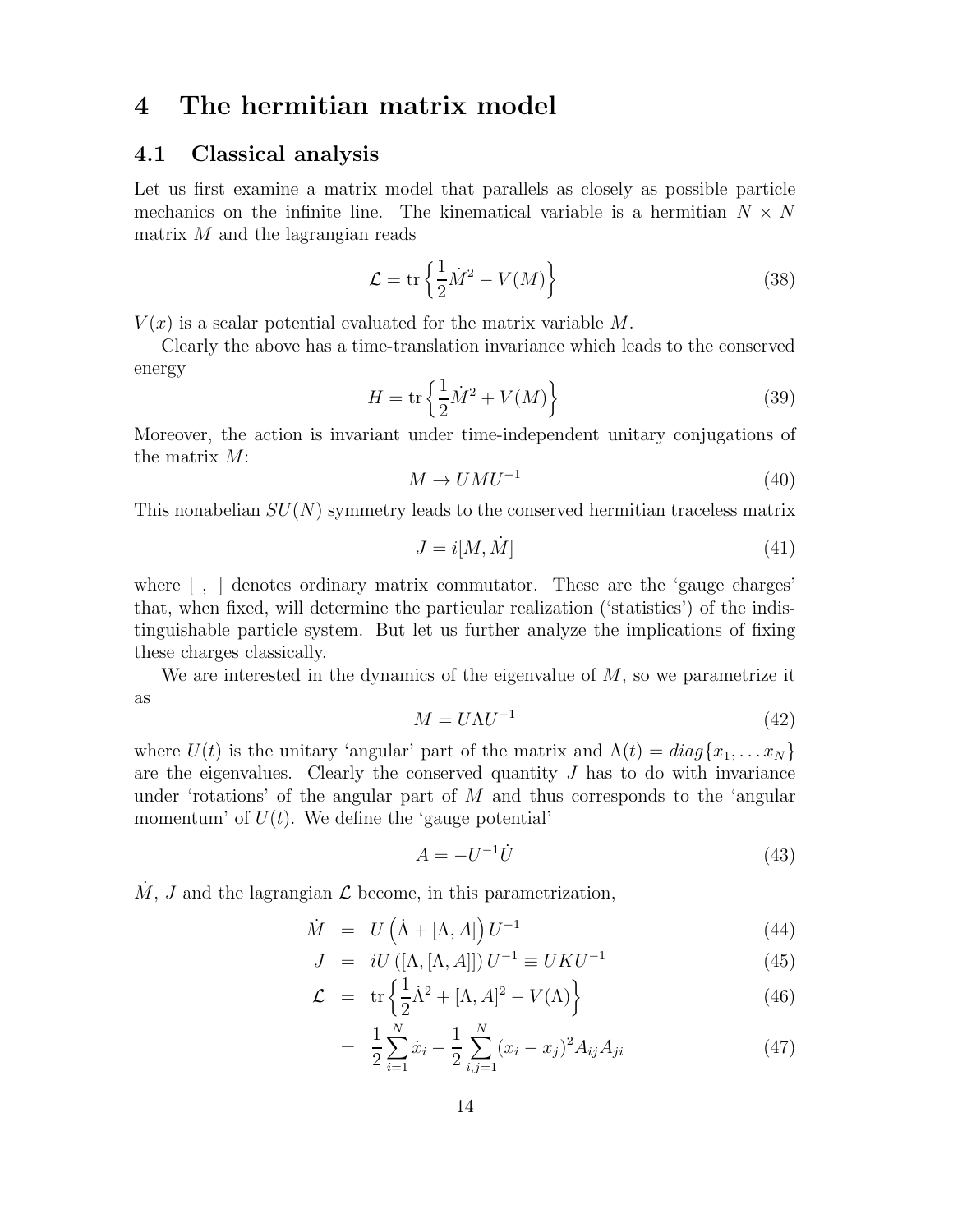<span id="page-14-0"></span>The matrix elements of A and K are related

$$
K_{jk} = i \left[ \Lambda, [\Lambda, A] \right]_{jk} = i (x_j - x_k)^2 A_{jk}
$$
 (48)

Finally, solving [\(48\)](#page-14-0) for  $A_{jk}$  and putting into [\(47\)](#page-13-2) we obtain

$$
\mathcal{L} = \sum_{i} \frac{1}{2} \dot{x}_i^2 + \frac{1}{2} \sum_{i \neq j} \frac{K_{ij} K_{ji}}{(x_i - x_j)^2} - \sum_{i} V(x_i)
$$
(49)

<span id="page-14-1"></span>The first two terms are kinetic, coming from  $\dot{M}^2$ , while the last one is potential. Therefore, the hamiltonian  $H$  is

$$
H = \sum_{i} \frac{1}{2} p_i^2 + \frac{1}{2} \sum_{i \neq j} \frac{K_{ij} K_{ji}}{(x_i - x_j)^2} + \sum_{i} V(x_i)
$$
 (50)

Note that the eigenvalues are kinematically coupled by an inverse-square type potential with the angular momentum degrees of freedom. The connection of the matrix model to the Calogero model along the lines presented here and below was first established in [\[4\]](#page-63-15). Also, the hamiltonian [\(50\)](#page-14-1) has been proposed independently of the matrix model as an  $SU(N)$ -generalization of the classical Calogero system [\[6\]](#page-63-16).

We can now examine special cases:

a) The most 'gauge invariant' sector is, of course, the one in which the angular momentum charges vanish, that is,  $J = 0$ . In that case, [\(50\)](#page-14-1) for  $K = 0$  becomes the hamiltonian of non-interacting particles in an external potential  $V(x)$ . This would be the case of 'standard' particles.

b) For the next simplest case the angular momentum  $J$  should be as simple as possible without vanishing. Only its eigenvalues are really relevant, since we can always perform a time-independent unitary transformation  $V$  which would shift  $U \to VU$  and would rotate  $J \to VJV^{-1}$ . The simplest choice would be to take the eigenvalues of  $J$  to be equal. Unfortunately, this is not possible since the traceless condition would make them vanish. The simplest possible choice is to take all the eigenvalues equal to  $\ell$  except one, which would cancel the trace by being  $(1 - N)\ell$ . This can be written in terms of an arbitrary column  $N$ -vector  $v$  as

$$
J = \ell(vv^{\dagger} - 1) , \quad v^{\dagger}v = N \tag{51}
$$

in which case K becomes

$$
K = \ell(uu^{\dagger} - 1) , \quad u = U^{-1}v \tag{52}
$$

From [\(48\)](#page-14-0) we see that  $K_{ii} = 0$  (no sum on i) and thus

$$
u_i u_i^* = 1 \quad \text{(no sum)} \tag{53}
$$

So the coefficient of the inverse-square potential in [\(50\)](#page-14-1) becomes

$$
K_{ij}K_{ji} = \ell u_i u_j^* \; \ell u_j u_i^* = \ell^2 \quad (i \neq j)
$$
\n(54)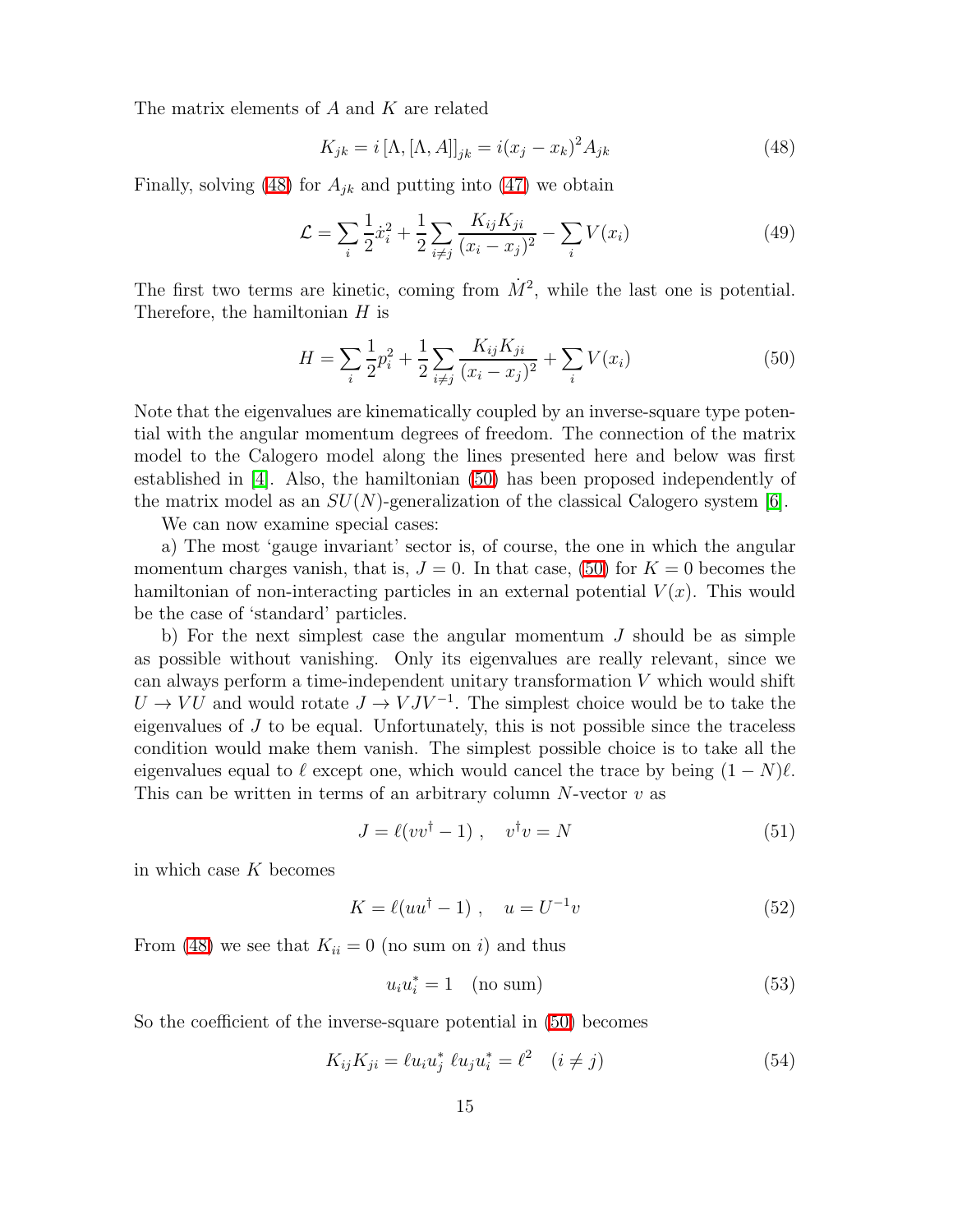Finally, [\(50\)](#page-14-1) becomes

$$
H = \sum_{i} \frac{1}{2} p_i + \sum_{i < j} \frac{\ell^2}{(x_i - x_j)^2} + \sum_{i} V(x_i) \tag{55}
$$

This is the Calogero model! The potential strength  $g = \ell^2$  is related to the conserved charge  $\ell$ . Quantum mechanically, picking this charge will amount to a choice of statistics. We also get, at this stage, an arbitrary external potential  $V(x)$ .

c) More general choices of J amount to more variety in its eigenvalues.  $K_{ij}K_{ji}$ now, in general, becomes time-dependent and the dynamics more complicated. We postpone the discussion for the quantum case where it will be shown that this corresponds to Calogero particles having also internal degrees of freedom. This will be a generalization of the discussion of the first section, with irreps of  $SU(N)$ substituting the irreps of  $S_N$ .

Now that we have this new approach we can use matrix technology to demon-strate the integrability of the Calogero model [\[4,](#page-63-15) [5\]](#page-63-1). For  $V(x) = 0$  the matrix motion becomes free and  $\dot{M}$  is conserved. The conjugation-invariant quantities

$$
I_n = \text{tr}\dot{M}^n \tag{56}
$$

are also conserved and in involution (the matrix elements of  $\dot{M}$  are momenta and have vanishing Poisson brackets). From  $(44)$  and  $(48)$  we have

$$
(U\dot{M}U^{-1})_{jk} = \delta_{jk}\dot{x}_j - (1 - \delta_{jk})\frac{iK_{jk}}{x_j - x_k}
$$
(57)

$$
= \delta_{jk}\dot{x}_j - (1 - \delta_{jk})\frac{i u_j u_k^*}{x_j - x_k} \tag{58}
$$

(note the similarity of the above expression for  $U\dot{M}U^{-1}$  with the Lax matrix defind in section 2.3). When the above expression is inserted in the trace  $I_n = \text{tr}\dot{M}^n$  clearly U drops and products of the form  $u_i u_j^* u_j u_k^* \dots u_i^*$  will appear which reduce to powers of  $\ell$ . Therefore, the  $I_n$  reduce to expressions involving only  $x_i$ ,  $\dot{x}_i$  and the coupling constant  $\ell$ . These are the conserved integrals of the Calogero model.

Starting from the matrix model the actual motion of the Calogero model can be obtained. The solution for M is

$$
M = B + Ct \tag{59}
$$

<span id="page-15-0"></span>for arbitrary matrices  $B, C$ . The conserved charge becomes

$$
J = i[M, \dot{M}] = i[B, C] = i\ell(uu^{\dagger} - 1)
$$
\n(60)

By unitary transformations we can choose the phases of u such that  $u_i = 1$ ; choices for  $B, C$ , then, that satisfy [\(60\)](#page-15-0) are

$$
B_{jk} = \delta_{jk} q_j , \quad C_{jk} = \delta_{jk} p_j - (1 - \delta_{jk}) \frac{i\ell}{q_j - q_k}
$$
 (61)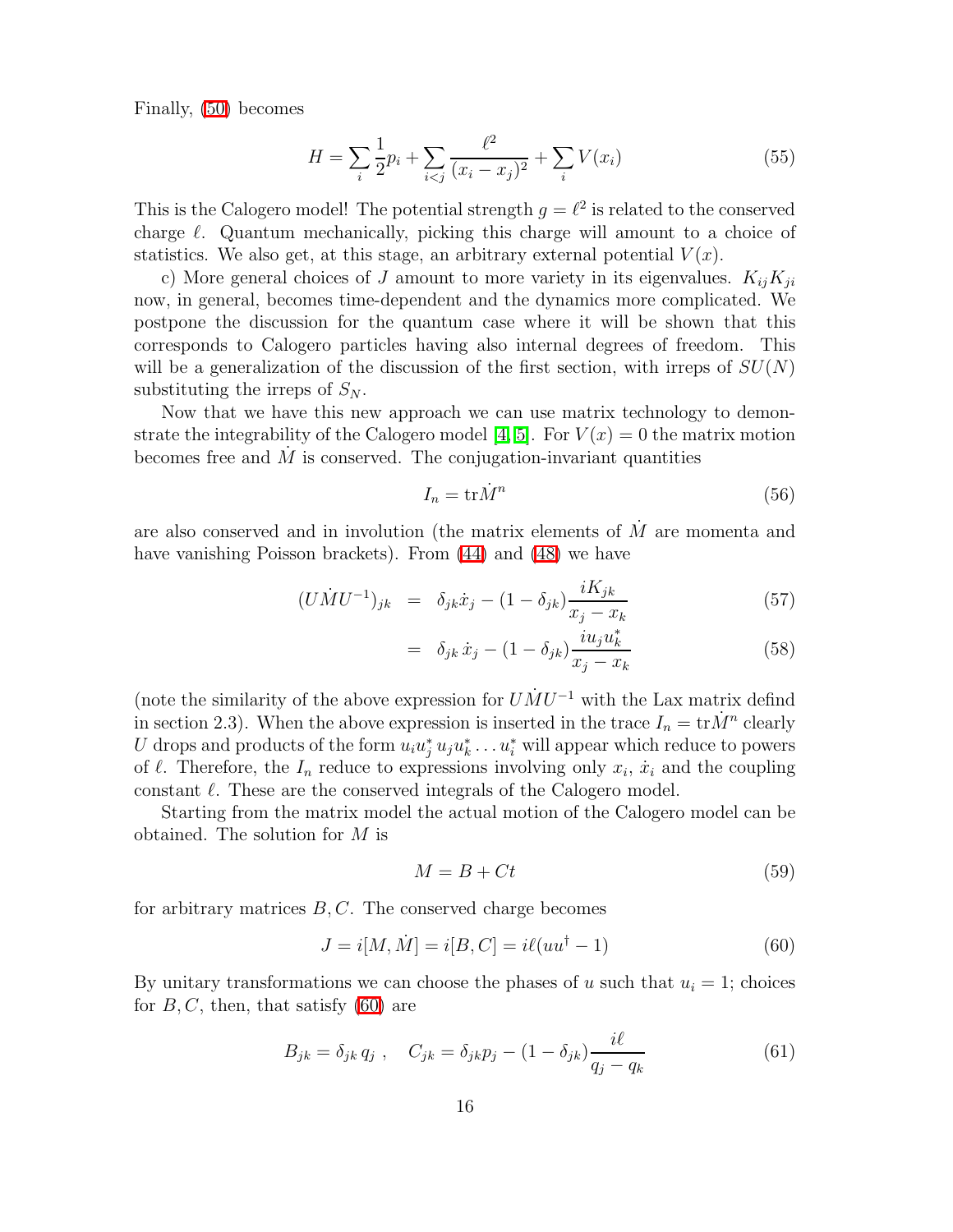$q_i$  and  $p_i$  are the initial conditions for  $x_i$  and  $\dot{x}_i$  at time  $t = 0$ . Diagonalizing, then,  $M = B + Ct$  for the above B, C produces the motion of the system. Another choice, in which  $C$  is diagonal, is

$$
B_{jk} = \delta_{jk} a_j + (1 - \delta_{jk}) \frac{i\ell}{k_j - k_k}, \quad C_{jk} = \delta_{jk} k_j
$$
 (62)

 $k_i$  and  $a_i$  are asymptotic momenta and impact parameters. For  $t \to \pm \infty$  the offdiagonal elements of B produce a perturbation of order  $t^{-1}$  to the eigenvalues, so the motion is determined by the diagonal elements  $a_i + k_i t$  alone. We recover the result that the motion at asymptotic regions is the same as if the particles were free.

We conclude by proving that the matrix model is also integrable and solvable in the presence of a harmonic oscillator potential  $V(x) = \frac{1}{2}\omega^2 x^2$ . The non-hermitian matrix  $Q = \dot{M} + i\omega M$  evolves as

$$
Q(t) = e^{i\omega t} Q(0)
$$
\n(63)

and the matrix  $Q^{\dagger}Q$  is conserved. We leave it as an exercise to derive the conserved integrals and the motion of the corresponding Calogero problem.

External potentials with up to quartic dependence on  $x$  also lead to integrable, although not so solvable, models [\[28\]](#page-64-1). It is an open question to prove this is all there is, or to find yet more integrable potentials.

Finally, we may wonder what restricts us to one dimension. We chose a model with one matrix, and its eigenvalues corresponded to coordinates of particles on the line. We could, indeed, start with an appropriate model with many matrices, which would reproduce particle motion in higher dimensions [\[29\]](#page-64-2). The integrability and solvability properties of such extended models, however, are much less pleasant. The question of whether they represent a workable extension of identical particles remains open.

#### <span id="page-16-0"></span>4.2 The hermitian matrix model: quantum

We will, now, perform the quantization of this system. We will do it first for the hermitian matrix model and subsequently for the unitary one. Each model has its own advantages and appears in different situations.

Consider the hermitian model with a quadratic potential,

$$
\mathcal{L} = \text{tr}\left(\frac{1}{2}\dot{M}^2 - \omega^2 M^2\right) \tag{64}
$$

with  $\omega$  a scalar frequency. The above can also be written in terms of matrix elements

$$
\mathcal{L} = \sum_{jk} \frac{1}{2} |\dot{M}_{jk}|^2 - \omega^2 |M_{jk}|^2
$$
 (65)

This is nothing but  $N^2$  harmonic oscillators. So the system is in principle trivial and solvable. All its nontrivial features emerge from the reduction to a subspace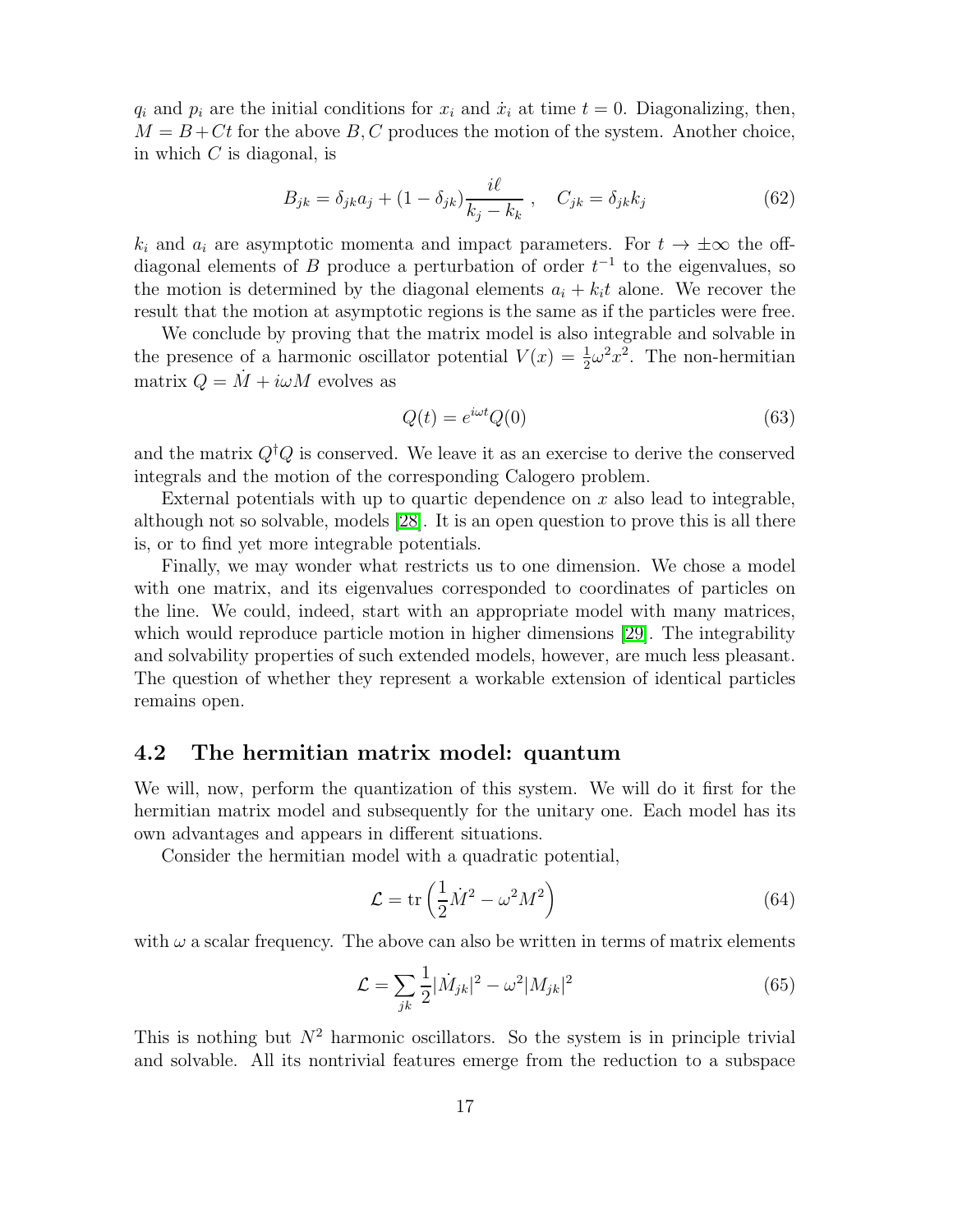corresponding to a fixed value for the 'angular momentum'  $J$ . Reducing  $M$  to its matrix elements is not beneficial for this purpose; we need to treat it as a matrix.

We begin by defining a canonical momentum matrix conjugate to the 'coordinate' M

$$
P = \frac{\partial \mathcal{L}}{\partial \dot{M}} = \dot{M} \tag{66}
$$

In terms of M and P the hamiltonian of the model becomes

$$
H = \text{tr}\left(\frac{1}{2}P^2 + \frac{1}{2}\omega^2 M^2\right) \tag{67}
$$

The Poisson brackets are

$$
\{M_{jk}, P_{lm}\} = \delta_{jm}\delta_{lk} \tag{68}
$$

Upon quantization, the matrix elements of  $M$  and  $P$  become operators and the above Poisson brackets become quantum mechanical commutators (not to be confused with matrix commutators). The commutator or  $M_{ik}$  and  $P_{lm}$  can be written conveniently by thinking of indices j, k as acting on a linear space 1 and indices  $l, m$ as acting on linear space 2. The 4-index symbol

$$
\delta_{jm}\delta_{lk} \equiv (T_{12})_{jk;lm} \tag{69}
$$

<span id="page-17-1"></span>acts on both spaces and is, in fact, the operator exchanging the two spaces. Denoting with  $X_1$  and  $X_2$  any matrix X acting on space 1 or space 2, respectively,  $T_{12}$  satisfies

$$
X_1 T_{12} = T_{12} X_2 , \quad X_2 T_{12} = T_{12} X_1 \tag{70}
$$

<span id="page-17-2"></span>We also note the partial trace and unimodularity properties

$$
\text{tr}_1 T_{12} = I_2 \ , \quad \text{tr}_2 T_{12} = I_1 \ , \quad T_{12}^2 = I_{12} \tag{71}
$$

with  $I_1$ ,  $I_2$  and  $I_{12}$  denoting the identity matrix in space 1, space 2, or space 1  $\times$ 2 respectively. With the above notation the quantum commutator of M and P becomes

$$
[M_1, P_2] = iT_{12} \tag{72}
$$

The complex matrix  $Q = \dot{M} + i\omega M$  introduced before, and its conjugate  $Q^{\dagger}$ , are the matrix analogs of creation and annihilation operators. Defining matrix operators with the standard quantum normalization

$$
A^{\dagger} = \frac{1}{\sqrt{2\omega}}(P + i\omega M) , \quad A = \frac{1}{\sqrt{2\omega}}(P - i\omega M)
$$
 (73)

<span id="page-17-0"></span>they satisfy

$$
[A_1, A_2^{\dagger}] = T_{12} , \quad [A_1, A_2] = [A_1^{\dagger}, A_2^{\dagger}] = 0 \tag{74}
$$

By analogy with the standard harmonic oscillator, let us define the matrices

$$
L = A^{\dagger} A , \qquad R' = -AA^{\dagger} \tag{75}
$$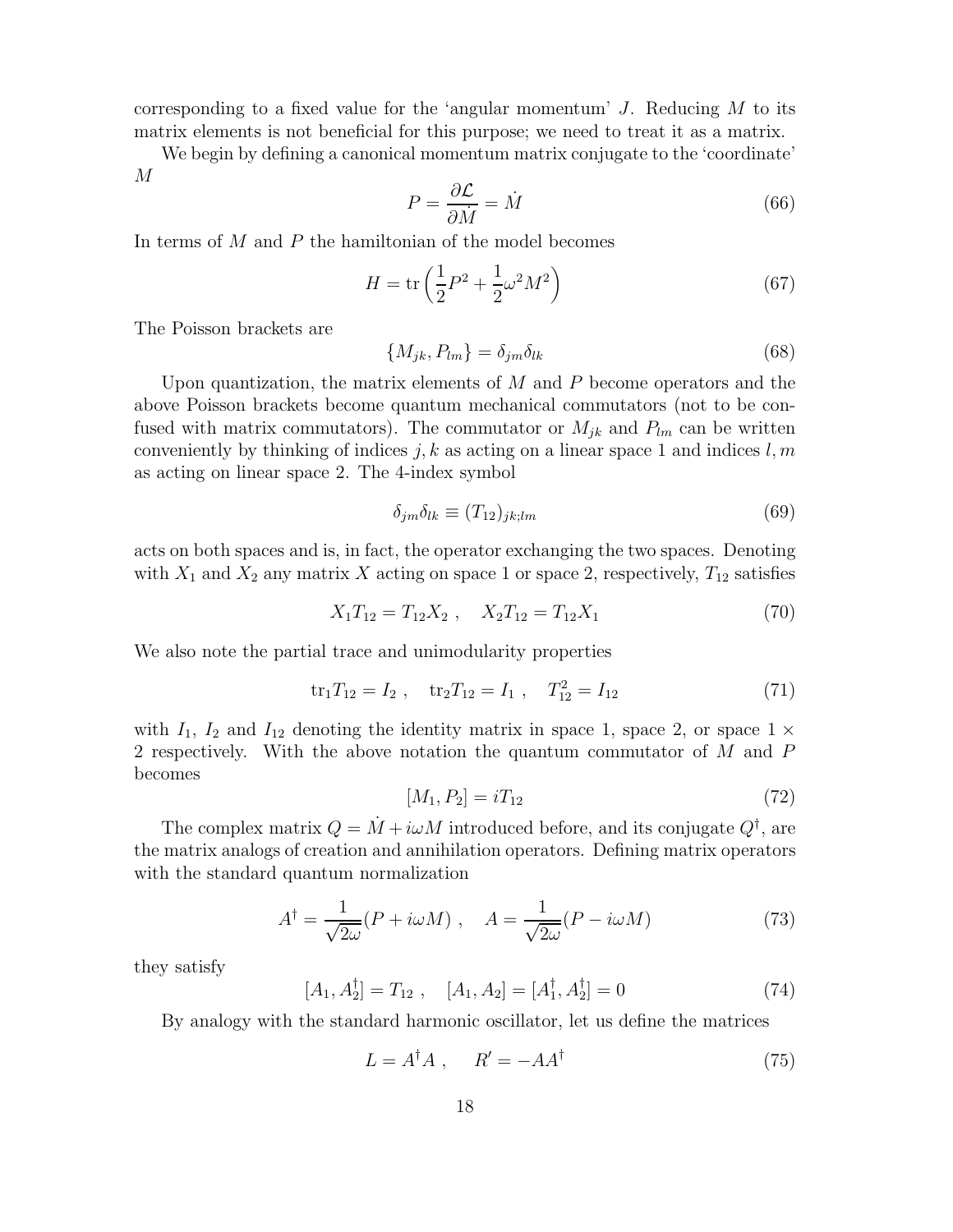The matrix operator  $L = A^{\dagger} A$  is normal ordered, since all (quantum) creation operators are to the left of annihilation operators. R′ , on the other hand, is not. We can define a new (quantum) normal ordered operator  $R$ , in which the matrix multiplication is first performed in the order  $AA^{\dagger}$  and then the creation matrix elements are moved to the left. Specifically

$$
R_{jk} = - :A_{js}(A^{\dagger})_{sk} := (A^{\dagger})_{sk} A_{js} \tag{76}
$$

Using the commutation relations of A and  $A^{\dagger}$  we see that R and R' are trivially related:

$$
R = R' + N \tag{77}
$$

In terms of  $L$  and  $R$ , the hamiltonian can be written

$$
H = \frac{1}{2}\omega \text{tr}(AA^{\dagger} + A^{\dagger}A) = \omega \text{tr}L + \frac{N^2}{2}\omega = -\omega \text{tr}R + \frac{N^2}{2}\omega
$$
 (78)

From the basic commutators [\(74\)](#page-17-0) we can infer the commutation relations:

$$
[L_1, A_2^{\dagger}] = T_{12} A_2^{\dagger} , \quad [R_1, A_2^{\dagger}] = A_2^{\dagger} T_{12}
$$
 (79)

as well as their hermitian conjugates. Tracing the first equation above with respect to space 1, we obtain

$$
[H, A^{\dagger}] = \omega A^{\dagger} \tag{80}
$$

This means that any matrix element of A is a creation operator, creating one quantum of energy  $\omega$ . This is hardly surprising, since the matrix model is, indeed,  $N^2$ harmonic oscillators with identical frequency  $\omega$ .

<span id="page-18-0"></span>The commutators of the matrix elements of  $L$  and  $R$  are calculated to be

$$
\begin{array}{rcl}\n[L_1, L_2] & = & (L_1 - L_2) T_{12} \\
[R_1, R_2] & = & (R_1 - R_2) T_{12} \\
[L_1, R_2] & = & 0\n\end{array}\n\tag{81}
$$

The above is nothing but two commuting copies of the  $U(N)$  algebra in disguise. To see this, define the fundamental  $U(N)$  generators  $T^a$ ,  $a = 0, 1, \ldots N^2 - 1$ , with  $T^0 = I/\sqrt{N}$  satisfying the normalization condition

$$
\text{tr}(T^a T^b) = \delta^{ab} \tag{82}
$$

and the  $U(N)$  commutation relations

$$
[T^a, T^b]_{\text{matrix}} = i f^{abc} T^c \tag{83}
$$

where  $[.,.]_{\text{matrix}}$  is a matrix commutator. Then expand L and R in the complete basis  $T^A$  of hermintian  $N \times N$  matrices:

$$
L^a = \text{tr}(T^a L) , \quad L = \sum_a T^a L^a \tag{84}
$$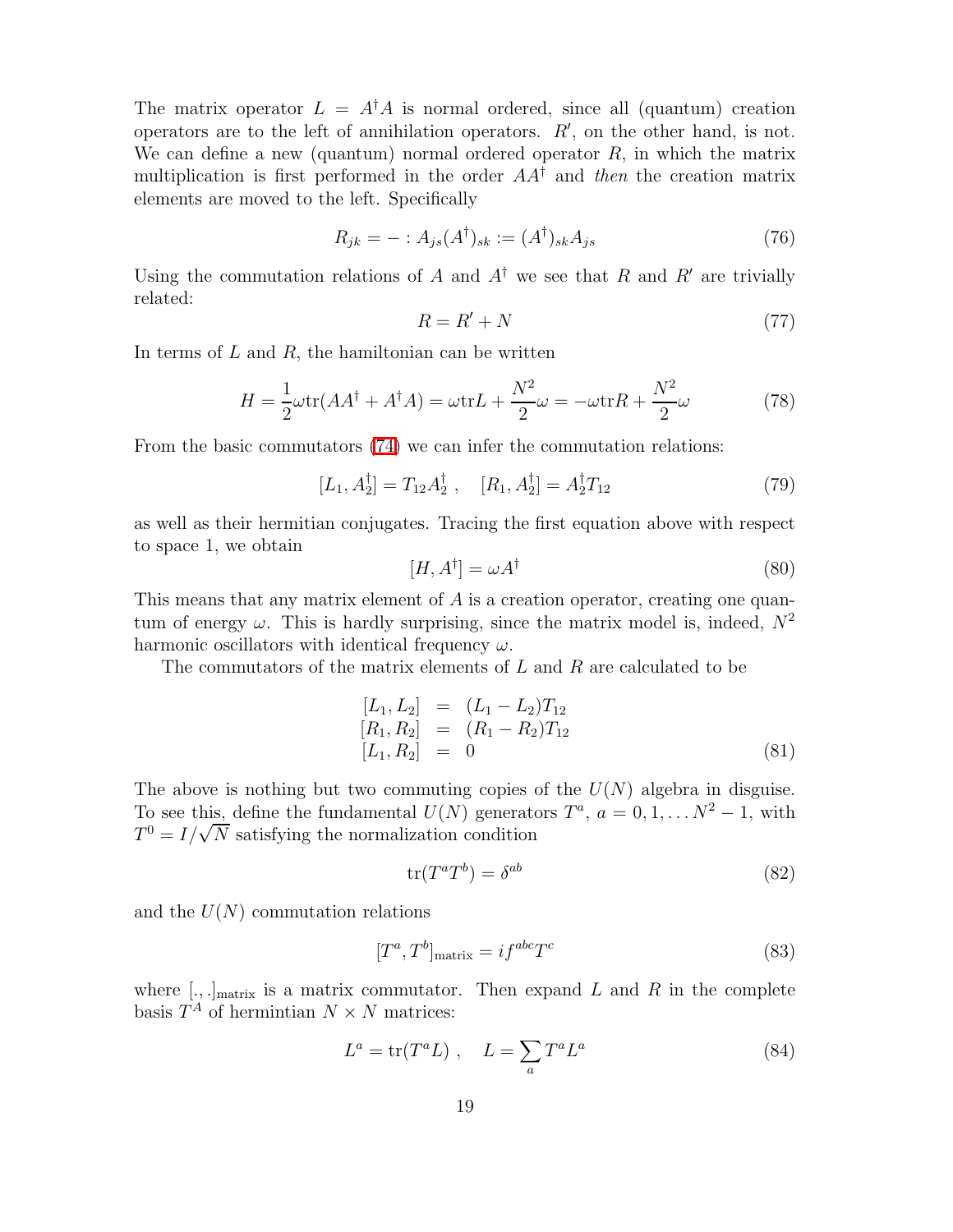and similarly for  $R^a$ . The (scalar) expansion coefficients  $L^a$ ,  $R^a$ , upon use of [\(81\)](#page-18-0), satisfy

$$
\begin{array}{rcl}\n[L^a, L^b] & = & if^{abc} L^c \\
[R^a, R^b] & = & if^{abc} R^c \\
[L^a, R^b] & = & 0\n\end{array}\n\tag{85}
$$

Since  $L$  and  $R$  mutually commute, their powers and traces commute as well, so

$$
[\text{tr}L^n, \text{tr}R^m] = 0\tag{86}
$$

On the other hand, using the fundamental commutation relation for A and  $A^{\dagger}$  [\(74\)](#page-17-0) and the properties of  $T_{12}$  [\(70](#page-17-1)[,71\)](#page-17-2), we can relate the traces of L and R as

$$
\begin{split}\n\text{tr}_{1}L_{1}^{n} &= \text{tr}_{1}(A_{1}^{\dagger}A_{1})^{n} = \text{tr}_{1}\left[A_{1}^{\dagger}\text{tr}_{2}T_{12}A_{1}(A_{1}^{\dagger}A_{1})^{n-1}\right] \\
&= \text{tr}_{1}\text{tr}_{2}\left[A_{1}^{\dagger}T_{12}A_{1}(A_{1}^{\dagger}A_{1})^{n-1}\right] = \text{tr}_{12}\left[T_{12}A_{2}^{\dagger}A_{1}(A_{1}^{\dagger}A_{1})^{n-1}\right] \\
&= -\sum_{k=0}^{n-1} \text{tr}_{12}\left[T_{12}(A_{1}A_{1}^{\dagger})^{k}T_{12}(A_{1}^{\dagger}A_{1})^{n-1-k}\right] + \text{tr}_{12}\left[T_{12}(A_{1}A_{1}^{\dagger})^{n-1}A_{1}A_{2}^{\dagger}\right] \\
&= -\sum_{k=0}^{n-1} \text{tr}(AA^{\dagger})^{k} \text{tr}(A^{\dagger}A)^{n-1-k} + \text{tr}(AA^{\dagger})^{n} \\
&= \sum_{k=1}^{n} (-1)^{k} \text{tr}(R-N)^{k-1} \text{tr}L^{n-k} + (-1)^{n} \text{tr}(R-N)^{n} \tag{87}\n\end{split}
$$

Working recursively with the above relation, we can express traces of L entirely in terms of traces of  $R$  and vice versa; mutual commutativity of the two sets, therefore, translates into commutativity of the elements of each set, which shows that the quantities

$$
I_n = \text{tr}(AA^\dagger)^n \tag{88}
$$

are conserved and in involution.

The above proof, involving two commuting matrix operators L and M that are subsequently related, may seem a bit 'too slick'. Nevertheless, the involution of  $I_n$  should be clear from [\(81\)](#page-18-0): the  $I_n$  are nothing but the Casimirs of the  $U(N)$ algebra generated by  $L^a$ .  $I_1 = \text{tr} L \sim H$  is simply the  $U(1)$  charge, while the rest are (related to) the higher  $SU(N)$  Casimirs. Since  $SU(N)$  is of rank  $N-1$  and has  $N-1$  independent Casimirs, we recover N commuting charges altogether. The higher charges  $I_n$ ,  $n > N$ , are related to the fundamental charges  $I_1, \ldots I_N$  via nontrivial, nonlinear, N-dependent relations.

#### <span id="page-19-0"></span>4.3 The hermitian matrix model: reduction and spectrum

It remains to do the reduction to the 'gauge' sectors, that is, fix the charge  $J =$  $i[M, \dot{M}]_{\text{matrix}}$  and work out its implications for the quantum states of the system.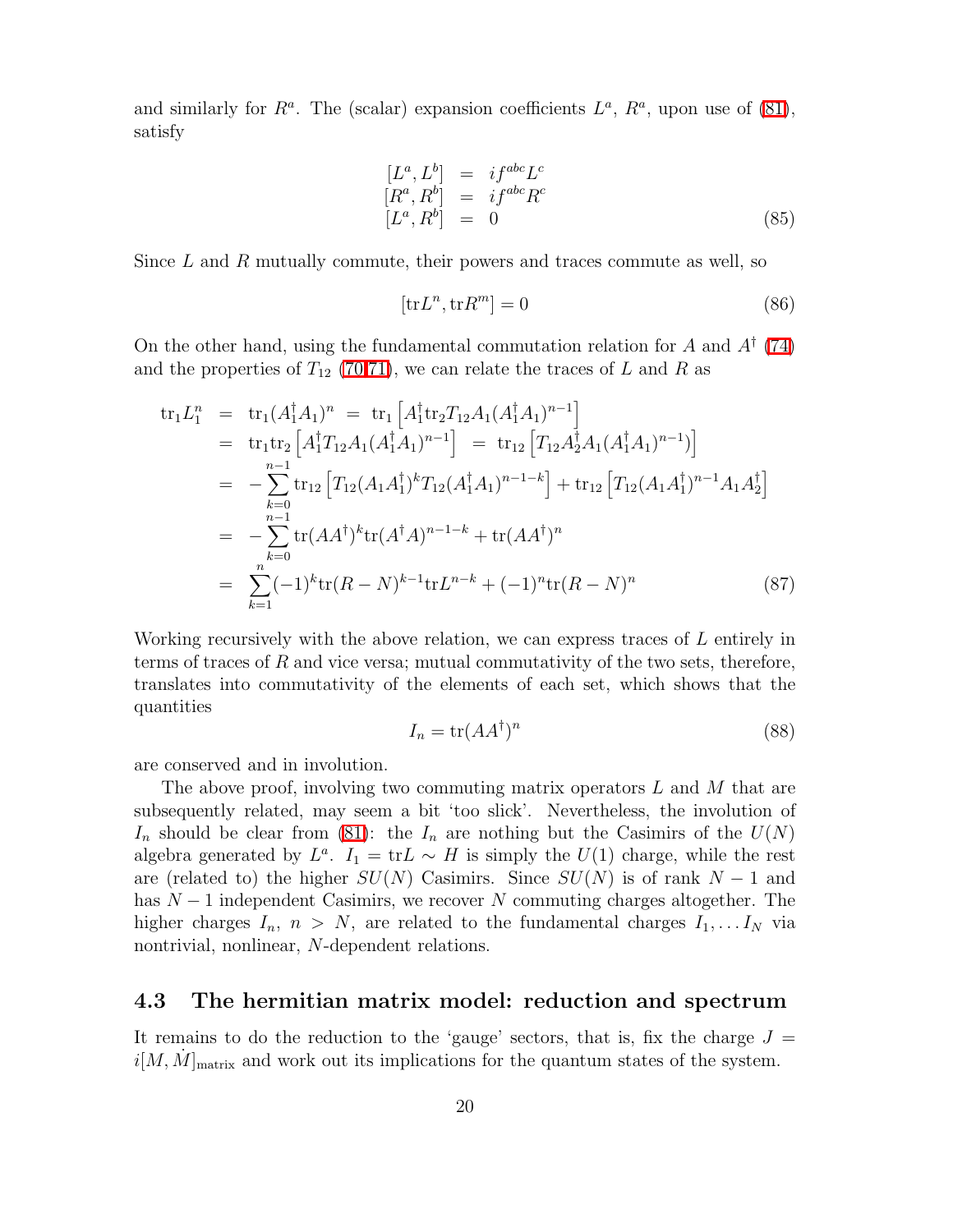The 'angular momentum'  $J$  classically generates unitary conjugation of the matrix M; this implies that quantum mechanically it will become an  $SU(N)$  algebra. This can be seen explicitly: from its definition  $J$  can be expressed in terms of the operators defined in the previous section

$$
J = i : [M, P]_{\text{matrix}} : = : [A^{\dagger}, A]_{\text{matrix}} : = A^{\dagger} A - : A A^{\dagger} : = L + R
$$
 (89)

L and R are two commuting  $U(N)$  algebras, therefore their sum is another  $U(N)$ algebra.

Classically J is traceless and therefore its  $U(1)$  part vanishes, making it an  $SU(N)$  matrix. Quantum mechanically this should still be true, since it generates the transformation

$$
M \to U M U^{-1} \tag{90}
$$

which has trivial  $U(1)$  part. This is ensured by the normal ordering of the above expreession for J. L and R satisfy  $tr L = -tr R$  and so  $tr J = 0$ .

Reduction of the system to particular values of  $J$  corresponds, quantum mechanically, to fixing the representation of the  $SU(N)$  algebra J. So the system decomposes into sectors labelled by the allowed irreducible representations (irreps) of J. Further, states within each sector related via the action of J are identified as a unique physical state, since  $J$  is a 'gauge' symmetry.

To identify these sectors we first need to identify the possible irreps for L and R. This can be done by examining their form. Take L, at first: it is nothing but N copies of the Jordan-Wigner bosonic oscillator construction of the  $U(N)$  algebra over the fundamental representation. This may require some explaining.

Let  $R^a_{\alpha\beta}$  be any d-dimensional representation of a Lie group, where  $\alpha, \beta = 1, \dots d$ label its matrix elements and a labels its generators. Define a set of d commuting creation and annihilation operators  $a_{\alpha}, a_{\alpha}^{\dagger}$ 

$$
[a_{\alpha}, a_{\beta}^{\dagger}] = \delta_{\alpha\beta} \tag{91}
$$

The operator obtained by 'sandwiching' the matrix  $R^A$  between the vectors  $a^{\dagger}$  and  $\boldsymbol{a}$ 

$$
G^a = a^{\dagger}_{\alpha} R^a_{\alpha\beta} a_{\beta} \tag{92}
$$

satisfies the commutation relations of the Lie algebra. Therefore, it provides representations of the algebra, imbedded in the Fock space of the oscillators. Specifically, it provides all representations generated by the fully symmetrized direct product of any number of representations  $R$ . This includes the singlet (the Fock ground state), R itself (the set of d states with excitation number one) etc.

For the specific case of the  $U(N)$  Lie algebra with R the fundamental representation  $F$ , we need  $N$  oscillators and we get

$$
G^a = a_j^{\dagger} T^a_{jk} a_k \tag{93}
$$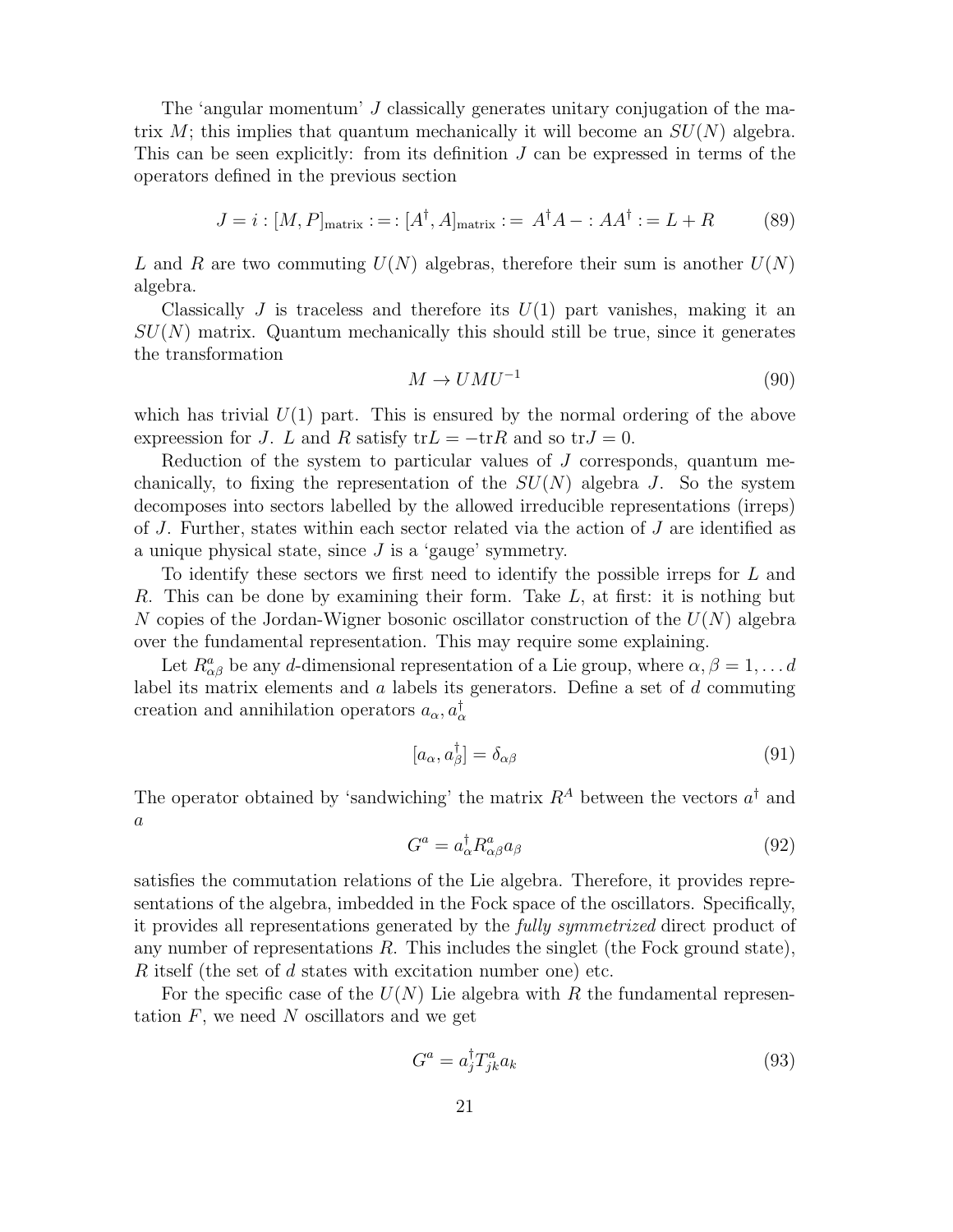Transforming G from the generator basis  $G^a$  to the matrix basis  $G = \sum_a G^a T^a$ , G simply becomes

$$
G_{jk} = a_j^{\dagger} a_k \tag{94}
$$

In view of the above, the matrix elements of  $L$  can be written

$$
L_{jk} = (A^{\dagger})_{js} A_{sk} = A_{sj}^{\dagger} A_{sk} \tag{95}
$$

It is clear that j and k play the role of the fundamental indices of  $U(N)$ , while s is a summation index that runs over N values; for each fixed s,  $A_{sj}^{\dagger}$  and  $A_{sk}$  play the role of  $a_j^{\dagger}$  and  $a_k$ , respectively, while for different s all operators commute. So the above L is the direct sum of N independent (commuting) Jordan-Wigner realizations of  $U(N)$  over the fundamental.

For each fixed s this realization includes, as explained earlier, all the totally symmetrix tensor products of the fundamental representation of  $U(N)$ ; that is, all irreps with a single row in their Young tableau. The direct sum of  $N$  such representations, however, includes irreps with up to  $N$  rows, which is the general case. We conclude that the spectrum of L spans the full set of irreps of  $U(N)$ . The  $U(1)$  charge (trL) is simply the total excitation number and is given by the number of boxes of the irrep.

A Jordan-Wigner construction based on the antifundamental representation  $\bar{T}^a$  =  $-(T^a)^* = -(T^a)^t$  would lead to an expression in terms of N oscillators

$$
G_{jk} = -a_k^{\dagger} a_j \tag{96}
$$

Comparing with the expression for  $R$ 

$$
R_{jk} = -A_{ks}^{\dagger} A_{js} \tag{97}
$$

we conclude that  $R$  is the direct sum of  $N$  independent Jordan-Wigner realizations of  $U(N)$  over the antifundamental, which again spans the full set of irreps of  $SU(N)$ . The  $U(1)$  charge, now, is the negative of the total excitation number.

Representations of  $L$  and  $R$  are, in fact, constrained to be conjugate to each other. This arises due to their construction in terms of the same bosonic creation and annihilation operators, and is also manifest by the relation between their traces, which makes all their even (odd) Casimirs equal to (minus) each other. So the representations that  $J = L + R$  can carry are of the form  $r \times \bar{r}$ . Such representations include the singlet, the adjoint etc. and they have as common property that their  $Z_N$  charge vanishes. We conclude that the irreps of  $J$  must have a number of boxes in their Young tableau that is an integer multiple of N.

The above result for J could have been obtained by noticing that J itself is a bosonic Jordan-Wigner construction over the *adjoint* representation of  $SU(N)$ . Clearly the adjoint and all its symmetric products have a number of boxes that is a multiple of N.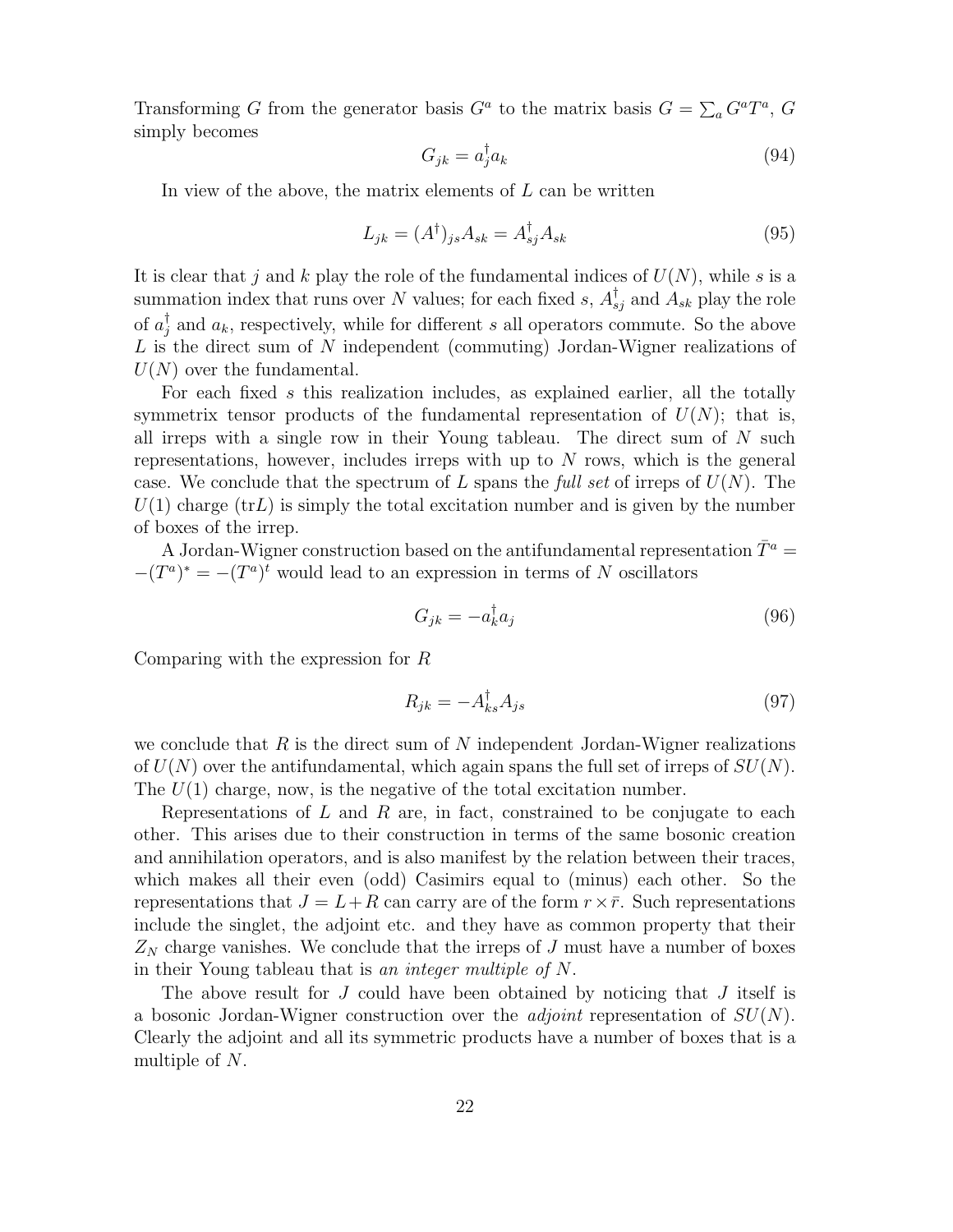The quantum states of the model can be constructed by starting with the ground state  $|0\rangle$ , annihilated by all operators  $A_{jk}$ 

$$
A_{jk}|0\rangle = 0\tag{98}
$$

and acting with any number of creation operators:

$$
|j_1, k_1; j_2, k_2; \dots j_n k_n \rangle = A_{j_1 k_1}^{\dagger} A_{j_2 k_2}^{\dagger} \dots A_{j_n k_n}^{\dagger} |0 \rangle
$$
\n(99)

For any c−number (classical) matrix  $\Phi$ , the commutation relations

$$
[\text{tr}(\Phi L), A^{\dagger}] = \Phi A^{\dagger} [\text{tr}(\Phi R), A^{\dagger}] = -A^{\dagger} \Phi [\text{tr}(\Phi J), A^{\dagger}] = \Phi A^{\dagger} - A^{\dagger} \Phi
$$
 (100)

imply that the first (left) index of the matrix  $(A^{\dagger})_{jk}$  transforms in the fundamental  $(F)$  under L, the second (right) index transforms in the antifundamental  $(F)$  under R and that  $A^{\dagger}$  altogether transforms in the adjoint under J. The general state transforms in a representation of the form  $F \times F \times \ldots \times \bar{F} \times \bar{F} \times \ldots$  with n Fs and  $n \bar{F}$ s appearing, corresponding the the number of free left and right indices in the state.

Physical states are chosen by imposing the constraint that J is in a fixed representation of  $SU(N)$ , say r. To do this, we start from a generic state  $|j_1, k_1; j_2, k_2; \ldots j_n k_n>$ and contract the free indices with Clebsh-Gordan coefficients that project it to this representation. All states within the same representation  $r$  are gauge-equivalent and therefore represent a unique physical state. States corresponding to inequivalent copies of  $r$ , however, contained in the representation of the initial state correspod to distinct physical states.

The above analysis can be done explicitly in the case of the representation  $r$ corresponding to the standard (spinless) Calogero model. Classically the matrix commutator  $i[M, \dot{M}] = J$  is of the form  $\ell(vv^{\dagger} - 1)$ , where v is a vector of length squared equal to N. The representation  $r_{\ell}$  corresponding to this is the fully symmetric one with a number of Young tableau boxes equal to  $\ell N$ .

The easiest way to realize this is by quantizing the classical expression  $J =$  $\ell v v^{\dagger} - \ell = \psi \psi^{\dagger} - \ell$  promoting the vector components  $\psi_j \ell^{\frac{1}{2}} v_j$  to yet another set of harmonic oscillator creation operators

$$
[\psi_j, \psi_k^{\dagger}] = \delta_{jk} \tag{101}
$$

In this way the operator

$$
(J_{\psi})_{jk} = -\psi_k^{\dagger} \psi_j \tag{102}
$$

realizes the  $U(N)$  algebra, again in a Jordan-Wigner construction over the antifundamental. Its representation content includes all fully symmetric products of the antifundamental, each of them represented in the subspace of fixed excitation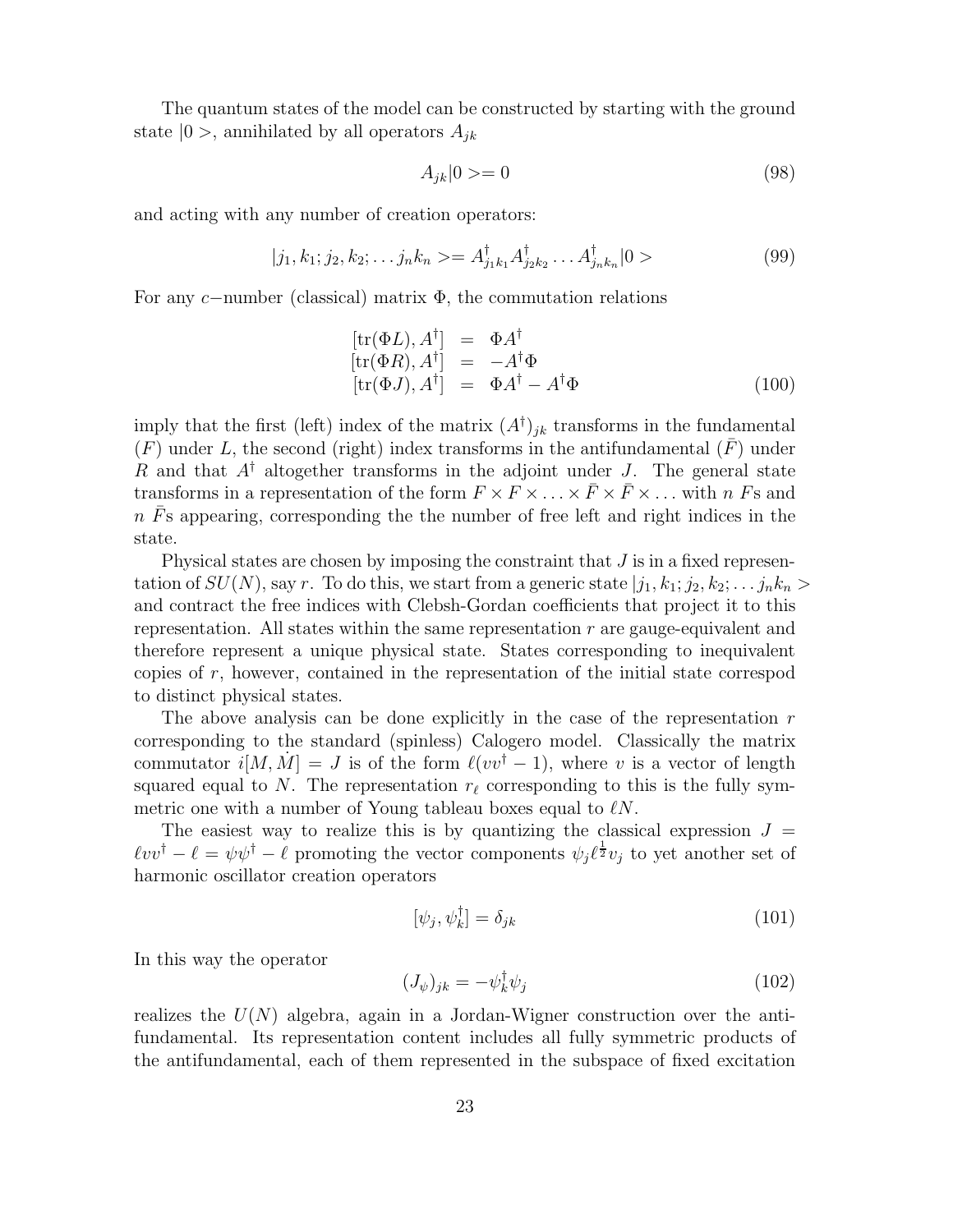number  $n = \psi_j^{\dagger} \psi_j$ . The restriction of J to the symmetric representation  $r_{\ell}$  can be expressed by the condition

$$
J + J_{\psi} + \ell = 0 \tag{103}
$$

This means that the representations carried by J and  $J_{\psi}$  must be conjugate to each other so that their sum (composition) contain the identity, which fixes the representation of J to be a totally symmetric one. The c-number term  $\ell$  serves the purpose of subtracting the trace of  $J_{\psi}$ , which is required by the tracelessness of J. It also fixes the  $U(1)$  part of  $J_{\psi}$ , since tracing the above relation gives

$$
\text{tr}J_{\psi} + \ell N = -\sum_{j} \psi_{j}^{\dagger} \psi_{j} + \ell N = 0 \qquad (104)
$$

Wde recover the condition that  $n = \ell N$  is the total number of boxes in the Young tableau of  $J_{\psi}$  and thus also of J, fully fixing the desired representation.

As we stated earlier, representations of J must have a number of Young tableau boxes that is an integer multiple of N. An important corollary of the above analysis, therefore, is that  $\ell$  must be quantized to an integer. This is a new feature of the Calogero system as deriving from the matrix model. It is not a general requirement for the quantum Calogero model, which is perfectly well-defined for fractional values of  $\ell$ . The source of this quantization is the enlargement of the symmetry group of the system from  $S_N$  to  $SU(N)$  for the matrix model: the enlarged symmetry has a global 'anomaly' which requires the quantization of the coupling constant  $\ell$ , in analogy with similar effects in gauge theory.

Finally, states of the theory can now be constructed in terms of the vaccum state annihilated by A and  $\psi$  upon the action of  $\psi^{\dagger}$  and  $A^{\dagger}$ . The full state must be a singlet under  $J + J_{\psi}$ , which means that all indices, *including those of*  $\psi^{\dagger}$ , must be contracted. Gauge invariant contraction of indices can be done by matrix multiplication, but tracing or by multiplication of the vector  $\psi^{\dagger}$  and the matrix  $A^{\dagger}$ .

Each  $\psi^{\dagger}$  in the state, therefore, will leave one index hanging, since there is no way to contract it with another  $\psi^{\dagger}$  and multiplication with  $A^{\dagger}$  still leaves one uncontracted index. The only way to contract these indices is using the only invariant tensor of  $SU(N)$  that includes all fundamental indices, namely the N-fold antisymmetric tensor  $\epsilon_{j_1...j_N}$ . This means that  $\psi^{\dagger}$ s must come in multiples of N, recovering once more the condition that the total excitation number  $n = \ell N$  must be a multiple of N. Further, operators contracted with  $\epsilon$  must all be distinct, otherwise the product would vanish due to antisymmetry.

The generic form of the physical states is [\[24\]](#page-64-3)

$$
\left[\text{tr}A^{\dagger}\right]^{m_{1}}\left[\text{tr}(A^{\dagger})^{2}\right]^{m_{2}}\dots\left[\text{tr}(A^{\dagger})^{N}\right]^{m_{N}}\left[\epsilon_{j_{1}\dots j_{N}}\psi_{j_{1}}^{\dagger}(\psi^{\dagger}A^{\dagger})_{j_{2}}\dots(\psi^{\dagger}(A^{\dagger})^{N-1})_{j_{N}}\right]^{\ell}|0\rangle\tag{105}
$$

Higher traces of  $A^{\dagger}$  can be related to the first N ones, and other, more general ways of contracting operators with  $\epsilon$  tensors can be reduced to linear combinations of the above states.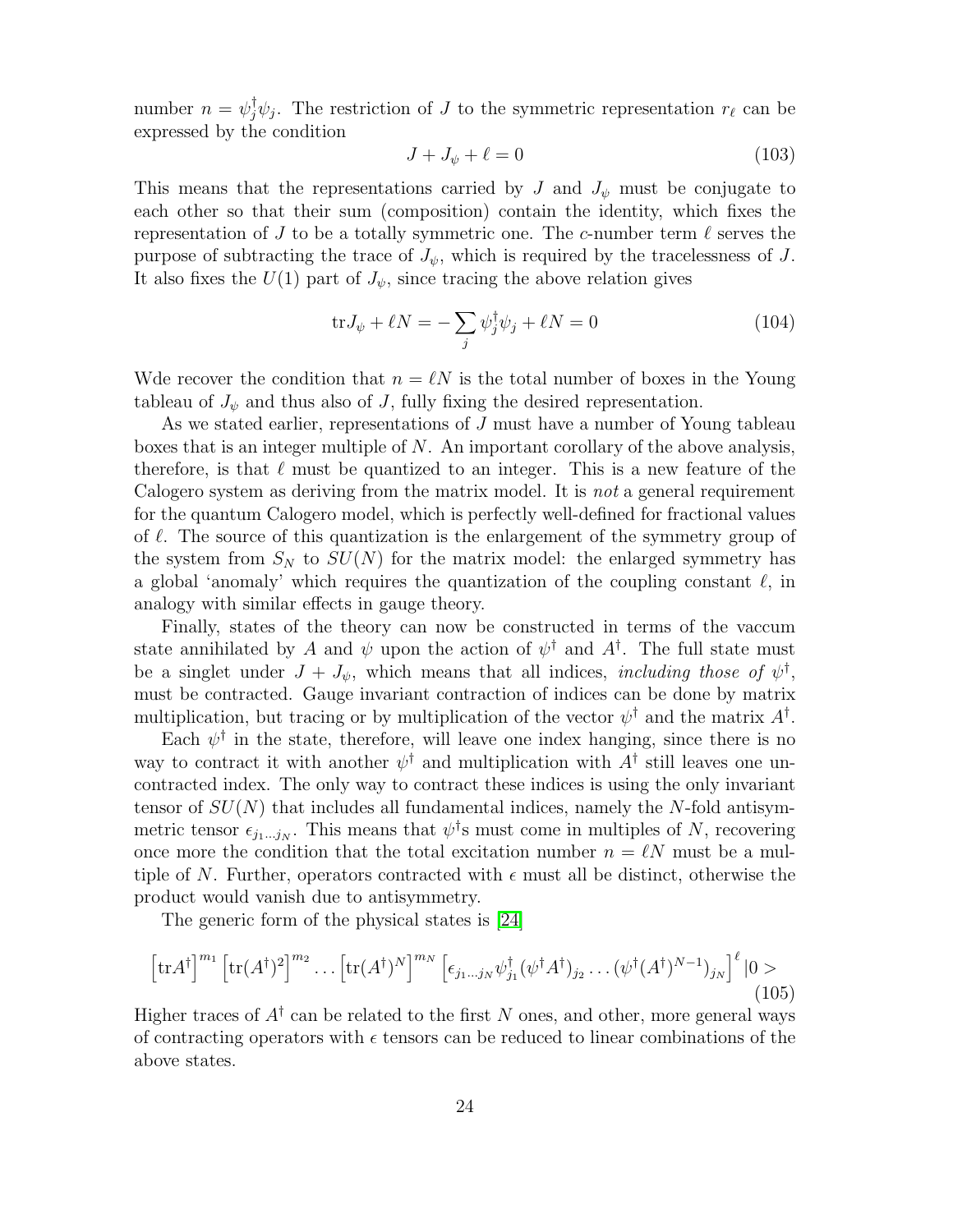This is an eigenstate of the hamiltonian  $H = \omega \text{tr}(A^{\dagger}A) + \omega N^2/2$  with its energy given by the total number of  $A^{\dagger}$  oscillators appearing in the state plus a constant. The  $\psi$ -dependent prefactor contributes an energy equal to  $\omega \ell N(N-1)/2$ . We conclude that the energy spectrum is

$$
E = \omega \left( \sum_{k=1}^{N} m_k + \ell \frac{N(N-1)}{2} + \frac{N^2}{2} \right)
$$
 (106)

We recognize the excitation energies as those of  $N$  noninteraction bosons in a harmonic oscillator potential, expressed in terms of their collective excitations  $(m_k)$ represents the energy gap between the top k bosons and the next lower one on the single-particle oscillator spectrum). By standard bosonization arguments, the same excitation spectrum applies to a set of N noninteracting fermions in a harmonic oscillator  $(m_k + 1)$  represents the energy gap between the top k fermions and the next lower one on the single-particle oscillator spectrum). So we may rewrite the above spectrum as

$$
E = \omega \left( \sum_{i=1}^{N} n_i + \ell \frac{N(N-1)}{2} + \frac{N^2}{2} \right) = \omega \left( \sum_{i=1}^{N} \bar{n}_i + \frac{N}{2} \right)
$$
 (107)

where  $n_1 \leq n_2 \leq \ldots n_N$  are single-particle bosonic excitation numbers while the 'pseudoexcitation' numbers  $\bar{n}_i$  have been defined as

$$
\bar{n}_i = n_i + (\ell + 1)(i - 1) \tag{108}
$$

We recover the spectrum of the Calogero model as exposed in a previous section, with the extra shift  $\ell \to \ell + 1$ . This is a quantum shift of the 'bare' parameter  $\ell$  appearing in the classical matrix model to the renormalized value  $\ell + 1$  entering the Calogero model. In particular, the single sector  $\ell = 0$  of the matrix model corresponds to  $\ell = 1$  in the Calogero model, that is, fermions. The 'fermionization' of the eigenvalues of the matrix model due to the quantuym mechanical measure arising out of integratig out the angular variables of the matrix is a well-known effect.

Other, more general representations of J can be dealt with in similar ways. As shall be explaind later, they correspond to Calogero particles with internal degrees of freedom ('spin'). We shall examine these cases in the context of the unitary matrix model. We have analyzed quite enough already the hermitian matrix model and we should leave something interesting for the unitary case!

### <span id="page-24-1"></span><span id="page-24-0"></span>5 The unitary matrix model

#### 5.1 Classical analysis

The hermitian matrix model works well for particles on the line but has trouble representing particles on periodic spaces. The most natural candidate for such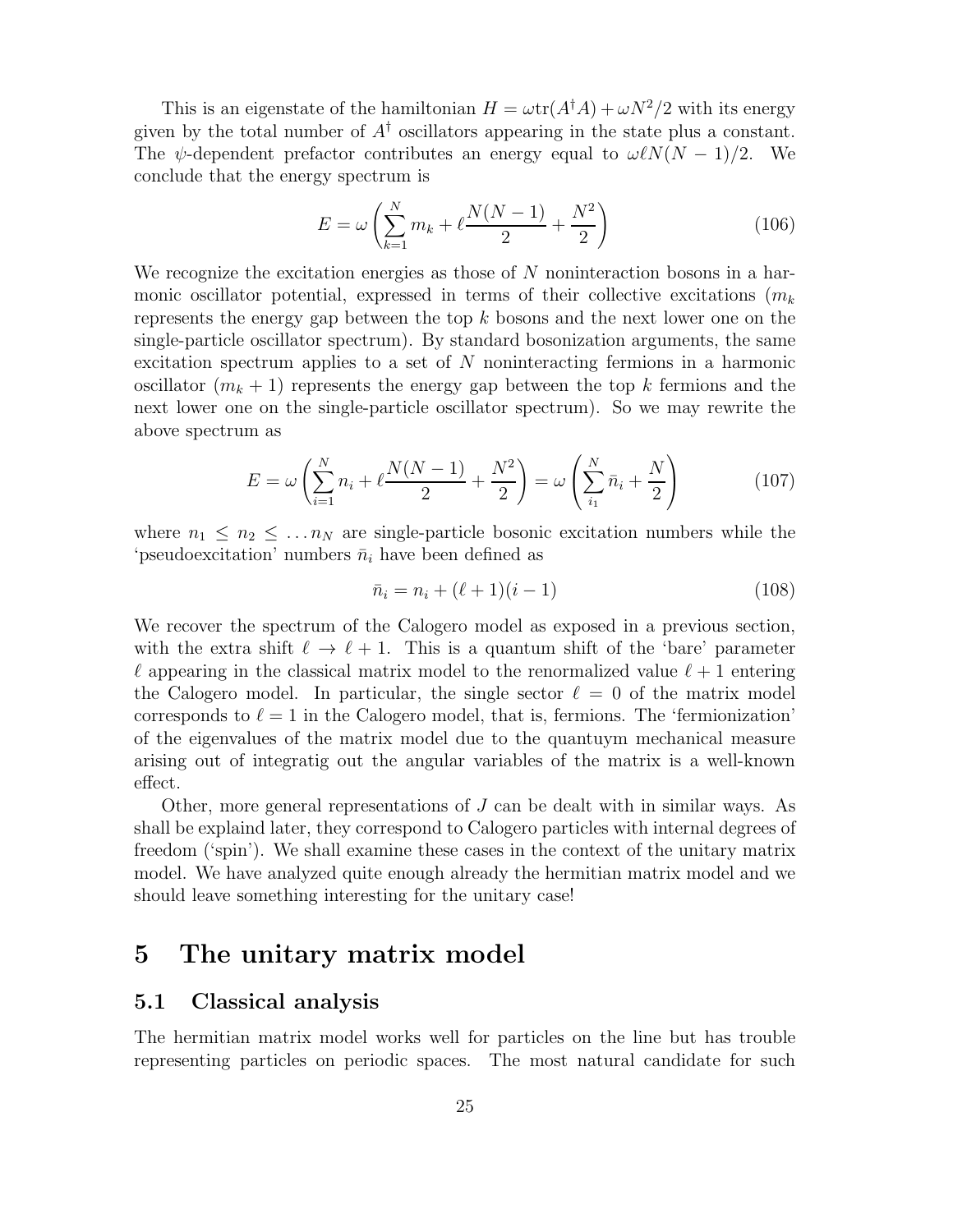models would be a unitary  $N \times N$  matrix U. Its eigenvalues are phases and naturally live on the circle. We start, therefore, with a lagrangian that represents the invariant kinetic energy on the space of such matrices:

$$
\mathcal{L} = -\frac{1}{2} \text{tr}(U^{-1}\dot{U})^2 \tag{109}
$$

A potential could in principle be included but we are interested in the translationally invariant case and will omit it. The treatment is similar as before, and we just summarize the relevant facts.

The lagrangian is, in fact, invariant under separate left- and right-multiplications of U by time-independent unitary matrices and and there are two corresponding conserved matrix angular momenta L and R:

$$
U \to VU: \qquad L = i\dot{U}U^{-1} \tag{110}
$$

$$
U \to U W^{-1} : \quad R = -iU^{-1} \dot{U} \tag{111}
$$

The unitary conjugation that preserves the eigenvalues corresponds to  $W = V$  and its generator is

$$
J = L + R = i[\dot{U}, U^{-1}]
$$
\n(112)

<span id="page-25-0"></span>The rest of the discussion is as previously. Parametrizing

$$
U = V\Lambda V^{-1} \text{ with } \Lambda = diag\{e^{ix_i}, \dots e^{ix_N}\}\tag{113}
$$

the hamiltonian becomes, after a few steps,

$$
H = \sum_{i} \frac{1}{2} p_i^2 + \frac{1}{2} \sum_{i \neq j} \frac{K_{ij} K_{ji}}{4 \sin^2 \frac{x_i - x_j}{2}}
$$
(114)

where, as before,

$$
K = V^{-1}JV \tag{115}
$$

Choosing  $J = K = 0$  reproduces free particles on the circle, while choosing  $J =$  $\ell(uu^{\dagger}-1)$  we obtain  $K_{ij}K_{ji}=\ell^2$  and we recover the Sutherland inverse-sine-square model

$$
H = \sum_{i} \frac{1}{2} \dot{x}_i^2 + \frac{1}{2} \sum_{i \neq j} \frac{\ell^2}{4 \sin^2 \frac{x_i - x_j}{2}} \tag{116}
$$

This model is integrable and solvable by the same techniques as the hermitian one. The conserved invariant quantities are

$$
I_n = \text{tr}L^n = \text{tr}(-R)^n = \text{tr}(iU^{-1}\dot{U})^n
$$
 (117)

and the solution is

$$
U = Be^{iCt} \tag{118}
$$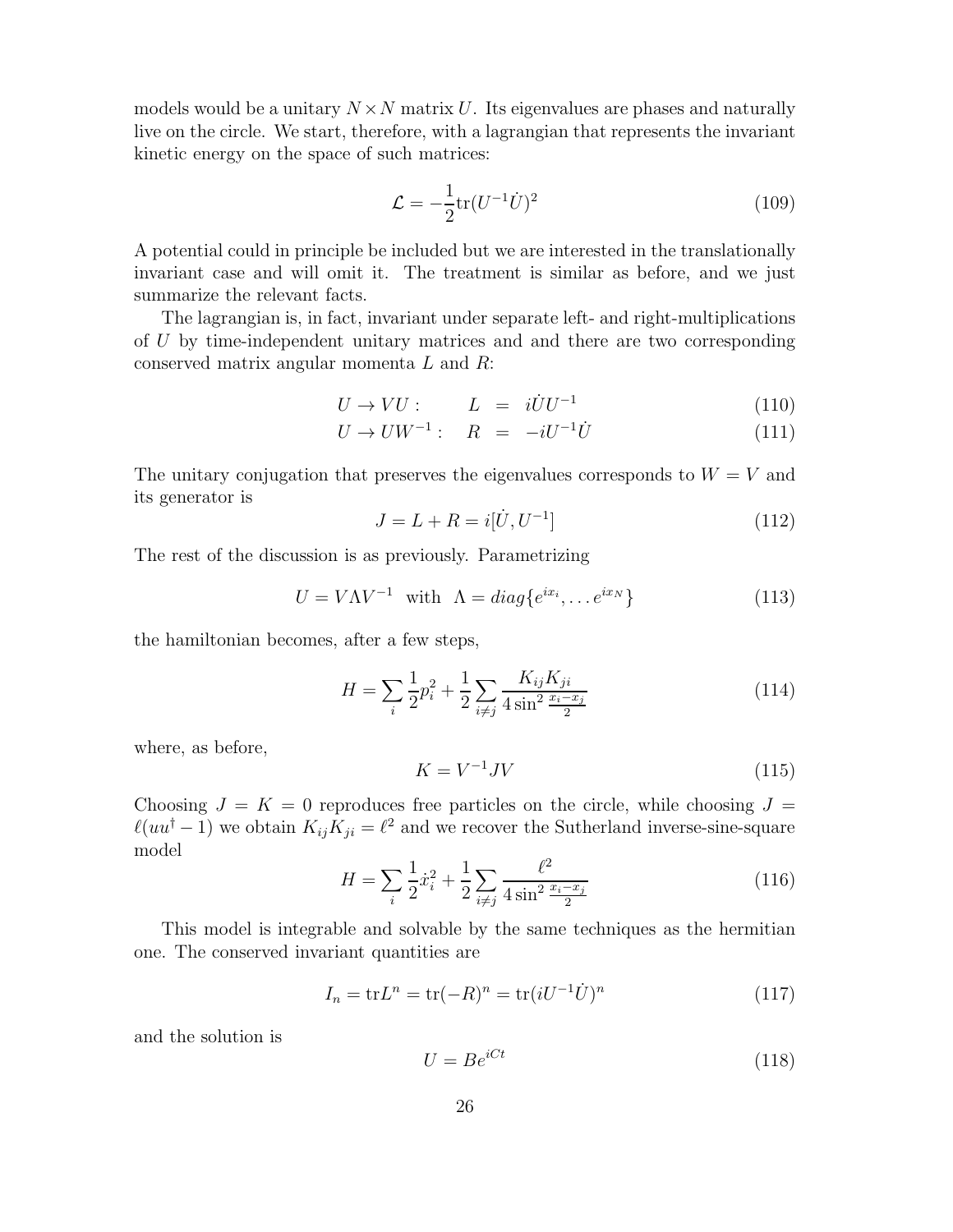with  $B$  a unitary and  $C$  a hermitian matrix satisfying

$$
BCB^{-1} - C = J \tag{119}
$$

For the Sutherland case with  $J = \ell(uu^{\dagger} - 1), u_i = 1, B, C$  become

$$
B_{jk} = \delta_{jk} e^{iq_j}, \quad C_{jk} = \delta_{jk} p_j + (1 - \delta_{jk}) \frac{i\ell}{e^{i(q_j - q_k)} - 1}
$$
(120)

where, clearly,  $q_i$  and  $p_i$  are initial positions and momenta.

We conclude by mentioning that, upon scaling  $x \to \alpha x$ ,  $t \to \alpha^2 t$ , the Sutherland model goes over to the free Calogero model. This is the 'infinite volume' limit.

#### <span id="page-26-0"></span>5.2 Unitary matrix model: quantization

The quantization of the unitary matrix model can be performed in a way practically identical to the hermitian model. Indeed, it should be obvious that the matrices L and R defined in the two models have idential properties and the whole analysis can be done in a parallel way. The new element of the unitary model is that the hamiltonian is proportional to the quadratic Casimir  $I_2 = \text{tr}L^2$ , rather than the linear one, and appropriate bases of states have to be found in the degenerate spaces of  $I_1 = \text{tr} L$  that diagonalize also  $I_2$ .

We shall, however, give an independent treatment of the unitary model. The reasons are primarily pedagogical: we shall use an explicit index notation, rather than the neat  $T_{12}$  calculus of the previous sections, just to familiarize ourselves with the alternative. Further, we shall make specific use of the connection of the  $N \times N$ unitary model with the group  $U(N)$ , taking advantage of (and making contact with) known representation facts for this group.

We begin, again, by defining a canonical momentum matrix conjugate to the 'coordinate' U

<span id="page-26-1"></span>
$$
\Pi = \frac{\partial \mathcal{L}}{\partial \dot{U}} = -U^{-1} \dot{U} U^{-1} \tag{121}
$$

The Poisson brackets are

$$
\{U_{jk}, \Pi_{lm}\} = \delta_{jm}\delta_{lk} \tag{122}
$$

Π is somewhat unpleasant, being neither unitary nor hermitian. We prefer to work in terms of the hermitian matrices  $L$  and  $R$  defined previously

$$
L = i\dot{U}U^{-1} = -iU\Pi \ , \quad R = -iU^{-1}\dot{U} = i\Pi U \tag{123}
$$

Using [\(122\)](#page-26-1) we derive the following Poisson brackets:

$$
\{L_{jk}, L_{lm}\} = i(L_{jm}\delta_{lk} - \delta_{jm}L_{lk}) \qquad (124)
$$

$$
\{L_{jk}, R_{lm}\} = 0 \tag{125}
$$

$$
\{R_{jk}, R_{lm}\} = i(R_{jm}\delta_{lk} - \delta_{jm}R_{lk}) \tag{126}
$$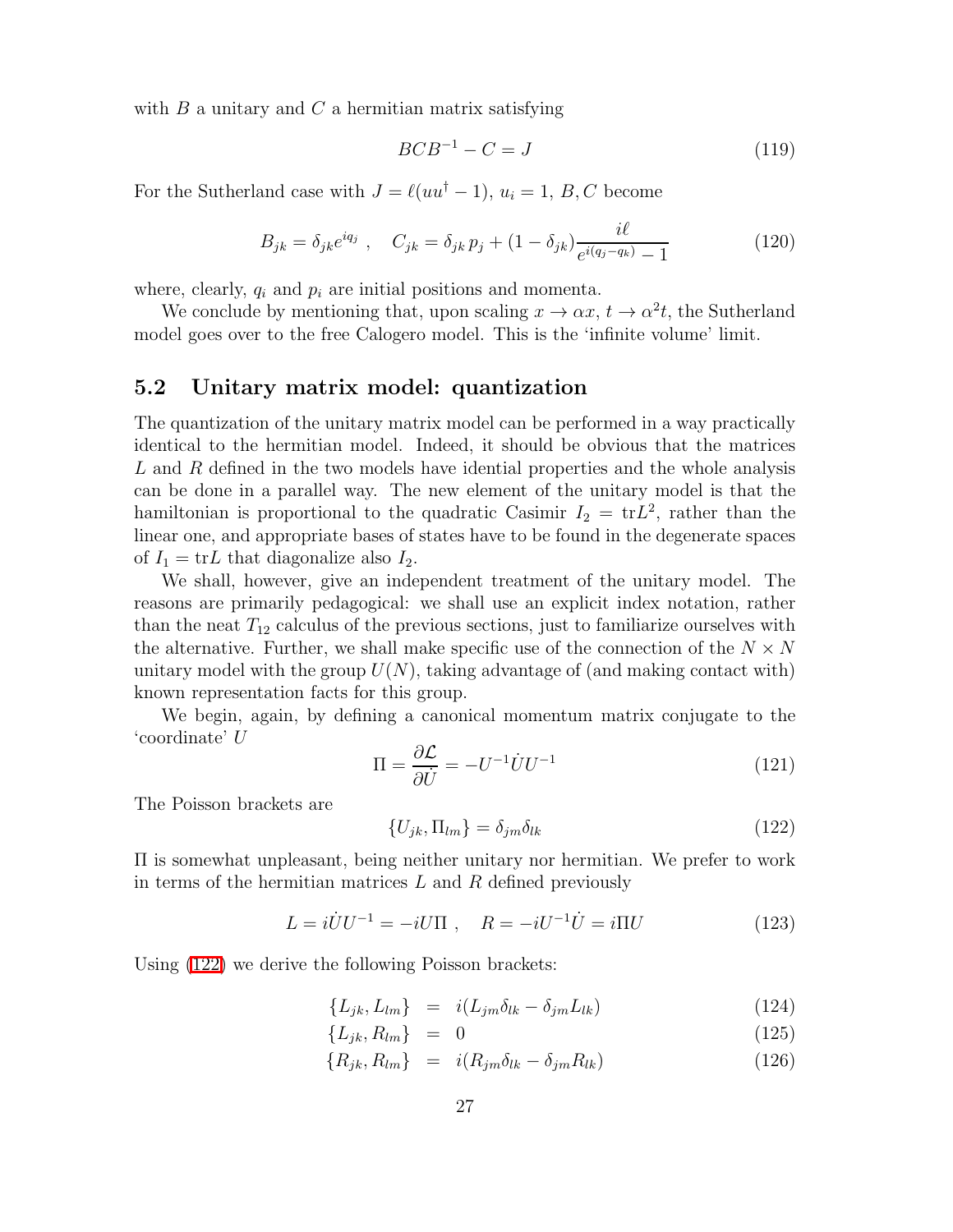The above is nothing but two copies of the  $U(N)$  algebra in disguise. To see this, expand the matrices L and R in the basis of the fundamental generators of  $SU(N)$  $T^a$  plus the unit matrix:

<span id="page-27-0"></span>
$$
L = L^o + 2\sum_{a=1}^{N^2 - 1} L^a T^a \tag{127}
$$

<span id="page-27-1"></span>
$$
R = R^{o} + 2\sum_{a=1}^{N^{2}-1} R^{a}T^{a}
$$
 (128)

with  $L^o$ ,  $L^a$ ,  $R^o$ ,  $R^a$  numbers. Then use the  $SU(N)$  commutation relations

$$
[T^a, T^b] = i f^{abc} T^c \tag{129}
$$

as well as the normalization

$$
\text{tr}(T^a T^b) = \frac{1}{2} \delta_{ab} \tag{130}
$$

to show that the expansion coefficients satisfy the Poisson algebra

$$
\{L^a, L^b\} = f^{abc}L^c \tag{131}
$$

$$
\{L^a, R^b\} = 0 \tag{132}
$$

$$
\{R^a, R^b\} = f^{abc} R^c \tag{133}
$$

while  $L^o$ ,  $R^o$  are central. Note that the  $U(1)$  charges

$$
L^{o} = -R^{o} = \frac{1}{N} \text{tr}(-iU^{-1}\dot{U}) = \frac{1}{N} \sum_{i} \dot{x}_{i}
$$
 (134)

are essentially the total momentum of the system.

We are now ready to perform quantization. In the  $U$ -representation, where states are functions of U,  $\Pi$  becomes the matrix derivative  $\Pi_{jk} = -i\delta_U$ , acting as

$$
\delta_U \text{tr}(UB) = B \ , \quad \delta_U \text{tr}(U^{-1}B) = -U^{-1}BU^{-1} \tag{135}
$$

where  $B$  is a constant matrix, and similarly on expressions containing more U's.  $L$ and R, upon proper ordering, are represented as

$$
L = -U\delta_U , \quad R = \delta_U \cdot U \tag{136}
$$

where in R it is understood that we *first* act with the derivative and *then* rightmultiply the result by U. With this ordering, L and R become the proper  $U(N)$ operators acting as

$$
Ltr(UB) = -UB \ , \quad Ltr(U^{-1}B) = BU^{-1} \tag{137}
$$

$$
Rtr(UB) = BU , \quad Rtr(U^{-1}B) = -U^{-1}B \tag{138}
$$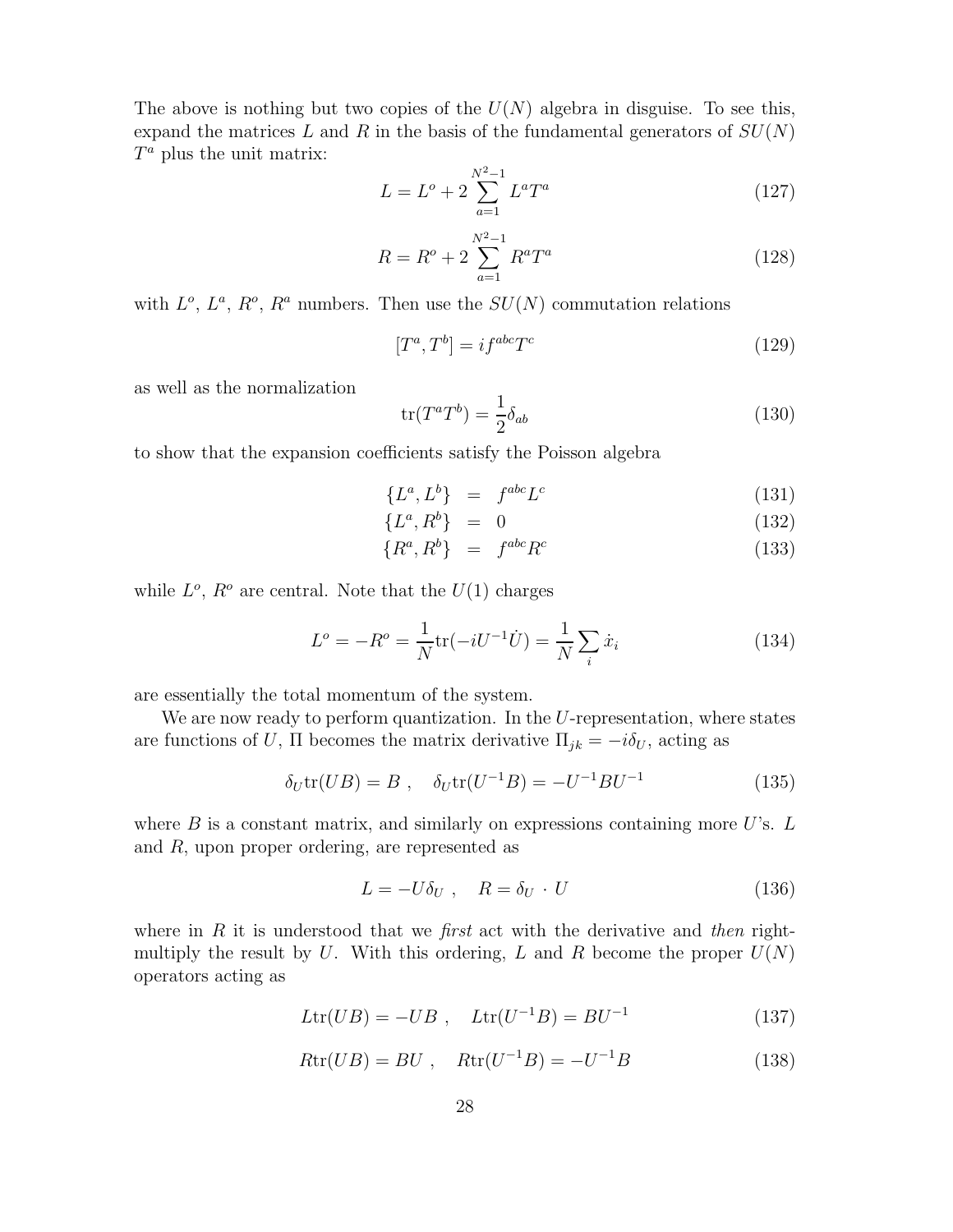It is also useful to express their action on arbitrary functions of  $U$  as

$$
\operatorname{tr}(i\epsilon L)f(U) = f((1 - i\epsilon)U) - f(U) \tag{139}
$$

$$
\operatorname{tr}(i\epsilon R)f(U) = f(U(1+i\epsilon)) - f(U) \tag{140}
$$

where  $\epsilon$  is an arbitrary infinitesimal hermitian matrix, emphasizing their role as generators of left- and right-multiplication on  $U$ . Correspondingly, the operators  $L^a$ and  $R^a$  satisfy the  $SU(N)$  algebra. Their action can be obtained by taking  $\epsilon = \varepsilon T^a$ with  $\varepsilon$  an infinitesimal scalar parameter, that is,

$$
i\varepsilon L^a f(U) = f((1 - i\varepsilon T^a)U) - f(U)
$$
\n(141)

$$
i\varepsilon R^a f(U) = f(U(1 + i\varepsilon T^a)) - f(U)
$$
\n(142)

<span id="page-28-0"></span>The hamiltonian, being classically the kinetic term on the manifold of unitary matrices  $U(N)$ , quantum mechanically becomes the laplacian operator on the manifold [\[30\]](#page-64-4). Using  $(127,128)$  $(127,128)$  it is expressed as

$$
H = \frac{1}{2} \text{tr} L^2 = \sum_{a} (L^a)^2 + \frac{1}{2} N (L^b)^2 = \sum_{a} (R^a)^2 + \frac{1}{2} (R^b)^2 = \frac{1}{2} \text{tr} R^2 \tag{143}
$$

It is, therefore, the common quadratic Casimir of the left- and right- $SU(N)$  algebra plus the square of the  $U(1)$  charge, the two parts identifiable as the relative and center-of-mass energy respectively.

Quantum mechanical states grouping into irreducible representations of the L and  $R SU(N)$  algebras will, thus, be degenerate multiplets of the hamiltonian. The  $U(1)$  (center of mass) part trivially separates: we can boost any state by any desired total momentum NP by multiplying the wavefunction by  $(\det U)^P$ . We will examine only the  $SU(N)$  part from now on.

A natural basis of states for the Hilbert space are the matrix elements of the unitary irreducible representations (irreps) of  $SU(N)$ . Let R denote such an irrep,  $R(U)$  the matrix that represents U in this irrep and  $R_{\alpha\beta}(U)$  the  $\alpha\beta$  matrix element of this matrix. Clearly  $\alpha$  and  $\beta$  range from 1 to the dimensionality of R,  $d_R$ .  $R_{\alpha\beta}(U)$ are a complete orthonormal basis of wavefunctions for  $U$ , that is

$$
\int [dU] R_{\alpha\beta}(U) R'_{\gamma\delta}(U)^* = \delta_{RR'} \delta_{\alpha\gamma} \delta_{\beta\delta} \tag{144}
$$

with  $[dU]$  the volume element on the space of  $SU(N)$  matrices as implied by the metric  $ds^2 = -\text{tr}(U^{-1}dU)^2$ , also called the Haar measure.

We will, now, show that each  $R_{\alpha\beta}(U)$  is an eigenstate of the hamiltonian with eigenvalue equal to the quadratic Casimir of  $R$ ,  $C_R$ . Qualitatively, after the discussion of the last paragraphs, this should be obvious:  $L$  and  $R$  generate the transformations  $U \to V^{-1}U$  and  $U \to UW$ .  $R(U)$  transforms in the conjugate irrep  $\overline{R}$ under  $L$  and in the irrep  $R$  under  $R$ . Since  $H$  is the common quadratic Casimir of  $L$ and R we conclude that all  $d_R^2$  states  $R_{\alpha\beta}(U)$  are energy eigenstates with eigenvalue  $C_R = C_{\bar{R}}$ .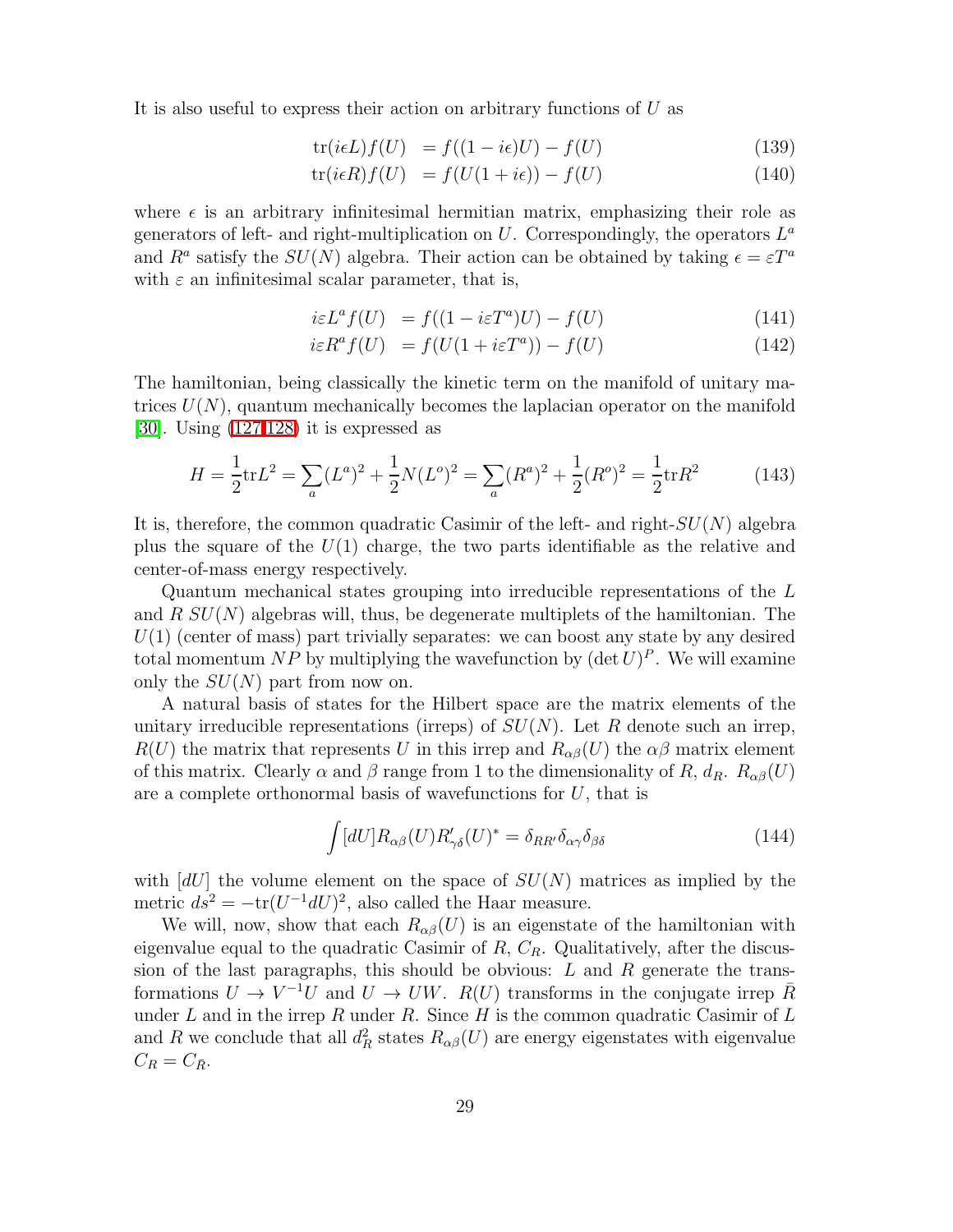(If you are confused about L generating  $U \to V^{-1}U$  rather than  $U \to VU$ , think of the difference between active and passive transformations, which is relevant when shifting from classical to quantum:  $\psi(x-a)$  shifts the wavefunction by  $+a$ . Also, although classical transformations on U compose properly,

$$
V_1(V_2U) = (V_1V_2)U\tag{145}
$$

quantum mechanically the operators  $\hat{V}$  that perform the shift  $U \rightarrow VU$  on the argument of the wavefunction would compose

$$
\hat{V}_1(\hat{V}_2 f(U)) = \hat{V}_1 f(V_2 U) = f(V_2 V_1 U) = (\hat{V}_2 \hat{V}_1) f(U)
$$
\n(146)

Therefore we need to invert the action of  $\hat{V}$  to get the right composition law.

Let us prove the fact  $HR_{\alpha\beta}(U) = C_R R_{\alpha\beta}(U)$  more analytically. Since  $R(U)$  is a representation, it obeys the group property

$$
R_{\alpha\beta}(UV) = \sum_{\gamma} R_{\alpha\gamma} R_{\gamma\beta}(V) \tag{147}
$$

From [\(141\)](#page-28-0) we have

$$
(1 + i\varepsilon)L^a R_{\alpha\beta}(U) = R_{\alpha\beta}((1 - i\varepsilon T^a)U) = R_{\alpha\gamma}(1 - i\varepsilon T^a)R_{\gamma\beta}(U) \qquad (148)
$$

$$
= R_{\alpha\beta}(U) - i\varepsilon R_{\alpha\gamma}^a R_{\gamma\beta}(U) \tag{149}
$$

where  $R^a = R(T^a)$  is the a-th generator of  $SU(N)$  in the R representation. So

$$
L^a R_{\alpha\beta}(U) = -R^a_{\alpha\gamma} R_{\gamma\beta}(U)
$$
\n(150)

and

$$
\sum_{a} (L^{a})^{2} R_{\alpha\beta}(U) = \sum_{a} R^{a}_{\alpha\gamma} R^{a}_{\gamma\delta} R_{\delta\beta}(U) = \sum_{a} (R^{a})^{2}_{\alpha\delta} R_{\delta\beta}(U)
$$
(151)

The sum  $\sum_a (R^a)^2$  appearing above is the quadratic Casimir in the irrep R and is proportional to the identity matrix  $\delta_{\alpha\delta}$ . So, finally,

$$
HR_{\alpha\beta}(U) = C_R R_{\alpha\beta}(U) \tag{152}
$$

Incidentally, the spectrum spanned by  $C_R$  for all R is nothing but the spectrum of N free fermions on the circle with the ground state energy and the center-of-mass energy subtracted, where the lengths  $R_i$  of the rows of the Young tableau of R correspond to the "bosonized" fermion momenta

$$
p_i = R_i - i + 1 \tag{153}
$$

and where the center-of-mass energy has been subtracted. The condition  $R_i \geq$  $R_{i+1}$  for the rows amounts to the fermionic condition  $p_i > p_{i+1}$ . The spectrum of the full matrix model, then, is identical to the free fermion one but with different degeneracies.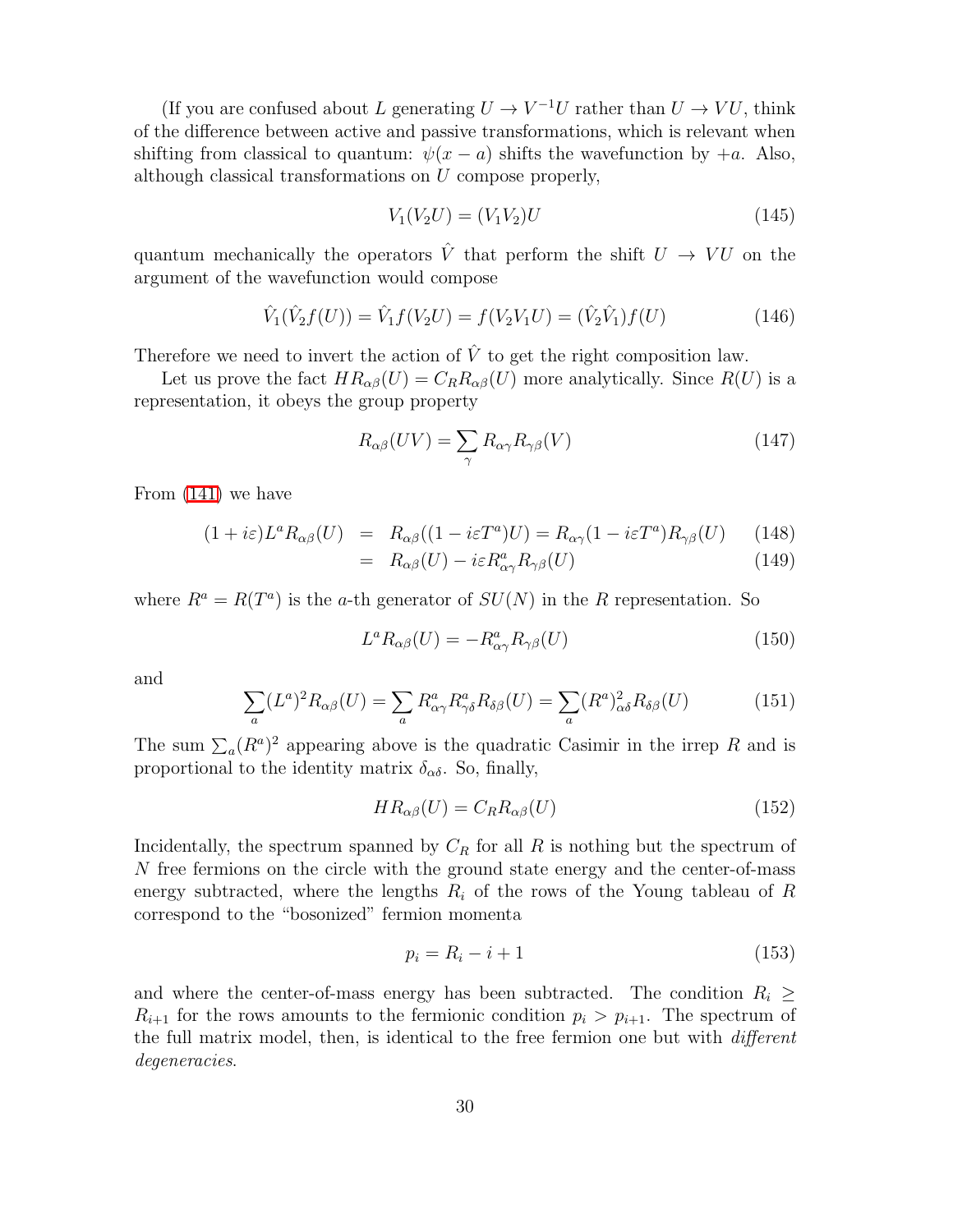We have, therefore, identified all energy eigenstates of the matrix model. It remains to implement the quantum analog of the choice of angular momentum J, identify the corresponding reduced quantum model, and pick the subspace of states of the full model that belongs to the reduced model.

J obeys itself the  $SU(N)$  algebra (it is traceless, no  $U(1)$  charge). As in the hermitian model, a choice of value for  $J$  amounts to a choice of irrep  $r$  for this algebra. States within the same irrep are related by unitary transformations of U and give the same dynamics; they correspond to a unique physical state. Since  $J = L + R$ , we see that states transforming under  $(L, R)$  in the  $(R, R)$  irreps will transform in the  $R \times R$  under J. So, only irreps r that are contained in the direct product of two mutually conjugate irreps can be obtained for J. This amounts to irreps r with a number of boxes in their Young tableau that is an integer multiple of N, just as in the hermitian model case. (To get a feeling of this, consider the case  $N = 2$ . Then J is an orbital-like realization of the angular momentum through derivatives of U and clearly cannot admit spinor representations.)

We must, therefore, project the  $d_R^2$  states in  $R_{\alpha\beta}(U)$  to the subspace of states transforming as r under  $L+R$ . Call  $G(R, \alpha; R, \beta | r, \gamma)$  the Clebsch-Gordan coefficient that projects these states to the  $\gamma$  state of r. Then the relevant states for this model become

$$
\Psi_R(U) = \sum_{\alpha,\beta} R_{\alpha\beta}(U) G(\bar{R}, \alpha; R, \beta | r, \gamma)
$$
\n(154)

The index  $\gamma$  labeling the states within r, as we argued before, counts the  $d_r$  gauge copies and does not imply a true degeneracy of states. The degeneracy of the states produced by each R is, then, given by the number of times that the irrep  $r$  is contained in the direct product  $R \times R$  or, equivalently, the number of times that R is contained in  $R \times r$ . Calling this integer  $D(R, r; R)$ , we obtain for the spectrum and degeneracies:

<span id="page-30-1"></span>
$$
E_R = C_R , \quad D_R = D(R, r; R) \tag{155}
$$

In particular, if  $D_R = 0$  the corresponding energy level is absent from the spectrum.

Concluding, we mention that an approach which also reproduces the spectrum and states of the Sutherland model is two-dimensional Yang-Mills theory on the circle [\[31,](#page-64-5) [32\]](#page-64-6). This approach is essentially equivalent to the matrix model above and we will not be concerned with it.

#### <span id="page-30-0"></span>5.3 Reduction to spin-particle systems

So we have derived the spectrum, degeneracy and wavefunctions of the matrix model restricted to the sector  $J = r$ . Classically these restrictions represented free particles  $(J = 0)$ , Sutherland particles  $(J = \ell(vv^{\dagger} - 1))$  or something more general. What are the corresponding quantum systems?

To find these, let us reproduce here the expression of the reduced hamiltonian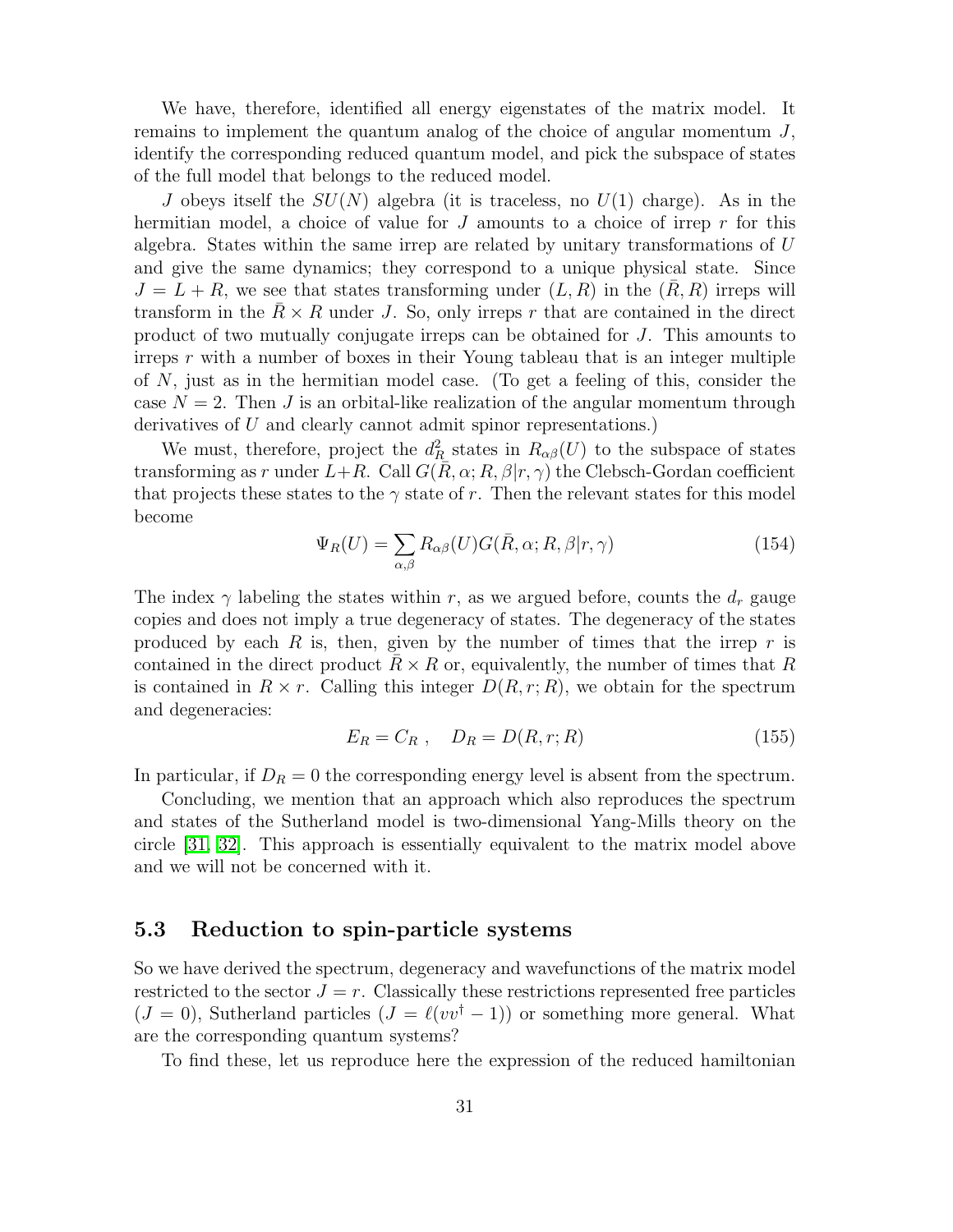<span id="page-31-0"></span>in one of these sectors:

$$
H = \sum_{i} \frac{1}{2} p_i^2 + \frac{1}{2} \sum_{i \neq j} \frac{K_{ij} K_{ji}}{4 \sin^2 \frac{x_i - x_j}{2}} - E_o \tag{156}
$$

This expression remains valid quantum mechanically upon a proper definition (ordering) of the operator K. The only residual quantum effect is a constant term  $E<sub>o</sub>$  that comes from the change of measure from the matrix space to the space of eigenvalues.

Let us expand a bit on this without entering too deeply into the calculations. (For details se, e.g., [\[33\]](#page-64-7).) The Haar measure in terms of the diagonal and angular part of U has the form

$$
[dU] = \Delta^2 [dV] \tag{157}
$$

where  $dV$  is the Haar measure of V and  $\Delta$  is the Vandermonde determinant

$$
\Delta = \prod_{i < j} 2 \sin \frac{x_i - x_j}{2} \tag{158}
$$

To see this, write the 'line element'  $-\text{tr}(U^{-1}dU)^2$  in terms of V and  $x_i$  using [\(113\)](#page-25-0) and obtain

$$
-\operatorname{tr}(U^{-1}dU)^2 = \sum_i dx_i^2 - \sum_{i,j} 4\sin^2\frac{x_i - x_j}{2} (V^{-1}dV)_{ij} (V^{-1}dV)_{ji}
$$
(159)

This metric is diagonal in  $dx_i$  and  $(V^{-1}dV)_{ij}$ . The square root of the determinant of this metric, which gives the measure (volume element) on the space, is clearly  $\Delta^2$ times the part coming from  $V$  which is the standard Haar measure for  $V$ . (We get two powers of  $4\sin^2\frac{x_i-x_j}{2}$  in the determinant, one from the real and one from the imaginary part of  $(V^{-1}dV)_{ij}$ , so the square root of the determinant has one power of  $\Delta^2$ .)

To bring the kinetic  $x_i$ -part into a 'flat' form (plain second derivatives in  $x_i$ ) we must multiply the wavefunction with the square root of the relevant measure (compare with the change from cartesian to spherical coordinates in central potential problems). The net result is that the wavefunction  $\Psi$  in terms of  $x_i$  and V is the original wavefunction  $\psi(U)$  of the matrix model times the Vandermonde determinant. This, however, also produces an additive constant  $E<sub>o</sub>$  which comes from the action of the entire  $x_i$ -kinetic operator on  $\Delta$ . Noticing that  $\Delta$  is nothing but the ground state wavefunction of N free fermions on the circle, we see that  $E<sub>o</sub>$  is the relevant fermionic ground state energy

$$
E_o = \frac{N(N^2 - 1)}{24} \tag{160}
$$

This is the famous 'fermionization' of the eigenvalues produced by the matrix model measure.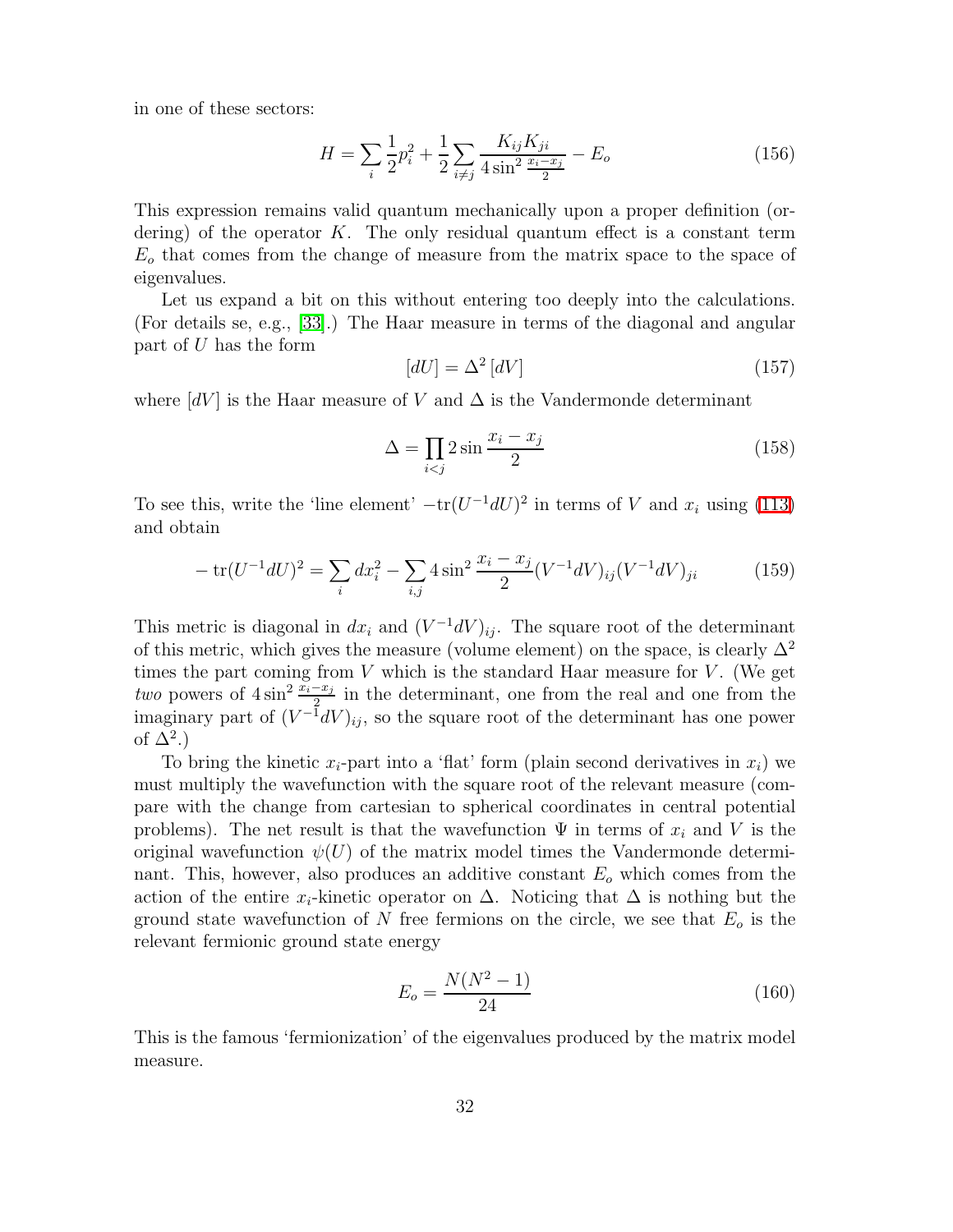To determine the proper ordering for  $K$  we examine its properties as a generator of transformations. Since  $U = V\Lambda V^{-1}$ , and J generates  $U \to V'UV'^{-1} =$  $(V'V)\Lambda(V'V)^{-1}$ , we see that J generates left-multiplications of the angular part V of U.  $K = V^{-1}JV$ , on the other hand, generates right-multiplications of V, as can be see from its form or by explicit calculation through its Poisson brackets. As a result, it also obeys the  $SU(N)$  algebra. Its proper quantum definition, then, is such that it satisfies, as an operator, the  $SU(N)$  algebra. It clearly commutes with the diagonal part  $x_i$  and its momentum  $p_i$ , since it has no action on it. Its dynamics are fully determined by the hamiltonian [\(156\)](#page-31-0) and its  $SU(N)$  commutation relations.

We can, therefore, in the context of the particle model  $(156)$ , forget where K came from and consider it as an independent set of dynamical  $SU(N)$  operators. K, however, obeys some constraints. The first is that, as is obvious from  $K = V^{-1}JV$ , K carries the same irrep r as J. The second is subtler: a right-multiplication of V with a diagonal matrix will clearly leave  $U = V \Lambda V^{-1}$  invariant. Therefore, this change of V has no counterpart on the 'physical' degrees of freedom of the model and is a gauge transformation. As a result, we get the 'Gauss' law' that physical states should remain invariant under such transformations. Since  $K$  generates rightmultiplications of  $V$ , and  $K_{ii}$  (no sum) generates the diagonal ones, we finally obtain

(no sum) 
$$
K_{ii} = 0
$$
 (on physical states) (161)

<span id="page-32-0"></span>(A more pedestrian but less illuminating way to see it is:  $J = i[U^{-1}, \dot{U}]$ , being a commutator, vanishes when sandwiched between the same eigenstate of  $U$ . Since  $K$ is essentially  $J$  in the basis where  $U$  is diagonal, its diagonal elements vanish.) Note that the constraint [\(161\)](#page-32-0) is preserved by the hamiltonian [\(156\)](#page-31-0).

The above fully fixes the reduced model Hilbert space as the product of the N-particle Hilbert space times the  $d_r$ -dimensional space of K, with the constraint [\(161\)](#page-32-0) also imposed. The further casting of the model into something with a more direct physical interpretation relies upon a convenient realization of  $K$ . Any such realization will do: simply break the representation of  $SU(N)$  that it carries into irreps r and read off the spectrum for each r from the results of the previous section.

We shall implement K in a construction  $\dot{a}$  la Jordan-Wigner, as exposed in the hermitian matrix model. Let  $a_{mi}$ ,  $a_{mi}^{\dagger}$ ,  $m = 1, \ldots, q$ ,  $i = 1, \ldots, N$  be a set of  $Nq$ independent bosonic oscillators [\[32\]](#page-64-6):

$$
[a_{mi}, a_{nj}^\dagger] = \delta_{mn}\delta_{ij} \tag{162}
$$

Then

$$
K^{a} = \sum_{m=1}^{q} a_{mi} T_{ij}^{a} a_{mj}
$$
 (163)

<span id="page-32-1"></span>is a realization of the  $SU(N)$  algebra. ( $T_{ij}^a$  are the matrix elements of the fundamental generators  $T^a$ .) The corresponding matrix elements of K are

$$
K_{ij} = \sum_{m=1}^{q} \left\{ a_{mi}^{\dagger} a_{mj} - \frac{1}{N} \left( \sum_{k} a_{mk}^{\dagger} a_{mk} \right) \delta_{ij} \right\}
$$
(164)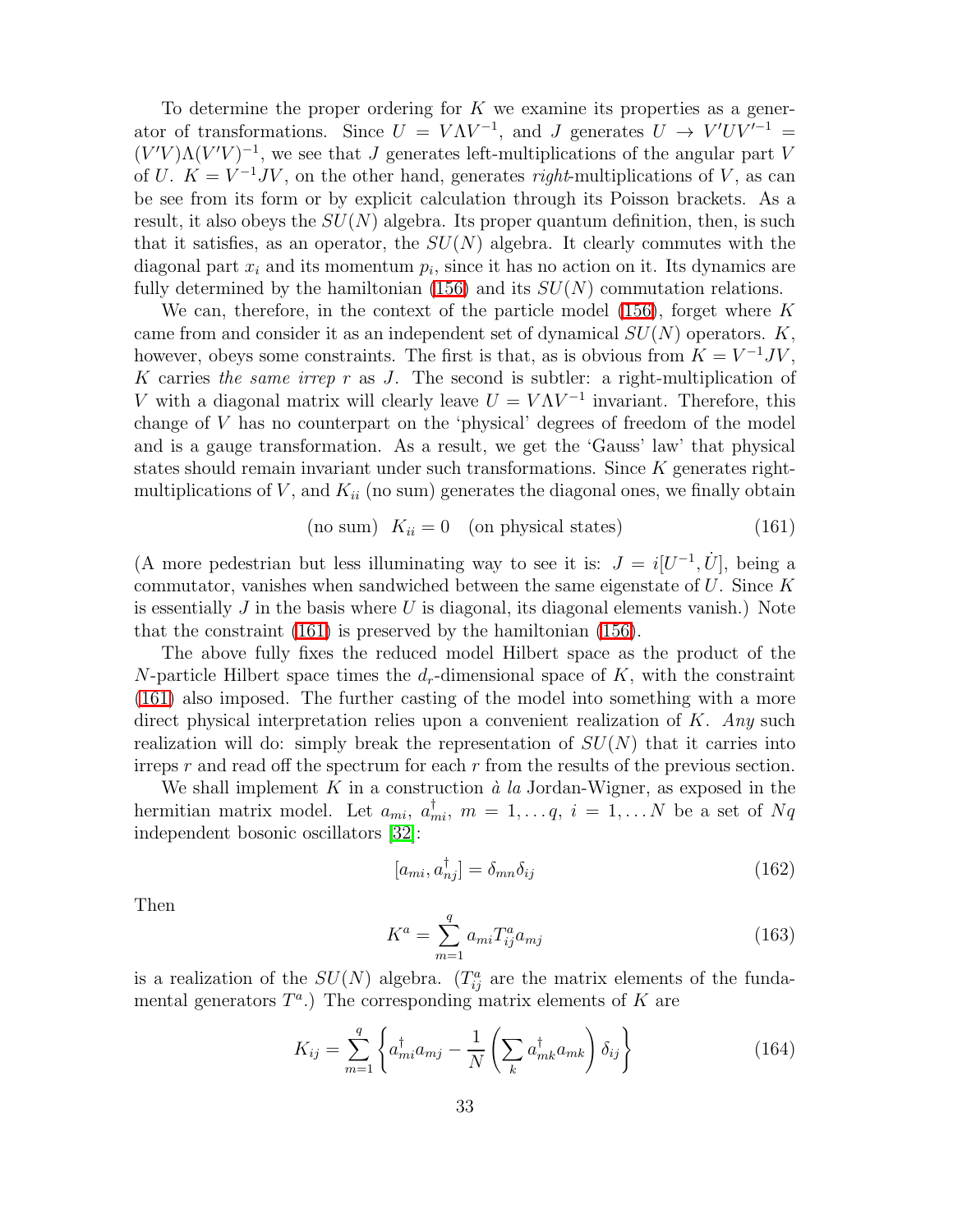Correspondingly, the coefficient of the Sutherland potential in [\(156\)](#page-31-0) is (for  $i \neq j$ )

$$
K_{ij}K_{ji} = \sum_{m,n} a_{mi}^{\dagger} a_{ni} a_{nj}^{\dagger} a_{mj} + \sum_{m} a_{mi}^{\dagger} a_{mi}
$$
 (165)

<span id="page-33-1"></span>We already see that the degrees of freedom of K are redistributed into degrees of freedom for each particle in the above. Specifically, defining

$$
S_{i,mn} = a_{mi}^{\dagger} a_{ni} - \frac{1}{q} \left( \sum_{s=1}^{q} a_{si}^{\dagger} a_{si} \right) \delta_{mn} \tag{166}
$$

and comparing with [\(164\)](#page-32-1) we see that the  $S_i$  are N independent sets of operators each satisfying the  $SU(q)$  algebra. Before expressing  $K_{ij}K_{ji}$  in terms of the  $S_i$  let us see what the constraint [\(161\)](#page-32-0) implies:

$$
K_{ii} = \sum_{m=1}^{q} a_{mi}^{\dagger} a_{mi} - \frac{1}{N} \sum_{m,k} a_{mk}^{\dagger} a_{mk} = 0
$$
 (167)

 $\sum_{m,k} a_{mk}^{\dagger} a_{mk}$  commutes with all  $K_{ij}$  and all  $S_{i,mn}$ . It is, therefore, a Casimir and can be chosen as a fixed integer  $\ell N$  equal to the total number operator of the subspace of the oscillator Fock space in which the model lives. The above constraint, then, implies

<span id="page-33-0"></span>
$$
\sum_{m=1}^{q} a_{mi}^{\dagger} a_{mi} = \ell \tag{168}
$$

(We see why we had to choose the total number operator to be a multiple of N: the operator in [\(168\)](#page-33-0) above is also a number operator and can have only integer eigenvalues.) Using this in [\(166\)](#page-33-1) we can express

$$
a_{mi}^{\dagger} a_{ni} = S_{i,mn} + \frac{\ell}{q} \delta_{mn} \tag{169}
$$

and therefore

$$
K_{ij}K_{ji} = \sum_{mn} S_{i,mn}S_{j,nm} + \frac{\ell(\ell+q)}{q} = \vec{S}_i \cdot \vec{S}_j + \frac{\ell(\ell+q)}{q}
$$
(170)

<span id="page-33-2"></span>where  $\vec{S}_i \cdot \vec{S}_i = \text{tr}(S_i S_j)$  is the  $SU(q)$ -invariant scalar product of the two  $SU(q)$ 'vectors.' We finally obtain the hamiltonian as [\[32\]](#page-64-6)

$$
H = \sum_{i} \frac{1}{2} p_i^2 + \frac{1}{2} \sum_{i \neq j} \frac{2\vec{S}_i \cdot \vec{S}_j + \frac{\ell(\ell+q)}{q}}{4\sin^2 \frac{x_i - x_j}{2}}
$$
(171)

So it is a Sutherland-like model, in which the particles also carry  $SU(q)$  internal degrees of freedom ('spins') and the potential contains a pairwise antiferromagnetic interaction between the spins.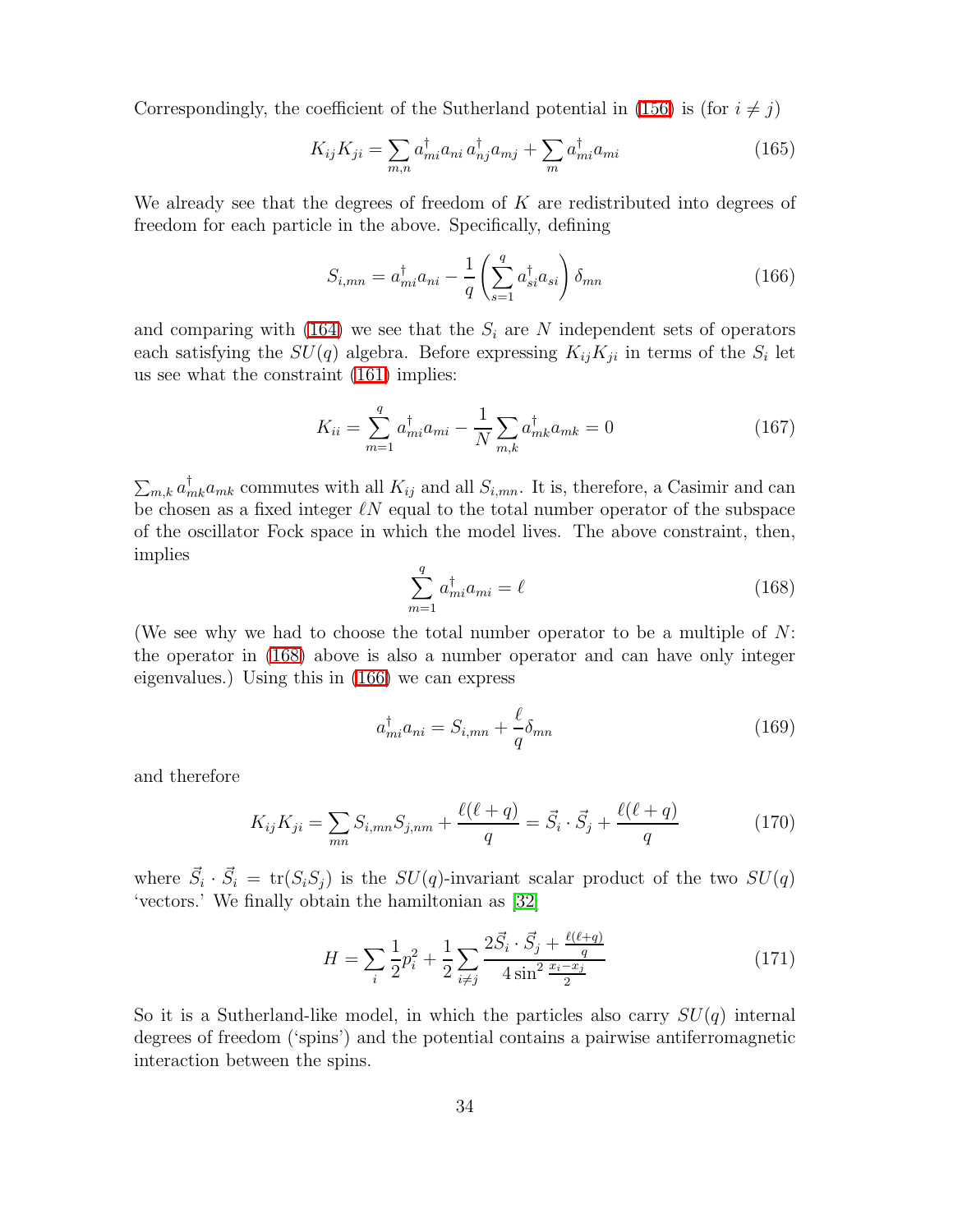It remains to specify the representation in which the  $SU(q)$  spins are and find the irreps contained in this realization of  $K$ , therefore obtaining the spectrum. A realization of the form [\(164\)](#page-32-1) for  $q = 1$  in terms of bosonic oscillators contains all *totally symmetric* irreps of  $S(N)$  (that is, the ones with a single row in their Young tableau). [\(164\)](#page-32-1) is essentially the direct product of q such independent realizations, so it contains all direct products of  $q$  totally symmetric irreps. This produces all irreps with up to q rows in their Young tableau, perhaps more than once each. The constraint [\(168\)](#page-33-0), however, implies that the total number of boxes in the Young tableau of these irreps is  $\ell N$ . We recover once more the constraint that we derived before based on the origin of r as a component of  $R \times R$ .

Similarly, the realization [\(166\)](#page-33-1) of  $S_i$  contains all the totally symmetric irreps of  $SU(q)$ . [\(168\)](#page-33-0) implies that the number of boxes of these irreps is equal to  $\ell$ , so the spins  $S_i$  are each in the  $\ell$ -fold symmetric irrep of  $SU(q)$ . Solving this model amounts to decomposing the tensor product of these N spins into irreducible components of  $SU(q)$ . Each such component corresponds to a subspace of the Hilbert space with a fixed total spin S. This same irrep, interpreted as an irrep r of  $SU(N)$ , will be the corresponding irrep of  $K$ , and also of  $J$ , and thus will determine the spectrum of this sector through [\(155\)](#page-30-1).

Let us elucidate the above by reproducing the two simplest cases: free particles and (spinless) Sutherland particles, comparing with the classical treatment.

a) Free particles correspond to  $J = K = 0$ . So there is no spin and no potential and we have non-interacting particles. From  $(155)$  we see that all  $D_R$  are one, and thus the spectrum is the free fermion one, as commented before. The matrix model naturally quantizes free particles as fermions.

b) Spinless Sutherland particles correspond, classically, to  $J = \ell(vv^{\dagger} - 1)$ . So  $J$  is rank one (ignoring the trace). Quantum mechanically this corresponds to the irrep r of J having only one row and therefore only one independent Casimir. Since q in the realization above corresponds to the number of rows, we must have  $q = 1$ . Spins, therefore, are absent. The strength of the potential becomes  $\ell(\ell+1)$  where  $\ell N$  is the number of boxes in the one row of r. By standard Young tableau rules we see that the degeneracy  $D_R$  is one if the row lengths of R satisfy

$$
R_i \ge R_{i+1} + \ell \tag{172}
$$

else it is zero. The spectrum of this model is, then, the same as the spectrum of free particles but with the selection rule for their momenta

$$
p_i \ge p_{i+1} + \ell + 1 \tag{173}
$$

We recover the 'minimum distance' selection rule of the Calogero model that led to the interpretation as particles with generalized statistics! Only, in this case, the statistics parameter  $\ell+1$  is a positive integer. The wavefunctions of the Sutherland model can be related to characters of the  $U(N)$  group (see, e.g., [\[34\]](#page-64-8)).

A Jordan-Wigner realization of K in terms of *fermionic* oscillators is also useful and leads to particles with spins interacting via *ferromagnetic* Sutherland-type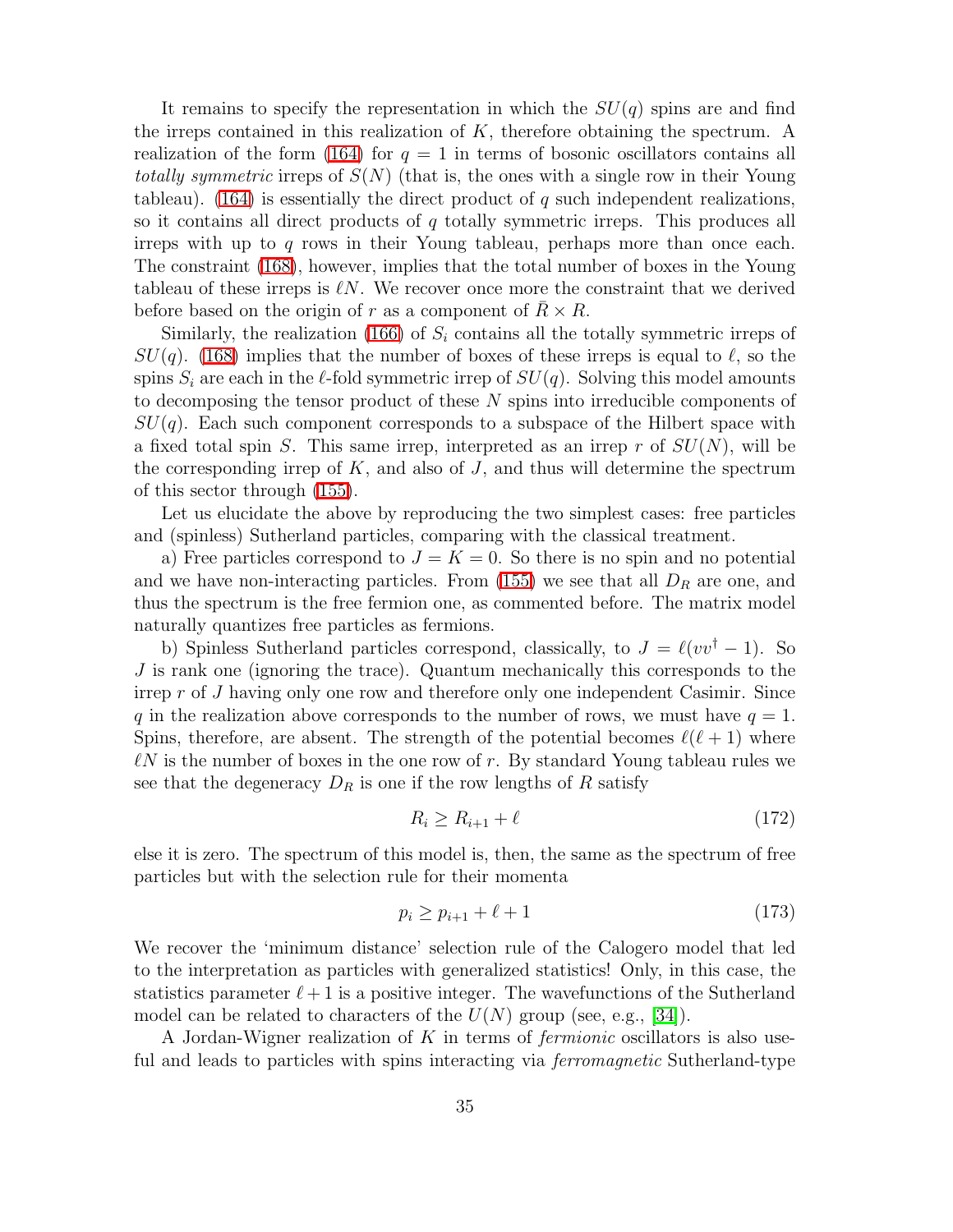potentials. The hamiltonian becomes [\[32\]](#page-64-6)

$$
H = \sum_{i} \frac{1}{2} p_i^2 - \frac{1}{2} \sum_{i \neq j} \frac{2\vec{S}_i \cdot \vec{S}_j + \frac{\ell(\ell - q)}{q}}{4 \sin^2 \frac{x_i - x_j}{2}}
$$
(174)

where now the spins are in the  $\ell$ -fold *antisymmetric* irrep of  $SU(q)$ . We will not elaborate further and leave the details as an exercise to the reader.

Clearly there are other, more general realizations, involving a mixture of fermionic and bosonic oscillators. Such a construction, e.g., involving a single bosonic and a single fermionic oscillator produces the so-called supersymmetric Calogero model [\[35\]](#page-64-9). The model of [\[36\]](#page-64-10) also falls into this category.

We close this section by noting that the unitary matrix model can be thought as motion on a space of constant positive curvature  $U(N)/G$ , where G is the symmetry group that leaves the angular momentum  $J$  (with which we reduce the system) invariant. For the spinless Sutherland model, we have  $G = U(N-1) \times U(1)$ , where  $U(N-1)$  rotates in the N −1 directions normal to the vector v and  $U(1)$  is the phase arbitrariness of v. The spin systems correspond to more general choices of G. A similar construction for spaces of constant negative curvature lead to systems with a hyperbolic sine-squared interaction [\[37\]](#page-64-11). Such hyperbolic systems can be easily obtained by analytically continuing the variables  $x_i$  and  $p_i$  to the imaginary axis, which leaves the hamiltonian real.

#### <span id="page-35-0"></span>5.4 Concluding remarks about the matrix model approach

In conclusion, the matrix model has provided us with the following:

1. An augmentation of the permutation group into the  $SU(N)$  group and a corresponding possibility to define statistics through the irreps of  $SU(N)$ .

2. A realization of generalized scalar statistics but with quantized statistics parameter  $\ell + 1$  in terms of the Calogero model.

3. A realization of generalized 'non-abelian statistics' in terms of particles with internal degrees of freedom interacting through a generalized Calogero-type potential.

4. A systematic way of solving the above models.

What the matrix models has *not* provided is

1. A realization of the Calogero model for fractional values of the interaction parameter  $\ell$ .

2. A realization of spin-Calogero systems with the spins in arbitrary (nonsymmetric) representations.

3. A control of the coupling strength of the potential for the spin-Calogero models. (Note that the coefficient of  $\vec{S}_i \cdot \vec{S}_j$  terms is fixed to  $\pm 2$  and also the constant therm  $\ell(\ell + q)$  is entirely fixed by the spin representation.)

There exist generalizations of the above models both at the classical [\[38,](#page-64-12) [39\]](#page-64-13) and the quantum level [\[40\]](#page-64-14). They all share, however, the limitations spelled out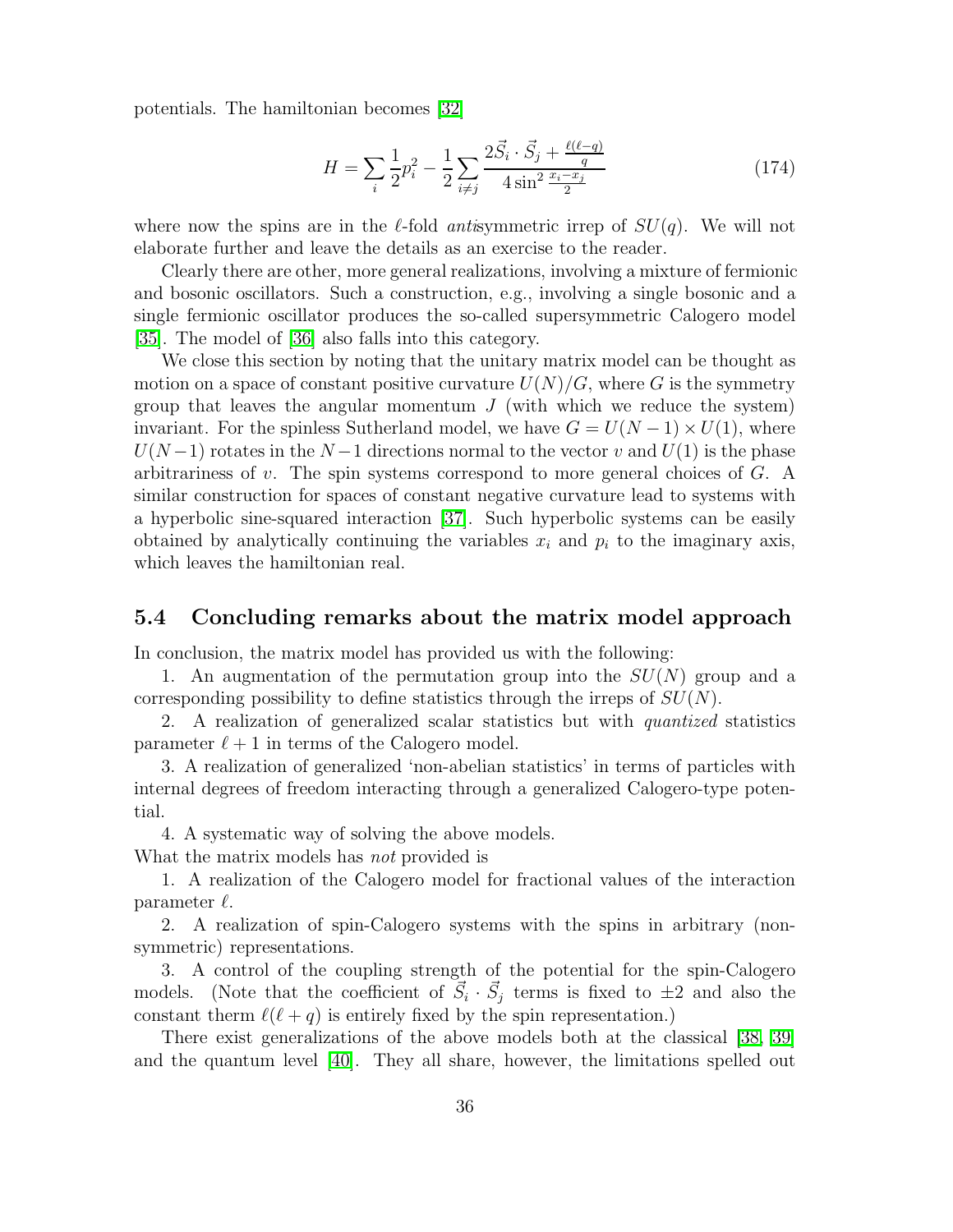above, especially (3). These restrictions are important, in the quest of more general statistics but also from the more practical point of view of solving spin-chain models with spins not in the fundamental representation, as we will shortly explain. For this reason, yet a different approach will be pursued in the next section, namely, the operator approach.

## <span id="page-36-0"></span>6 Operator approaches

The matrix model connection provided us with a powerful tool that not only allowed us to generalize the notion of identical particle but also led to the full quantum solution of a set of spin-generalized Calogero models.

As noted, however, in the conclusion of the preceding lecture, the matrix model fixes the coefficient of the spin-interaction and scalar interaction terms to  $\pm 2$  and  $\pm \ell(\ell \pm q)$  respectively. We cannot choose these coefficients at will.

We would like to have an approach that defeats this restriction and leads to spin models with arbitrary coupling strengths. (This is necessary to attack spin-chain systems through the infinite-coupling limit trick to be explained later.) Such an approach should also be able to bypass the excursion to matrix models and deal more directly with these systems in an algebraic way. This will be achieved with the exchange operator formalism [\[11\]](#page-63-0).

#### <span id="page-36-1"></span>6.1 Exchange operator formalism

Consider the operators  $M_{ij}$  that permute the *coordinate* degrees of freedom of N particles in one dimension which could, in principle, also have internal degrees of freedom (M for *metathesis*, to avoid confusion with momenta  $p_i$ ). They satisfy the permutation algebra (symmetric group), in particular

$$
M_{ij} = M_{ij}^{-1} = M_{ij}^{\dagger} = M_{ji}
$$
\n(175)

$$
[M_{ij}, M_{kl}] = 0 \quad \text{if } i, j, k, l \text{ distinct}
$$
\n
$$
(176)
$$

$$
M_{ij}M_{jk} = M_{ik}M_{ij} \quad \text{if } i, j, k \text{ distinct}
$$
\n(177)

Any operator  $A_i$  on the phase space satisfying

$$
M_{ij}A_k = A_k M_{ij} \quad \text{if } i, j, k \text{ distinct} \tag{178}
$$

$$
M_{ij}A_i = A_j M_{ij} \tag{179}
$$

will be called a *one-particle* operator (even though it may involve the coordinates and momenta of many particles).

We construct the following one-particle operators [\[11\]](#page-63-0):

$$
\pi_i = p_i + \sum_{j \neq i} iW(x_i - x_j)M_{ij} \equiv p_i + \sum_{j \neq i} iW_{ij}M_{ij}
$$
\n(180)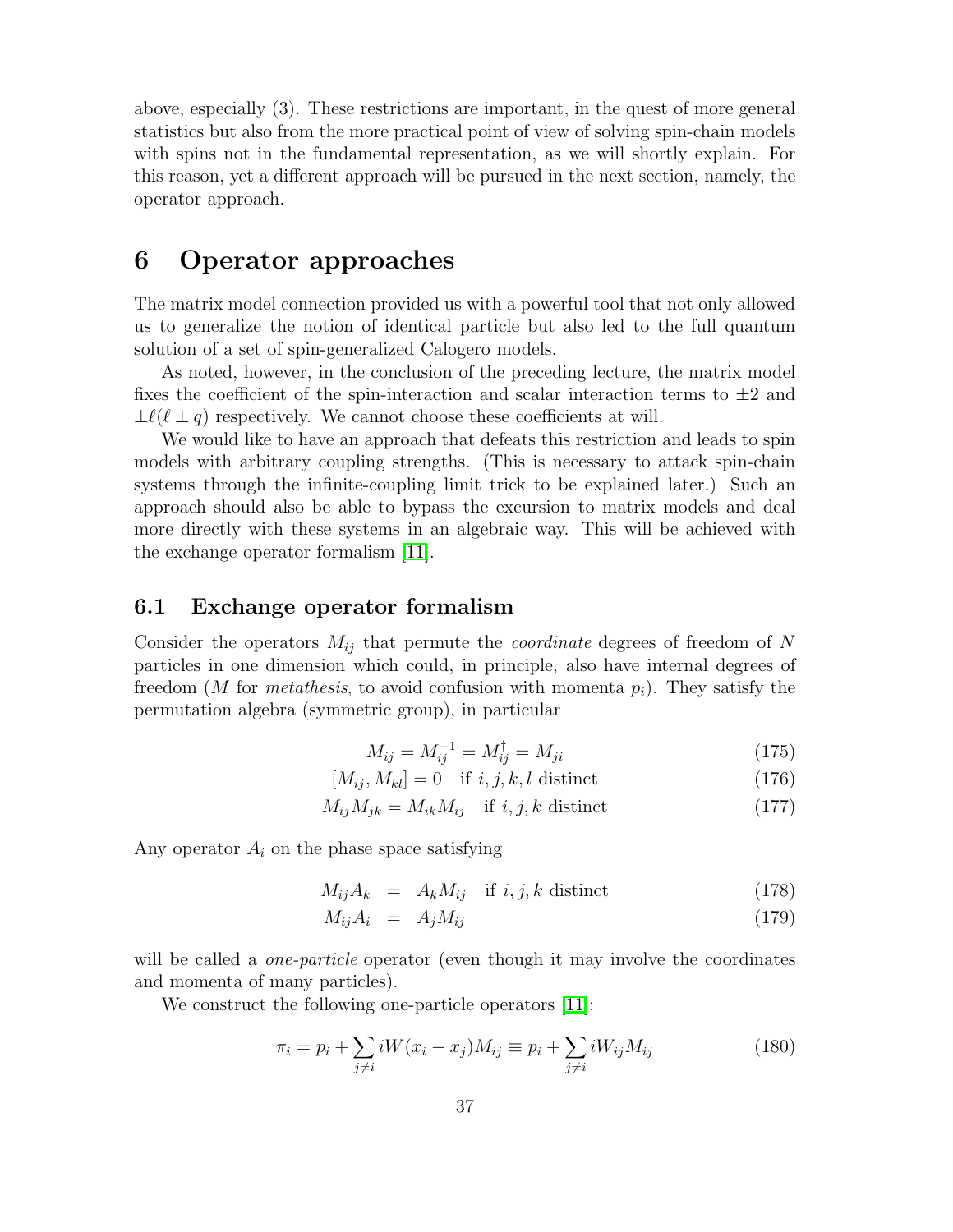We shall view the  $\pi_i$  as generalized momenta. To ensure their hermiticity the prepotential  $W(x)$  should satisfy

$$
W(-x) = -W(x)^*
$$
\n<sup>(181)</sup>

We shall construct the corresponding 'free' hamiltonian from  $\pi_i$ 

$$
H = \sum_{i} \frac{1}{2} \pi_i^2 \tag{182}
$$

In terms of the original  $p_i$  this hamiltonian will, in general contain linear terms. To ensure that such terms are absent we must further impose

$$
W(-x) = -W(x) = \text{real} \tag{183}
$$

With the above restriction the hamiltonian H and commutation relations of the  $\pi_i$ become

$$
[\pi_i, \pi_j] = \sum_k W_{ijk} (M_{ijk} - M_{jik}) \tag{184}
$$

$$
H = \sum_{i} \frac{1}{2} p_i^2 + \sum_{i < j} \left( W_{ij}^2 + W_{ij}' M_{ij} \right) + \sum_{i < j < k} W_{ijk} M_{ijk} \tag{185}
$$

where we defined the three-body potential and cyclic permutation

$$
W_{ijk} = W_{ij}W_{jk} + W_{jk}W_{ki} + W_{ki}W_{ij}
$$
 (186)

$$
M_{ijk} = M_{ij} M_{jk} \tag{187}
$$

To obtain an interesting and tractable model,  $W_{ijk}$ , which appears in the commutator  $[\pi_i, \pi_j]$  and also as a three-body potential, should vanish or at most be a constant. This leads to a functional equation for  $W(x)$ :

$$
W(x)W(y) - W(x + y)[W(x) + W(y)] = \text{const} (= W_{ijk})
$$
\n(188)

We present the solutions:

a)  $W_{ijk} = 0 \rightarrow W(x) = \ell/x$ b)  $W_{ijk} = -\ell^2 < 0 \rightarrow W(x) = \ell \cot x$ c)  $W_{ijk} = +\ell^2 > 0 \rightarrow W(x) = \ell \coth x$ Let's examine each case.

a) In this case the  $\pi_i$  become

$$
\pi_i = p_i + \sum_{j \neq i} \frac{i\ell}{x_{ij}} M_{ij} \tag{189}
$$

and satisfy

$$
[\pi_i, \pi_j] = 0 \tag{190}
$$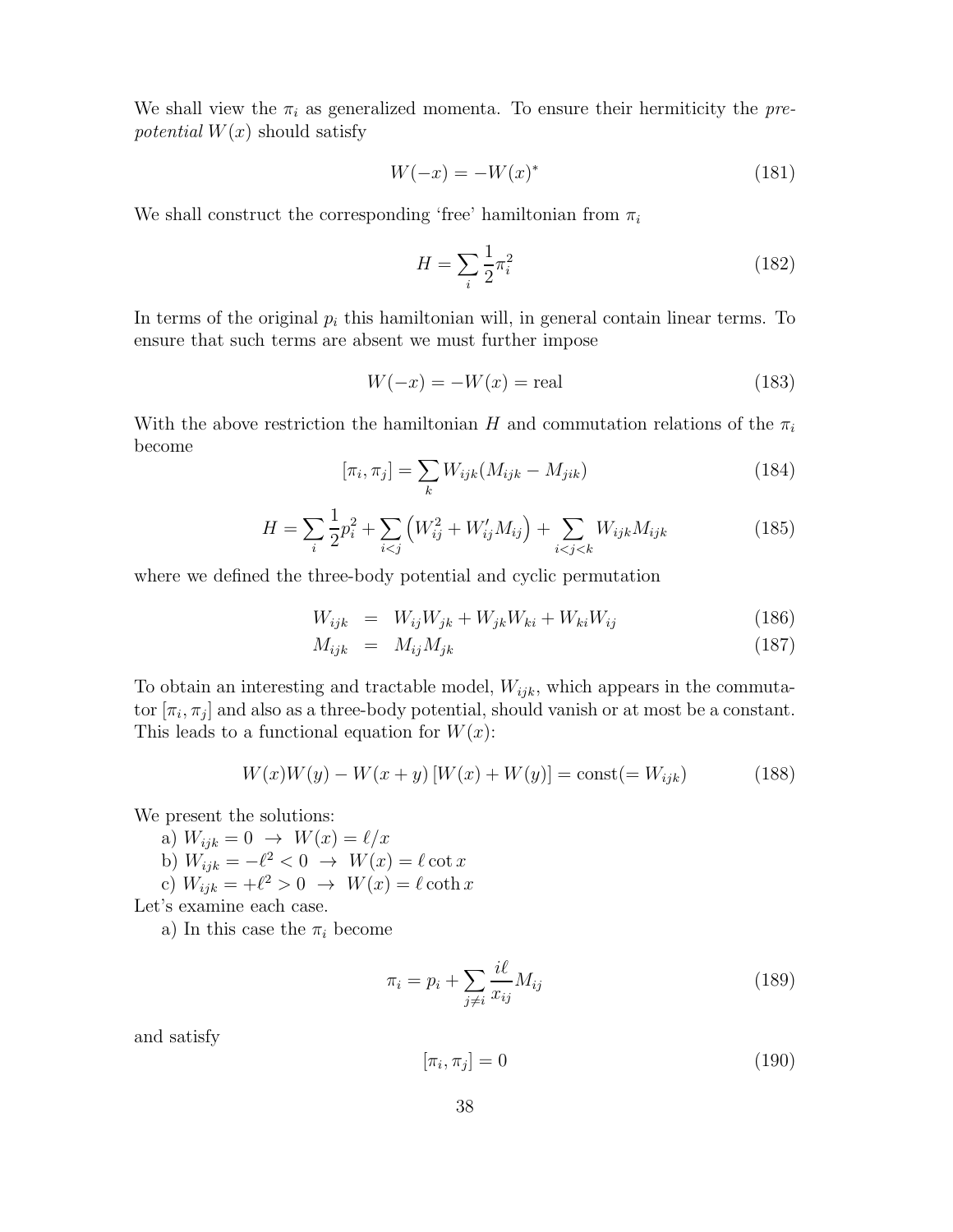The  $\pi_i$  commute, so we can consider them as independent momenta. (They are sometimes referred to as Dunkl operators [\[41\]](#page-64-15).) The hamiltonian reads

$$
H = \sum_{i} \frac{1}{2} p_i^2 + \sum_{i < j} \frac{\ell(\ell - M_{ij})}{x_{ij}^2} \tag{191}
$$

We obtain a Calogero-like model with *exchange interactions*. Yet it is nothing but a free model in the commuting momenta  $\pi_i$ . Integrability is immediate: the permutation-invariant quantities

$$
I_n = \sum_i \pi_i^n \tag{192}
$$

obviously commute with each other. If we assume that the particles carry no internal degrees of freedom and are bosons or fermions then  $M_{ij} = \pm 1$  on physical states. The model becomes the standard Calogero model and we have proved its integrability in one scoop. (You may be left with a question mark: the hamiltonian and the other integrals  $I_n$  become the standard Calogero ones if  $M_{ij} = \pm 1$ , so these reduced integrals will commute on the bosonic or fermionic subspace; but will they also commute on the full Hilbert space? Prove for yourself that this is indeed the case.)

We can also construct harmonic oscillator operators [\[11,](#page-63-0) [42\]](#page-65-0). The commutators between  $x_i$  and  $\pi_i$  are

$$
[x_i, \pi_i] = i \left( 1 + \ell \sum_{j \neq i} M_{ij} \right) \tag{193}
$$

$$
[x_i, \pi_j] = -i\ell M_{ij} \quad (i \neq j)
$$
 (194)

Defining

$$
a_i = \frac{1}{\sqrt{2}} (\pi_i - i\omega x_i) \tag{195}
$$

$$
a_i^{\dagger} = \frac{1}{\sqrt{2}} (\pi_i + i\omega x_i) \tag{196}
$$

we can show

$$
[a_i, a_i^{\dagger}] = \omega \left( 1 + \ell \sum_{j \neq i} M_{ij} \right) \tag{197}
$$

$$
[a_i, a_j^{\dagger}] = -\omega \ell M_{ij} \quad (i \neq j)
$$
 (198)

$$
[a_i, a_j] = [a_i^{\dagger}, a_j^{\dagger}] = 0 \tag{199}
$$

This is an extended version of the Heisenberg algebra involving the permutation operators. The corresponding oscillator hamiltonian reads

$$
H = \sum_{i} \frac{1}{2} (a_i^{\dagger} a_i + a_i a_i^{\dagger}) = \sum_{i} \frac{1}{2} p_i^2 + \sum_{i} \frac{1}{2} \omega^2 x_i + \sum_{i < j} \frac{\ell(\ell - M_{ij})}{x_{ij}^2} \tag{200}
$$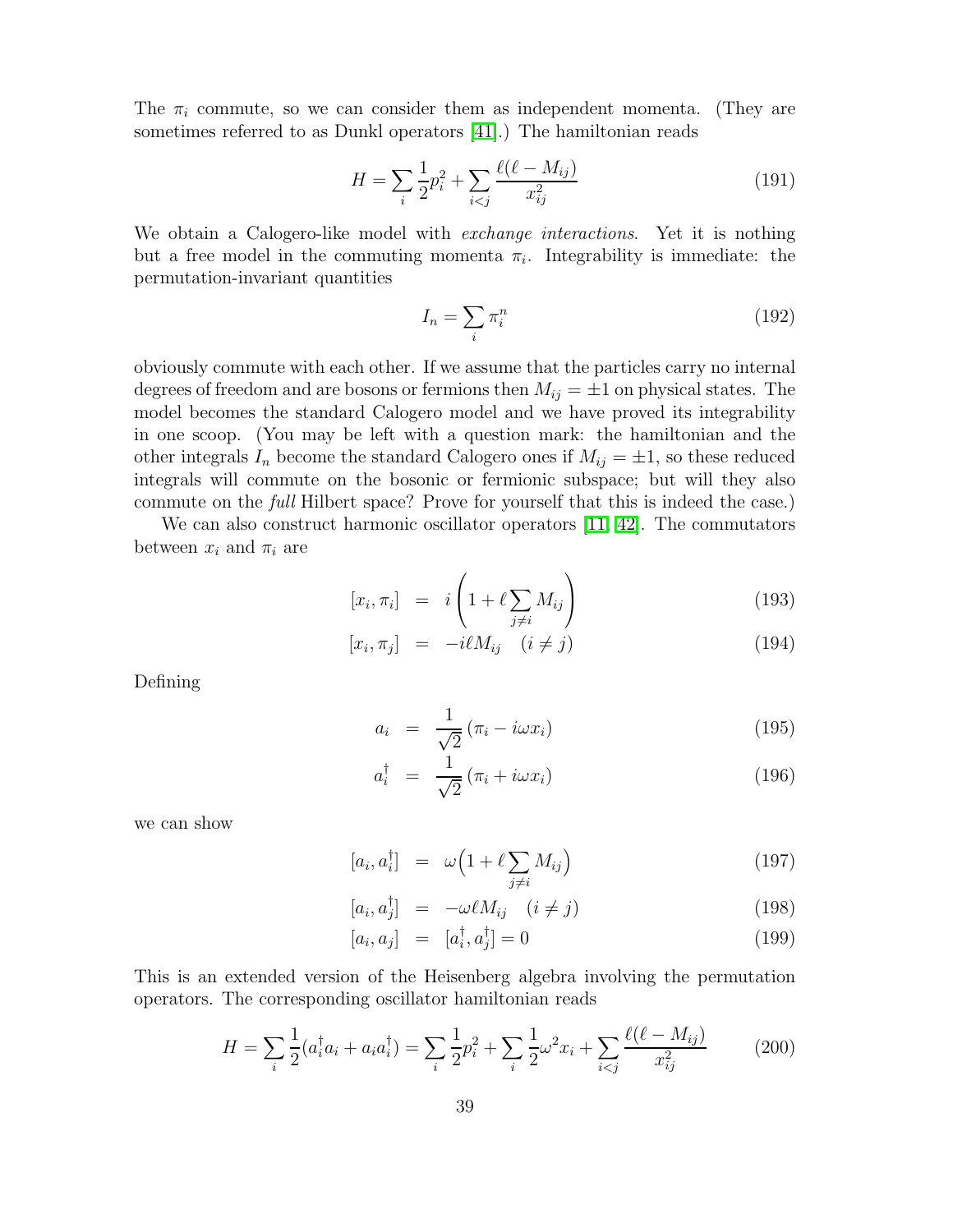<span id="page-39-0"></span>and satisfies

$$
[H, a_i] = \omega a_i , \quad [H, a_i^{\dagger}] = \omega a_i^{\dagger} \tag{201}
$$

This is the harmonic Calogero model with exchange interactions, which becomes again the standard model on bosonic or fermionic subspaces for particles without internal degrees of freedom. Since

$$
H = \sum_{i} a_i^{\dagger} a_i + \frac{1}{2} N \omega + \frac{1}{2} \ell \omega \sum_{i \neq j} M_{ij}
$$
 (202)

<span id="page-39-1"></span>we see that on bosonic or fermionic spaces the state annihilated by all  $a_i$  (if it exists) will be the ground state. Solving  $a_i\psi = 0$  we obtain for the ground state wavefunction

$$
\psi_B = \prod_{i < j} |x_{ij}|^\ell e^{-\frac{1}{2}\omega \sum_i x_i^2} \tag{203}
$$

$$
\psi_F = \prod_{i < j} \left\{ sgn(x_{ij}) |x_{ij}|^{-\ell} \right\} e^{-\frac{1}{2}\omega \sum_i x_i^2} \tag{204}
$$

For  $\ell > 0$  the bosonic state is acceptable, while for  $\ell < 0$  the fermionic one is acceptable. In the "wrong" combinations of statistics and sign of  $\ell$  the ground state is not annihilated by the  $a_i$ , but it is still annihilated by all permutation-invariant combinations of the  $a_i$ .

From [\(201\)](#page-39-0) we see that we can find the spectrum of this model for fermions or bosons by acting on the ground state with all possible permutation-symmetric homogeneous polynomials in the  $a_i^{\dagger}$  $\left[ \cdot \right]$ . A basis bor these is, e.g.,

$$
A_n = \sum_i (a_i^\dagger)^n \tag{205}
$$

So the spectrum is identical to non-interacting fermions or bosons, but with a different ground state energy. For the 'right' combinations of  $\ell$  and statistics, where [\(204\)](#page-39-1) are the correct ground state wavefunctions, the ground state energy is

$$
E_o = \frac{N}{2}\omega + \frac{N(N-1)}{2}|\ell|\omega
$$
\n(206)

which is the correct Calogero result.

Finally, the quantities

$$
I_n = \sum_i h_i^n = \sum_i (a_i^\dagger a_i)^n \tag{207}
$$

can be shown to commute [\[11\]](#page-63-0), and therefore this system is also integrable. It is left as an exercise to find the commutation relations of the  $h_i$  and show that  $[I_n, I_m] = 0$ .

b) In the case  $W(x) = \ell \cot x$  we have

$$
\pi_i = p_i + i \cot x_{ij} M_{ij} \tag{208}
$$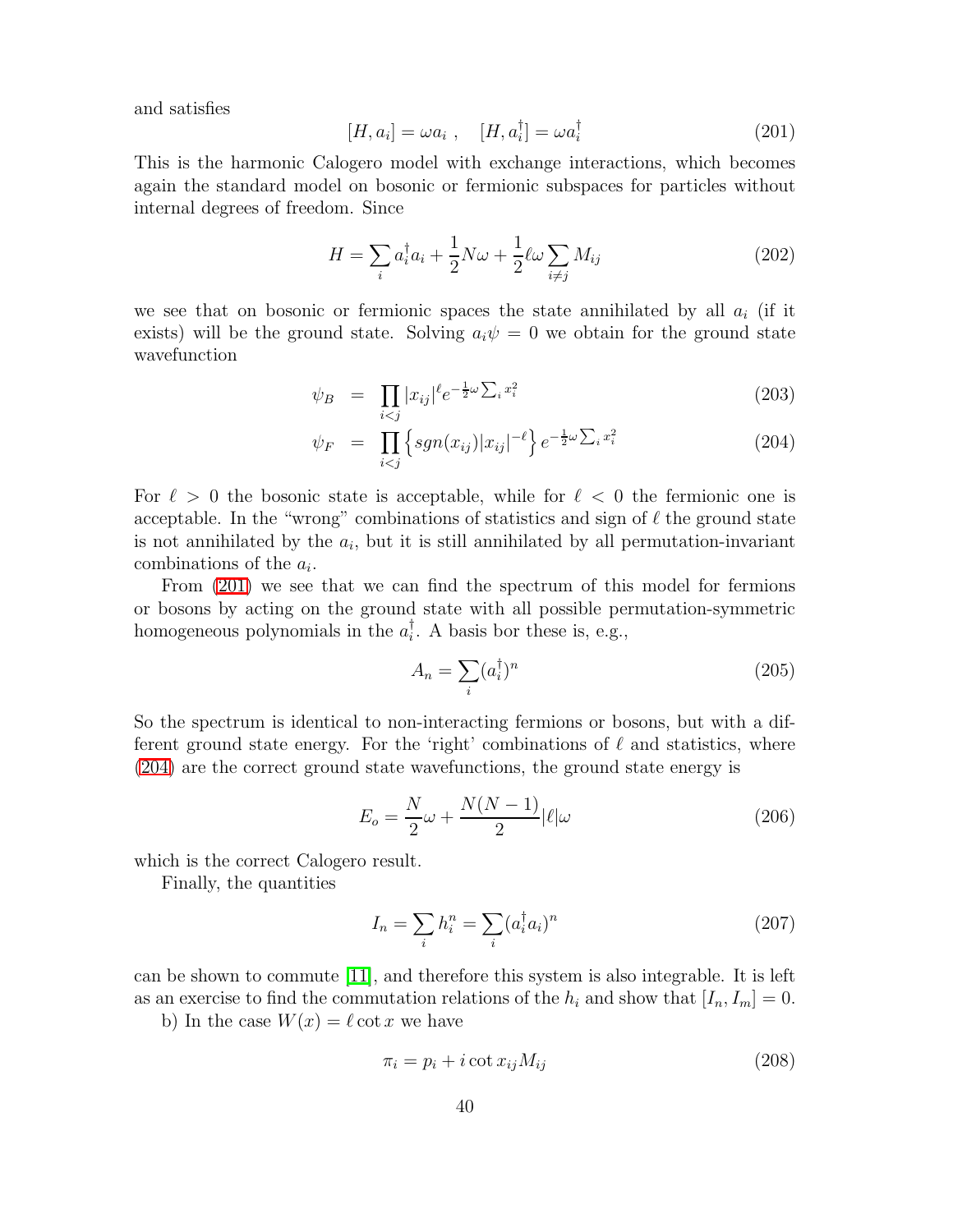$$
[\pi_i, \pi_j] = -\ell^2 \sum_k (M_{ijk} - M_{jik})
$$
\n(209)

so the momenta are now coupled. The hamiltonian becomes

$$
H = \sum_{i} \frac{1}{2} p_i^2 + \sum_{i < j} \frac{\ell(\ell - M_{ij})}{\sin^2 x_{ij}} - \ell^2 \left( \frac{N(N-1)}{2} + \sum_{i < j < k} M_{ijk} \right) \tag{210}
$$

We obtain the Sutherland model with exchange interactions plus an extra term. On bosonic or fermionic states this becomes an overall constant and we recover the standard Sutherland model. Again, since  $H$  is by construction positive definite, if a state satisfying  $\pi_i \psi = 0$  exists it will be the ground state. We obtain

$$
\psi_B = \prod_{i < j} |\sin x_{ij}|^\ell \tag{211}
$$

$$
\psi_F = \prod_{i < j} sgn(x_{ij}) |\sin x_{ij}|^\ell \tag{212}
$$

which are acceptable for the same combinations of  $\ell$  and statistics as before. For both cases  $M_{ijk} = 1$  so

$$
E_o = \ell^2 \frac{N(N^2 - 1)}{24} \tag{213}
$$

is the correct Sutherland model ground state energy. The excited states can again be obtained in a (rather complicated) algebraic way [\[43\]](#page-65-1). Finally, the quantities

$$
\tilde{\pi}_i = \pi_i + \ell \sum_{j \neq i} M_{ij} = p_i + e^{ix_i} \sum_{j \neq i} \frac{2\ell}{e^{ix_i} - e^{ix_j}} M_{ij}
$$
\n(214)

can be shown to have the same commutation relations as the  $h_i$  defined previously for the harmonic system. Therefore, the integrals constructed from them

$$
I_n = \sum_i \tilde{\pi}_i^n \tag{215}
$$

commute and the model is integrable.

c) For  $W(x) = \ell \coth x$  we have a similar commutation relation and a hamiltonian

$$
H = \sum_{i} \frac{1}{2} p_i^2 + \sum_{i < j} \frac{\ell(\ell - M_{ij})}{\sinh^2 x_{ij}} + \ell^2 \left( \frac{N(N-1)}{2} + \sum_{i < j < k} M_{ijk} \right) \tag{216}
$$

This is the inverse-hyperbolic-sine-square model and supports only scattering states. Its integrability can be obtained as for the Sutherland model above, or simply as an 'analytic continuation' of that model for imaginary period of space. We will not examine it any further.

In conclusion, an exchange-family of models was introduced, solved and related to the standard Calogero models in spaces of definite symmetry. It is remarkable that all these proofs work directly, and only, at the quantum domain (there is no classical analog of  $M_{ij}$ ).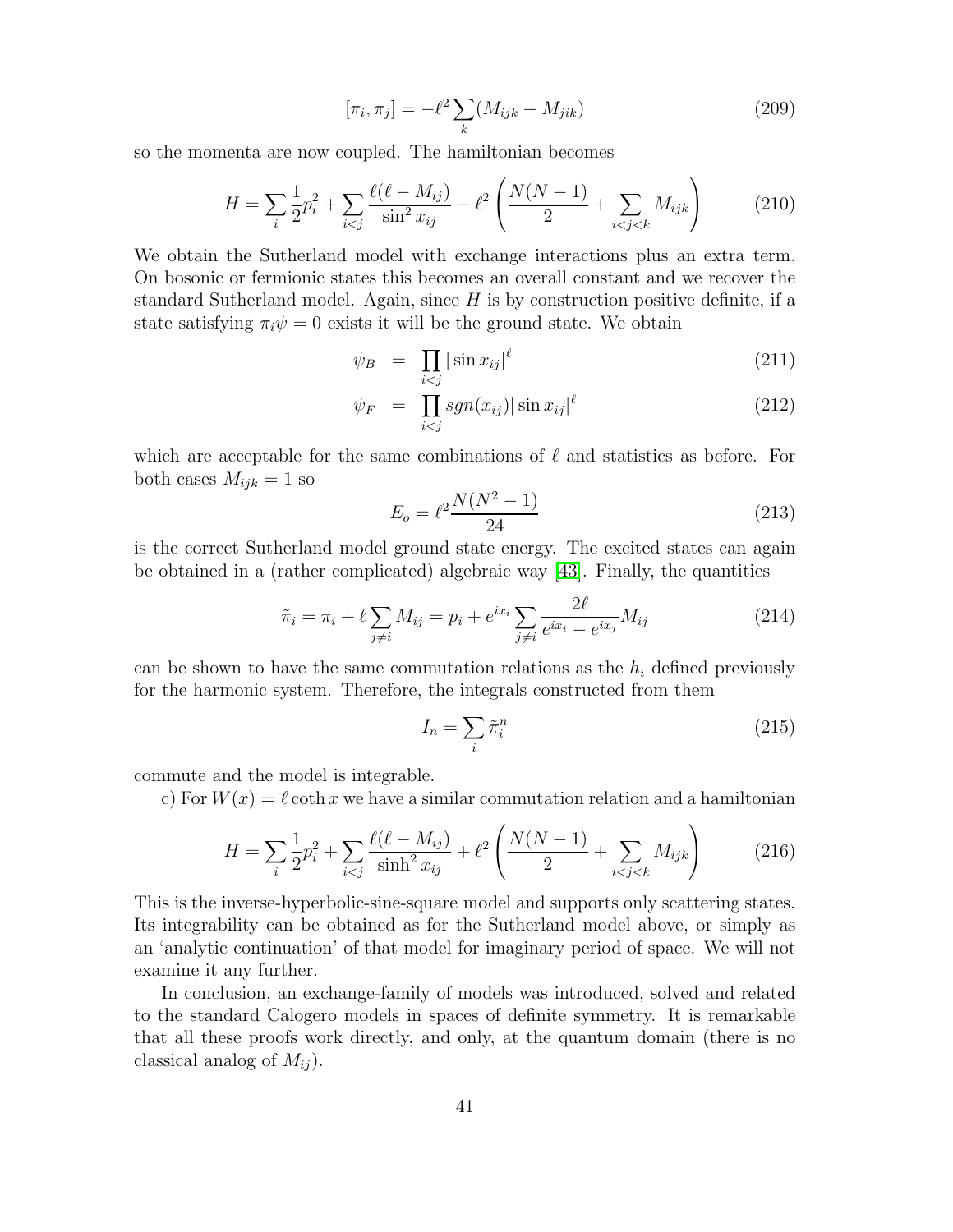#### <span id="page-41-0"></span>6.2 Systems with internal degrees of freedom

We can easily extend the previous results for particles with internal degrees of freedom. For this, assume that the particles are *distinguishable* or, equivalently, that they carry a number  $q$  of (discrete) internal degrees of freedom (species) that can be used to (partially) distinguish them. Their states are spanned by  $|x, \sigma \rangle$ , where  $\sigma = 1, \ldots q$  counts internal states. The total permutation operator  $T_{ij}$ , then is

$$
T_{ij} = M_{ij}\sigma_{ij} \tag{217}
$$

where  $\sigma_{ij}$  is the operator that permutes the internal states of particles i and j.

Let us, then, simply take states that are bosonic or fermionic under total particle exchange:  $T_{ij} = \pm 1$ . On such states

$$
M_{ij} = \pm \sigma_{ij} \tag{218}
$$

and the Calogero and Sutherland exchange model hamiltonians become [\[44\]](#page-65-2)

$$
H_c = \sum_{i} \frac{1}{2} p_i^2 + \sum_{i} \frac{1}{2} \omega^2 x_i + \sum_{i < j} \frac{\ell(\ell \mp \sigma_{ij})}{x_{ij}^2} \tag{219}
$$

$$
H_s = \sum_{i} \frac{1}{2} p_i^2 + \sum_{i < j} \frac{\ell(\ell \mp \sigma_{ij})}{\sin^2 x_{ij}} - \ell^2 \left( \frac{N(N-1)}{2} + \sum_{i < j < k} \sigma_{ijk} \right) \tag{220}
$$

We get the Calogero and Sutherland models with spin-exchange interactions. From the completeness relation for the fundamental  $SU(q)$  generators  $T^a$ 

$$
\sum_{a=1}^{q^2-1} T^a_{\alpha\beta} T^a_{\gamma\delta} = \frac{1}{2} \delta_{\alpha\delta} \delta_{\gamma\beta} - \frac{1}{2q} \delta_{\alpha\beta} \delta_{\gamma\delta} \tag{221}
$$

we deduce the form of the operators  $\sigma_{ij}$ 

$$
\sigma_{ij} = 2\vec{S}_i \cdot \vec{S}_j + \frac{1}{q} \tag{222}
$$

where  $S_i^a$  acts as  $T^a$  on the internal states of particle *i*. So the spin-dependent interaction coefficient of the potential in the hamiltonian takes the form [\[45,](#page-65-3) [46,](#page-65-4) [44,](#page-65-2) [47\]](#page-65-5)

$$
\mp \ell \left( 2\vec{S}_i \cdot \vec{S}_j \mp \ell + \frac{1}{q} \right) \tag{223}
$$

We have recovered the ferromagnetic and antiferromagnetic spin model of the previous section but with arbitrary coefficient! On the other hand, the spins are necessarily in the fundamental of  $SU(q)$ . So we have obtained a generalization of the coupling constant with respect to the matrix model but a restriction of the allowed spins.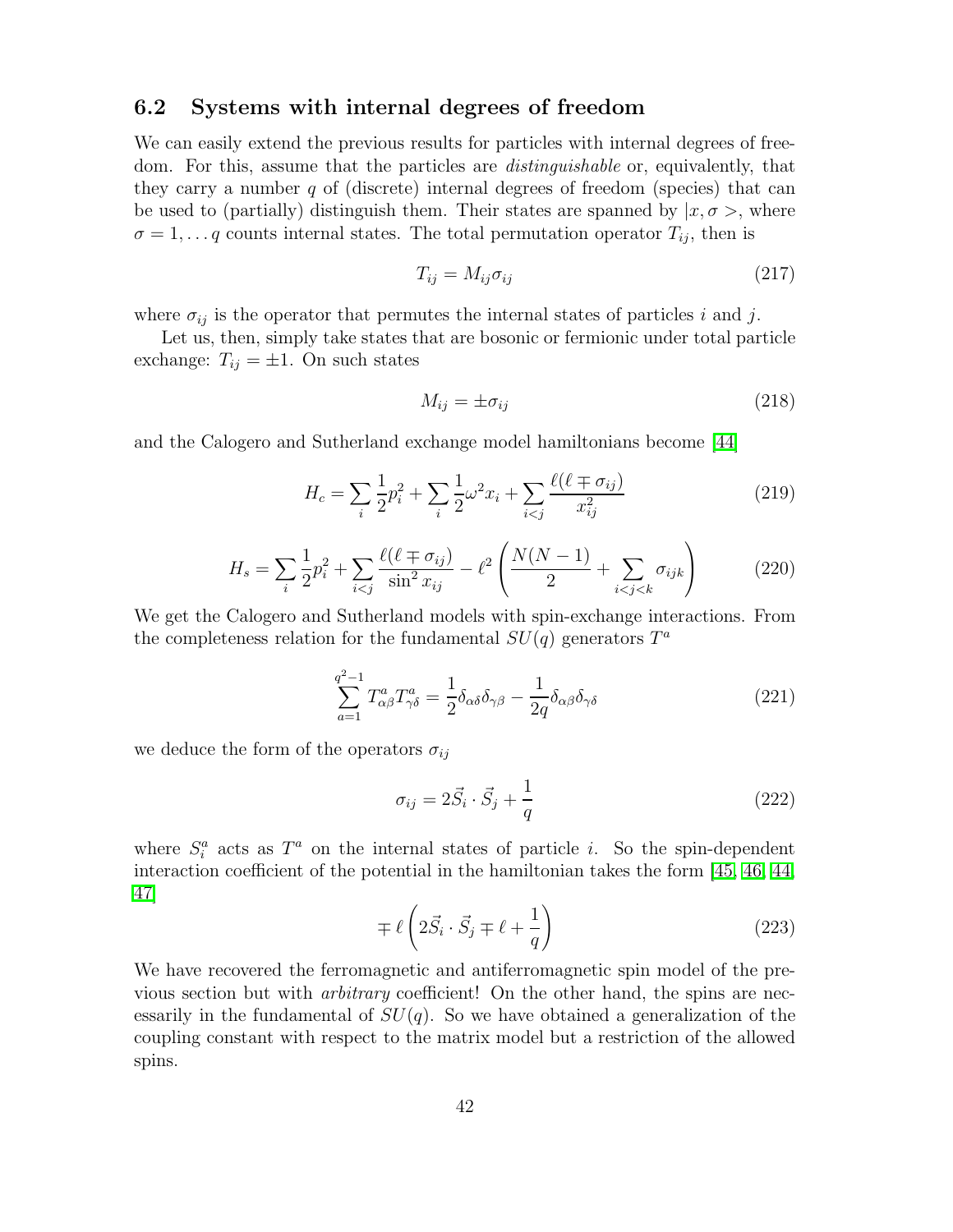Note that  $\ell$  here is an arbitrary parameter, while  $\ell$  in [\(171\)](#page-33-2) was the size of the symmetric representation of  $S_i$ . For  $\ell = 1$  and spins in the fundamental, the matrix model and exchange-operator model agree. It is interesting to note that we can go from ferromagnetic to antiferromagnetic interactions either by changing the sign of  $\ell$  or by changing the statistics of the particles.

The solution of the above models can be obtained algebraically. For the spin-Sutherland model this is rather complicated and is related to the so-called Yangian symmetry [\[48,](#page-65-6) [49,](#page-65-7) [50,](#page-65-8) [51\]](#page-65-9). For the spin-Calogero model it is easier [\[52\]](#page-65-10). Let us concentrate on the model with interaction  $\ell(-2\vec{S}_i \cdot \vec{S}_j \mp \ell - \frac{1}{q})$  $\frac{1}{q}$ ) and define the operators

$$
A_n^{\dagger} = \sum_i (a_i^{\dagger})^n , \quad (A_n^a)^{\dagger} = \sum_i (a_i^{\dagger})^n S_i^a
$$
 (224)

and their hermitian conjugates. These form a complete set for all permutationsymmetric creation and annihilation operators for all species of particles. Yet the commutators among themselves and with H do not involve  $\ell$ . They create, therefore, the same spectrum of excitations over the ground state as N noninteracting bosons or fermions with q species. For  $\ell > 0$  the ground state is the bosonic one:

$$
\psi_B = \prod_{i < j} |x_{ij}|^\ell e^{-\frac{1}{2}\omega \sum_i x_i^2} \chi_s(\{\sigma_i\}) \tag{225}
$$

where  $\chi_s$  is a totally symmetric state in the  $\sigma_i$ . The set of all  $\chi_s$  forms the Nfold symmetric irrep of the total spin  $S = \sum_i S_i$ . Therefore the ground state is  $(N + q - 1)!/N!(q - 1)!$  times degenerate. For  $\ell < 0$  the above is not normalizable any more. But we remember that we can obtain the same model by starting from fermions and the opposite coupling  $-\ell > 0$ . The ground state, then, is of a fermionic type

$$
\psi_F = \sum_P (-1)^P \left( \prod_i \delta_{\sigma_i, \alpha_i} \right) \prod_{i < j} |x_{ij}|^{-\ell} x_{ij}^{\delta_{\alpha_i, \alpha_j}} e^{\frac{1}{2}\omega \sum_i x_i^2} \tag{226}
$$

where P are total particle permutations and  $\alpha_i$  are a set of fixed values for the indices  $\sigma_i$  that determine the state. Clearly the ground state will be obtained for the minimal total power of  $x_i$  appearing above, and that will happen for a maximally different set of values  $\alpha_i$ . These states form the *n*-fold antisymmetric irrep of the total spin S, where  $n = N(modq)$ . The ground state is, thus,  $q!/n!(q-n)!$  times degenerate. The above spectra will come handy later.

#### <span id="page-42-0"></span>6.3 Asymptotic Bethe Ansatz approach

We already mentioned that there are elaborate algebraic approaches to derive the spectrum of the spin-Sutherland model, based on the Yangian symmetry. We will, instead, take a lower-key approach which reproduces the same spectra and is physically more lucid, although not as rigorous. We will take the ABA route.

Consider distinguishable particles of the exchange-Calogero type without external potential, coming in with asymptotic momenta  $k_i$  and scattering off each other.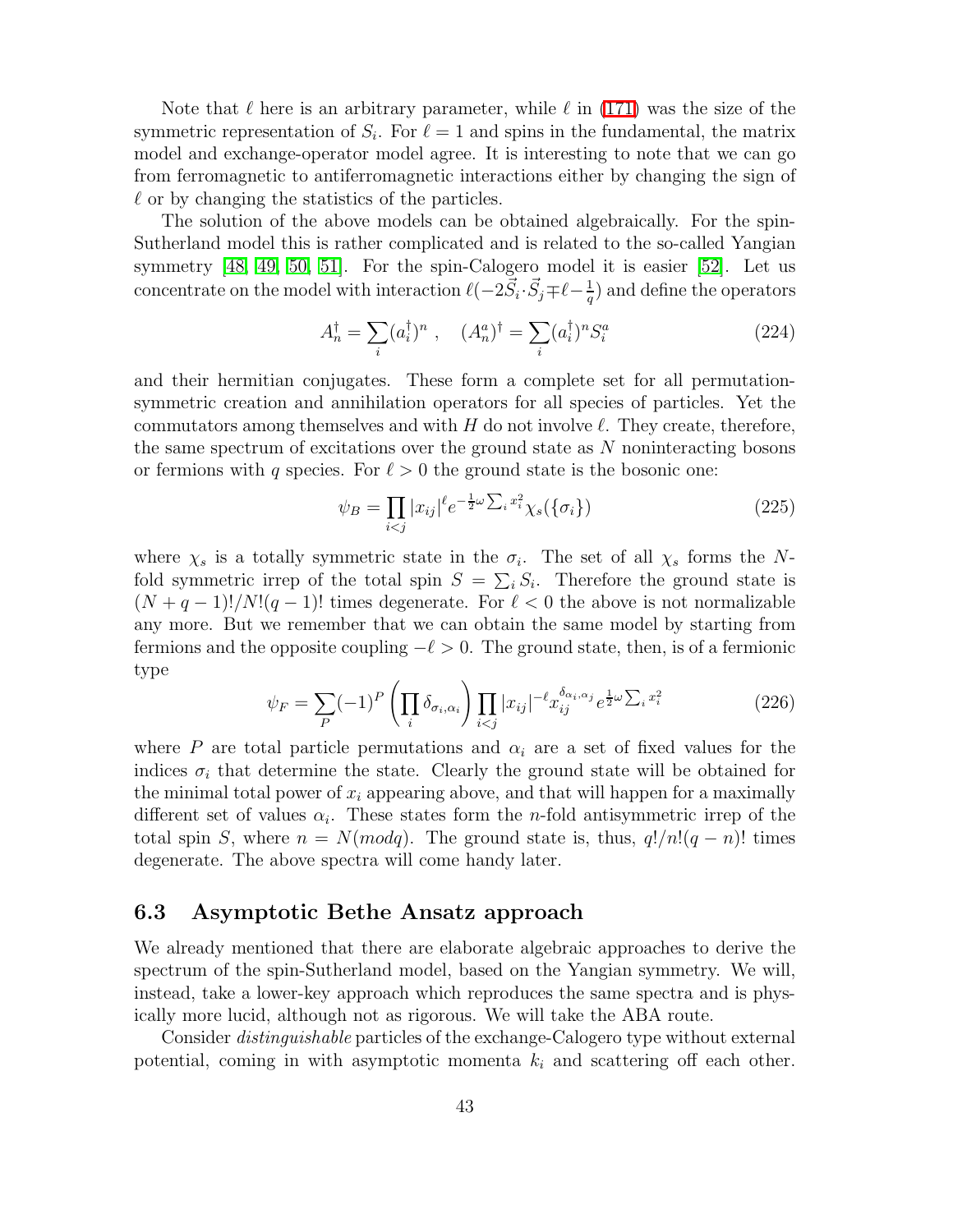Before scattering, their positions are in some definite ordering determined by the ordering of their momenta (it is the inverse of that ordering).

The key observation is that, after scattering, the particles have simply 'gone through' each other with no backscattering [\[53\]](#page-65-11). The impenetrable  $1/x^2$  potential has become completely penetrable in the presence of the exchange term! You can prove this fact by examining the asymptotic properties of a simultaneous eigenstate of  $\pi_1, \ldots, \pi_N$  which is obviously an energy eigenstate: at  $x_i \to \pm \infty$  the prepotential terms are vanishing and we simply have eigenstates of the individual  $p_i$ . Since there are no pieces with the values of  $p_i$  permuted (coming from backscattering) we have complete transmission. (To explicitly see how it works, it is instructive to consider the two-body problem, decompose it into symmetric and antisymmetric parts, scatter and recombine the parts after scattering. A relative phase of  $\pi$  between the two parts is what produces the effect.)

(Puzzle: what happens with the correspondence principle? With  $\hbar$  back in, the interaction coefficient is  $\ell(\ell - \hbar M_{ij})$ . How can a term of order  $\hbar$  produce such a dramatic effect, particles going through each other, in the  $\hbar \to 0$  limit?)

So the only effect of the scattering is a phase shift of the wavefunction which, as we have said, is the sum of two-body phases

$$
\theta_{sc} = \frac{N(N-1)}{2}\pi\ell\tag{227}
$$

This is true on an infinite space. On a periodic space we can still use the above result, together with the requirement for periodicity for the wavefunction, to derive the spectrum. This is the ABA method and is expected to reproduce the correct results in the thermodynamic limit of many particles at constant density [\[53\]](#page-65-11). It gives, in fact, the exact answer for the Sutherland model [\[2\]](#page-62-2), so we can expect it to work also in the present case. For a space of period  $2\pi$  the result is

$$
2\pi k_i + \sum_{\pi} \ell sgn(k_i - k_j) = 2\pi n_i \tag{228}
$$

The left hand side counts the total phase picked up by a particle going round the space and scattering off to the other particles in the way.  $n_i$  are arbitrary integers, ensuring periodicity. There are, however, some constraints on the choice of  $n_i$  that are imposed by continuity from the  $\ell = 0$  case:

 $-If \; k_i \leq k_j \; \text{then} \; n_i \leq n_j$ 

–If  $n_i = n_j$  there is a *unique* solution, that is,  $k_i < k_j$  and  $k_i > k_j$  represent the same state.

These rules are important to avoid overcounting and to discard spurious solutions. With these, the spectrum obtained is the same as the one derived with more rigorous methods. For the ordering  $n_1 \leq \ldots n_N$  the solution for  $k_i$  is

<span id="page-43-0"></span>
$$
k_i = n_i + \ell(i - \frac{N+1}{2})
$$
\n(229)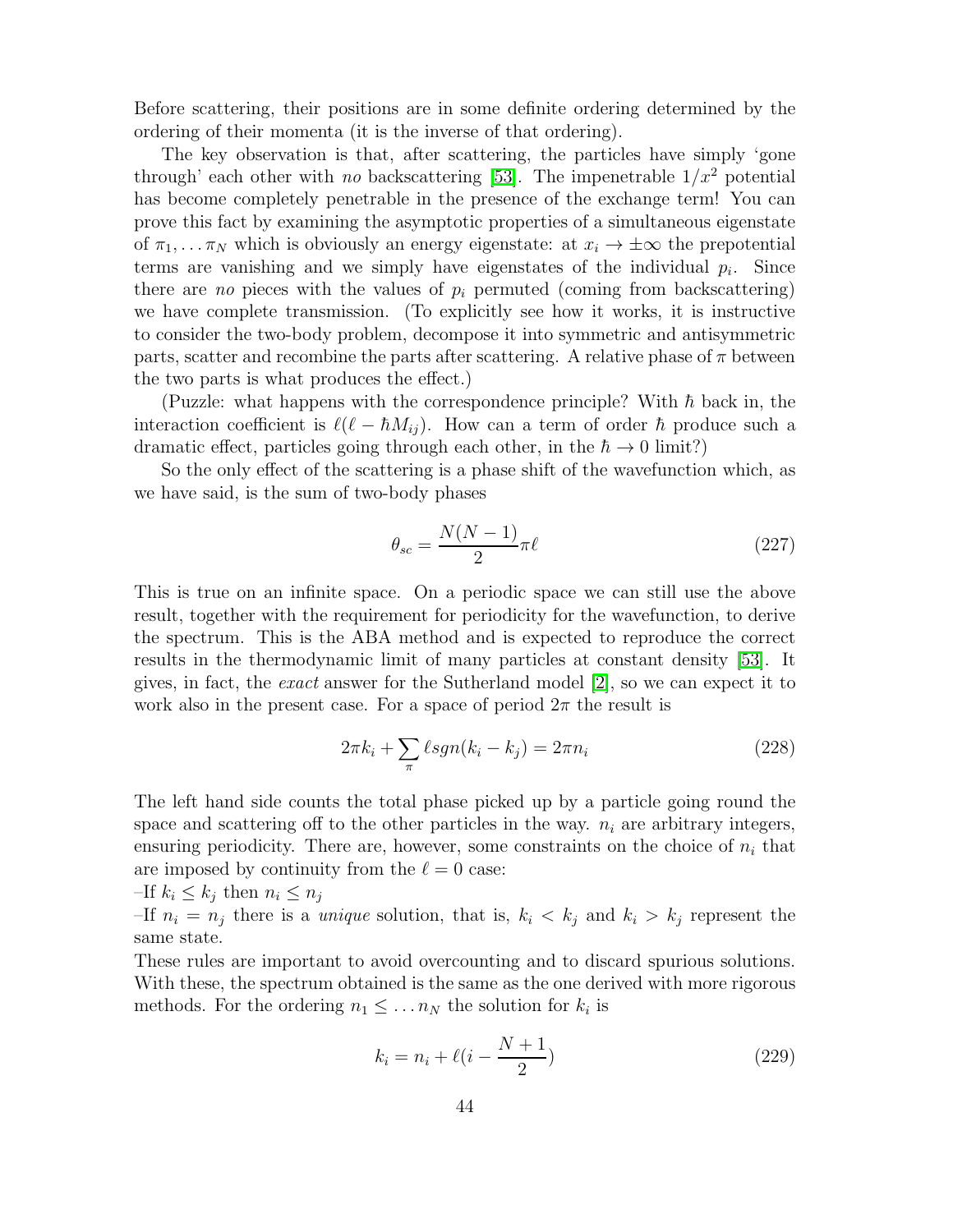and similarly for other orderings. We see that the ABA momenta  $k_i$  are the same as the pseudomomenta that we have previously defined.

The bottom line is that the spectrum and degeneracies are the same as those of distinguishable particles obeying generalized selection rules for their momentum. Still, what fixes the degeneracy of states is the different ways that we can distribute the particles to the quantum numbers  $n_i$ , rather than  $k_i$  (see, especially, the second rule above). A state of N particles with the same  $n_i$ , for instance, is nondegenerate although they have different  $k_i$  which would seemingly imply a permutation degeneracy.

For particles with spin the construction above, in combination with the trick of the previous subsection of starting with fermions or bosons, produces a spectrum with degeneracies the same as those of free particles (the  $n_i$  are 'free' quantum numbers). As argued before, for ferromagnetic interactions we must choose bosons and combine their spins accordingly, while for antiferromagnetic interactions we must choose fermions. To spell it out, this means the following:

1. Choose a set of quantum numbers  $n_i$ . The ordering is immaterial, since we have identical particles, so you can choose  $n_1 \leq \ldots n_N$ .

2. Place your particles on these quantum numbers and put their spins in the appropriate state. For the ferromagnetic case treat them as bosons: the total spin of particles with the same  $n_i$  transforms in the symmetric tensor product of their spins. For the antiferromagnetic case treat them as fermions: the total spin of particles with the same  $n_i$  transforms in the antisymmetric tensor product of their spins; clearly up to  $q$  can have the same  $n_i$  in this case.

3. Calculate the energy of this state in terms of the ABA momenta [\(229\)](#page-43-0):  $E = \sum_i k_i^2$ . It should be obvious that similar rules applied to the spin-Calogero system reproduce the spectrum derived in the last subsection. This method can be used to calculate both the statistical mechanics (large  $N$ ) of these systems and the few-body spectra.

#### <span id="page-44-0"></span>6.4 The freezing trick and spin models

Now that we have a tractable way of solving spin-Calogero systems with arbitrary strength of interaction we can introduce the freezing trick [\[55\]](#page-65-12) and deal with spin chain models.

Consider, first, the previous ferromagnetic or antiferromagnetic spin-Sutherland model. Take the limit  $\ell \to \infty$ . The potential between the particles goes to infinity, so for any finite-energy state the particles will be nearly 'frozen' to their classical equilibrium positions. In fact, even the excitation energies around that configuration will go to infinity: the ground state energy scales like  $\ell^2$ , while the excitations scale like  $N\ell n + n^2$  with n some excitation parameter. So, to leading order in  $\ell$  the spectrum becomes linear and of order  $\ell$ . These excitations correspond, essentially, to phonon modes of small oscillations around the equilibrium positions of particles. The 'stiffness' of oscillations is, of course, proportional to the strength of the potential  $\ell^2$  and the spectrum is proportional to the frequency, of order  $\ell$ .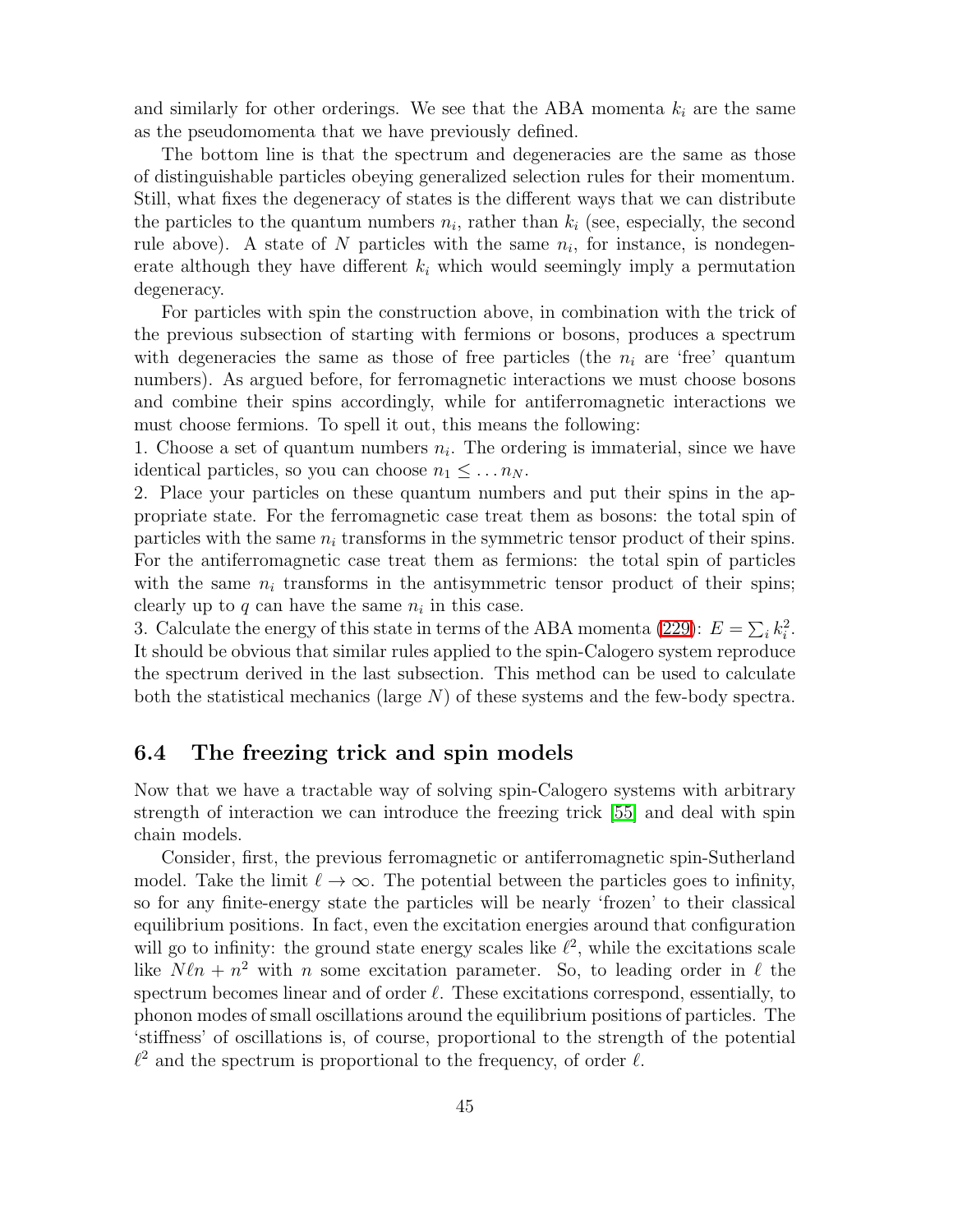The quantum fluctuations of the particle positions in any state will scale like the inverse square root of the oscillator frequency, that is, like  $1/\sqrt{\ell}$ . But, in the hamiltonian, the piece coupling the spins to the kinematical degrees of freedom is proportional to  $1/\sin^2 x_{ij}$ . In the large- $\ell$  limit, thus, this term becomes a constant equal to its classical equilibrium value; so, in that limit, spin and kinematical degrees of freedom decouple. (Note that the spin part is also of order  $\ell$ .) The hamiltonian becomes

$$
H = H_S + \ell H_{spin} \tag{230}
$$

with  $H<sub>S</sub>$  the spinless Sutherland hamiltonian and  $H<sub>spin</sub>$  the spin part

<span id="page-45-0"></span>
$$
H_{spin} = \mp \sum_{i < j} \frac{2\vec{S}_i \cdot \vec{S}_j}{4\sin^2 \frac{\bar{x}_{ij}}{2}}\tag{231}
$$

where the classical equilibrium positions  $\bar{x}_j$  are equidistant points on the circle:

$$
\bar{x}_j = \frac{2\pi j}{N} \tag{232}
$$

The hamiltonian [\(231\)](#page-45-0) above describes a spin chain consisting of a regular periodic lattice of spins in the fundamental of  $SU(q)$  coupled through mutual ferroor antiferromagnetic interactions of strength inversely proportional to their chord distance. It is the well known  $SU(q)$  Haldane-Shastry (HS) model [\[8,](#page-63-17) [9\]](#page-63-18). According to the above, its spectrum can be found by taking the full spectrum of the corresponding spin-Sutherland model in the large- $\ell$  limit, 'modding out' the spectrum of the spinless model and rescaling by a factor  $1/\ell$ . Each state will inherit the spin representation of its 'parent' spin-Sutherland state. So, both the energy and the total spin of the states of the HS model can be determined this way. Commuting integrals of this model [\[10\]](#page-63-19) can also be obtained this way [\[54\]](#page-65-13). At the level of the partition function at some temperature  $T$  we have

$$
Z_{spin}(T) = \lim_{\ell \to \infty} \frac{Z(\ell T)}{Z_S(\ell T)}
$$
\n(233)

From this, the thermodynamics of the spin chain model can be extracted.

We will not give the details of this construction here. We urge anyone interested to solve this way a few-site (two or three) spin chain, see how it works and deduce the 'construction rules' for the spectrum of a general spin chain. Let us simply state that the many degeneracies of the spectrum of the HS model (larger that the total spin  $SU(q)$  symmetry would imply), which is algebraically explained by the existence of the Yangian symmetry, can, in this approach, be explained in terms of the degeneracies of free particles. (The degeneracies are not identical, due to the modding procedure, but related.)

For the spin-Calogero model a similar limit can be taken, scaling also the external oscillator frequency as  $\omega \to \ell \omega$  to keep the system bound. The classical equilibrium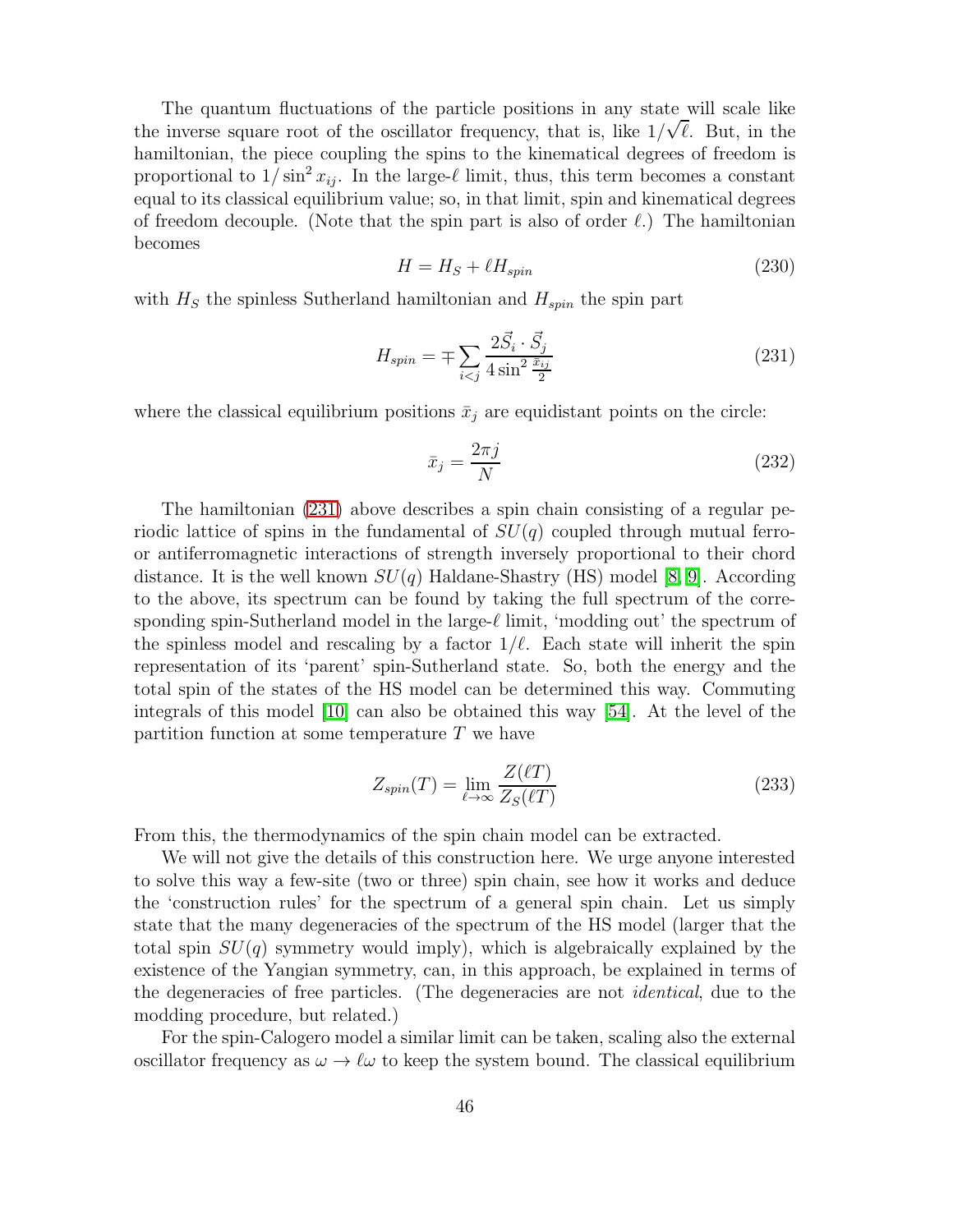positions of this model are at the roots of the N-th Hermite polynomial. We obtain, therefore, a non-regular lattice of spins interacting with a strength inversely proportional to the square of their distance [\[55\]](#page-65-12). The spectrum of this model can be found quite easily with the above method. Again, we refer to the literature for details [\[52,](#page-65-10) [56,](#page-65-14) [57\]](#page-65-15).

In the continuum limit  $(N \to \infty)$  the antiferromagnetic version of both the above models become  $c = 1$  conformal field theories, the HS containing both chiral sectors while the inhomogeneous harmonic one containing just one sector.

Other models exist and can be solved in this spirit: hierarchical (many-coupling) models [\[58\]](#page-65-16), supersymmetric models [\[59,](#page-65-17) [60\]](#page-65-18), 'twisted' models [\[61\]](#page-65-19) etc. All, however, work only for the fundamental representation of some internal group. The big, important open problem is to crack a particle system with a higher representation for the spins and arbitrary coupling strength. If this is done, through the freezing trick we will be able to solve a spin chain with spins in a higher representation. This is interesting since we could then see if the antiferromagnetic system for integer  $SU(2)$  spins develops a mass gap, according to the Haldane conjecture [\[62\]](#page-65-20).

## <span id="page-46-0"></span>7 Folding the Calogero model: new systems by reduction

In previous sections we presented mainly two variants of the Calogero model: the rational (Calogero proper) and the trigonometric (Sutherland) one. There are other possibilities, in which the two-body potential is further generalized to a Weierstrass function (and its hyperbolic reduction) as well as systems with 'reflection' symmetry. Spin-Calogero models along these generalizations and involving spin 'twists' are also possible.

Rather than giving an independent analysis of these models, we prefer to present how they can be obtained as appropriate reductions of standard (spin) Calogero models. The advantage is a conceptual unifiation of the various models, and the realization that the 'root' model of particles with inverse-square interaction contains all the fundamental information about these systems, everything else stemming from it as particular sectors and reductions.

#### <span id="page-46-1"></span>7.1 Reduction of spinless models

The main idea is to reduce the Calogero model by some of its discrete symmetries, akin to the 'orbifold' construction in field and string theory.

Consider any hamiltonian dynamical sysstem with some discrete symmetries D. Its equations of motion remain invariant under the phase space mapping  $\phi \to D(\phi)$ , where  $\phi$  are phase space variables. Then the reduction to the invariant subspace  $\phi = D(\phi)$  is kinematically preserved; that is, the equations of motion do not move the system out of this subspace. Therefore, reducing the initial value data to this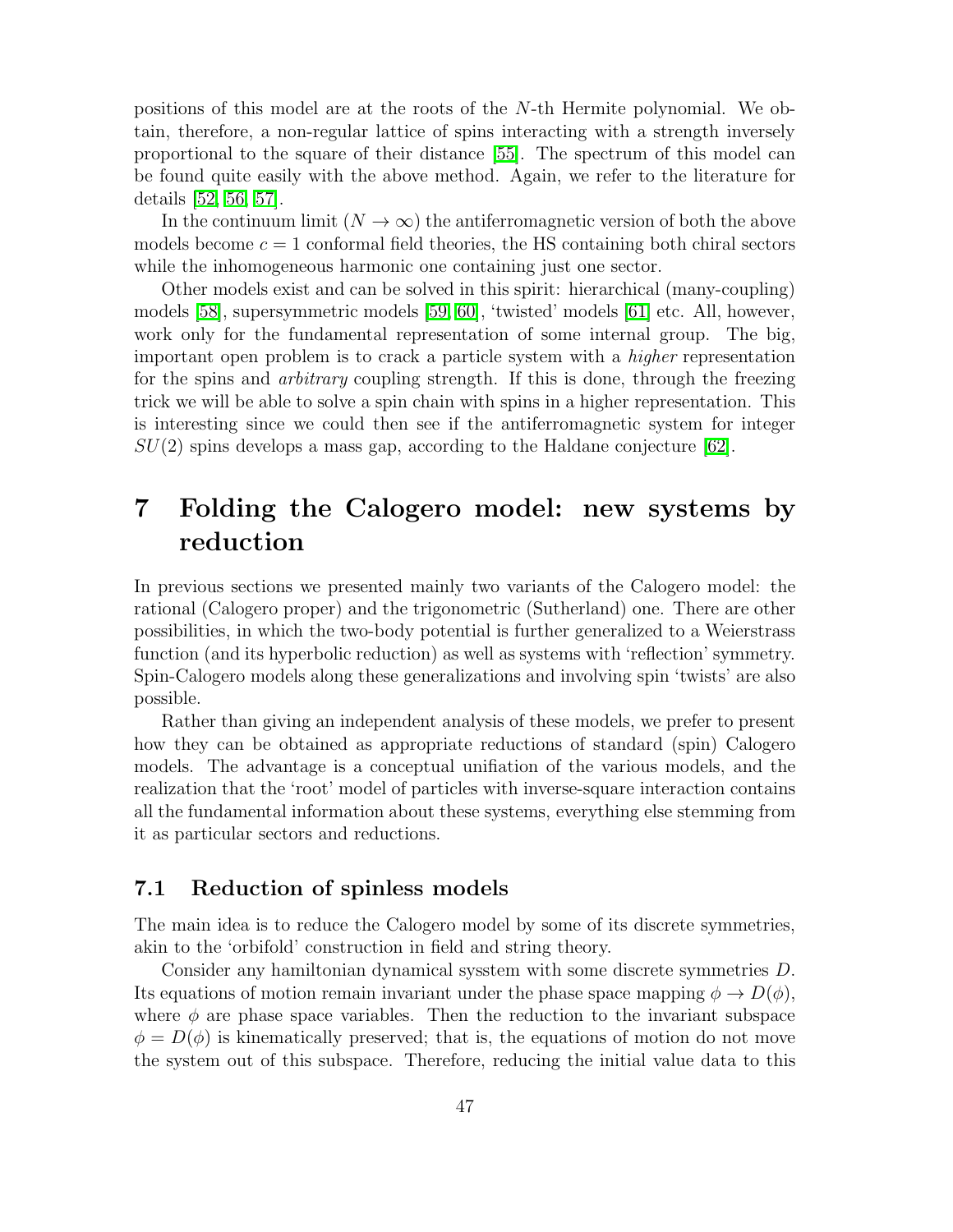subspace trivially produces a system as solvable as the original one. The motion will be generated by the original hamiltonian on the reduced space.

The starting point will be the plain vanilla scattering Calogero model

$$
H = \sum_{i=1}^{N} \frac{1}{2} p_i^2 + \frac{1}{2} \sum_{i \neq j} \frac{g}{x_{ij}^2}
$$
 (234)

where  $x_{ij} = x_i - x_j$ . The considered symmetries are:

- Translation invariance  $T: x_i \to x_i + \mathbf{a}, p_i \to p_i$
- Parity  $P: x_i \to -x_i, p_i \to -p_i$

• Permutation symmetry  $M: x_i \to x_{M(i)}, p_i \to p_{M(i)}$  with M any element of the permutation group of N particles.

Other symmetries will not be useful for our purposes.

A direct reduction of the system by any of the above symmetries does not produce anything nontrivial or sensible:  $\phi = T(\phi)$  is possible only in the trivial case  $a = 0$ , while  $\phi = P(\phi)$  and  $\phi = M(\phi)$  requires (some) of the particle coordinates to coincide, which is excluded by the infinite two-body potential. We get useful systems only when reducing through appropriate products of the above symmetries. These are:

a)  $D = PM$ : We reduce by P and a particular permutation:  $M(i) = N - i + 1$ (or any other in the same conjugacy class).  $M$  is uniquely fixed from the fact that  $D^2(\phi) = M^2(\phi)$  is a pure permutation and for it not to make any two different particle coordinates to coincide we must have  $M^2 = 1$ . Further, if for any particle  $M(i) = i$  then  $D(x_i) = -x_i$  and the corresponding coordinate is set to zero. So  $M(i) = i$  can happen for at most one i (so that no two or more particle coordinates are put to zero). So  $M$  must be a collection of rank two (two-body) permutations, and possibly a rank one (trivial) permutation if the number of particles is odd, which can always be represented in the form above.

The constraint

$$
x_i = -x_{N-i+1} \ , \quad p_i = -p_{N-i+1} \tag{235}
$$

effectively reduces the original system into two mirror-images. The reduced hamiltonian is

$$
H = \sum_{i=1}^{N'} \frac{1}{2} p_i^2 + \frac{1}{2} \sum_{i \neq j} \frac{g}{(x_i - x_j)^2} + \frac{1}{2} \sum_{i \neq j} \frac{g}{(x_i + x_j)^2} + \sum_{i} \frac{g'}{x_i^2}
$$
  
\n
$$
N' = \left[\frac{N}{2}\right], \quad g' = g\left(\frac{1}{4} + 2\left\{\frac{N}{2}\right\}\right)
$$
\n(236)

where an overall factor of 2 has been discarded and [.], {.} denote integer and fractional part, respectively. The second term in the potential is the interaction of each particle with the mirror image of each other particle; the third part accounts for the interaction of each particle with the mirror image of itself, and with a particle fixed at the origin by the constraint (for odd  $N$ ).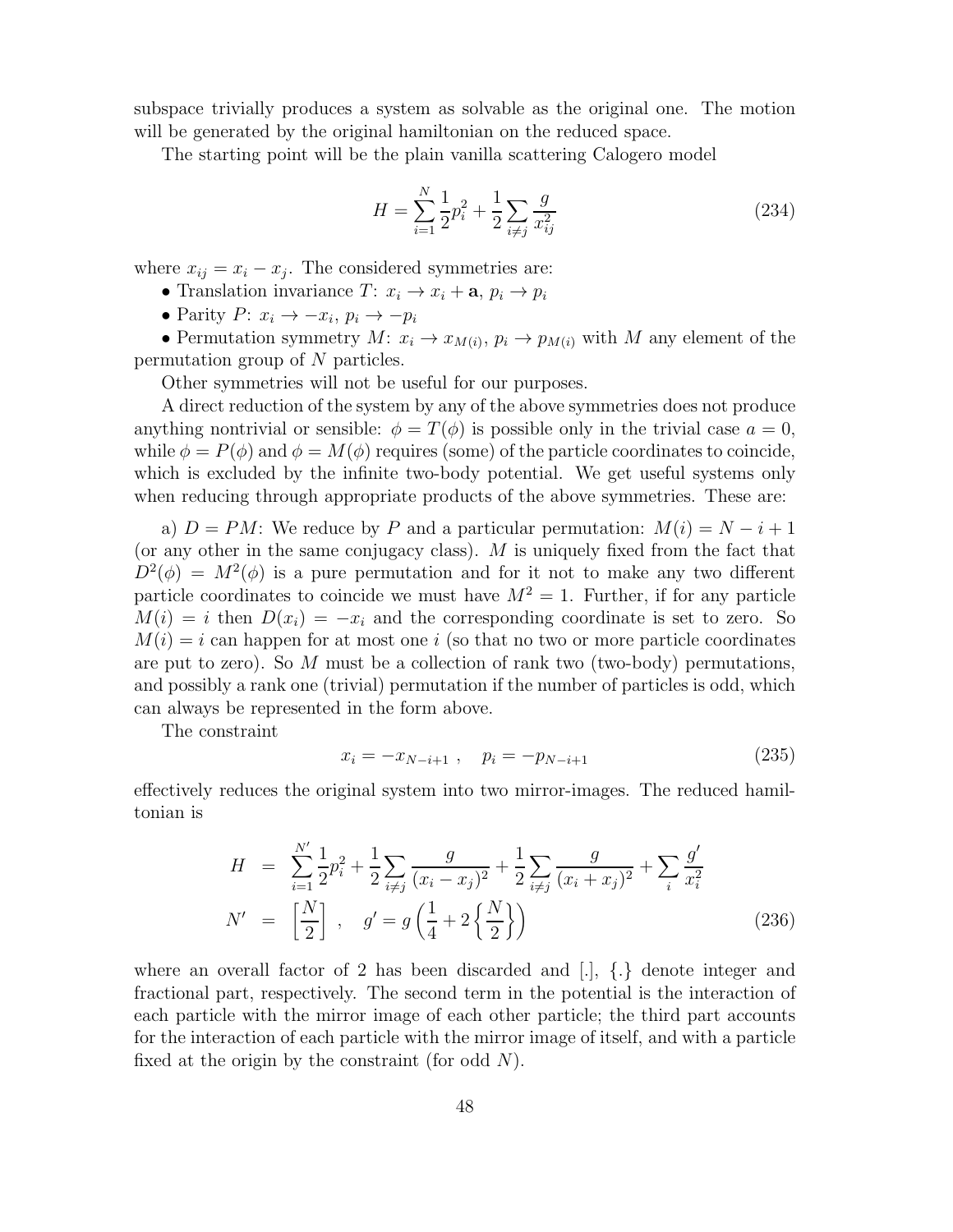Parity symmetry persists in the case where an external harmonic oscillator potential is added to the system, promoting it to the confining, rather than scattering, Calogero model:

$$
H = \sum_{i=1}^{N} \frac{1}{2} p_i^2 + \frac{1}{2} \sum_{i \neq j} \frac{g}{x_{ij}^2} + \sum_{i=1}^{N} \frac{1}{2} \omega^2 x_i^2
$$
 (237)

Reduction by  $D = PM$  produces an integrable system similar as above with the added harmonic oscillator potential.

b)  $D = TM$ : No finite-rank element of the permutation group will do, since repeated application of D would eventually lead to  $x_i = x_i + m$ **a**. We overcome this by starting with N' particles and taking the limit  $N' \to \infty$ . We pick the element:  $M(i) = i + N$  for some finite N which, for infinite N', is infinite-rank. The constraint:

$$
x_{i+N} = x_i + \mathbf{a} \ , \quad p_{i+N} = p_i \tag{238}
$$

leads to a system consisting of infinitely many copies of a finite system displaced by multiples of **a**. We can parametrize the particle indices by the pair  $(i, m)$ ,  $i = 1...N$ and  $m \in \mathbb{Z}$ , where the original index is  $i + mN$ . The constraint now reads

<span id="page-48-0"></span>
$$
x_{i,m} = x_i + m\mathbf{a} \ , \quad p_{i,m} = p_i \tag{239}
$$

The resulting system is infinite copies of an N-body system. The reduced hamiltonian is

$$
H = \sum_{m=-\infty}^{\infty} \sum_{i=1}^{N} \frac{1}{2} p_i^2 + \frac{1}{2} \sum_{m,n=-\infty}^{\infty} \sum_{i,j} \frac{g}{(x_{ij} + m\mathbf{a} - n\mathbf{a})^2}
$$
  
= 
$$
\frac{1}{2} \sum_{m'=-\infty}^{\infty} \left\{ \sum_{i=1}^{N} p_i^2 + \sum_{m=-\infty}^{\infty} \sum_{i \neq j} \frac{g}{(x_{ij} + m a)^2} + \sum_{i} \sum_{m \neq 0} \frac{g}{(m a)^2} \right\}
$$
(240)

In the above summation terms with  $(i = j, m = n)$  are omitted since they correspond to self-interactions of particles that are excluded from the original Calogero model. The summation over  $m'$  above accounts for the infinite periodically repeating copies of the system and can be dropped. The infinite m-summation accounts for the interaction of each particle with the multiple images of each other particle and can be performed explicitly. We eventually get

$$
H = \sum_{i=1}^{N} \frac{1}{2} p_i^2 + \frac{1}{2} \sum_{i \neq j} \frac{g \pi^2}{\mathbf{a}^2 \sin^2 \pi \frac{x_{ij}}{\mathbf{a}}} \tag{241}
$$

that is, the Sutherland model. In the above we omitted an irrelevant constant term equal to  $gN\frac{\pi^2}{6a^2}$ , arising from the last term in the summand corresponding to particle terms with  $i = j$ , which account for the interaction of each particle with its own infinite images.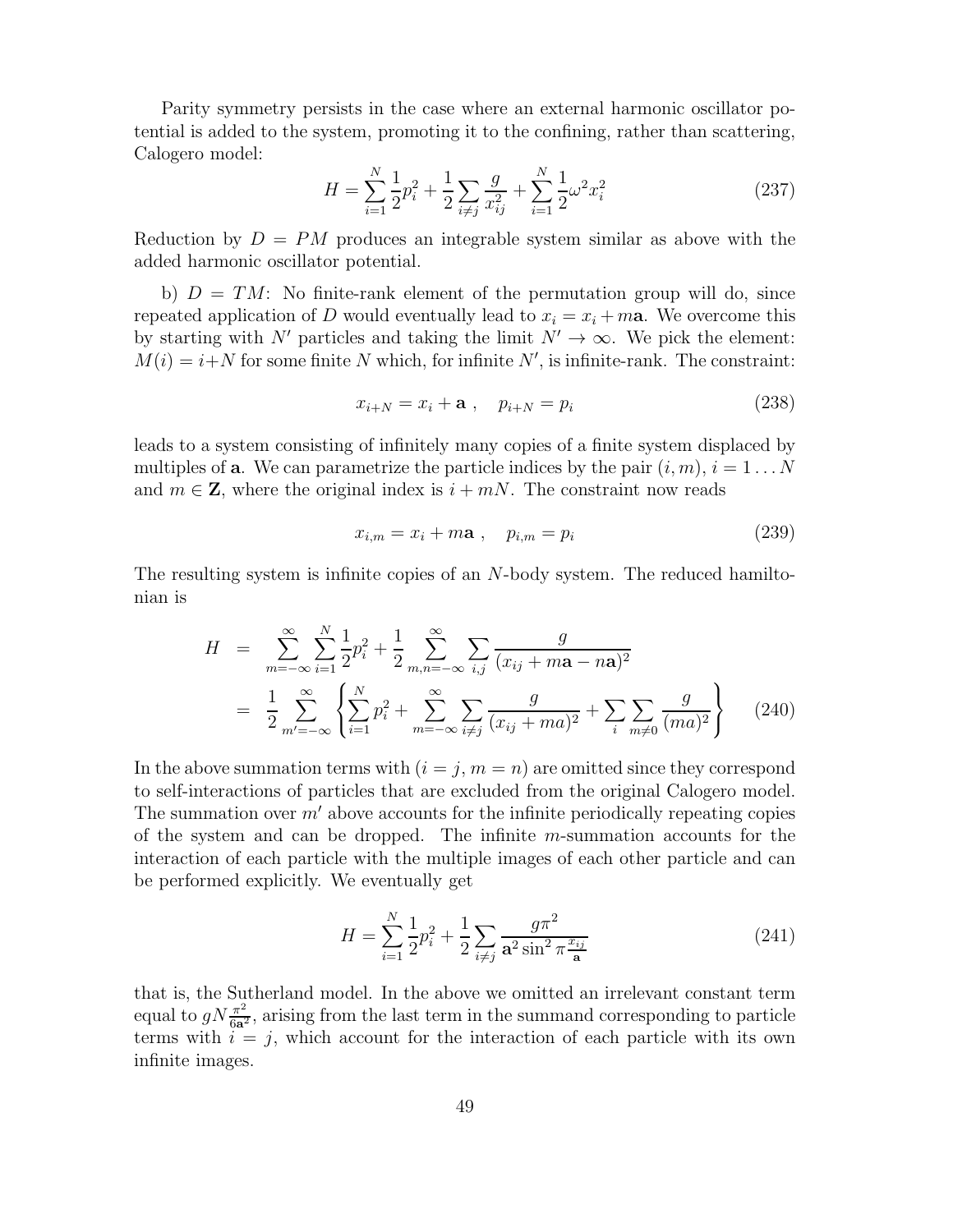c) We can formally extend the  $T$  symmetry to complex parameter **a**. As long as there is a subset of coordinates in the reduced phase space that remains real and generates all other coordinates through use of  $D$ , we will have a well-defined real subsystem. Applying  $D = TM$  for infinitely many particles parametrized by a double index  $(i, j)$ ,  $i, j \in \mathbb{Z}$ , for two complex translations **a** and **b**, the constraint is

$$
x_{i,j} = x_{i+N',j} + \mathbf{a} = x_{i,j+M'} + \mathbf{b} , \quad p_{i,j} = p_{i+N',j} = p_{i,j+M'} \tag{242}
$$

and we end up with a finite system with  $N = M'N'$  particles periodically repeating on the complex plane. (Clearly the specific separation of  $N$  into  $N'$  and  $M'$  is irrelevant; we could take, e.g.,  $N' = N$ ,  $M' = 1$ .) Similarly to the Sutherland case, the hamiltonian becomes infinitely many copies of

$$
H = \sum_{i=1}^{N'} \frac{1}{2} p_i^2 + \frac{1}{2} \sum_{i,j} \sum_{m,n=-\infty}^{\infty} \frac{g}{(x_{ij} + m\mathbf{a} + n\mathbf{b})^2}
$$
(243)

The above sum has a logarithmic ambiguity that is easily regulated by subtracting the constant  $g/(m\mathbf{a}+n\mathbf{b})^2$  from each term. We end up with

$$
H = \sum_{i=1}^{N'} \frac{1}{2} p_i^2 + \frac{1}{2} \sum_{i \neq j} g \mathcal{P}(x_{ij} | \mathbf{a}, \mathbf{b})
$$
(244)

that is, s model with an elliptic Weierstrass potential.

d)  $D_1 = PM$  together with  $D_2 = TM$ : This is a combination of (a) and (b) above. We work again with an infinite number of particles. We impose two constraints:

$$
x_{-j+1-\epsilon} = -x_j , \t p_{-j+1-\epsilon} = -p_j \n x_{j+N'} = x_j + \mathbf{a} , \t p_{j+N'} = p_j
$$
\n(245)

where  $\epsilon = 0, 1$  (any other choice of  $\epsilon$  is equivalent to one of these). Parametrizing  $j = i + mN'$  by the pair  $i, m, i = 1...N'$ ,  $m \in \mathbf{Z}$ , we have

$$
x_{N-i+1-\epsilon} = \mathbf{a} - x_{i,m} \qquad , \qquad p_{N-i+1-\epsilon} = -p_i
$$
  

$$
x_{i,m} = x_i + m\mathbf{a} \qquad , \qquad p_{i,m} = p_i \qquad (246)
$$

so we end up with a finite system of  $N = [(N' - \epsilon)/2]$  particles. The reduced hamiltonian is infinitely many copies of

$$
H = \sum_{i=1}^{N} \frac{1}{2} p_i^2 + \frac{1}{2} \sum_{i \neq j} \frac{g \pi^2}{\mathbf{a}^2 \sin^2 \pi \frac{x_i - x_j}{\mathbf{a}}} + \frac{1}{2} \sum_{i \neq j} \frac{g \pi^2}{\mathbf{a}^2 \sin^2 \pi \frac{x_i + x_j}{\mathbf{a}}}
$$
  
+ 
$$
\frac{1}{2} \sum_{i} \frac{g' \pi^2}{\mathbf{a}^2 \sin^2 \pi \frac{2x_i}{\mathbf{a}}} + \frac{1}{2} \sum_{i} \frac{g'' \pi^2}{\mathbf{a}^2 \sin^2 \pi \frac{x_i}{\mathbf{a}}}
$$
(247)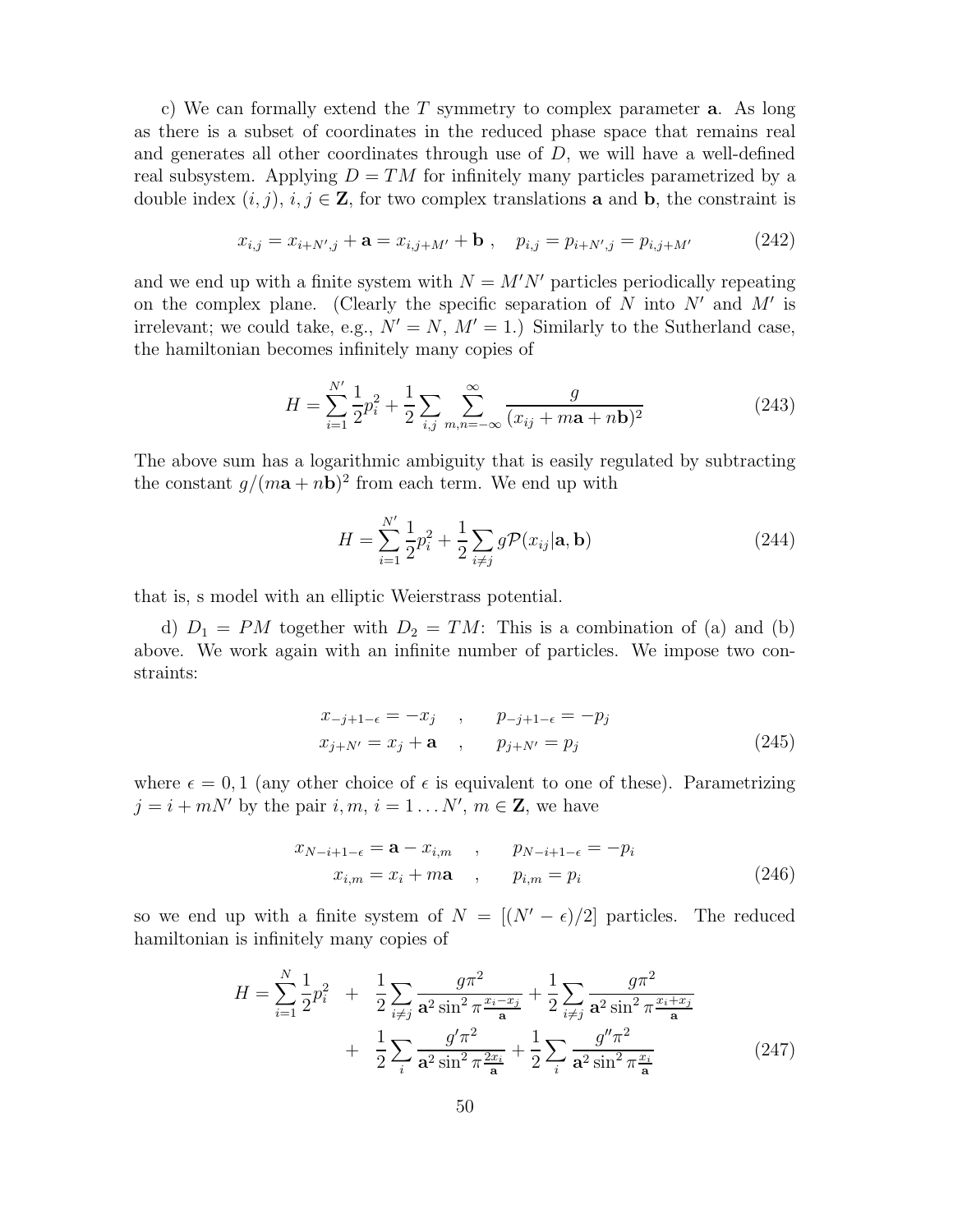with

$$
g' = g\left(\frac{1}{2} + 8\left\{\frac{N-\epsilon}{2}\right\}\right) , \quad g'' = g\left(\epsilon - 2\left\{\frac{N-\epsilon}{2}\right\}\right)
$$
 (248)

The coordinates  $x_i$  can all be taken in the interval  $(0, \mathbf{a}/2)$  and the particles interact with their infinite mirror-images with respect to mirrors placed at  $x = 0$  and  $x = a/2$ and with particles fixed at  $x = 0$  (if  $\epsilon = 1$ ) and at  $x = a/2$  (if  $2\{(N - \epsilon)/2\} = 1$ ). A similar construction can be performed with two complex translations, as in (c) plus one parity reversal. We obtain a similar model but with elliptic functions appearing instead of inverse sine squares.

#### <span id="page-50-0"></span>7.2 Integrals of motion via reduction

The above exhausts the possibilities for spinless particles. Before we proceed to the more interesting case of particles with spin, it is instructive to demonstrate how the above construction reproduces the conserved integrals of motion of the reduced system. We will consider case (b), as the most generic, case (a) being rather trivial.

The Lax matrix of the original scattering Calogero model, as given in an early section, is

$$
L_{ij} = p_i \delta_{ij} + (1 - \delta_{ij}) \frac{i\ell}{x_{ij}} \tag{249}
$$

Traces of powers of L produce the integrals of motion in involution for the model:

$$
I_k = \text{tr}L^k \ , \quad k = 1, \dots N \tag{250}
$$

For the system of case (b), we promote the index i into a pair  $(i, m)$  and choose  $x_{i,m} = x_i + m$  as in [\(239\)](#page-48-0). The resulting infinite-dimensional matrix  $L_{im,jn}$  can be thought of as consisting of infinitely many blocks of size  $N \times N$ ,  $m, n$  labeling the blocks and  $i, j$  the elements of each block:

$$
L_{im,jn} = p_i \delta_{mn} \delta_{ij} + (1 - \delta_{mn} \delta_{ij}) \frac{i\ell}{x_{ij} + (m - n)\mathbf{a}} \tag{251}
$$

We observe a block 'translational invariance' of the matrix L in the indices  $m, n$ , which reflects the invariance of the model under a translation by a. Due to this, we can trade the pair  $m, n$  for a single index  $m - n$ 

$$
L_{im,jn} \equiv L_{m-n;ij} \tag{252}
$$

and thus L becomes an infinite collection of  $N \times N$  matrices  $L_n$  labeled by n. We define the Fourier transform  $L(\sigma)$ :

$$
L(\sigma) = \sum_{n} e^{in\sigma} L_n \tag{253}
$$

in terms of which  $L_n$  is

$$
L_n = \frac{1}{2\pi} \int_0^{2\pi} L(\sigma) e^{-in\sigma}
$$
 (254)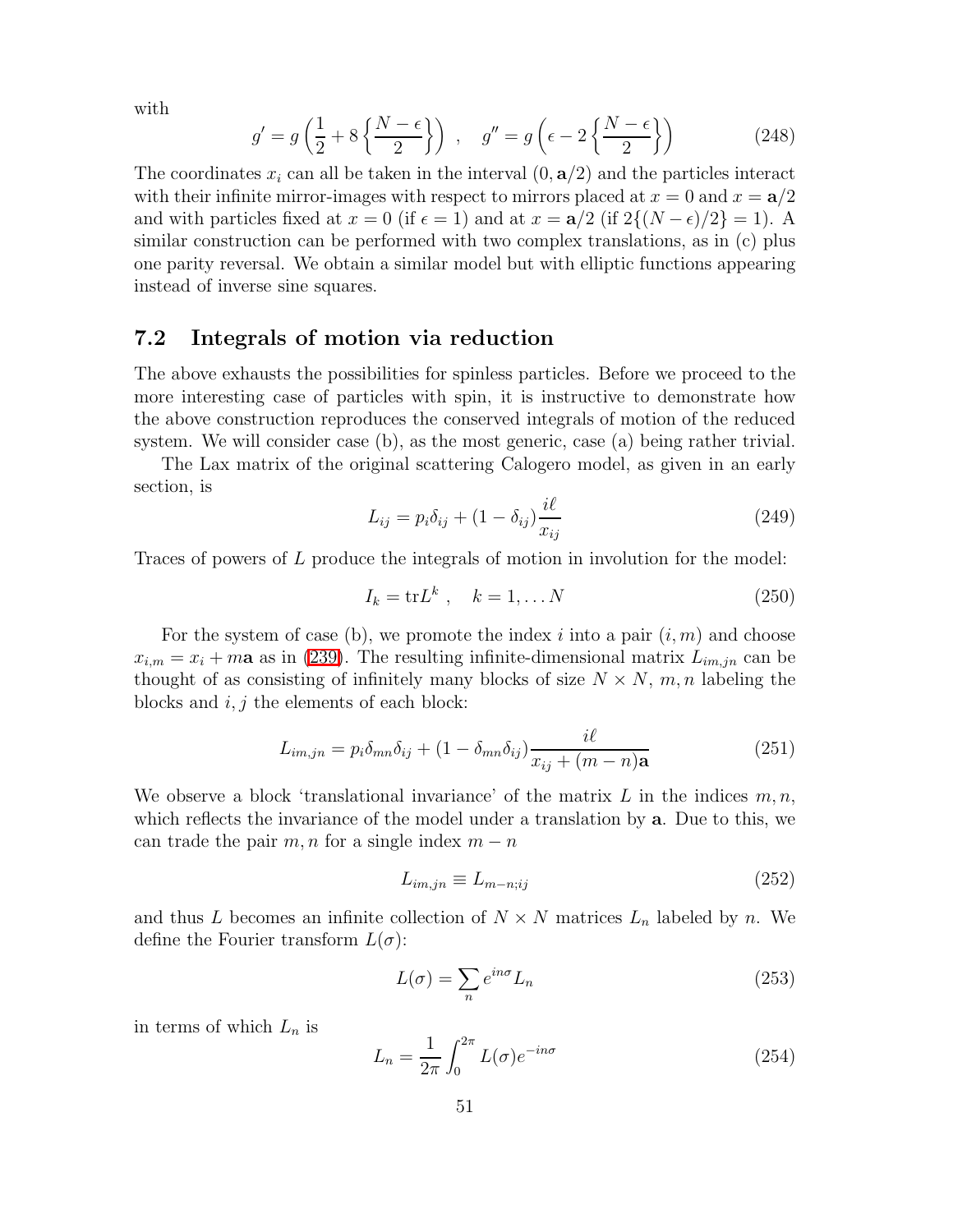The corresponding integrals of motion  $I_k$  are traces of powers of L. Denoting by Tr the trace in the infinite-dimensional space labeled by  $i, m$  and by tr the trace in the  $N$ -dimensional space labeled by  $i$  alone, we have:

$$
I_k = \text{Tr}L^k = \sum_{n_1, \dots n_k} \text{tr}(L_{n_1 - n_2} \cdots L_{n_k - n_1})
$$
  
\n
$$
(m_i \equiv n_i - n_{i+1}) = \sum_{n_1} \sum_{m_1, \dots m_{k-1}} \text{tr}(L_{m_1} \cdots L_{m_{k-1}} L_{-m_1 \cdots - m_{k-1}})
$$
 (255)

The sum over  $n_1$  above produces a trivial infinity. This is due to the summation over the infinite copies of the system, just as in the case of the hamiltonian, and will be dropped. In terms of the Fourier transformed  $L(\sigma)$  the reduced  $I_k$  become simply

$$
I_k = \frac{1}{2\pi} \int_0^{2\pi} \text{tr} L(\sigma)^k d\sigma \tag{256}
$$

<span id="page-51-2"></span>It is now a matter of calculating  $L(\sigma)$ . From the Fourier transform

<span id="page-51-1"></span>
$$
\sum_{n} \frac{e^{in\sigma}}{n+x} = \frac{\pi e^{i(\pi-\sigma)x}}{\sin \pi a} \quad \text{for} \quad 0 < \sigma < 2\pi \tag{257}
$$

<span id="page-51-0"></span>we obtain for  $L(\sigma)$ 

$$
L(\sigma)_{ij} = e^{i(\pi - \sigma)x_{ij}} \left[ p_i \delta_{ij} + (1 - \delta_{ij}) \frac{i\pi \ell}{\mathbf{a} \sin \pi \frac{x_{ij}}{\mathbf{a}}} - \ell \frac{\pi - \sigma}{\mathbf{a}} \delta_{ij} \right]
$$
(258)

where the last diagonal term linear in  $\pi - \sigma$  came from terms with  $i = j, n \neq 0$  in  $L_{n,ij}$ . The matrix inside the square bracket, apart from this linear part, is the Lax matrix  $\tilde{L}$  of the Sutherland model:

$$
\tilde{L}_{ij} = p_i \delta_{ij} + (1 - \delta_{ij}) \frac{i\pi \ell}{\mathbf{a} \sin \pi \frac{x_{ij}}{\mathbf{a}}}
$$
\n(259)

Substituting [\(258\)](#page-51-0) in [\(256\)](#page-51-1) we note that the exponential factors cancel (due to  $x_{i_1 i_2} + \cdots x_{i_{k-1} i_1} = 0$  and we are left with

$$
I_{k} = \frac{1}{2\pi} \int_{0}^{2\pi} \text{tr}\left(\tilde{L} - \ell \frac{\pi - \sigma}{\mathbf{a}}\right)^{k} d\sigma = \sum_{s=0}^{k} \text{tr}\frac{k!}{s!(k-s)!} \tilde{L}^{k-s} \frac{(-\ell)^{s}}{2\pi \mathbf{a}^{s}} \int_{0}^{2\pi} (\pi - \sigma)^{s} d\sigma
$$

$$
= \sum_{n=0}^{\lfloor k/2 \rfloor} \frac{k!}{(2n+1)!(k-2n)!} \left(\frac{\pi \ell}{\mathbf{a}}\right)^{2n} \tilde{I}_{k-2n}
$$
(260)

where  $\tilde{I}_k = \text{tr} \tilde{L}^k$  are the conserved integrals of the Sutherland model. We obtain a linear combination of the intergal  $I_k$  and lower integrals of the same parity. The appearence of the lower integrals originates from the interaction of each particle with its own infinite images. We saw an example of such a term in the constant potential term that we omitted from the reduced hamiltonian of case (b). In conclusion, we have recovered the integrals of the Sutherland model.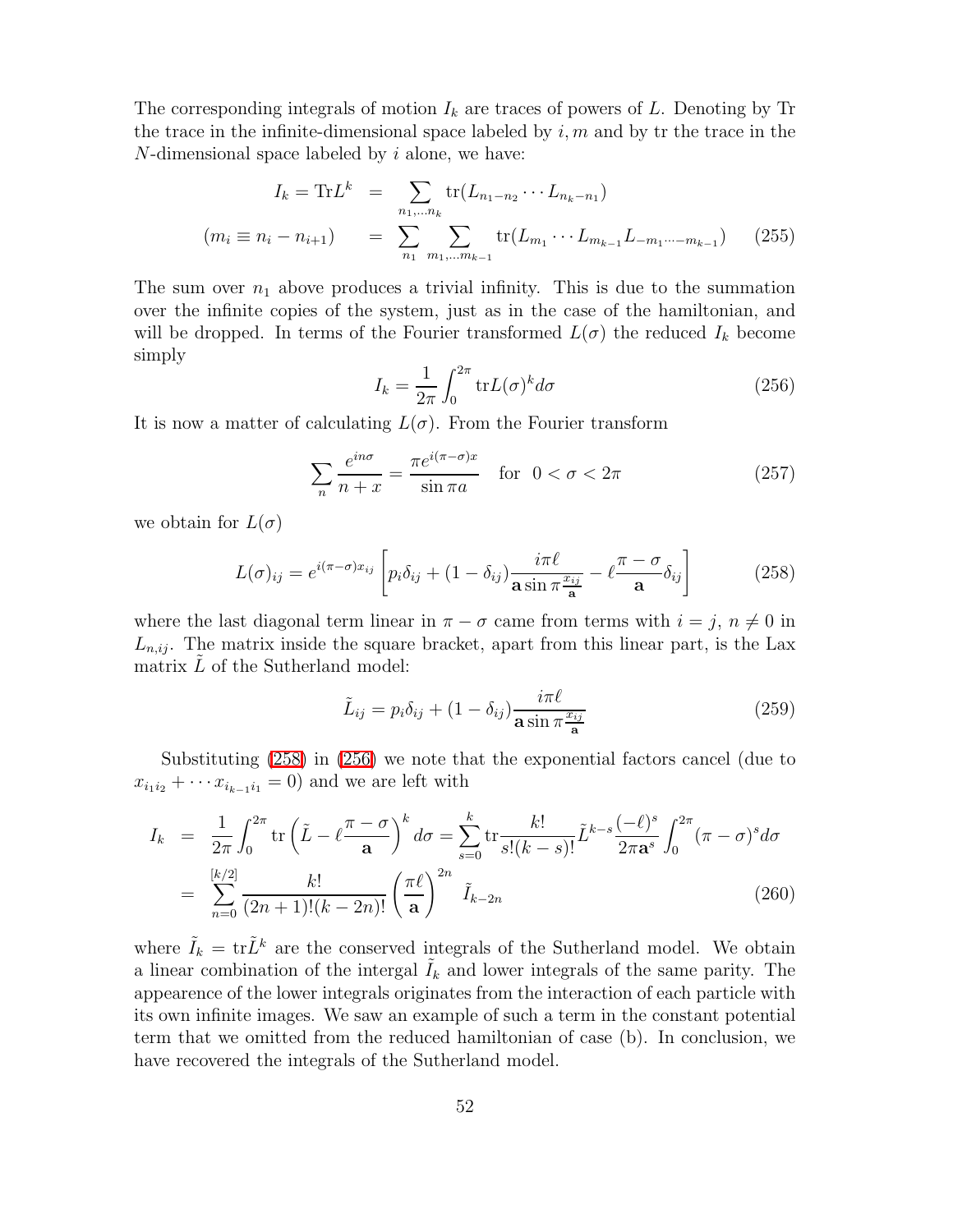#### <span id="page-52-0"></span>7.3 Reduction of spin-Calogero systems

We extend now these considerations to systems of particles with internal classical  $U(n)$  degrees of freedom. The corresponding starting spin-Calogero system can be obtained by nontrivial reductions of the hermitian matrix model, analogous to the ones that led to the spin-Stherland model from the untary matrix model. Alternatively, we may otain the spin-Calogero model by taking the infinite-volume limit of the periodic spin-Sutherland model. We shall also consider the classical version of the model, in which the spins become classical phase space variables whose Poisson brackets generate the  $U(n)$  algebra.

The hamiltonian of this model reads

$$
H = \sum_{i=1}^{N} \frac{1}{2} p_i^2 + \frac{1}{2} \sum_{i \neq j} \frac{\text{tr}(S_i S_j)}{x_{ij}^2}
$$
 (261)

The  $S_i$  are a set of independent classical  $U(n)$  spins of rank one and length  $\ell$ , that is,  $n \times n$  rank-one hermitian matrices satisfying

$$
\operatorname{tr}(S_i)^2 = \ell^2 \tag{262}
$$

and with Poisson brackets

<span id="page-52-1"></span>
$$
\{(S_i)_{ab}, (S_j)_{cd}\} = -i\delta_{ij} [(S_i)_{ad}\delta_{cb} - \delta_{ad}(S_i)_{cb}]
$$
\n(263)

This can be thought of as the classical limit of the spin models obtained in the quantum treatment of the matrix model. The spin representation was restricted to be totally symmetric, which classically translates to the rank-one condition.

<span id="page-52-2"></span>Just as in the quantum case, such spins can be realized in terms of classical oscillators:

$$
(S_i)_{ab} = \bar{A}_i^a A_i^b , \quad a, b = 1 \dots n \tag{264}
$$

where  $(A_i^a, \bar{A}_i^a)$  are a set of  $nN$  independent classical harmonic oscillator canonical pairs with Poisson brackets:

$$
\{A_i^a, \bar{A}_j^b\} = i\delta_{ij} \,\delta_{ab} \tag{265}
$$

and satisfying the constraint

<span id="page-52-3"></span>
$$
\sum_{a} \bar{A}_i^a A_i^a = \ell \quad \text{for all } i \tag{266}
$$

The above model, in addition to the previous symmetries  $T$ ,  $P$  and  $M$ , also possesses the symmetry

• Spin rotations  $U: S_i \to US_iU^{-1}$ , with U a constant unitary  $n \times n$  matrix.  $(x_i, p_i)$  remain unchanged.

Again, reduction by this symmetry alone leads to no interesting system (implying either  $U = 1$  or  $S_i = 0$ ). Reduction by PUM or TUM, however, much along the lines of the previous  $PM$  and  $TM$  reductions, produces new and nontrivial results: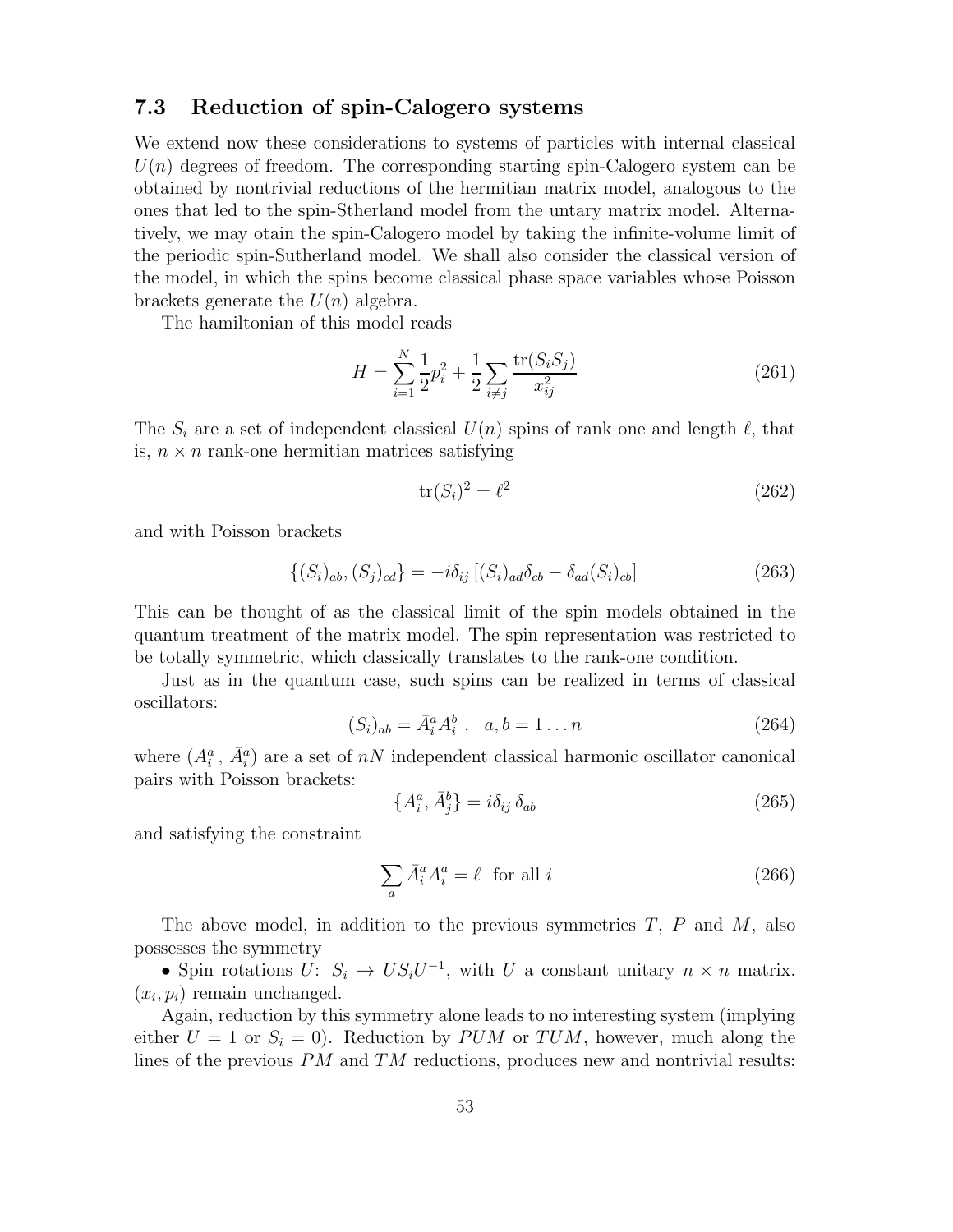e)  $D = P U M$  with P and M as in (a) before, and U a unitary matrix satisfying  $U^2 = 1$  (this is necessary since P and M are of rank two). The constraints are

$$
x_i = -x_{N-i+1} , \quad p_i = -p_{N-i+1} , \quad S_i = US_{N+i-1}U^{-1}
$$
 (267)

The reduced hamiltonian acquires the form:

$$
H = \sum_{i=1}^{N'} \frac{1}{2} p_i^2 + \frac{1}{2} \sum_{i \neq j} \frac{\text{tr}(S_i S_j)}{(x_i - x_j)^2} + \frac{1}{2} \sum_{i \neq j} \frac{\text{tr}(S_i U S_j U^{-1})}{(x_i + x_j)^2} + \sum_{i} \frac{\text{tr}(S_i U S_i U^{-1})}{4x_i^2} + g \sum_{i} \frac{\text{tr}(S_i S_o)}{x_i^2}
$$
(268)

where  $N' = [N/2], g = 2{N/2}$  and  $S_o = US_oU^{-1}$  is an extra spin degree of freedom.

The form of the hamiltonian for the reduced model and its physical interpretation simplifies with an appropriate choice of basis for the spins: by using the U-invariance of the full model, we can perform a unitary rotation V to all spins  $S_i \to VS_iV^{-1}$ . This transforms the matrix U appearing in [\(269\)](#page-53-0) into  $U \to V^{-1}UV$ . With an appropriate choice of V we can always choose U to be diagonal:  $U = diag(e^{i\phi_a})$ . Because of the constraint  $U^2 = 1$ , this means that U can take the form  $U =$  $diag(1, \ldots 1, -1, \ldots -1)$  with  $n_1$   $(n_2)$  entries equal to 1 (resp. -1). So we see that the original  $U(n)$  invariance of the model has been broken to  $U(n_1) \times U(n_2)$ . If  $n_1 = n_2$  there is an additional  $Z_2$  exchange symmetry.

As in the spinless case (a), we could have started with a spin-Calogero model in an external oscillator potential (which shares the same  $U$  and  $P$  symmetries), and obtain a model as above with the extra confining harmonic potential.

<span id="page-53-0"></span>f)  $D = TUM$  with T and M as in (b) before, and U any unitary matrix. The constraint on the phase space is

$$
x_i = x_{i+N} + \mathbf{a} , \quad p_i = p_{i+N} , \quad S_{i+N} = US_iU^{-1}
$$
 (269)

<span id="page-53-1"></span>The system becomes, again, infinite copies of a-translated and U-rotated systems, and the reduced hamiltonian is

$$
H = \sum_{i=1}^{N} \frac{1}{2} p_i^2 + \frac{1}{2} \sum_{i,j} \sum_{m=-\infty}^{\infty} \frac{\text{tr}(S_i U^m S_j U^{-m})}{(x_{ij} + m\mathbf{a})^2}
$$
(270)

In the above we cannot drop terms with  $i = j$  any more, since they are now spindependent rather than constant. Only the term  $(i = j, m = 0)$  must be dropped from the summation as before.

Again, the form of the hamiltonian for the reduced model and its physical interpretation simplifies with an appropriate choice of basis for the spins which makes U diagonal:  $U = diag(e^{i\phi_a})$ . The trace in [\(270\)](#page-53-1) then becomes

$$
\text{tr}(S_i U^m S_j U^{-m}) = \sum_{a,b=1}^n (S_i)_{ab} (S_j)_{ba} e^{-im\phi_{ab}}
$$
(271)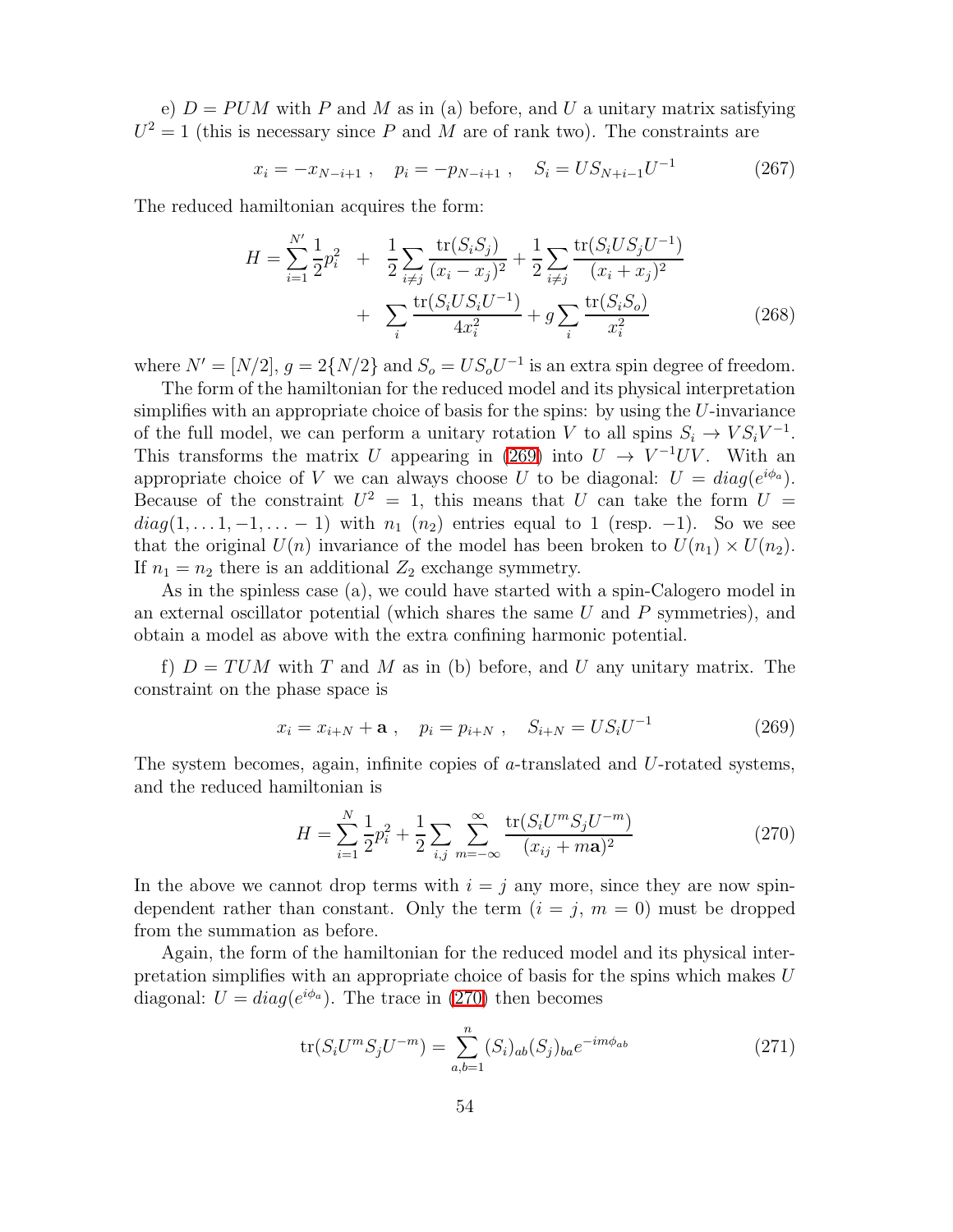where  $\phi_{ab} = \phi_a - \phi_b$ . The *m*-summation appearing in [\(270\)](#page-53-1) gives

$$
\sum_{m=-\infty}^{\infty} \frac{\text{tr}(S_i U^m S_j U^{-m})}{(x_{ij} + m\mathbf{a})^2} = \sum_{a,b=1}^{n} (S_i)_{ab} (S_j)_{ba} \sum_{m=-\infty}^{\infty} \frac{e^{-im\phi_{ab}}}{(x_{ij} + m\mathbf{a})^2}
$$
(272)

$$
= \sum_{a,b=1}^{n} V_{ab}(x_{ij}) (S_i)_{ab} (S_j)_{ba} \tag{273}
$$

with the potential  $V_{ab}(x)$  being

$$
V_{ab}(x) = \sum_{m = -\infty}^{\infty} \frac{e^{-im\phi_{ab}}}{(x + m\mathbf{a})^2}
$$
(274)

We must distinguish between the cases  $i \neq j$  and  $i = j$ . For the case  $i \neq j$  the sum can be obtained from the x-derivative of  $(257)$ :

$$
V_{ab}(x) = \frac{1}{a^2} e^{-i\frac{x}{a}\phi_{ab}} \left( \frac{\pi^2}{\sin^2 \frac{\pi x}{a}} - i\pi \phi_{ab} \cot \frac{\pi x}{a} - \pi |\phi_{ab}|\right)
$$
(275)

For the case  $i = j$  we must omit the term  $m = 0$  from the summation. We obtain an x-independent potential:

$$
\tilde{V}_{ab} \equiv \lim_{x \to 0} \left( V_{ab}(x) - \frac{1}{x^2} \right) = \frac{\phi_{ab}^2}{2a^2} - \frac{\pi |\phi_{ab}|}{a^2}
$$
\n(276)

<span id="page-54-1"></span>In the above we omitted a constant  $(a, b\text{-independent})$  term equal to  $\frac{\pi^2}{3a^2}$  which would contribute to the hamiltonian a term proportional to  $\sum_i \text{tr}(S_i)^2$ . Due to [\(262\)](#page-52-1), this is an irrelevant constant. With the above, the reduced hamiltonian eventually becomes

$$
H = \sum_{i=1}^{N} \frac{1}{2} p_i^2 + \frac{1}{2} \sum_{i \neq j} \sum_{a,b} V_{ab}(x_{ij}) (S_i)_{ab} (S_j)_{ba} + \frac{1}{2} \sum_{i} \sum_{a,b} \tilde{V}_{ab} (S_i)_{ab} (S_i)_{ba}
$$
(277)

This is a model of particles with  $U(n)$  spins interacting through  $U(n)$  non-invariant couplings, due to the presence of the matrix  $V_{ab}$ . The original global  $U(n)$  invariance is, now, broken to the diagonal  $U(1)^n$  part and only the diagonal components  $S_{aa}$ of the total spin

$$
S_{ab} = \sum_{i} (S_i)_{ab} \tag{278}
$$

are conserved. The standard  $U(n)$ -invariant spin-Sutherland model is recovered upon choosing  $V_{ab} \sim \delta_{ab}$ , in which case the sums over a, b above become a normal trace. This is achieved by choosing  $\phi_a = \text{constant}$ , that is,  $U = e^{i\phi}$ .

<span id="page-54-0"></span>The above model is, in fact, the same as the classical model introduced by Blom and Langmann [\[38\]](#page-64-12), and the author of this review [\[40\]](#page-64-14), in the particle-spin form in which it was recast in [\[40\]](#page-64-14):

$$
H = \frac{1}{2} \sum_{i} p_i^2 + \frac{1}{2} \sum_{i \neq j} \left( \sum_{ij} V_{ab}(x_{ij}) (\hat{S}_i)_{ab} (\hat{S}_j)_{ba} + \frac{\ell(\ell+n)}{4n \sin^2 \frac{x_{ij}}{2}} \right) \tag{279}
$$

$$
+ \frac{1}{2} \sum_{i} \sum_{ab} \tilde{V}_{ab} (\hat{S}_i)_{aa} (\hat{S}_i)_{bb} + \frac{1}{2N} \sum_{ab} \tilde{V}_{ab} (q_a q_b - \hat{S}_{aa} \hat{S}_{bb}) \tag{280}
$$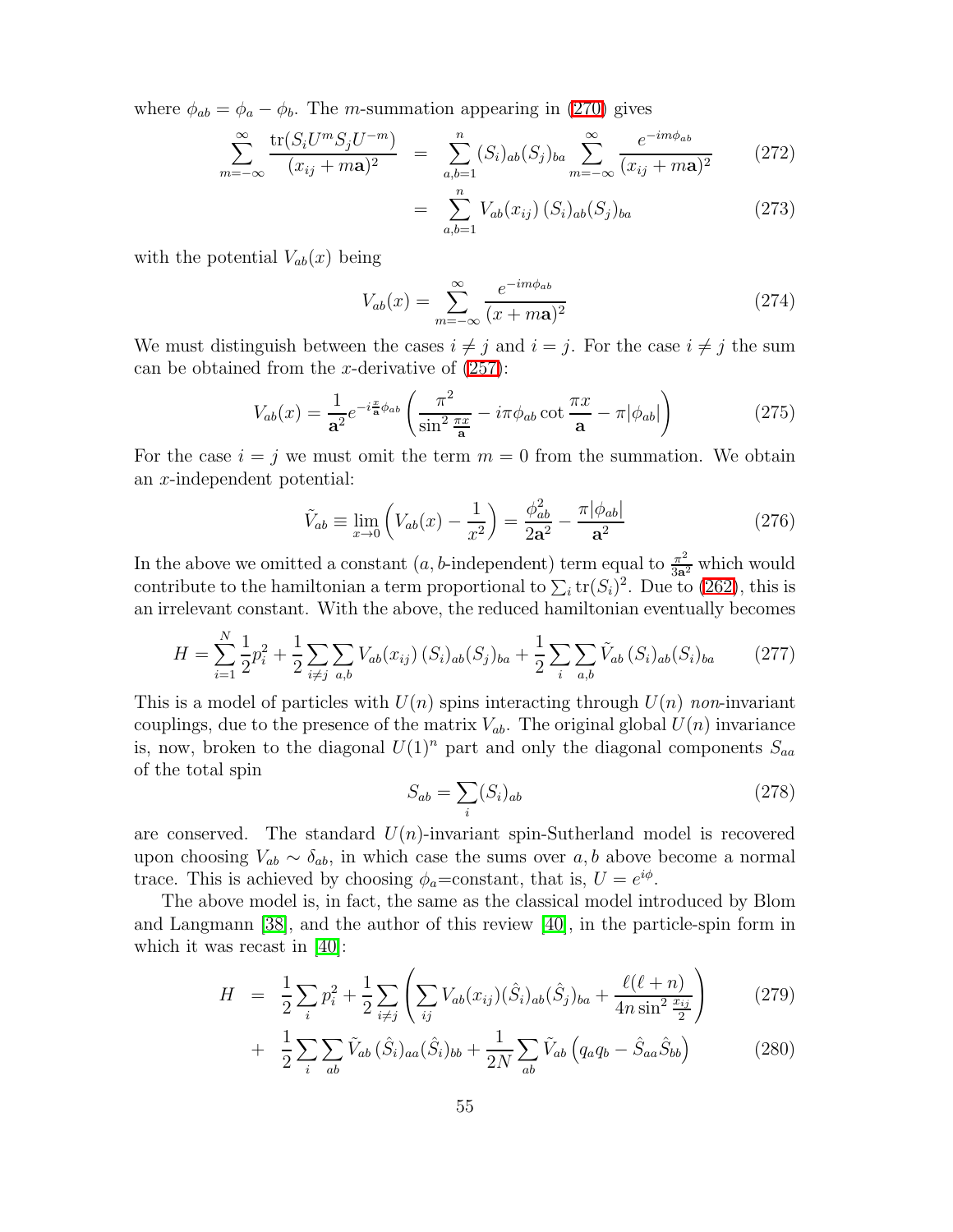To fully see the equivalence, we must observe the following:

1. In the present construction we expressed the hamiltonian in terms of  $U(n)$ spins  $S_i$ . In [\[40\]](#page-64-14) it was, instead, expressed in terms of traceless  $SU(n)$  spins  $\hat{S}_i$ . By [\(264\)](#page-52-2) and [\(266\)](#page-52-3) we have  $\text{tr}S_i = \ell$ , so the relation between the two is

$$
\hat{S}_i = S_i - \frac{\ell}{n} \tag{281}
$$

2. The expression [\(280\)](#page-54-0) derived in [\[40\]](#page-64-14) was fully quantum mechanical. It can be seen that the term  $\ell(\ell+n)$  in [\(280\)](#page-54-0) classically becomes  $\ell^2$  (*n* was a quantum correction similar to the shift of the classical angular momentum  $J^2$  to  $J(J+1)$ .

3. For the rank-one matrices  $S_i$  we have the relation

$$
(S_i)_{ab}(S_i)_{ba} = (S_i)_{aa}(S_i)_{bb} \tag{282}
$$

4. In [\[40\]](#page-64-14) a set of dynamically conserved charges  $q_a$  were introduced that can be chosen to have any value as long as they sum to zero.

5. In [\[40\]](#page-64-14) the particles were taken to move on the unit circle, that is,  $\mathbf{a} = 2\pi$ .

Doing the above substitutions in [\(277\)](#page-54-1) we see that it becomes practically identical to [\(280\)](#page-54-0). The two expressions differ by constant terms depending on the charges  $q_a$ and the diagonal elements of the total spin  $S_{aa}$ . Since both of these quantities are constants of the motion, the two models are trivially related.

g) We can, similarly to (c), extend the above construction to two complex translations and corresponding spin rotations. Parametrizing again the infinite number of particles with a doublet of indices  $i, j \in \mathbb{Z}$  the constraints are

$$
x_{i,j} = x_{i+N',j} + \mathbf{a} , \quad p_{i,j} = p_{i+N',j} , \quad S_{i+N',j} = US_{ij}U^{-i}
$$
  

$$
x_{i,j} = x_{i,j+M'} + \mathbf{b} , \quad p_{i,j} = p_{i,j+M'} , \quad S_{i,j+M'} = VS_{i,j}V^{-1}
$$
(283)

and we end up as before with a finite system with  $N = M'N'$  particles periodically repeating on the complex plane. Choosing  $M' = 1$ ,  $N' = N$ , the spin matrices  $S_{i+mN,n} \equiv S_{i;m,n}$  are now expressed as

$$
S_{i;m,n} = U^m V^n S_i V^{-n} U^{-m} = V^n U^m S_i U^{-m} V^{-n}
$$
\n(284)

<span id="page-55-0"></span>The corresponding reduced hamiltonian becomes infinite copies of

$$
H = \sum_{i=1}^{N} \frac{1}{2} p_i^2 + \frac{1}{2} \sum_{i,j} \sum_{m,n=-\infty}^{\infty} \frac{\text{tr}(U^m V^n S_i V^{-n} U^{-m} S_j)}{(x_{ij} + m\mathbf{a} + n\mathbf{b})^2}
$$
(285)

Since the two space translations and the corresponding particle permutations commute, for consistency the two spin rotations must also commute:

$$
UVS_{i;m,n}V^{-1}U^{-1} = VUS_{i;m,n}U^{-1}V^{-1}
$$
\n(286)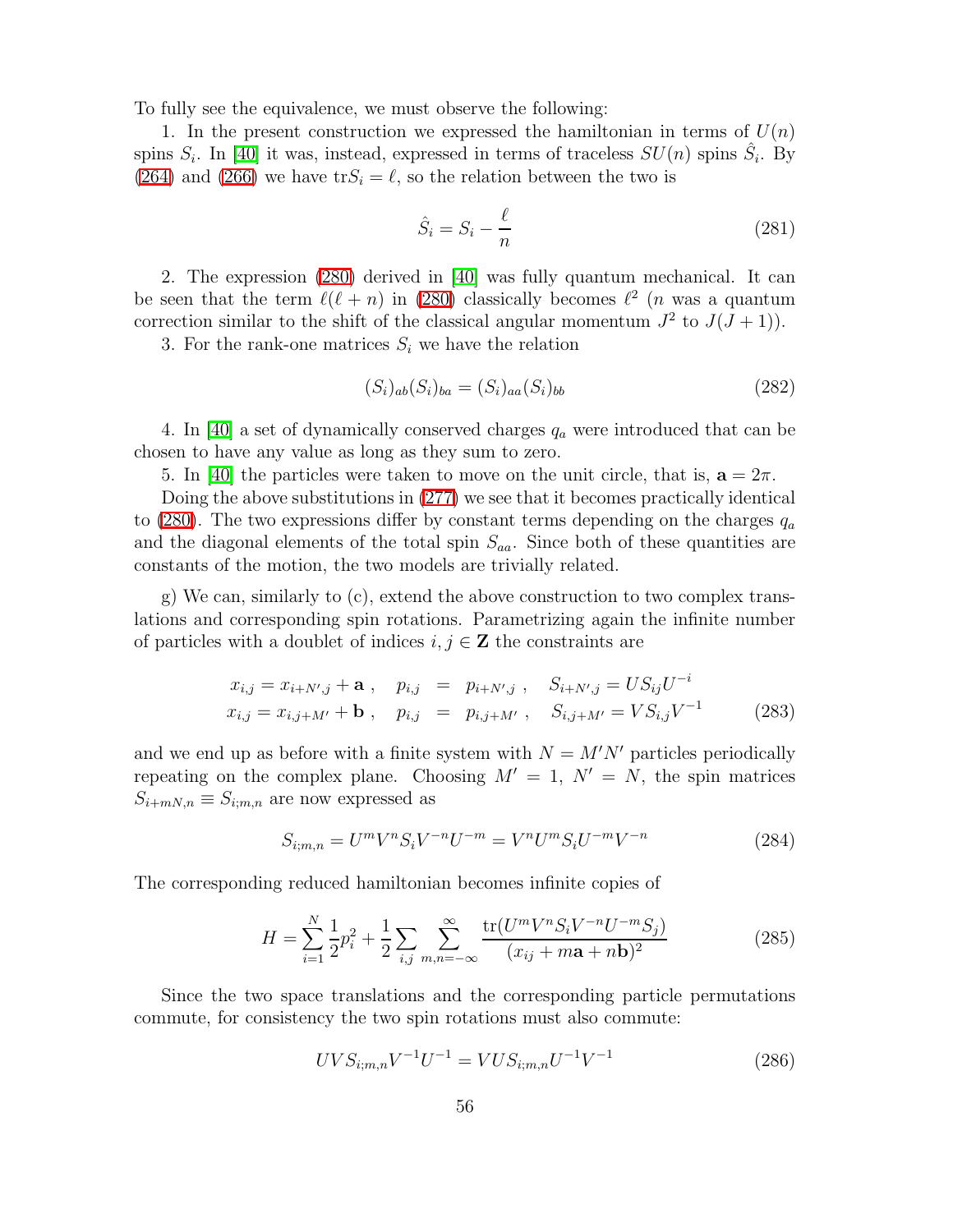which implies

$$
[U^{-1}V^{-1}UV, S_{i;m,n}] = 0
$$
\n(287)

For this to hold for generic  $S_i$  we must require the 'group commutator' matrix

$$
\omega \equiv U^{-1}V^{-1}UV\tag{288}
$$

to be proportional to the identity matrix. Clearly  $\omega$  satisfies  $det(\omega) = \omega^{n} = 1$ , so we obtain

$$
UV = \omega VU \ , \quad \omega = e^{i2\pi \frac{\nu}{n}} \tag{289}
$$

with  $\nu$  an integer  $0 \leq \nu <$  n. U and V then satisfy Weyl's braiding condition which characterizes a noncommutative ('quantum') torus [\[63\]](#page-66-0).

For  $\nu = 0$  ( $\omega = 1$ ) the matrices U and V commute. For  $\omega \neq 1$ , however, U and V become 'clock' and 'shift' matrices. We shall deal with the two cases separately.

#### <span id="page-56-0"></span>7.4 Twisted elliptic spin-Calogero models

In this case U and V commute and can be simultaneously diagonalized. Just as in the case of a single  $U$ , we choose a basis for the spins that diagonalizes both  $U$  and V to  $U = diag(\phi_i)$ ,  $V = diag(\theta_i)$ . The m, n-sums that appear in [\(285\)](#page-55-0) become

$$
\sum_{a,b=1}^{n} (S_i)_{ab} (S_j)_{ba} \sum_{m,n=-\infty}^{\infty} \frac{e^{-im\phi_{ab} - in\theta_{ab}}}{(x_{ij} + m\mathbf{a} + n\mathbf{b})^2}
$$
(290)

where the term  $m = n = 0$  is omitted if  $i = j$ . We obtain again a potential  $V_{ab}(x_{ij}),$ for  $i \neq j$ , given by the sum

$$
V_{ab}(x) = \sum_{m,n=-\infty}^{\infty} \frac{e^{-im\phi_{ab}-in\theta_{ab}}}{(x+m\mathbf{a}+n\mathbf{b})^2}
$$
(291)

and a spin self-coupling  $\tilde{V}_{ab}$  for  $i = j$ , given by

$$
\tilde{V}_{ab} = \sum_{(m,n)\neq(0,0)} \frac{e^{-im\phi_{ab}-in\theta_{ab}}}{(m\mathbf{a}+n\mathbf{b})^2}
$$
\n(292)

Note that now, due to the presence of the phase factors, these sums are convergent and have no regularization ambiguity. The only ambiguous terms, defined modulo an additive constant, are the ones with  $a = b$ . We will comment on the impact of such a regularization ambiguity in the sequel.

The potential  $V_{ab}(x)$  is a modular function on the complex torus  $(a, b)$  with quasiperiodicity

$$
V_{ab}(x+\mathbf{a}) = e^{i\phi_{ab}} V_{ab}(x)
$$
  
\n
$$
V_{ab}(x+\mathbf{b}) = e^{i\theta_{ab}} V_{ab}(x)
$$
\n(293)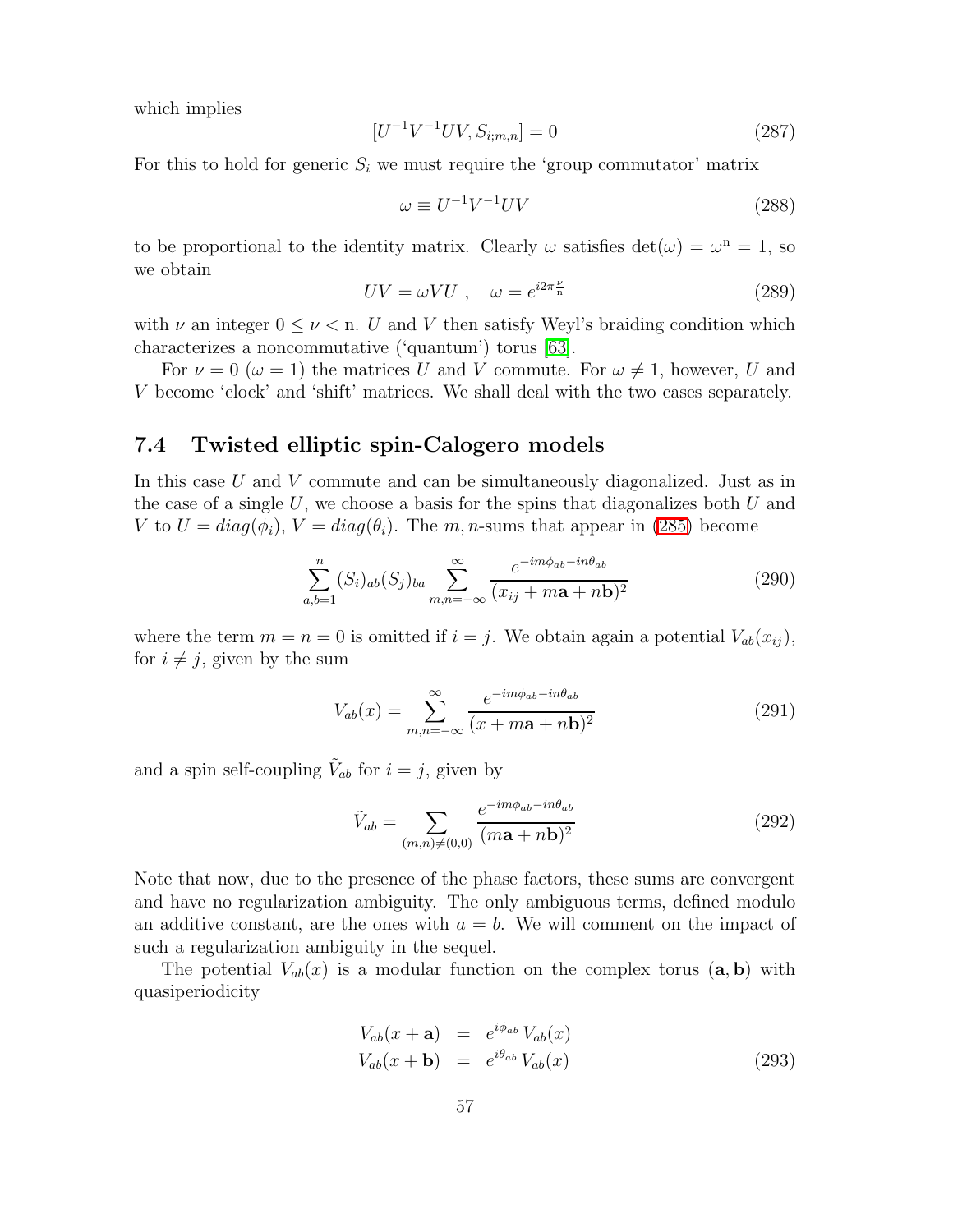It has a double pole at  $x = 0$ , with principal part

$$
V_{ab}(x) = \frac{1}{x^2} + O(x^0)
$$
\n(294)

<span id="page-57-3"></span>and no other poles in each cell. These properties uniquely define  $V_{ab}$  and allow for an expression in terms of theta-functions. We put

$$
V_{ab}(x) = Ae^{i\frac{x}{a}\phi_{ab}}\frac{\theta_1\left(\frac{\pi}{a}(x-q_1)\right)\theta_1\left(\frac{\pi}{a}(x-q_2)\right)}{\theta_1\left(\frac{\pi}{a}x\right)^2}
$$
(295)

where  $q_{1,2}$  are the as yet unknown zeros of  $V_{ab}(x)$  and the theta-functions appearing above have complex period  $T = \mathbf{b}/\mathbf{a}$ . This has the right quasiperiodicity under  $x \to x + \mathbf{a}$ . In order to also have the right quasiperiodicity under  $x \to x + \mathbf{b}$ ,  $q_{1,2}$ must satisfy

<span id="page-57-2"></span>
$$
q_1 + q_2 = \frac{1}{2\pi} (\mathbf{a}\theta_{ab} - \mathbf{b}\phi_{ab}) \equiv Q_{ab} \tag{296}
$$

<span id="page-57-0"></span>and to have the right behavior around  $x = 0$  we must further have

$$
A = \frac{\pi^2 \theta_1'(0)^2}{\mathbf{a}^2 \theta_1 \left(\frac{\pi q_1}{\mathbf{a}}\right) \theta_1 \left(\frac{\pi q_2}{\mathbf{a}}\right)}
$$
(297)

<span id="page-57-1"></span>
$$
\frac{\theta_1'\left(\frac{\pi}{a}q_1\right)}{\theta_1\left(\frac{\pi}{a}q_1\right)} + \frac{\theta_1'\left(\frac{\pi}{a}q_2\right)}{\theta_1\left(\frac{\pi}{a}q_2\right)} = i\frac{\phi_{ab}}{\pi}
$$
\n(298)

The equations [\(296\)](#page-57-0) and [\(298\)](#page-57-1) above determine  $q_1$  and  $q_2$ , while [\(297\)](#page-57-2) then determines A. It may be possible to express  $q_1, q_2$  in a more explicit form, or to recast  $(295)$  in a form more symmetric in  $a,b$ , by using theta-function identities. Finally, the self-coupling  $\tilde{V}_{ab}$  can be extracted from  $V_{ab}(x)$  as

<span id="page-57-4"></span>
$$
\tilde{V}_{ab} = \lim_{x \to 0} \left( V_{ab}(x) - \frac{1}{x^2} \right) \tag{299}
$$

To sum up, we obtain a 'twisted'  $U(n)$  non-invariant spin-generalization of the elliptic model given by a hamiltonian of the form [\(277\)](#page-54-1) but with the potentials appearing now being given by  $(295,299)$  $(295,299)$ . The  $U(n)$  invariance of the original model is, again, broken down to the diagonal abelian sungroup  $U(1)^n$  due to the dependence of the potential on a, b. The  $U(n)$ -invariant spin-Weierstrass model is regained for  $\phi_{ab} = \theta_{ab} = 0$ , that is, trivial matrices U and V.

We point out that for  $\theta_{ab} = \phi_{ab} = 0$ , that is,  $Q_{ab} = 0$ , the equations for  $q_{1,2}$ [\(296](#page-57-0)[,298\)](#page-57-1) are satisfied for any  $q_1 = -q_2$  leading to an apparent arbitrariness. As can be seen, however, by applying the addition formula

$$
\theta_1(x+q)\theta_1(x-q)\theta_4(0)^2 = \theta_1(x)^2\theta_4(q)^2 - \theta_4(x)^2\theta_1(q)^2 \tag{300}
$$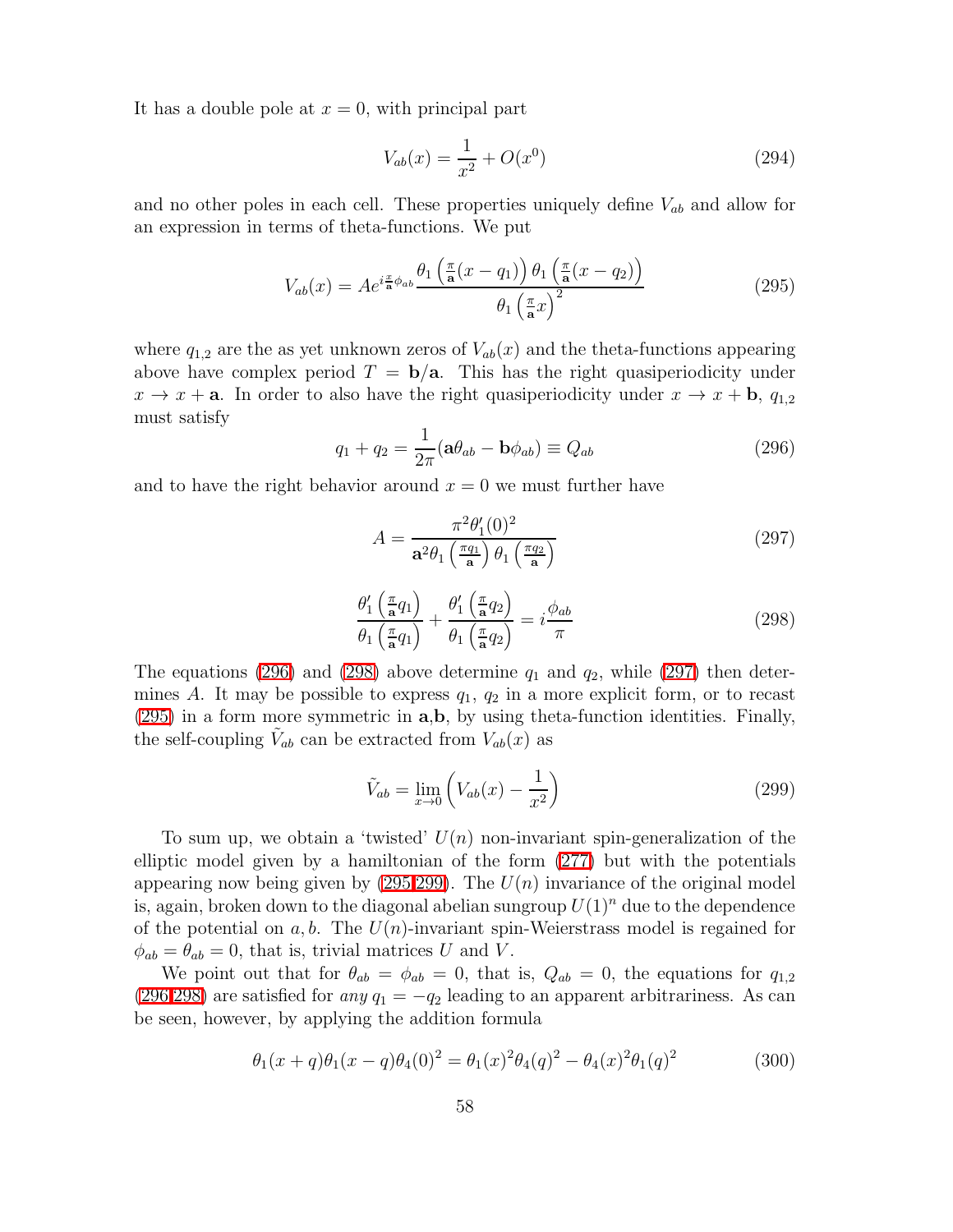this simply amounts to an arbitrary additive constant to the expression for  $V_{ab}(x) \equiv$  $V(x)$ . This corresponds to the need for regularization for this expression in the absence of phases, as explained before. (In the case of the Weierstrass function this is fixed by further requiring that the  $O(x^0)$  part of the function at  $x = 0$  vanish, which picks  $q = \pi T/2$  and makes  $\theta_4(q)$  above vanish.) We also point out that we can pick any of these values for  $q_1 = -q_2$  at the limit  $Q = 0$  by appropriately choosing the ratio  $\phi_{ab}/\theta_{ab}$  as they both go to zero.

The ambiguity of the terms with  $a = b$  can be fixed in the same way: we can choose phases  $\phi_{aa} \neq 0$ ,  $\theta_{aa} \neq 0$ , evaluate the expressions, and then let  $\phi_{aa}, \theta_{aa} \rightarrow 0$ . This will lead to arbitrary additive constants  $C_a$ , depending on the ratio  $\phi_{aa}/\theta_{aa}$  as we take them to zero. The same constants, however, will appear in both  $V_{aa}(x)$  and  $\tilde{V}_{aa}$ . Their net contribution to the hamiltonian will be

$$
\Delta H = \frac{1}{2} \sum_{i \neq j} \sum_{a} C_{a} (S_{i})_{aa} (S_{j})_{aa} + \frac{1}{2} \sum_{i} \sum_{a} C_{a} (S_{i})_{aa} (S_{i})_{aa} = \frac{1}{2} \sum_{a} C_{a} (S_{aa})^{2} \quad (301)
$$

Since the diagonal components of the total spin S are still constants of the motion, due to the residual  $U(1)^n$  invariance, this amounts to the addition of an overall constant, and thus leads to systems that are trivially related.

The same discussion applies if the angles  $\phi_a$  and  $\theta_a$  coincide for two or more values of a belonging to a subspace of indices I, in which case  $\phi_{ab} = \theta_{ab} = 0$  for  $a, b \in I$ . This will result to a constant additive matrix  $C_{ab}$  in the potential for this subspace of indices  $I$ , leading to an extra contribution to the hamiltonian

$$
\Delta H = \sum_{a,b \in I} C_{ab} S_{ab} S_{ba} \tag{302}
$$

Since  $\phi_{ab} = \theta_{ab} = 0$  for  $a, b \in I$ , however, the corresponding subgroup of  $U(n)$ remains unbroken, and thus the corresponding components of the total spin  $S_{ab}$ appearing above are constants of the motion. Once again, the arbitrary terms are constant and we essentially obtain a unique system.

Overall, this is a generalization of the spin-Weierstrass model to one involving  $2n$ phases that break the  $U(n)$  invariance and promote the potential to a modular function. The potential lives on a complex torus in the coordinates, where translations around each nontrivial cycle are accompanied by spin transformations. The model obtained in (f) can be though of as the limit of the present model with  $b \to \infty$ , in which case  $\theta_a$  become irrelevant.

#### <span id="page-58-0"></span>7.5 Noncommutative elliptic spin-Calogero model

In this case

<span id="page-58-1"></span>
$$
UV = \omega VU \ , \quad \omega = e^{i2\pi \frac{\nu}{n}} \tag{303}
$$

with  $\nu$  a nonvanishing integer  $0 < \nu < n$ .

To proceed, we must identify the form of  $U, V$ . We need the irreducible represen-tations of the relation [\(303\)](#page-58-1). Call k the greatest common divisor of  $\nu$  and n. Then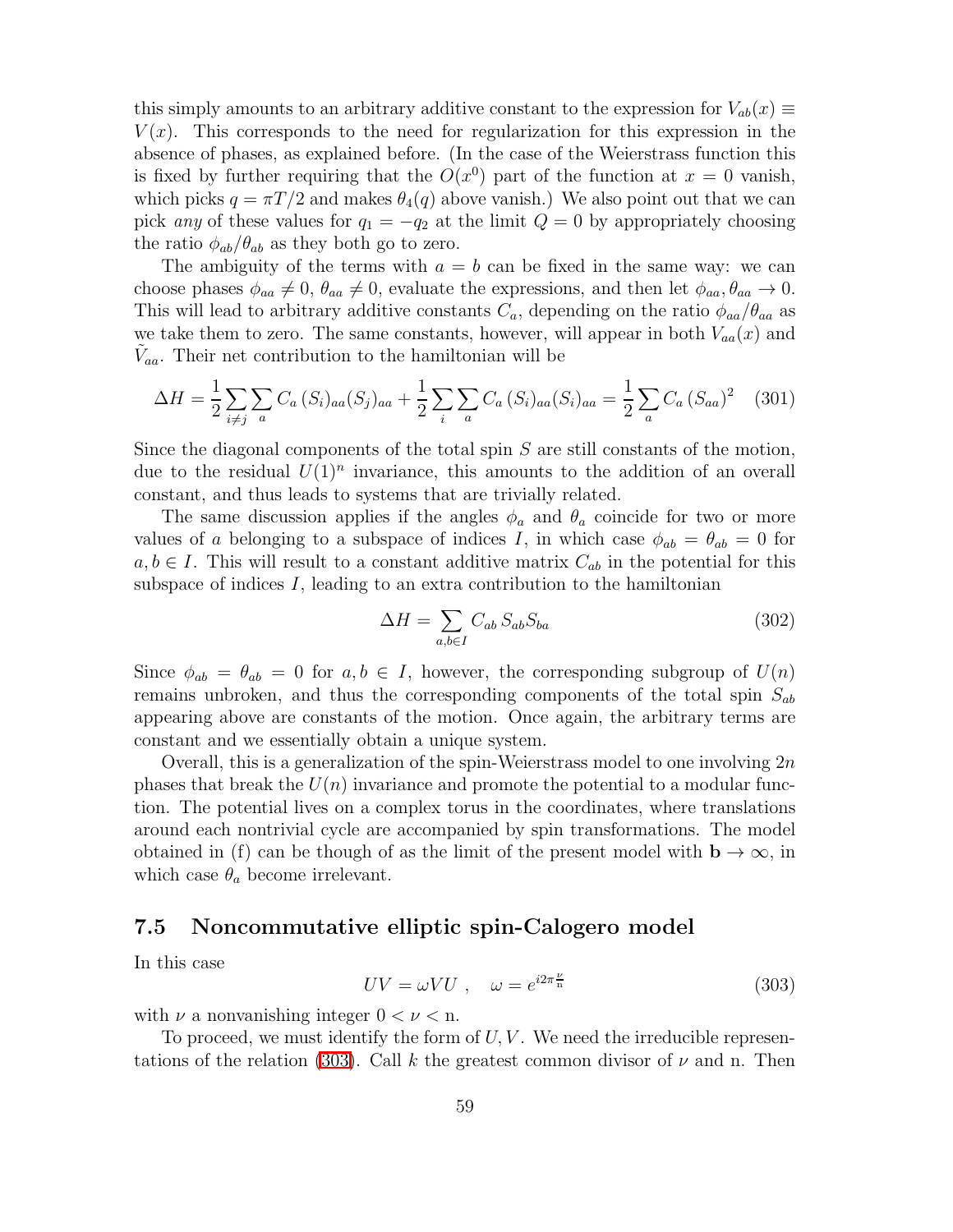$n = km$  and  $\nu = k\mu$ , for relatively prime m,  $\mu$ . The irreducible representations for  $U, V$  are m-dimensional 'clock' and 'shift' matrices. By a global  $U(n)$  spin transformation we can diagonalize either of  $U, V$ . Choosing U diagonal, the general form of U and V will be the direct sum of  $k$  of the above irreducible representations:

$$
U = diag\{e^{i\phi_0}, \dots e^{i\phi_{k-1}}\} \otimes u \ , \quad V = diag\{e^{i\theta_0}, \dots e^{i\theta_{k-1}}\} \otimes v \tag{304}
$$

<span id="page-59-0"></span>where  $\phi_q$ ,  $\theta_q$  are arbitrary phases, determining the Casimirs  $U^{\rm m}$  and  $V^{\rm m}$ , and  $u, v$ are the m-dimensional clock and shift matrices

$$
u_{\alpha\beta} = \omega^{\alpha} \delta_{\alpha\beta} , \quad v_{\alpha\beta} = \delta_{\alpha+1,\beta} \ (mod \ m) , \quad \alpha, \beta = 0, \dots m-1 \tag{305}
$$

So the acceptable  $U$  and  $V$  depend on  $2k$  arbitrary parameters.

To take advantage of the form [\(304\)](#page-59-0) for  $U, V$  we partition  $S_i$  into  $k^2$  blocks of dimension  $m \times m$  each by using the double index notation

$$
(S_i)_{ab} = (S_i)_{\alpha\beta}^{pq} , \quad a = pm + \alpha , \quad b = qm + \beta
$$
 (306)

<span id="page-59-1"></span>The  $U(n)$  Poisson brackets in this notation are

$$
\{(S_i)_{\alpha\beta}^{pq}, (S_j)_{\gamma\delta}^{rs}\} = -i\delta_{ij} \left[ (S_i)_{\alpha\delta}^{ps} \delta_{\gamma\beta} \delta_{rq} - \delta_{\alpha\delta} \delta_{rq} (S_i)_{\gamma\beta}^{rq} \right]
$$
(307)

<span id="page-59-3"></span>The  $m, n$ -sums that appear in [\(285\)](#page-55-0) then become

$$
\sum_{(n;\alpha,\beta;p,q)} (S_i)_{\alpha+n,\beta+n}^{pq} (S_j)_{\beta,\alpha}^{qp} \frac{e^{-im\phi_{pq} - in\theta_{pq}} \omega^{m(\alpha-\beta)}}{(x_{ij} + m\mathbf{a} + n\mathbf{b})^2}
$$
(308)

where the term  $m = n = 0$  is omitted if  $i = j$ .

 $m$ 

The above gives a potential interaction between particles  $i$  and  $j$  in the form of a modular function in  $x_{ij}$  which depends on the spin components of particles i and  $j$ . To make the noncommutative character of the spin interaction manifest, we perform a change of basis in the spin states and define

<span id="page-59-2"></span>
$$
(\tilde{S}_i)_{\alpha\beta}^{pq} = \sum_{\sigma} \omega^{\left(\sigma + \frac{\alpha}{2}\right)\beta} \left(S_i\right)_{\alpha + \sigma, \sigma}^{pq} \tag{309}
$$

This is essentially a discrete Fourier transform in the sum of the  $\alpha$ ,  $\beta$  indices of  $S_{\alpha\beta}^{pq}$ . (Note that, for m odd,  $\tilde{S}^{pq}_{\alpha\beta}$  is actually antiperiodic in the index  $\alpha$  if  $\beta$  is odd, and vice versa. Although we could have defined a properly periodic matrix, we prefer this slight inconvenience in order to make the ensuing formulae more symmetric.) In fact, it will be convenient to assemble the double indices  $(\alpha, \beta)$  and  $(m, n)$  into vectors  $\vec{\alpha}$  and  $\vec{m}$ . Similarly, we define  $\vec{\mathbf{c}} = (\mathbf{a}, \mathbf{b})$  and  $\vec{\phi}_p = (\phi_p, \theta_p)$ .

The Poisson brackets of the  $\tilde{S}_i$  are found from [\(307\)](#page-59-1)

$$
\{(\tilde{S}_i)_{\vec{\alpha}}^{pq}, (\tilde{S}_j)_{\vec{\beta}}^{rs}\} = i\delta_{ij} \left[ \omega^{\frac{\vec{\alpha} \times \vec{\beta}}{2}} \delta_{ps} (\tilde{S}_i)_{\vec{\alpha} + \vec{\beta}}^{rq} - \omega^{-\frac{\vec{\alpha} \times \vec{\beta}}{2}} \delta_{rq} (\tilde{S}_i)_{\vec{\alpha} + \vec{\beta}}^{ps} \right]
$$
(310)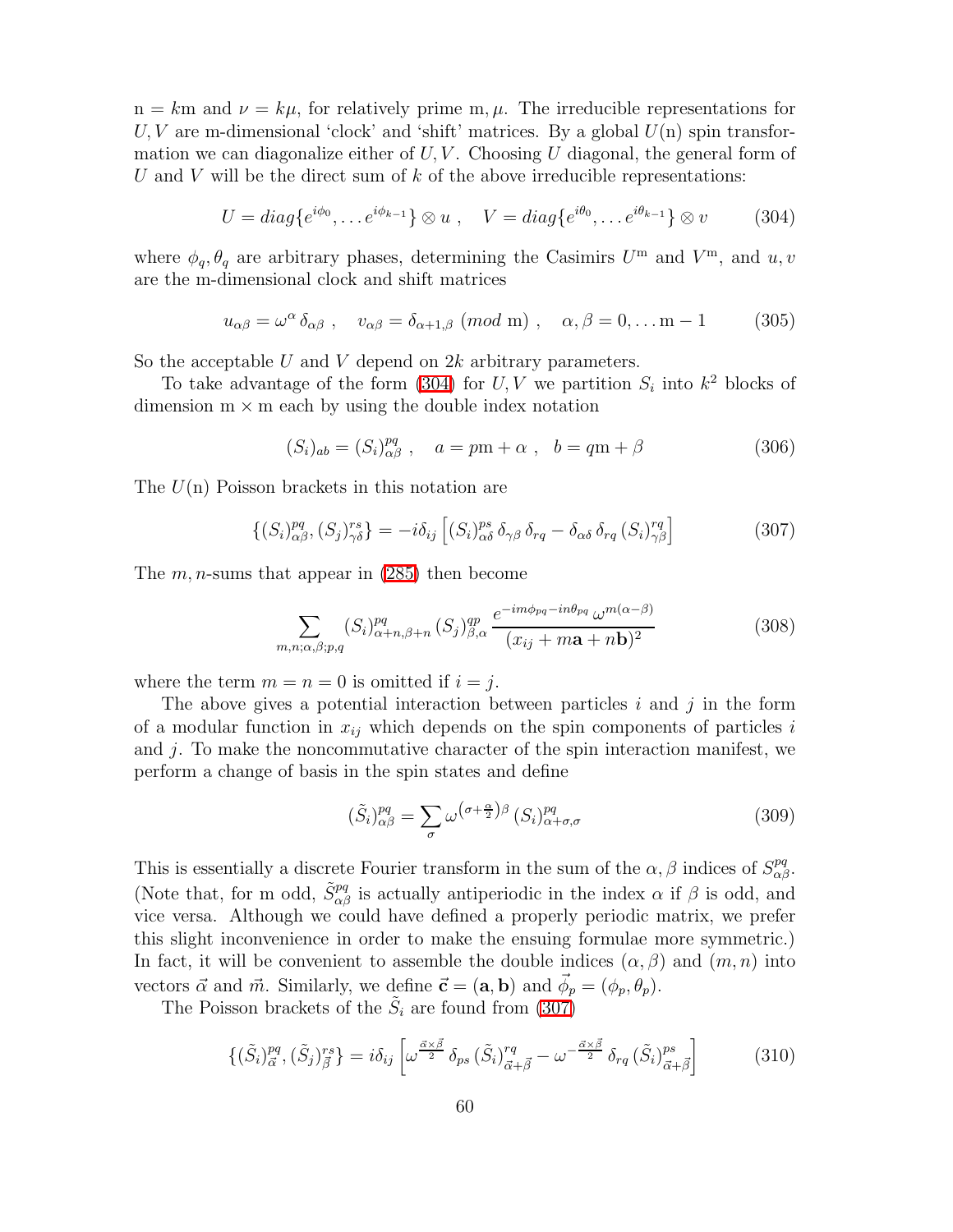This is a structure extending the Moyal (star-commutator) algebra, the exponent of  $ω$  being the cross product of the discrete 'momenta'  $\vec{\alpha}$  and  $\vec{\beta}$ . For  $(rs) = (pq)$ , in particular, it becomes the torus Fourier transform of the Moyal bracket

$$
\{(\tilde{S}_i)_{\vec{\alpha}}^{pq}, (\tilde{S}_j)_{\vec{\beta}}^{pq}\} = i\delta_{ij}(\omega^{\frac{1}{2}} - \omega^{-\frac{1}{2}}) \left[\vec{\alpha} \times \vec{\beta}\right]_{\omega} (\tilde{S}_i)_{\vec{\alpha} + \vec{\beta}}^{pq}
$$
(311)

where

$$
[x]_{\omega} = \frac{\omega^{\frac{x}{2}} - \omega^{-\frac{x}{2}}}{\omega^{\frac{1}{2}} - \omega^{-\frac{1}{2}}}
$$
(312)

is the  $\omega$ -deformation of x. This is the so-called trigonometric algebra with periodic discrete indices [\[15\]](#page-63-11).

<span id="page-60-0"></span>Finally, by inverting  $(309)$  and substituting in  $(308)$ , the potential energy W in terms of the  $\tilde{S}_i$  acquires the form

$$
W = \sum_{i,j} \sum_{\vec{\alpha}; p,q} (\tilde{S}_i)^{pq}_{\vec{\alpha}} (\tilde{S}_j)^{qp}_{-\vec{\alpha}} W^{pq}_{\vec{\alpha}}(x_{ij})
$$
(313)

The above includes two-body interactions, for  $i \neq j$ , as well as spin self-couplings, for  $i = j$ , arising from the interaction of each particle with its own images in different cells. The two-body potential  $W_{\vec{\alpha}}^{pq}$  $\frac{pq}{\vec{\alpha}}(x)$  is

<span id="page-60-1"></span>
$$
W_{\vec{\alpha}}^{pq}(x) = \frac{1}{\mathrm{m}} \sum_{\vec{m}} \frac{\omega^{\vec{\alpha} \times \vec{m}} e^{i \vec{\phi}_{pq} \cdot \vec{m}}}{(x + \vec{\mathbf{c}} \cdot \vec{m})^2}
$$
(314)

while the spin self-coupling  $\tilde{W}^{pq}_{\vec{\alpha}}$  is

<span id="page-60-2"></span>
$$
\tilde{W}_{\vec{\alpha}}^{pq} = \frac{1}{\mathrm{m}} \sum_{\vec{m} \neq \vec{0}} \frac{\omega^{\vec{\alpha} \times \vec{m}} e^{i \vec{\phi}_{pq} \cdot \vec{m}}}{(\vec{\mathbf{c}} \cdot \vec{m})^2} \tag{315}
$$

If the above potentials were independent of the  $U(n)$  indices  $\vec{\alpha}$  and p, q, the sum over  $U(n)$  indices in the potential energy expression [\(313\)](#page-60-0) would simply be a  $U(n)$ trace and would give the  $U(n)$ -invariant coupling between the spins of particles i and j multiplying the standard Weierstrass potential of the elliptic Calogero model. In the present case, however, the above potential is spin-dependent and breaks  $U(n)$ invariance, introducing a star-product twist in the indices  $\vec{\alpha}$  and phase shifts  $\vec{\phi}_p$  in the indices p, q. Generically, the  $U(n)$  invariance of the original model is broken down to an abelian  $U(1)^k$ , amounting to the transformation

$$
(S_i)_{\alpha\beta}^{pq} \to e^{i\varphi_p} \left( S_i \right)_{\alpha\beta}^{pq} e^{-i\varphi_q} \tag{316}
$$

If  $\vec{\phi}_p$  are equal for k' values of p, the remaining symmetry  $U(1)^{k'}$  is enhanced to  $U(k')$ , corresponding to mixing the corresponding p-components.

The case  $\omega = 1, \, \vec{\phi}_p = 0$  reduces to the standard spin-elliptic Calogero-Moser model. The case  $m = 1$  (and thus  $\omega = 1$ ) reproduces the  $U(n)$ -noninvariant model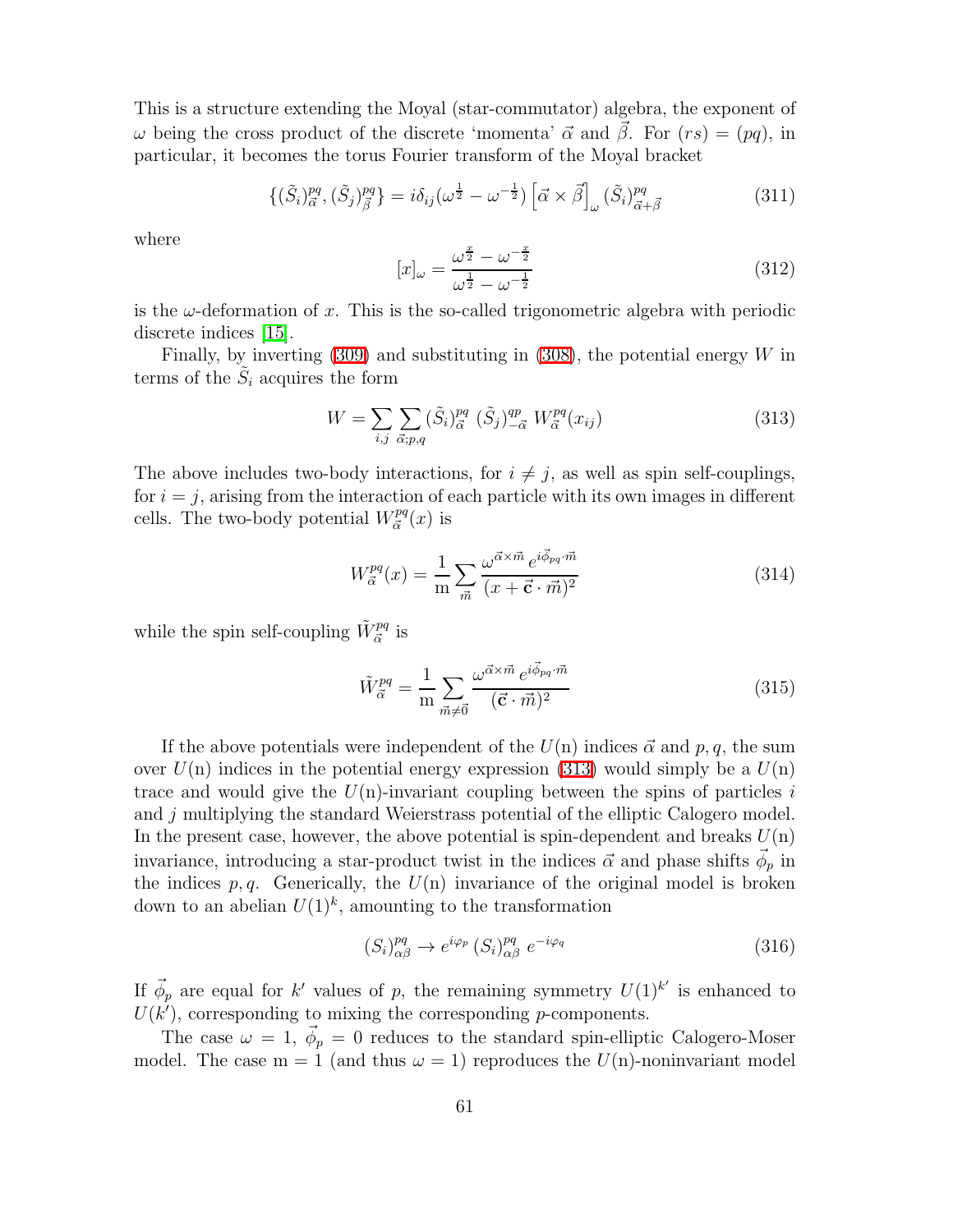of the previous subsection. The general case with  $\omega \neq 1$  is a new classical integrable model of the spin-Calogero type with a spin-dependent potential which is a modular function of the two-body distance  $x_{ij}$ .

The sums appearing in [\(314\)](#page-60-1) and [\(315\)](#page-60-2) could in principle have ambiguities due to the logarithmic divergence of the summation over the radial coordinate on the complex plane. This is, indeed, the case for the standard Weierstrass function and a specific prescription is needed to regularize it. Different prescriptions lead to different additive constants in the result. In our case, however, the presence of the extra phases renders the sums convergent and there is no regularization ambiguity.

The potentials can be expressed in terms of theta-functions.  $W_{\vec{\alpha}}^{pq}$  $\frac{d^{pq}}{dt^{q}}(x)$  is a modular function on the complex torus  $(a, b)$  with quasiperiodicity

$$
W_{\vec{\alpha}}^{pq}(x+\mathbf{a}) = e^{-i\phi_{pq} + \frac{2\pi\mu}{m}\alpha_2} W_{\vec{\alpha}}^{pq}(x)
$$
  

$$
W_{\vec{\alpha}}^{pq}(x+\mathbf{b}) = e^{-i\theta_{pq} - \frac{2\pi\mu}{m}\alpha_1} W_{\vec{\alpha}}^{pq}(x)
$$
(317)

It has a double pole at  $x = 0$ , with principal part

$$
W_{\vec{\alpha}}^{pq}(x) = \frac{1}{\mathbf{m}x^2} + O(x^0)
$$
\n(318)

and no other poles in each cell. These properties uniquely define  $W_{\vec{\alpha}}^{pq}$  $\frac{d}{d}x^q(x)$  and allow for an expression in terms of theta-functions. We put

$$
W_{\vec{\alpha}}^{pq}(x) = A \omega^{-i\frac{x}{\mathbf{a}}} e^{-i\frac{x}{\mathbf{a}}\phi_{pq}} \frac{\theta_1\left(\frac{\pi}{\mathbf{a}}(x - Q_1)\right)\theta_1\left(\frac{\pi}{\mathbf{a}}(x - Q_2)\right)}{\theta_1\left(\frac{\pi}{\mathbf{a}}x\right)^2}
$$
(319)

where  $Q_{1,2}$  are the as yet unknown zeros of  $W_{\vec{\alpha}}^{pq}$  $\frac{r^{pq}}{r^{q}}(x)$  and the theta-functions appearing above have complex period  $T = \mathbf{b}/\mathbf{a}$ . This has the right quasiperiodicity under  $x \to x + \mathbf{a}$ . In order to also have the right quasiperiodicity under  $x \to x + \mathbf{b}$ ,  $Q_{1,2}$ must satisfy

$$
Q_1 + Q_2 = \frac{\vec{\phi}_{ab} \times \vec{c}}{2\pi} + \frac{\mu}{m}\vec{\alpha} \cdot \vec{c}
$$
 (320)

<span id="page-61-1"></span>and to have the right behavior around  $x = 0$  we must further have

<span id="page-61-2"></span><span id="page-61-0"></span>
$$
\frac{\theta_1'\left(\frac{\pi}{a}Q_1\right)}{\theta_1\left(\frac{\pi}{a}Q_1\right)} + \frac{\theta_1'\left(\frac{\pi}{a}Q_2\right)}{\theta_1\left(\frac{\pi}{a}Q_2\right)} = -i\frac{\phi_{ab}}{\pi} - 2i\frac{\mu}{m}\alpha_1\tag{321}
$$

$$
A = \frac{\pi^2 \theta_1'(0)^2}{\max\limits_{\mathbf{a}} \theta_1 \left(\frac{\pi Q_1}{\mathbf{a}}\right) \theta_1 \left(\frac{\pi Q_2}{\mathbf{a}}\right)}
$$
(322)

The equations [\(320\)](#page-61-0) and [\(321\)](#page-61-1) above determine  $Q_1$  and  $Q_2$ , while [\(322\)](#page-61-2) in turn determines A. The self-coupling  $\tilde{W}^{pq}_{\vec{\alpha}}$  can then be extracted from  $W^{pq}_{\vec{\alpha}}$  $\frac{pq}{\vec{\alpha}}(x)$  as

$$
\tilde{W}_{\vec{\alpha}}^{pq} = \lim_{x \to 0} \left( W_{\vec{\alpha}}^{pq}(x) - \frac{1}{\mathbf{m} x^2} \right) \tag{323}
$$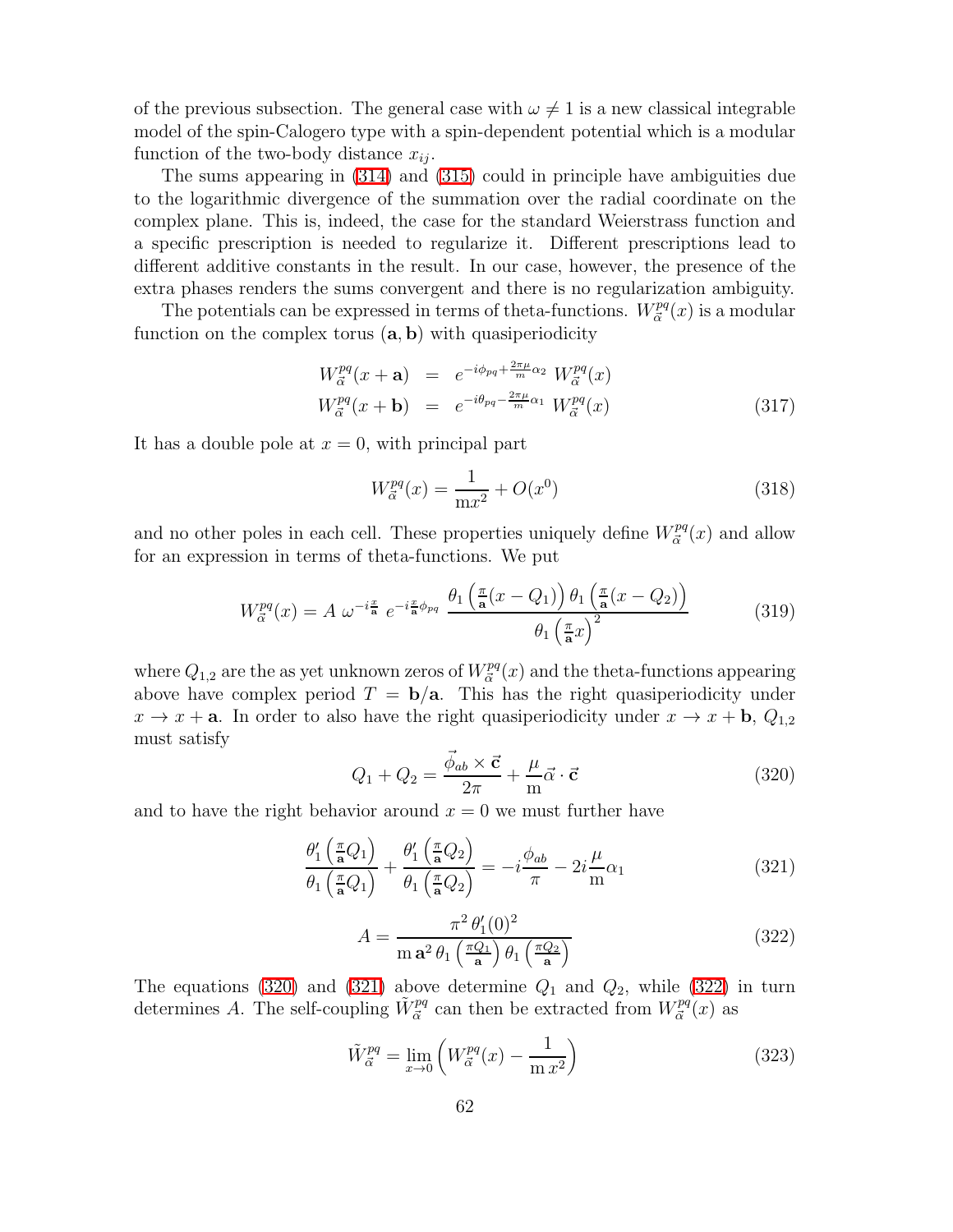The sums appearing in [\(314\)](#page-60-1) and [\(315\)](#page-60-2) are in general convergent, due to the presence of the phases. For  $\omega = 1$ , however, the phases are absent and terms with  $p = q$  have an additive ambiguity due to the need for regularization for the expression [\(314\)](#page-60-1). In the theta-function expression this manifests in the fact that the equations for  $Q_{1,2}$  [\(320,](#page-61-0)[321\)](#page-61-1) are satisfied for any  $Q_1 = -Q_2$ . By applying the addition formula

$$
\theta_1(x+Q)\theta_1(x-Q)\theta_4(0)^2 = \theta_1(x)^2\theta_4(Q)^2 - \theta_4(x)^2\theta_1(Q)^2 \tag{324}
$$

this is seen indeed to amount to an arbitrary additive constant to the expression for  $W^{pp}(x)$ . The same holds for terms p, q for which  $\vec{\phi}_{pq} = 0$ . Such arbitrariness, however, corresponds to trivial redefinitions of the model by addition of constants of motion, as explained in the previous subsection.

In conclusion, we identified an integrable generalization of the elliptic spin model which breaks the spin  $U(n)$  invariance and promotes the potential to a modular function introducing noncommutative spin twists.

## <span id="page-62-0"></span>8 Epilogue

This concludes our promenade in Calogero land. We have seen and touched many aspects of these models, but have by no means exhausted them. There are various other issues that have not been visited. A few of these are listed below.

There are systems with nearest-neighbor interactions that can also be obtained and solved in the exchange operator formalism [\[64\]](#page-66-1). Such systems were not analyzed here. We also mention the alternative operator approaches to analyze such models used in [\[65\]](#page-66-2).

Spin models that can be solved with the techniques outlined in this review include many examples not treated here. Apart from the supersymmetric models mentioned earlier, we also list the models treated in [\[66\]](#page-66-3).

The continuous limit of a system of Calogero particles can be described in the collective field theory formulation [\[67\]](#page-66-4). The system exhibits interesting soliton and wave solutions [\[68,](#page-66-5) [69\]](#page-66-6), whose chiral nature and connection to Benjamin-Davis-Acrivos-Ono solitons is an intresting issue [\[70\]](#page-66-7).

Finally, there are certainly lots more topics related to the Calogero model, and related references, to which this report has not made justice. The most egregious omissions will hopefully be rectified in the next revision.

## <span id="page-62-1"></span>References

- [1] F. Calogero, Jour. of Math. Phys. 10, 2191 and 2197 (1969); 12, 419 (1971); Lett. Nuovo Cim. 13, 411 (1975).
- <span id="page-62-2"></span>[2] B. Sutherland, Phys. Rev. A4, 2019 (1971); Phys. Rev. A5, 1372 (1972); Phys. Rev. Lett. 34, 1083 (1975).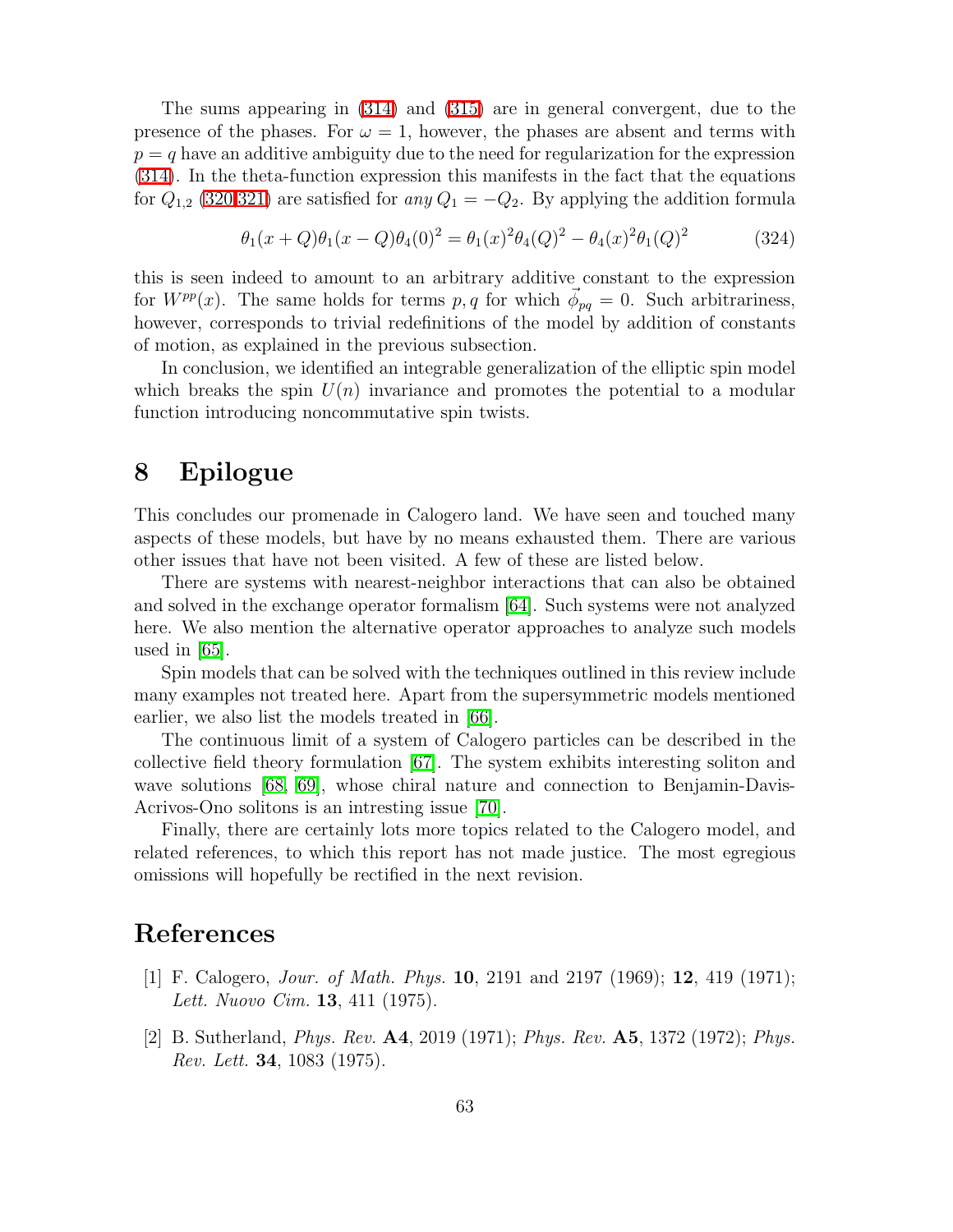- <span id="page-63-15"></span>[3] J. Moser, Adv. Math. 16, 1 (1975).
- <span id="page-63-1"></span>[4] D. Kazhdan, B. Kostant and S. Sternberg, Comm. Pure Appl. Math. 31, 481 (1978).
- <span id="page-63-16"></span>[5] M. A. Olshanetskii and A. M. Perelomov, Phys. Rep. 71, 314 (1981); 94, 6 (1983).
- <span id="page-63-5"></span>[6] J. Gibbons and T. Hermsen, Physica D11 (1984) 337; S. Wojciechowski, Phys. Lett. **A111** (1985) 101.
- <span id="page-63-17"></span>[7] A. P. Polychronakos, *Nucl. Phys.* **B324**, 597 (1989).
- <span id="page-63-18"></span>[8] F. D. M. Haldane, Phys. Rev. Lett. 60, 635 (1988) and 66, 1529 (1991).
- [9] B. S. Shastry,Phys. Rev. Lett. 60, 639 (1988) and 69, 164 (1992).
- <span id="page-63-19"></span><span id="page-63-0"></span>[10] V. I. Inozemtsev, *J. Stat. Phys* **59**, 1143 (1989).
- <span id="page-63-2"></span>[11] A. P. Polychronakos, Phys. Rev. Lett. 69, 703 (1992) [\[arXiv:hep-th/9202057\]](http://arxiv.org/abs/hep-th/9202057).
- <span id="page-63-3"></span>[12] S. N. M. Ruijsenaars, Commun. Math. Phys. 110, 191 (1987).
- <span id="page-63-4"></span>[13] A. P. Polychronakos, "Generalized statistics in one dimension," Les Houches 1998 lectures [\[arXiv:hep-th/9902157\]](http://arxiv.org/abs/hep-th/9902157).
- <span id="page-63-11"></span>[14] E. D' Hoker and D. H. Phong, Nucl. Phys. B530, 537 and 611 (1998).
- <span id="page-63-12"></span>[15] D. B. Fairlie and C. K. Zachos, *Phys. Lett.* **B224**, 101 (1989).
- <span id="page-63-6"></span>[16] J.M. Leinaas and J. Myrheim, Phys. Rev. B37, 9286 (1988).
- <span id="page-63-7"></span>[17] S. B. Isakov, Mod. Phys. Lett. A B8, 319 (1994) and Int. Jour. Mod. Phys. A9, 2563 (1994).
- <span id="page-63-8"></span>[18] M. Gaudin, Saclay preprint SPht-92-158.
- [19] J.A. Minahan and A. P. Polychronakos, Phys. Rev. B50, 4236 (1994) [\[arXiv:hep-th/9404192\]](http://arxiv.org/abs/hep-th/9404192).
- <span id="page-63-10"></span><span id="page-63-9"></span>[20] F. Lesage, V. Pasquier and D. Serban, Nucl. Phys. B435, 585 (1995).
- <span id="page-63-13"></span>[21] Z.N.C. Ha, Phys. Rev. Lett. 73, 1574 (1994). Erratum, ibid. 74, 620 (1995).
- <span id="page-63-14"></span>[22] A. P. Polychronakos, Phys. Lett. B B266, 29 (1991).
- [23] A. P. Polychronakos, JHEP 0104, 011 (2001) [\[arXiv:hep-th/0103013\]](http://arxiv.org/abs/hep-th/0103013); 0106, 070 (2001) [\[arXiv:hep-th/0106011\]](http://arxiv.org/abs/hep-th/0106011).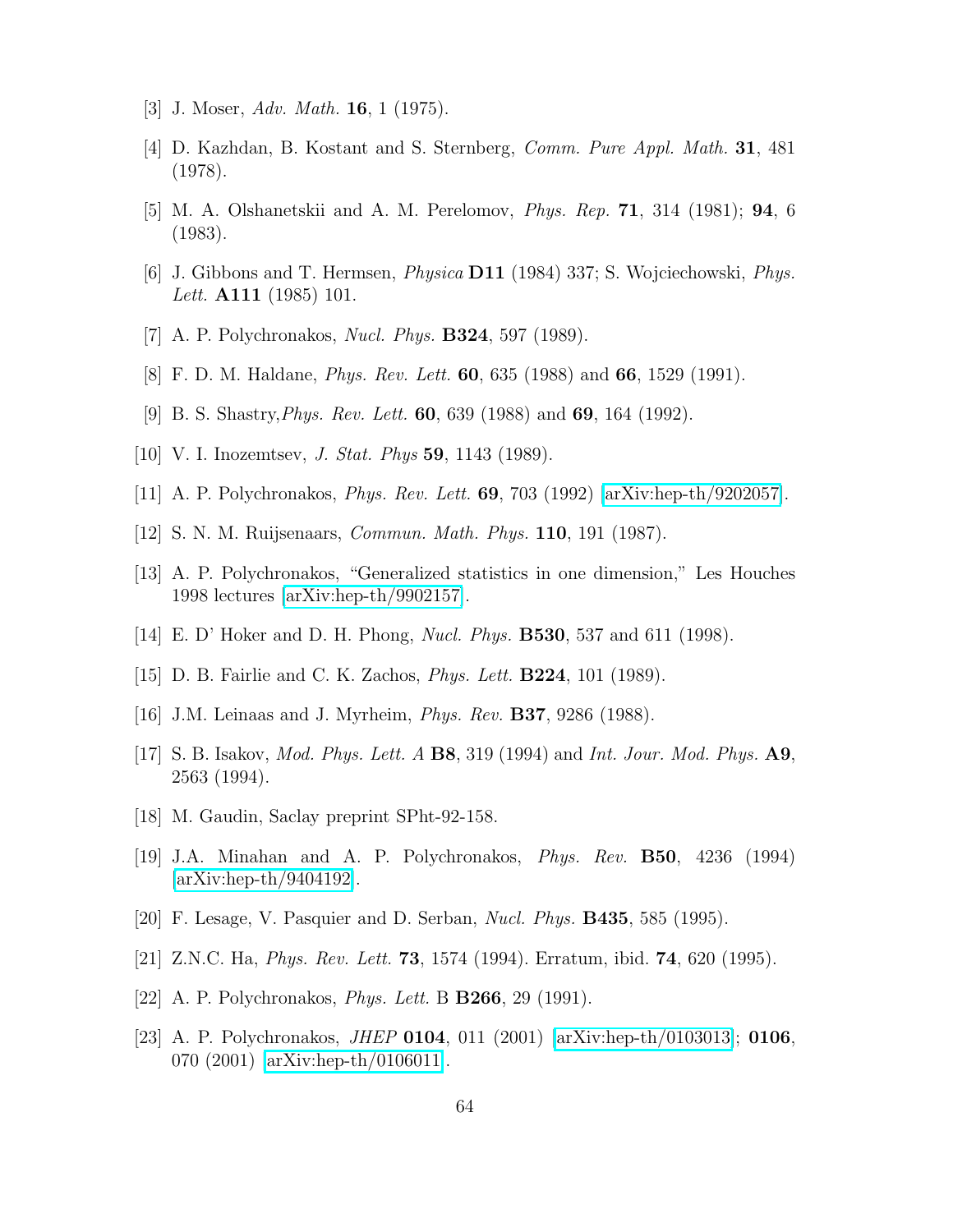- <span id="page-64-3"></span>[24] S. Hellerman and M. Van Raamsdonk, JHEP 0110, 039 (2001) [\[arXiv:hep-th/0103179\]](http://arxiv.org/abs/hep-th/0103179).
- [25] D. Karabali and B. Sakita, Phys. Rev. B64, 245316 (2001) [\[arXiv:hep-th/0106016\]](http://arxiv.org/abs/hep-th/0106016); B65, 075304 (2002) [\[arXiv:hep-th/0107168\]](http://arxiv.org/abs/hep-th/0107168).
- [26] B. Morariu and A. P. Polychronakos, JHEP 0107, 006  $(2001)$  [\[arXiv:hep-th/0106072\]](http://arxiv.org/abs/hep-th/0106072); Phys. Rev. **D72**, 125002 (2005) [\[arXiv:hep-th/0510034\]](http://arxiv.org/abs/hep-th/0510034).
- <span id="page-64-0"></span>[27] T. H. Hansson, J. Kailasvuori and A. Karlhede, Phys. Rev. B68, 035327 (2003) [\[cond-mat/0109413\]](http://arxiv.org/abs/cond-mat/0109413); A. Cappelli and M. Riccardi, J. Stat. Mech. 0505, P001 (2005) [\[arXiv:hep-th/0410151\]](http://arxiv.org/abs/hep-th/0410151).
- <span id="page-64-2"></span><span id="page-64-1"></span>[28] V. I. Inozemtsev, Phys. Scripta 39, 289 (1989). A. P. Polychronakos, Phys. Lett. B277, 102 (1992) [\[arXiv:hep-th/9110064\]](http://arxiv.org/abs/hep-th/9110064).
- <span id="page-64-4"></span>[29] A. P. Polychronakos, Phys. Lett. B408, 117 (1997) [\[arXiv:hep-th/9705047\]](http://arxiv.org/abs/hep-th/9705047).
- [30] A physicist's exposition of relevant material is in Y. Nambu, "From  $SU(3)$  to Gravity," eds. E. Gotsman and G. Tauber; *Phys. Rev.* **D26** (1992) 2875, and references therein.
- <span id="page-64-6"></span><span id="page-64-5"></span>[31] A. Gorsky and N. Nekrasov, *Nucl. Phys.* **B414**, 213 (1994).
- [32] J.A. Minahan and A. P. Polychronakos, Phys. Lett. B326, 288 (1994)  $\arXiv:hep-th/9309044$ .
- <span id="page-64-8"></span><span id="page-64-7"></span>[33] H. Mehta, Random Matrices (Academic Press, New York, 1991).
- <span id="page-64-9"></span>[34] J. Fernandez Nunez, W. Garcia Fuertes and A.M. Perelomov, [arXiv:math-ph/0604062.](http://arxiv.org/abs/math-ph/0604062)
- <span id="page-64-10"></span>[35] A. Agarwal and A. P. Polychronakos, JHEP (in print) [\[arXiv:hep-th/0602049\]](http://arxiv.org/abs/hep-th/0602049).
- <span id="page-64-11"></span>[36] J.-H. Park, Phys. Lett. A307, 183 (2003) [\[arXiv:hep-th/0203017\]](http://arxiv.org/abs/hep-th/0203017).
- [37] M.A. Olshanetskii and A.M. Perelomov, Invent. Math. 37, 93 (1976); L. Feher and B.G. Pusztai, *Nucl. Phys.* **B734**, 304 (2006)  $\arXiv:math-ph/0507062$ ; [arXiv:math-ph/0604073.](http://arxiv.org/abs/math-ph/0604073)
- <span id="page-64-13"></span><span id="page-64-12"></span>[38] J. Blom and E. Langmann, *Phys. Lett.* **B429**, 336 (1988).
- <span id="page-64-14"></span>[39] A. P. Polychronakos, Nucl. Phys. B543, 485 (1999) [\[arXiv:hep-th/9810211\]](http://arxiv.org/abs/hep-th/9810211).
- <span id="page-64-15"></span>[40] A. P. Polychronakos, Nucl. Phys. B546, 495 (1999) [\[arXiv:hep-th/9806189\]](http://arxiv.org/abs/hep-th/9806189).
- [41] C.F. Dunkl, *Trans. Amer. Math. Soc.* **311**, 167 (1989).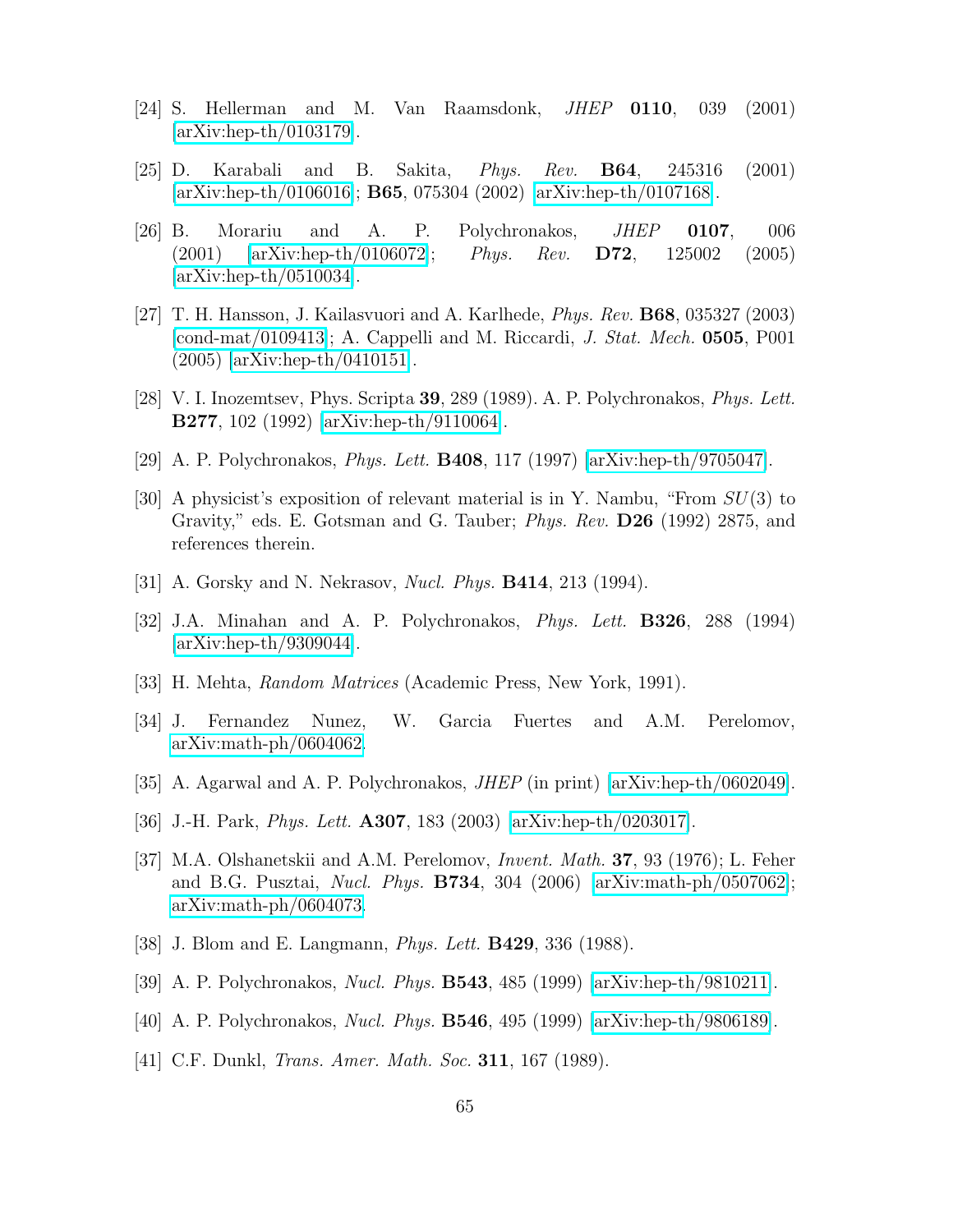- <span id="page-65-1"></span><span id="page-65-0"></span>[42] L. Brink, T.H. Hansson and M. Vassiliev, Phys. Lett. B286, 109 (1992).
- <span id="page-65-2"></span>[43] L. Lapointe and L. Vinet, *Comm. Math. Phys.* **178**, 425 (1996).
- <span id="page-65-3"></span>[44] J.A. Minahan and A. P. Polychronakos, Phys. Lett. B302, 265 (1993)  $\arXiv:hep-th/9206046$ .
- <span id="page-65-4"></span>[45] Z.N.C. Ha and F.D.M. Haldane, *Phys. Rev.* **B46**, 9359 (1992).
- <span id="page-65-5"></span>[46] N. Kawakami, Phys. Rev. B46, 1005 and 3191 (1992).
- <span id="page-65-6"></span>[47] K. Hikami and M. Wadati, *Phys. Lett.* **A173**, 263 (1993).
- <span id="page-65-7"></span>[48] F.D.M. Haldane, Z.N.C. Ha, J.C. Talstra, D. Bernard and V. Pasquier, Phys. Rev. Lett. 69, 2021 (1992).
- <span id="page-65-8"></span>[49] D. Bernard, M. Gaudin, F.D.M. Haldane and V. Pasquier, J. Phys A26, 5219 (1993).
- <span id="page-65-9"></span>[50] I. Cherednik, RIMS-1144 (1997) and references therein.
- <span id="page-65-10"></span>[51] J. Avan and A. Jevicki, Nucl. Phys. B469, 287 (1996) and B486, 650 (1997).
- <span id="page-65-11"></span>[52] A. P. Polychronakos, Nucl. Phys. B419, 553 (1994) [\[arXiv:hep-th/9310095\]](http://arxiv.org/abs/hep-th/9310095).
- <span id="page-65-13"></span>[53] B. Sutherland and B.S. Shastry, *Phys. Rev. Lett.* **70**, 4029 (1993).
- <span id="page-65-12"></span>[54] M. Fowler and J.A. Minahan, *Phys. Rev. Lett.* **70**, 2325 (1993).
- <span id="page-65-14"></span>[55] A. P. Polychronakos, Phys. Rev. Lett. 70, 2329 (1993) [\[arXiv:hep-th/9210109\]](http://arxiv.org/abs/hep-th/9210109).
- <span id="page-65-15"></span>[56] H. Frahm, *J. Phys* **A26**, L473 (1993).
- <span id="page-65-16"></span>[57] P. Mathieu and Y. Xudous, J. Phys. A34, 4197 (2001) [\[arXiv:hep-th/0008036\]](http://arxiv.org/abs/hep-th/0008036).
- <span id="page-65-17"></span>[58] N. Kawakami and Y. Kuramoto, Phys. Rev. B50, 4664 (1994).
- [59] Y. Kato and Y. Kuramoto, Phys. Rev. Lett. 74, 1222 (1995) [\[cond-mat/9409031\]](http://arxiv.org/abs/cond-mat/9409031).
- <span id="page-65-18"></span>[60] K. Hikami and B. Basu-Mallick, Nucl. Phys. B566 [PM], 511 (2000) [\[math-ph/9904033\]](http://arxiv.org/abs/math-ph/9904033); B. Basu-Mallick, H. Ujino and M. Wadati, J. Phys. Soc. Jap. 68, 3219 (1999) [\[arXiv:hep-th/9904167\]](http://arxiv.org/abs/hep-th/9904167).
- <span id="page-65-19"></span>[61] T. Fukui and N. Kawakami, YITP-95-17 (1996) and Nucl. Phys. B483, 663 (1997).
- <span id="page-65-20"></span>[62] F.D.M. Haldane, *Phys. Lett.* **93A**, 464 (1983) and *Phys. Rev. Lett.* **50**, 1153 (1983).